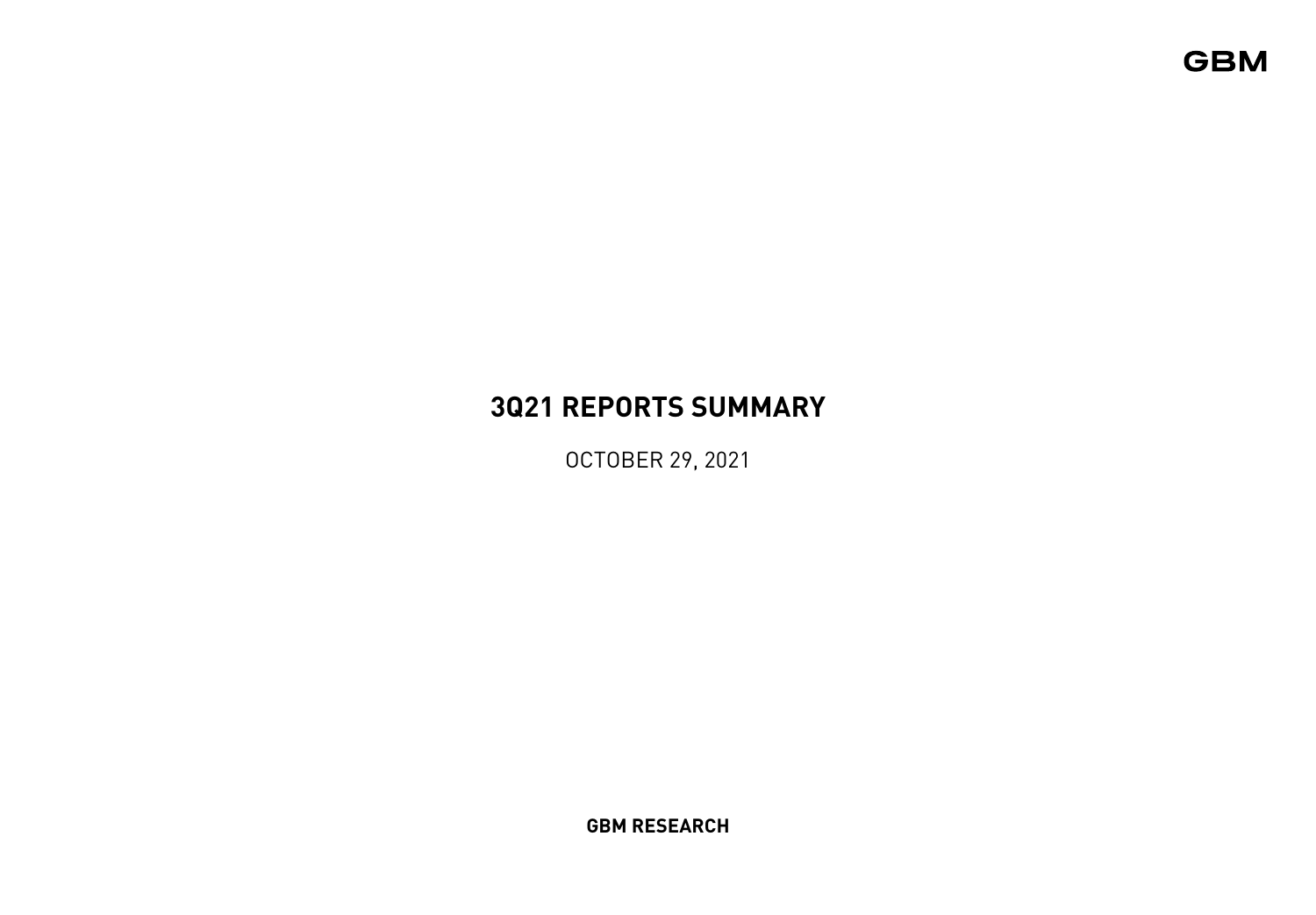# **GBM SAMPLE 3Q21 | OCTOBER 29, 2021**

|                   |                 |                     |              |                 | <b>Revenues</b>    |                 |                |                 |                 |              |                 | <b>EBITDA</b>  |                 |                |
|-------------------|-----------------|---------------------|--------------|-----------------|--------------------|-----------------|----------------|-----------------|-----------------|--------------|-----------------|----------------|-----------------|----------------|
|                   | <b>Official</b> | <b>Official</b>     | <b>GBMe</b>  | <b>Official</b> | Delta vs. GBMe     | <b>Official</b> | Delta vs. GBMe | <b>Official</b> | <b>Official</b> | <b>GBMe</b>  | <b>Official</b> | Delta vs. GBMe | <b>Official</b> | Delta vs. GBMe |
|                   | <b>3020</b>     | 3021                | <b>YOY %</b> | <b>YOY %</b>    | $\blacktriangle$ % | YOY % vs. 2019  | $\triangle $ % | 3020            | 3021            | <b>YOY %</b> | YOY %           | ∡%             | YOY % vs. 2019  | ∡%             |
| <b>GBM SAMPLE</b> |                 | 1,348,906 1,486,386 | 9.3%         | $10.2\%$        | $0.9\%$            | 13.3%           | 1.0%           |                 | 283,098 316,896 | $-12.2\%$    | 11.9%           | $-0.3%$        | 20.9%           | $-0.3%$        |

## **3Q21 Status**

• **So far, all the 62 companies in our sample have reported their quarterly results, which represents 100% of our sample's market cap and 99.4% of the benchmark index (IPC)**

## **3Q21 Performance**

- **Our sample's revenue show a 10.2% YOY growth vs. our 9.3% estimate. Delta of 0.9%**
- **20 companies with sales >5% vs. our estimate; 5 firms with sales <5% vs. our estimate**
- **Our sample's EBITDA presents a 11.9% YOY increase vs. our 12.2% projection. Delta of -0.3%**
- **17 companies with EBITDA >5% vs. our estimate; 13 firms with EBITDA <5% vs. our estimate**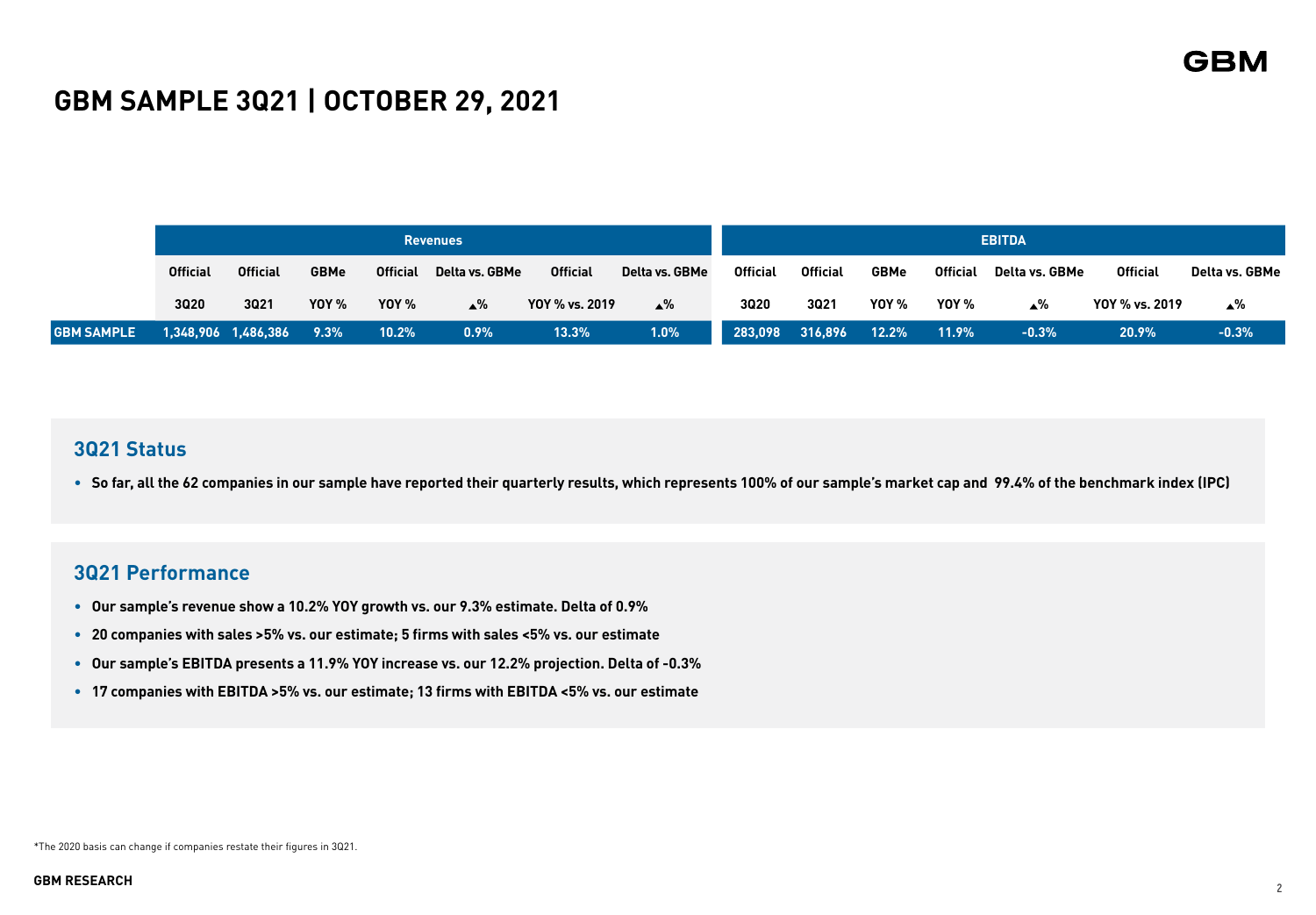|                      |                             |                |          | Revenues EBITDA Revenues | <b>EBITDA</b> |                 |             |                | <b>Revenues</b>  |             |                 |                 |             |                 | <b>EBITDA</b> |                |                 | <b>EV/EBITDA</b> |
|----------------------|-----------------------------|----------------|----------|--------------------------|---------------|-----------------|-------------|----------------|------------------|-------------|-----------------|-----------------|-------------|-----------------|---------------|----------------|-----------------|------------------|
|                      |                             | Delta vs. GBMe |          | 2019 Delta vs. GBMe      |               | 3021            |             | YOY % vs. 2020 |                  |             | YOY % vs. 2019  | 3021            |             | YOY % vs. 2020  |               | YOY % vs. 2019 |                 |                  |
|                      |                             | $\triangle $ % |          | $\triangle $ %           |               | <b>Official</b> | <b>GBMe</b> |                | Official Organic | <b>GBMe</b> | <b>Official</b> | <b>Official</b> | <b>GBMe</b> | <b>Official</b> | Organic       | <b>GBMe</b>    | <b>Official</b> | <b>TTM Post</b>  |
|                      | <b>FOOD &amp; BEVERAGES</b> |                |          |                          |               |                 |             |                |                  |             |                 |                 |             |                 |               |                |                 |                  |
| Reported FOOD        |                             |                |          |                          |               |                 |             |                |                  |             |                 |                 |             |                 |               |                |                 |                  |
| $\blacktriangledown$ | BIMB0                       | 1.7%           | 4.1%     | 1.9%                     | 4.9%          | 88,182          | 1.2%        | 2.9%           | 2.9%             | 15.9%       | 17.8%           | 12,963          | 2.8%        | 6.9%            | 6.9%          | 21.3%          | 26.2%           | 7.4x             |
| $\blacktriangledown$ | <b>GRUMA</b>                | $-0.8%$        | $-7.4%$  | $-1.0%$                  | $-8.8%$       | 23,903          | 2.7%        | 1.8%           | 1.8%             | 20.2%       | 19.2%           | 3,694           | 0.8%        | $-6.6%$         | $-6.6%$       | 20.8%          | 12.0%           | 8.0x             |
| $\blacktriangledown$ | <b>HERDEZ</b>               | 6.6%           | 4.9%     | 6.9%                     | 4.3%          | 6,767           | 9.7%        | 16.3%          | 16.3%            | 14.6%       | 21.5%           | 886             | $-3.2%$     | 1.6%            | 1.6%          | $-13.8%$       | $-9.4%$         | 10.1x            |
| $\blacktriangledown$ | <b>BACHOCO</b>              | 1.0%           | $-12.9%$ | 1.2%                     | $-15.7%$      | 20,229          | 9.6%        | 10.6%          | 10.6%            | 30.9%       | 32.1%           | 1,127           | $-25.4%$    | $-38.3%$        | $-38.3%$      | $-9.5%$        | $-25.1%$        | 2.9x             |
|                      | <b>CSD BOTTLERS</b>         |                |          |                          |               |                 |             |                |                  |             |                 |                 |             |                 |               |                |                 |                  |
| $\blacktriangledown$ | AC                          | 1.4%           | 0.9%     | 1.5%                     | 1.0%          | 47,946          | 5.6%        | 7.0%           | 7.0%             | 11.5%       | 13.0%           | 9,198           | 5.5%        | 6.4%            | $-60.9%$      | 13.6%          | 14.6%           | 8.6x             |
| $\blacktriangledown$ | <b>KOF</b>                  | $-2.3%$        | $-3.2%$  | $-2.2%$                  | $-3.2%$       | 48,316          | 5.6%        | 3.4%           | 6.9%             | 1.4%        | $-0.8%$         | 9,320           | $-4.3%$     | $-7.5%$         | 2.1%          | $-4.3%$        | $-7.4\%$        | 7.8x             |
|                      | <b>SPIRITS</b>              |                |          |                          |               |                 |             |                |                  |             |                 |                 |             |                 |               |                |                 |                  |
| $\sqrt{ }$           | <b>CUERVO</b>               | $-1.6%$        | $-0.8%$  | $-2.4%$                  | $-1.9%$       | 9,592           | $-6.3%$     | $-7.9%$        | $-7.9%$          | 38.9%       | 36.6%           | 2,111           | $-34.3%$    | $-35.0%$        | $-35.0%$      | 64.5%          | 62.6%           | 23.5x            |
| <b>RETAIL</b>        |                             |                |          |                          |               |                 |             |                |                  |             |                 |                 |             |                 |               |                |                 |                  |
|                      | <b>SELF SERVICE</b>         |                |          |                          |               |                 |             |                |                  |             |                 |                 |             |                 |               |                |                 |                  |
| $\boxed{\checkmark}$ | CHDRAUI                     | 7.1%           | 24.7%    | 7.9%                     | 30.1%         | 52,473          | 41.1%       | 48.2%          | 3.9%             | 56.6%       | 64.5%           | 3,835           | 32.1%       | 56.8%           | 14.8%         | 60.9%          | 91.0%           | 5.7x             |
| $\boxed{\checkmark}$ | LACOMER                     | 2.0%           | 5.1%     | 2.6%                     | 7.5%          | 7,339           | 1.9%        | 3.9%           | 3.9%             | 30.4%       | 33.0%           | 758             | 0.2%        | 5.3%            | 5.3%          | 47.7%          | 55.2%           | 13.2x            |
| $\blacktriangledown$ | SORIANA                     | $-2.1%$        | $-6.9%$  | $-2.1%$                  | $-8.3%$       | 38,550          | $-0.6%$     | $-2.7%$        | $-2.7%$          | $-0.2%$     | $-2.3%$         | 2,635           | $-0.7%$     | $-7.7%$         | $-7.7%$       | 19.5%          | 11.2%           | 5.3x             |
| $\boxed{\checkmark}$ | WALMEX                      | 0.6%           | $-1.6%$  | 0.7%                     | $-1.6%$       | 176,042         | 5.8%        | 6.4%           | 6.4%             | 12.9%       | 13.6%           | 19,541          | 8.6%        | 7.0%            | 7.0%          | 12.2%          | 10.5%           | 15.8x            |
|                      | <b>DEPARTMENT STORES</b>    |                |          |                          |               |                 |             |                |                  |             |                 |                 |             |                 |               |                |                 |                  |
| ☑                    | <b>GSANBOR</b>              | $-1.9%$        | 73.4%    | $-1.4%$                  | 19.5%         | 11,994          | 31.8%       | 29.9%          | 29.9%            | 1.5%        | 0.1%            | 898             | 62.0%       | 135.4%          | 135.4%        | $-57.1%$       | $-37.6%$        | 14.5x            |
| $\triangledown$      | <b>LIVEPOL</b>              | $-0.1%$        | 71.8%    | $-0.1%$                  | 16.8%         | 31,829          | 18.3%       | 18.3%          | 18.3%            | 5.6%        | 5.6%            | 5,232           | 354.8%      | 426.5%          | 426.5%        | 6.5%           | 23.3%           | 7.2x             |
|                      | <b>SPECIALIZED RETAIL</b>   |                |          |                          |               |                 |             |                |                  |             |                 |                 |             |                 |               |                |                 |                  |
| ☑                    | <b>ALSEA</b>                | 5.3%           | 8.8%     | 3.6%                     | $-9.4%$       | 13,840          | 34.6%       | 39.9%          | 39.9%            | $-8.1%$     | $-4.5%$         | 3,144           | 40.4%       | 49.2%           | 49.2%         | $-14.7%$       | $-9.4%$         | 11.0x            |
| $\triangledown$      | <b>FEMSA</b>                | 1.6%           | 2.1%     | 1.5%                     | 4.0%          | 142,443         | 11.0%       | 12.6%          | 14.5%            | 7.7%        | 9.2%            | 20,572          | 7.3%        | 9.4%            | 20.0%         | 2.1%           | 4.0%            | 9.0x             |
| $\triangledown$      | <b>FRAGUA</b>               | 12.6%          | 39.1%    | 15.6%                    | 80.4%         | 22,253          | 4.0%        | 16.6%          | 16.6%            | 29.0%       | 44.6%           | 1,686           | $-3.4%$     | 35.7%           | 35.7%         | 28.5%          | 80.4%           | 5.5x             |
|                      | <b>CONSUMER STAPLES</b>     |                |          |                          |               |                 |             |                |                  |             |                 |                 |             |                 |               |                |                 |                  |
| ☑                    | <b>KIMBER</b>               | 0.5%           | $-1.9%$  | 0.6%                     | $-2.0%$       | 11,343          | 1.7%        | 2.2%           | 2.2%             | 8.5%        | 9.1%            | 2,235           | $-19.6%$    | $-21.4%$        | $-21.4%$      | $-13.3%$       | $-15.3%$        | 9.0x             |
| $\boxed{\checkmark}$ | LAB                         | 10.7%          | $-1.4%$  | 11.2%                    | $-1.6%$       | 3,984           | 5.5%        | 16.2%          | 16.2%            | 10.3%       | 21.6%           | 819             | 7.9%        | 6.5%            | 6.5%          | 24.5%          | 22.9%           | 8.9x             |
|                      | <b>TRANSPORTATION</b>       |                |          |                          |               |                 |             |                |                  |             |                 |                 |             |                 |               |                |                 |                  |
|                      | <b>INFRASTRUCTURE</b>       |                |          |                          |               |                 |             |                |                  |             |                 |                 |             |                 |               |                |                 |                  |
| $\blacktriangledown$ | <b>GMXT</b>                 | 6.5%           | 7.0%     | 6.2%                     | 6.8%          | 13,113          | 3.8%        | 10.4%          | 10.4%            | $-1.2%$     | 5.1%            | 5,873           | 4.5%        | 11.5%           | 11.5%         | 2.3%           | 9.1%            | 8.9x             |
| $\boxed{\checkmark}$ | <b>PINFRA</b>               | 3.3%           | 2.6%     | 2.7%                     | 2.0%          | 3,190           | 28.3%       | 31.6%          | 31.6%            | 5.6%        | 8.4%            | 2,102           | 48.8%       | 51.3%           | 51.3%         | 13.7%          | 15.7%           | 8.1x             |
|                      | PINFRA "L"                  |                |          |                          |               |                 |             |                |                  |             |                 |                 |             |                 |               |                |                 | 4.4x             |
|                      | <b>AIRPORTS</b>             |                |          |                          |               |                 |             |                |                  |             |                 |                 |             |                 |               |                |                 |                  |
| ☑                    | <b>ASUR</b>                 | $-9.1%$        | $-3.9%$  | $-4.0%$                  | $-1.2%$       | 4,304           | 163.2%      | 154.1%         | 154.1%           | 15.2%       | 11.2%           | 2,913           | 289.7%      | 285.8%          | 285.8%        | 18.9%          | 17.7%           | 15.7x            |
| $\triangledown$      | GAP                         | 8.8%           | 9.9%     | 4.9%                     | 4.4%          | 4,354           | 112.1%      | 120.9%         | 120.9%           | 18.8%       | 23.8%           | 3,098           | 173.6%      | 183.5%          | 183.5%        | 22.4%          | 26.9%           | 16.0x            |
| $\blacktriangledown$ | <b>OMA</b>                  | 0.9%           | 1.5%     | 0.4%                     | 0.4%          | 1,960           | 136.8%      | 137.7%         | 137.7%           | $-0.2%$     | 0.2%            | 1,473           | 239.9%      | 241.4%          | 241.4%        | 1.2%           | 1.6%            | 10.9x            |
| <b>HOUSING</b>       |                             |                |          |                          |               |                 |             |                |                  |             |                 |                 |             |                 |               |                |                 |                  |
| $\blacktriangledown$ | ARA                         | 0.2%           | 21.8%    | 0.2%                     | 10.9%         | 1,553           | 13.4%       | 14%            | 13.7%            | $-30.3%$    | $-30.2%$        | 248             | 21.1%       | 42.9%           | 42.9%         | $-39.6%$       | $-28.8%$        | 4.6x             |

Companies names are highlighted based on:

**Companies above our EBITDA estimate by more than 5%** 

Companies below our EBITDA estimate by more than 5%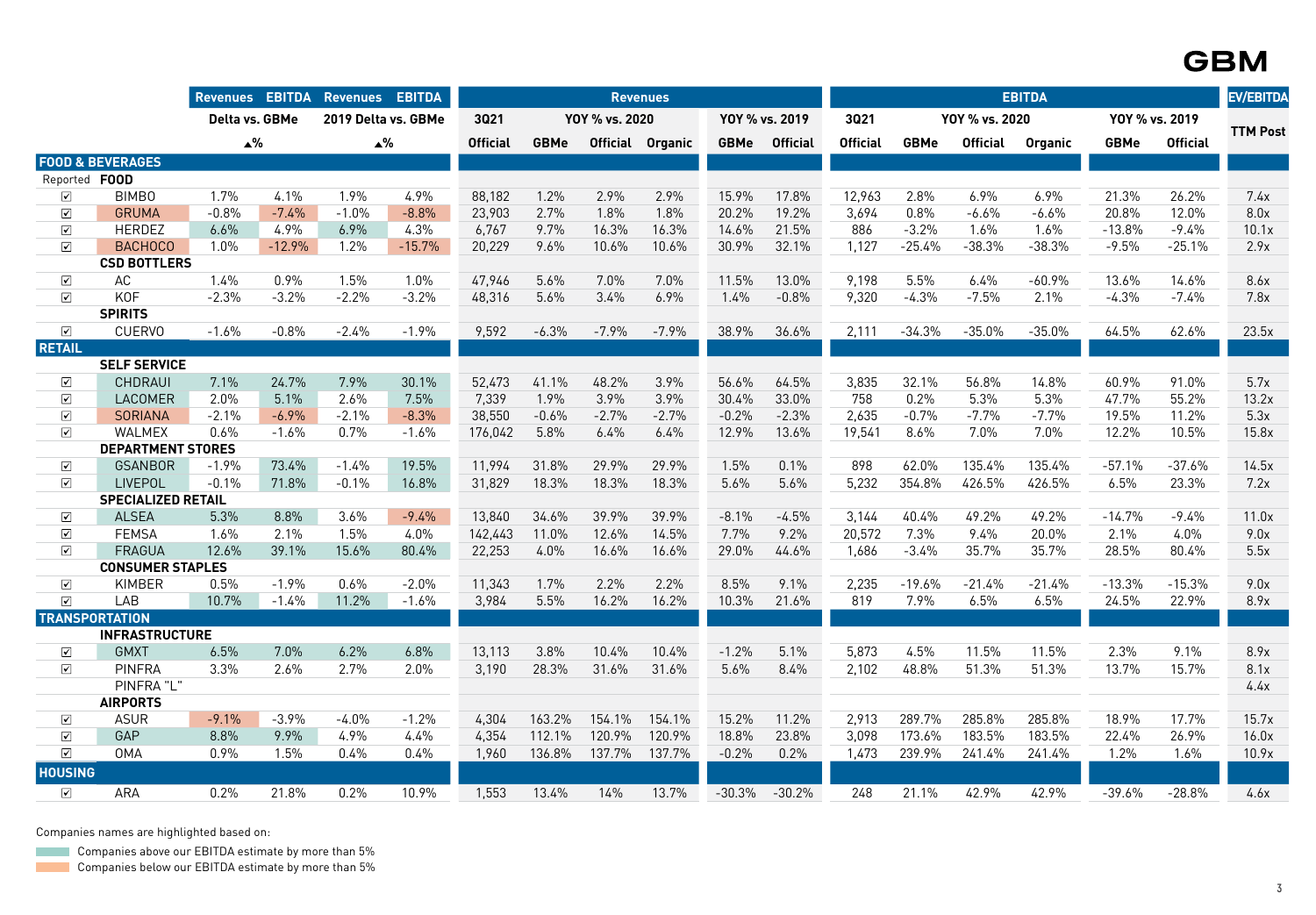|                         |                                  |          | <b>Revenues EBITDA</b> | <b>Revenues EBITDA</b> |           |                 |             | <b>Revenues</b> |          |                |                      |                 |             | <b>EBITDA</b>   |          |          |                      | <b>EV/EBITDA</b> |
|-------------------------|----------------------------------|----------|------------------------|------------------------|-----------|-----------------|-------------|-----------------|----------|----------------|----------------------|-----------------|-------------|-----------------|----------|----------|----------------------|------------------|
|                         |                                  |          | Delta vs. GBMe         | 2019 Delta vs. GBMe    |           | 3021            |             | YOY % vs. 2020  |          | YOY % vs. 2019 |                      | 3021            |             | YOY % vs. 2020  |          |          | YOY % vs. 2019       |                  |
|                         |                                  |          | $\blacktriangle^{\%}$  | $\triangle $ %         |           | <b>Official</b> | <b>GBMe</b> | <b>Official</b> | Organic  |                | <b>GBMe</b> Official | <b>Official</b> | <b>GBMe</b> | <b>Official</b> | Organic  |          | <b>GBMe</b> Official | <b>TTM Post</b>  |
| <b>BASIC MATERIALS</b>  |                                  |          |                        |                        |           |                 |             |                 |          |                |                      |                 |             |                 |          |          |                      |                  |
| Reported                | <b>METALS &amp; MINING</b>       |          |                        |                        |           |                 |             |                 |          |                |                      |                 |             |                 |          |          |                      |                  |
| ☑                       | <b>GMEXICO (USD)</b>             | $-10.9%$ | $-10.0%$               | $-11.0%$               | $-12.0%$  | 3,652           | 39.7%       | 28.9%           | 28.9%    | 41.8%          | 30.7%                | 2,181           | 56.1%       | 46.1%           | 46.1%    | 86.7%    | 74.7%                | 4.7x             |
| $\blacktriangledown$    | <b>ICH</b>                       | $-36.4%$ | $-80.0%$               | $-42.3%$               | $-122.7%$ | 15,916          | 87.7%       | 51.2%           | 51.2%    | 118.0%         | 75.7%                | 4,575           | 207.5%      | 127.6%          | 127.6%   | 371.8%   | 249.1%               | 5.3x             |
| $\boxed{\checkmark}$    | <b>AUTLAN (USD)</b>              | 18.3%    | 71.1%                  | 12.7%                  | 49.6%     | 125             | 39.2%       | 57.5%           | 57.5%    | $-3.7%$        | 8.9%                 | 38              | 40.5%       | 111.6%          | 111.6%   | $-1.9%$  | 47.7%                | 5.8x             |
| $\boxed{\checkmark}$    | PEÑOLES (USD)                    | 13.7%    | $-19.0%$               | 15.3%                  | $-32.9%$  | 1,431           | 2.4%        | 16.2%           | 16.2%    | 14.3%          | 29.6%                | 345             | $-7.1%$     | $-26.0%$        | $-26.0%$ | 61.0%    | 28.2%                | 3.6x             |
|                         | <b>PETROCHEMICALS</b>            |          |                        |                        |           |                 |             |                 |          |                |                      |                 |             |                 |          |          |                      |                  |
| ☑                       | <b>ALPEK</b>                     | 16.7%    | 7.0%                   | 16.6%                  | 7.4%      | 41,652          | 25.4%       | 42.1%           | 42.1%    | 24.3%          | 40.9%                | 5,581           | 34.11%      | 41.1%           | 41.1%    | 41.7%    | 49.1%                | 3.8x             |
| $\boxed{\checkmark}$    | <b>CYDSASA</b>                   | $-3.9%$  | 7.7%                   | $-4.0%$                | 7.6%      | 2,807           | 2.2%        | $-1.7%$         | $-1.7%$  | 5.6%           | 1.5%                 | 717             | $-0.5%$     | 7.2%            | 7.2%     | $-1.7%$  | 6.0%                 | 3.8x             |
| $\triangledown$         | ORBIA (USD)                      | 1.7%     | 12.4%                  | 1.6%                   | 11.7%     | 2,287           | 37.9%       | 39.6%           | 39.6%    | 29.4%          | 30.9%                | 532             | 34.6%       | 47.0%           | 47.0%    | 27.9%    | 39.7%                | 5.8x             |
|                         | <b>WATER &amp; SOLUTIONS</b>     |          |                        |                        |           |                 |             |                 |          |                |                      |                 |             |                 |          |          |                      |                  |
| $\boxed{\checkmark}$    | <b>AGUA</b>                      | 4.5%     | $-6.4%$                | 5.3%                   | $-7.3%$   | 2,870           | 16.9%       | 21.4%           | 21.4%    | 38.0%          | 43.4%                | 364             | $-10.9%$    | $-17.3%$        | $-17.3%$ | 1.0%     | $-6.3%$              | 8.5x             |
| <b>CAPITAL GOODS</b>    |                                  |          |                        |                        |           |                 |             |                 |          |                |                      |                 |             |                 |          |          |                      |                  |
|                         | <b>CONGLOMERATES</b>             |          |                        |                        |           |                 |             |                 |          |                |                      |                 |             |                 |          |          |                      |                  |
| ☑                       | <b>ALFA</b>                      | 5.3%     | $-0.2%$                | 5.4%                   | $-0.2%$   | 79,552          | 12.5%       | 17.7%           | 17.7%    | 16.7%          | 22.1%                | 9,679           | 0.1%        | 0.0%            | 12.3%    | 23.6%    | 23.3%                | 4.9x             |
| $\sqrt{ }$              | <b>GCARSO</b>                    | 1.8%     | 6.2%                   | 1.7%                   | 6.6%      | 30,158          | 20.1%       | 21.9%           | 21.9%    | 15.3%          | 17.0%                | 4,060           | $-9.7%$     | $-3.5%$         | 33.5%    | $-3.5%$  | 3.2%                 | 9.8x             |
| $\triangledown$         | <b>KUO</b>                       | 8.6%     | 41.1%                  | 9.4%                   | 41.4%     | 15,531          | 22.5%       | 31.2%           | 31.2%    | 33.8%          | 43.2%                | 2,153           | 10.6%       | 51.7%           | 51.7%    | 11.3%    | 52.7%                | 5.0x             |
| $\triangledown$         | <b>GLASS MANUFACTURER</b>        | 6.3%     |                        | 5.4%                   | $-4.8%$   | 491             | $-3.2%$     | 3.2%            | 3.2%     |                | $-11.4%$             | 53              | $-25.3%$    | $-31.2%$        | $-31.2%$ | $-38.2%$ | $-43.0%$             | 5.1x             |
|                         | VITRO (USD)<br><b>AUTO PARTS</b> |          | $-5.8%$                |                        |           |                 |             |                 |          | $-16.8%$       |                      |                 |             |                 |          |          |                      |                  |
| ☑                       | <b>NEMAK</b>                     | $-5.1%$  | $-8.1%$                | $-5.4%$                | $-14.8%$  | 17,217          | $-7.8%$     | $-12.9%$        | $-12.9%$ | $-2.6%$        | $-7.9%$              | 2,231           | $-34.8%$    | $-42.9%$        | $-42.9%$ | 19.1%    | 4.3%                 | 3.7x             |
| $\triangledown$         | GISSA (USD)                      | $\sim$   | $-26.0%$               | 0.0%                   | $-29.7%$  | 248             | 21.1%       | 21.1%           | 21.1%    | 15.0%          | 15.0%                | 23              | $-14.1%$    | $-40.1%$        | $-40.1%$ | $-1.7%$  | $-31.4%$             | 4.9x             |
|                         | <b>BUILDING MATERIALS</b>        |          |                        |                        |           |                 |             |                 |          |                |                      |                 |             |                 |          |          |                      |                  |
|                         | <b>CEMENT</b>                    |          |                        |                        |           |                 |             |                 |          |                |                      |                 |             |                 |          |          |                      |                  |
| ☑                       | <b>CEMEX (USD)</b>               | $-0.3%$  | $-6.1%$                | $-0.3%$                | $-6.7%$   | 3,769           | 10.4%       | 10.1%           | 10.1%    | 11.9%          | 11.6%                | 740             | 7.9%        | 1.8%            | 1.8%     | 19.7%    | 13.0%                | 7.1x             |
| ☑                       | GCC (USD)                        | 5.0%     | 3.2%                   | 4.7%                   | 3.3%      | 315             | 7.2%        | 12.2%           | 12.2%    | $-0.1%$        | 4.6%                 | 110             | 7.1%        | 10.3%           | 10.3%    | 11.0%    | 14.3%                | 7.2x             |
| $\boxed{\checkmark}$    | <b>CMOCTEZ</b>                   | $-7.7%$  | $-9.2%$                | $-9.1%$                | $-12.8%$  | 3,850           | 10.3%       | 2.5%            | 2.5%     | 30.4%          | 21.3%                | 1,679           | 5.3%        | $-3.9%$         | $-3.9%$  | 45.9%    | 33.1%                | 7.4x             |
| $\boxed{\checkmark}$    | <b>LAMOSA</b>                    | 6.9%     | 7.5%                   | 8.3%                   | 11.0%     | 6,933           | 15.9%       | 22.8%           | 16.6%    | 37.9%          | 46.1%                | 1,899           | 28.8%       | 36.2%           | 31.2%    | 89.3%    | 100.3%               | 5.0x             |
| $\triangledown$         | CERAMIC                          | 2.4%     | 1.5%                   | 2.6%                   | 1.8%      | 3,126           | 5.3%        | 7.7%            | 7.7%     | 12.9%          | 15.5%                | 503             | $-7.6%$     | $-6.2%$         | $-6.2%$  | 10.0%    | 11.8%                | 6.2x             |
|                         | <b>MEDIA &amp; TELECOM</b>       |          |                        |                        |           |                 |             |                 |          |                |                      |                 |             |                 |          |          |                      |                  |
| $\blacktriangledown$    | AMX                              | 0.3%     | 3.1%                   | 0.3%                   | 3.4%      | 253,375         | $-3.0%$     | $-2.6%$         | $-2.6%$  | 1.6%           | 2.0%                 | 87,590          | $-1.8%$     | 1.3%            | 1.3%     | 8.2%     | 11.6%                | 5.5x             |
| $\boxed{\checkmark}$    | <b>AXTEL</b>                     | $-4.0%$  | $-6.3%$                | $-4.0%$                | $-6.5%$   | 2,759           | $-6.8%$     | $-10.8%$        | $-10.8%$ | $-7.1%$        | $-11.1%$             | 912             | $-9.1%$     | $-15.4%$        | $-15.4%$ | $-7.3%$  | $-13.7%$             | 6.1x             |
| $\boxed{\checkmark}$    | <b>MEGA</b>                      | 0.4%     | 1.9%                   | 0.4%                   | 2.1%      | 6,145           | 8.9%        | 9.3%            | 9.3%     | 13.3%          | 13.7%                | 3,027           | 6.2%        | 8.0%            | 8.0%     | 18.8%    | 20.9%                | 5.0x             |
| $\boxed{\checkmark}$    | <b>TLEVISA</b>                   | 3.6%     | 0.5%                   | 3.4%                   | 0.5%      | 26,128          | 5.5%        | 9.1%            | 9.1%     | $-2.0%$        | 1.3%                 | 10,179          | 2.7%        | 3.1%            | 3.1%     | 2.2%     | 2.6%                 | 6.8x             |
| <b>FORESTRY</b>         |                                  |          |                        |                        |           |                 |             |                 |          |                |                      |                 |             |                 |          |          |                      |                  |
| $\overline{\mathbf{v}}$ | <b>TEAK</b>                      | 16.5%    | 340.6%                 | 16.6%                  | 296.6%    | 552             | 39.9%       | 56.4%           | 66.1%    | 41.3%          | 58.0%                | 127             | 623.3%      | 963.9%          | 963.9%   |          | 529.8% 826.4%        | 35.5x            |

Companies names are highlighted based on:

**Companies above our EBITDA estimate by more than 5%** 

**Companies below our EBITDA estimate by more than 5%**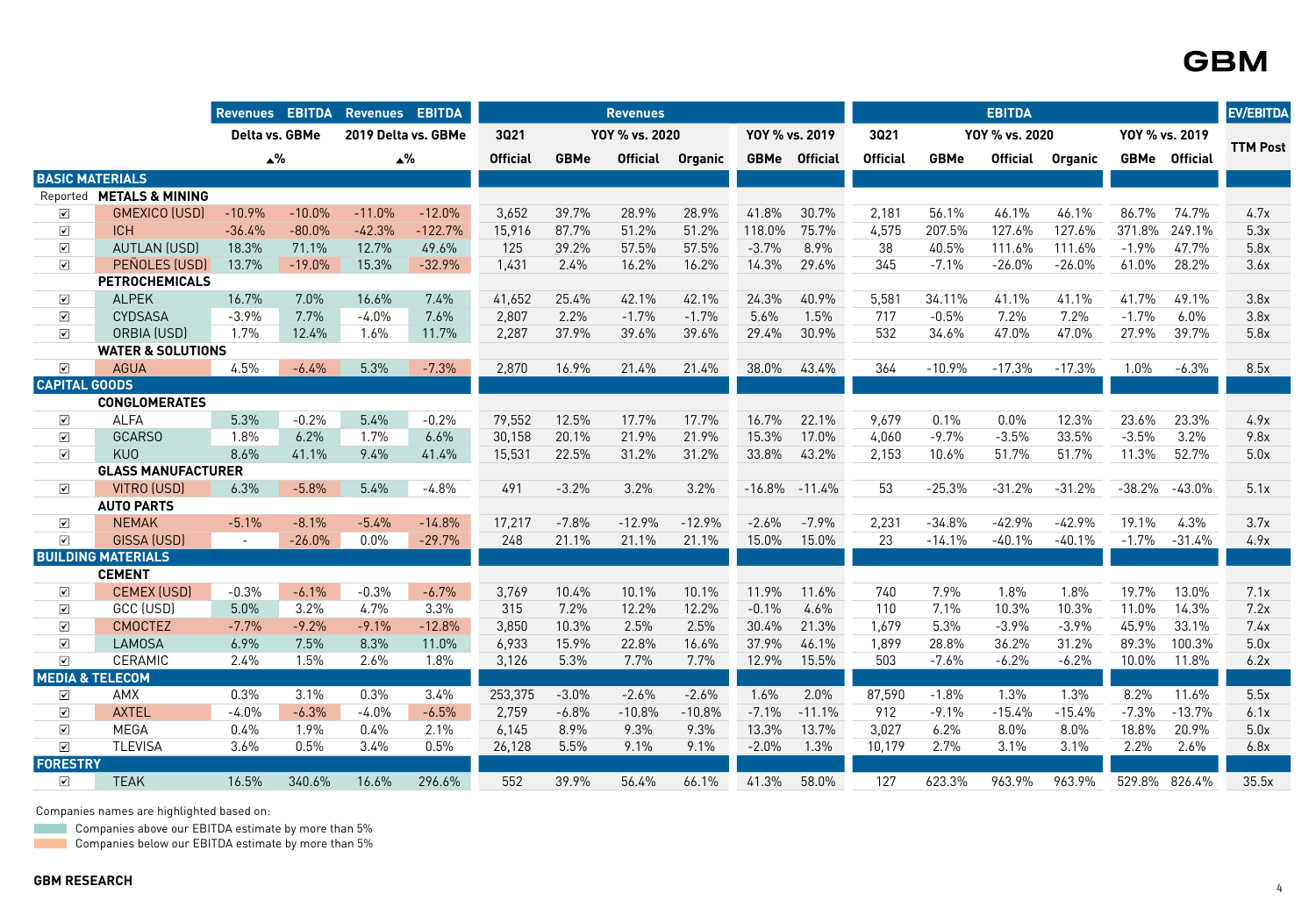|                  |                 | Net Interest<br><b>Income</b> | <b>Provisions</b> | <b>Net Interest</b><br><b>Income</b> | <b>Provisions</b> |                 |             |                 | <b>Net Earned Premiums</b> |             |                 | <b>Underwriting Result</b> |             |                |                |             |                 |            |  |
|------------------|-----------------|-------------------------------|-------------------|--------------------------------------|-------------------|-----------------|-------------|-----------------|----------------------------|-------------|-----------------|----------------------------|-------------|----------------|----------------|-------------|-----------------|------------|--|
|                  |                 |                               | Delta vs. GBMe    |                                      |                   | 3021            |             | YOY % vs. 2020  |                            |             | YOY % vs. 2019  | 3021                       |             | YOY % vs. 2020 |                |             | YOY % vs. 2019  | <b>TTM</b> |  |
|                  |                 |                               | •%∡               |                                      |                   | <b>Official</b> | <b>GBMe</b> | <b>Official</b> | <b>Organic</b>             | <b>GBMe</b> | <b>Official</b> | <b>Official</b>            | <b>GBMe</b> | Official       | <b>Organic</b> | <b>GBMe</b> | <b>Official</b> | Post       |  |
| <b>INSURANCE</b> |                 |                               |                   |                                      |                   |                 |             |                 |                            |             |                 |                            |             |                |                |             |                 |            |  |
| Reported         |                 |                               |                   |                                      |                   |                 |             |                 |                            |             |                 |                            |             |                |                |             |                 |            |  |
| $\sqrt{ }$       | <b>QUALITAS</b> | $-0.2%$                       | $-0.6%$           | $-0.2%$                              | $-0.9%$           | 9,087           | 0.0%        | $-0.2%$         | $-0.2%$                    | 4.2%        | 3.9%            | 569                        | $-67.2\%$   | $-67.8%$       | $-67.8%$       | $-48.2%$    | $-49.1%$        | 2.3x       |  |

|                         |                | <b>Net Interest</b><br><b>Income</b> | <b>Provisions</b>  | <b>Income</b> | Net Interest Provisions |                 |             |                 | <b>Net Interest Income</b> |             |                 |                 |             |                 | <b>Provisions for Loan Losses</b> |             |                 | P/BV       |
|-------------------------|----------------|--------------------------------------|--------------------|---------------|-------------------------|-----------------|-------------|-----------------|----------------------------|-------------|-----------------|-----------------|-------------|-----------------|-----------------------------------|-------------|-----------------|------------|
|                         |                |                                      | Delta vs. GBMe     |               |                         | 3021            |             | YOY % vs. 2020  |                            |             | YOY % vs. 2019  | 3021            |             | YOY % vs. 2020  |                                   |             | YOY % vs. 2019  | <b>TTM</b> |
|                         |                |                                      | $\blacktriangle\%$ |               |                         | <b>Official</b> | <b>GBMe</b> | <b>Official</b> | <b>Organic</b>             | <b>GBMe</b> | <b>Official</b> | <b>Official</b> | <b>GBMe</b> | <b>Official</b> | <b>Organic</b>                    | <b>GBMe</b> | <b>Official</b> | Post       |
| <b>BANKS</b>            |                |                                      |                    |               |                         |                 |             |                 |                            |             |                 |                 |             |                 |                                   |             |                 |            |
| ☑                       | <b>GENTERA</b> | $4.0\%$                              | 0.7%               | 2.7%          | 2.8%                    | 5,101           | 42.5%       | 46.5%           | 46.5%                      | $-5.5%$     | $-2.8%$         | 909             | -74.2%      | $-73.5%$        | $-73.5%$                          | 7.0%        | 9.8%            | 1.0x       |
| $\blacktriangledown$    | <b>GFNORTE</b> | $0.0\%$                              | $-2.6%$            | $0.0\%$       | $-2.0%$                 | 19,924          | $-3.3%$     | $-3.3%$         | $-3.3%$                    | $-0.9%$     | $-0.9%$         | 2,653           | $-12.9%$    | $-15.5%$        | $-15.5%$                          | $-33.0%$    | $-35.0%$        | 1.7x       |
| $\blacktriangleright$   | REGIONAL       | 1.8%                                 | $-4.9\%$           | 1.7%          | $-9.9%$                 | 1,887           | 2.0%        | 3.8%            | 3.8%                       | $-6.7%$     | $-5.0%$         | 238             | $-3.5%$     | $-8.5%$         | $-8.5%$                           | 92.8%       | 83.0%           | 1.6x       |
| $\blacktriangledown$    | <b>BBAJIO</b>  | 5.1%                                 | $-5.8%$            | 4.2%          | $-21.5%$                | 2,853           | 3.4%        | 8.4%            | 8.4%                       | $-13.4%$    | $-9.1%$         | 361             | $-50.9%$    | $-56.7%$        | $-56.7\%$                         | 80.6%       | 59.1%           | 1.3x       |
| $\overline{\mathbf{v}}$ | <b>BSMX</b>    | $-1.6%$                              | 2.0%               | $-1.5%$       | $2.0\%$                 | 15,648          | $-1.1%$     | $-2.7%$         | $-2.7%$                    | $-4.1%$     | $-5.7\%$        | 4,385           | $-6.5%$     | $-4.6%$         | $-4.6%$                           | $-4.1\%$    | $-2.1%$         | 1.0x       |
| $\blacktriangledown$    | <b>GFINBUR</b> | 8.1%                                 | 11.5%              | 5.6%          | 13.0%                   | 5,997           | $-10.7%$    | $-2.7%$         | $-2.7%$                    | $-37.7\%$   | $-32.0\%$       | 939             | $-71.5%$    | $-60.0%$        | $-60.0\%$                         | $-67.6%$    | $-54.5%$        | 0.8x       |
| <b>NBFIs</b>            |                |                                      |                    |               |                         |                 |             |                 |                            |             |                 |                 |             |                 |                                   |             |                 |            |
| ☑                       | <b>CREAL</b>   | 11.4%                                | $-10.1%$           | 9.2%          | $-14.0%$                | 1,629           | 3.7%        | 15.1%           | 15.1%                      | $-16.4\%$   | $-7.2%$         | 550             | 19.1%       | 9.0%            | 9.0%                              | 65.1%       | 51.1%           | 0.2x       |
| ☑                       | <b>FINDEP</b>  | $8.6\%$                              | 17.1%              | 7.4%          | 17.3%                   | 969             | $-11.2%$    | $-2.6%$         | $-2.6%$                    | $-23.6\%$   | $-16.1\%$       | 233             | -56.4%      | $-39.3%$        | $-39.3%$                          | $-56.0%$    | $-38.7%$        | 0.6x       |

|                       |                | <b>Revenues</b> | <b>EBITDA</b> | <b>Revenues</b> | <b>EBITDA</b> |                 |             |                 | <b>Revenues</b> |             |                 |                 |             |                 | <b>EBITDA</b> |             |                 | <b>EBITDA</b><br><b>Cap Rate</b> |
|-----------------------|----------------|-----------------|---------------|-----------------|---------------|-----------------|-------------|-----------------|-----------------|-------------|-----------------|-----------------|-------------|-----------------|---------------|-------------|-----------------|----------------------------------|
|                       |                |                 |               | Delta vs. GBMe  |               | 3021            |             | YOY % vs. 2020  |                 |             | YOY % vs. 2019  | 3021            |             | YOY % vs. 2020  |               |             | YOY % vs. 2019  | <b>TTM</b>                       |
|                       |                |                 |               | ∡%              |               | <b>Official</b> | <b>GBMe</b> | <b>Official</b> | <b>Organic</b>  | <b>GBMe</b> | <b>Official</b> | <b>Official</b> | <b>GBMe</b> | <b>Official</b> | Organic       | <b>GBMe</b> | <b>Official</b> | Post                             |
| <b>REAL ESTATE</b>    |                |                 |               |                 |               |                 |             |                 |                 |             |                 |                 |             |                 |               |             |                 |                                  |
| $\blacktriangleright$ | <b>FIBRAMQ</b> | 0.9%            | 1.2%          | .0%             | 1.2%          | ,001            | $-5.2%$     | $-4.2%$         | $-4.2%$         | $.2\%$      | 2.2%            | 812             | $-4.7%$     | $-3.5%$         | $-3.5%$       | $-1.8%$     | $-0.5%$         | 9.5%                             |
| $\checkmark$          | <b>FIBRAPL</b> | $2.9\%$         | 4.0%          | 3.8%            | 6.0%          | .221            | $-4.1%$     | $1.2\%$         | $-2.0%$         | 25.7%       | 29.4%           | 924             | $-15.9%$    | $-11.9%$        | $-12.6%$      | 26.4%       | 32.4%           | 6.4%                             |
| ☑                     | FUNO           | 4.2%            | 3.4%          | 4.0%            | 3.1%          | 5,396           | 14.8%       | 19.0%           | 19.0%           | 9.4%        | 13.5%           | 4,061           | 25.8%       | 29.1%           | 29.1%         | 13.2%       | 16.3%           | $7.4\%$                          |
| $\triangledown$       | TERRA          | 0.4%            | 1.3%          | 0.5%            | 1.5%          | 968             | $-14.9\%$   | $-14.5%$        | $-14.5%$        | $-1.9%$     | $-1.5%$         | 803             | $-17.4%$    | $-16.0%$        | $-16.0%$      | $-4.7%$     | $-3.2%$         | 7.8%                             |
| ☑                     | VESTA (USD)    | 2.2%            | 1.3%          | 2.3%            | $.4\%$        | 41              | 7.3%        | 9.4%            | 9.4%            | 12.2%       | 14.5%           | 34              | 5.8%        | 7.1%            | 7.1%          | 12.4%       | 13.8%           | 7.2%                             |

\*For VESTA, AFFO actually represents pre-tax FFO.

\*Companies highlighted in green beat our EBITDA estimate by more than 5%, while those in red missed our estimates by more than 5%.

Companies names are highlighted based on:

**Companies above our EBITDA estimate by more than 5%** 

**Companies below our EBITDA estimate by more than 5%**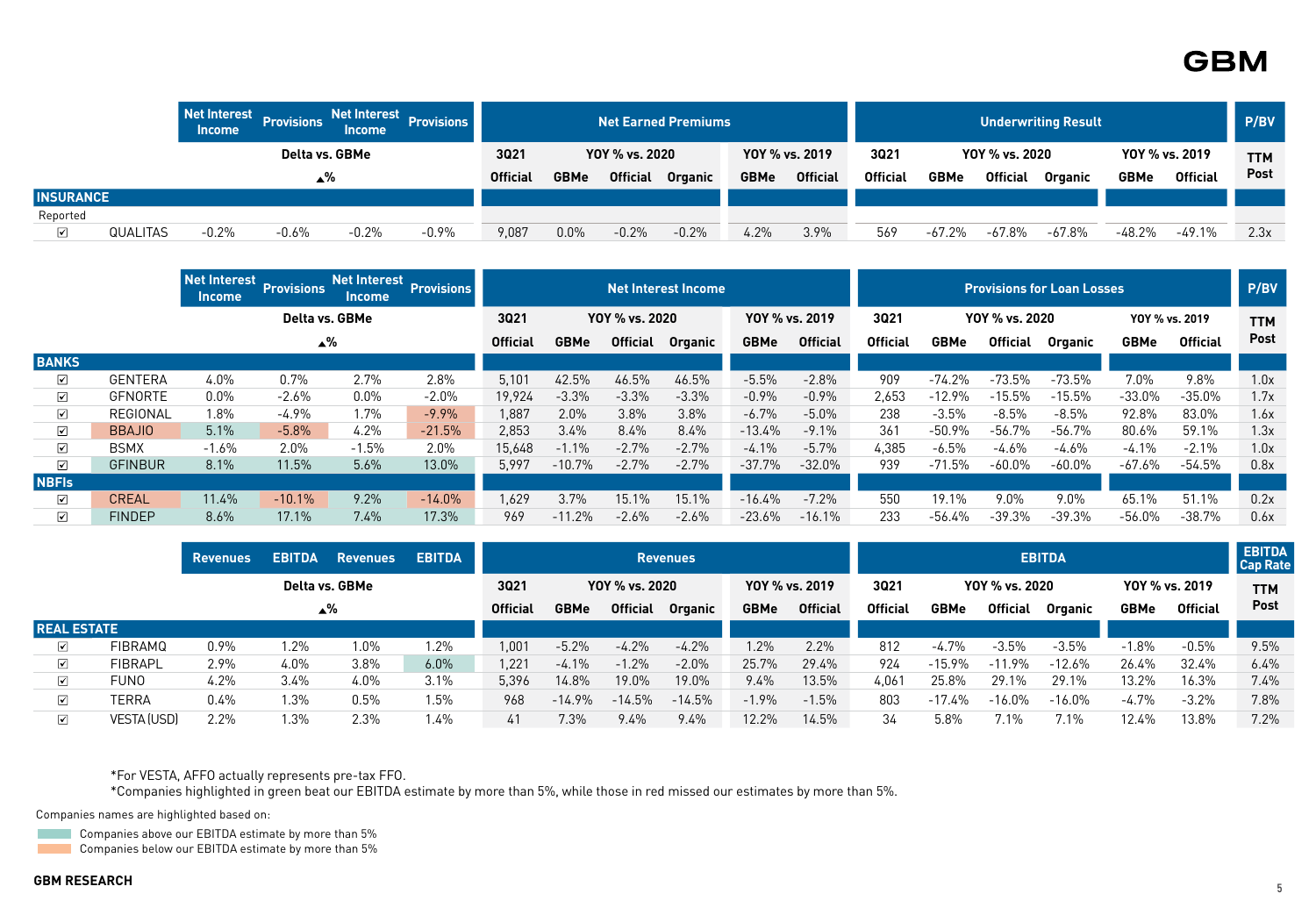## **3Q21 REPORTS SUMMARY**

#### **FORMAL AND INFORMAL COVERAGE**

| <b>FOOD &amp; BEVERAGE</b> |          | 07 | <b>REAL ASSETS</b>               |          | 32 | <b>PETROCHEMICALS</b>      |          | 54 | <b>FINANCIALS</b> |          | 78   |
|----------------------------|----------|----|----------------------------------|----------|----|----------------------------|----------|----|-------------------|----------|------|
| AC                         | Positive | 08 | <b>OMA</b>                       | Positive | 33 | CYDSASA                    | Positive | 55 | <b>BBAJIO</b>     | Positive | 79   |
| KOF                        | Neutral  | 09 | <b>PINFRA</b>                    | Positive | 34 | <b>ALPEK</b>               | Positive | 56 | GFINBUR           | Positive | 80   |
| <b>BACHOCO</b>             | Negative | 10 | GMD                              | Positive | 35 | <b>ORBIA</b>               | Positive | 57 | REGIONAL          | Positive | 81   |
| <b>BIMBO</b>               | Positive | 11 | GMXT                             | Positive | 36 |                            |          |    | GFNORTE           | Neutral  | -82  |
| <b>BAFAR</b>               | Positive | 12 | <b>ASUR</b>                      | Positive | 37 | <b>CAPITAL GOODS</b>       |          | 58 | <b>QUALITAS</b>   | Negative | 83   |
| GRUMA                      | Negative | 13 | GAP                              | Positive | 38 | <b>ALFA</b>                | Positive | 59 | <b>BOLSA</b>      | Negative | - 84 |
| <b>MINSA</b>               | Negative | 14 | <b>TMM</b>                       | Neutral  | 39 | KU0                        | Positive | 60 | <b>BSMX</b>       | Neutral  | 85   |
| <b>CUERVO</b>              | Negative | 15 |                                  |          |    | <b>NEMAK</b>               | Negative | 61 | GENTERA           | Positive | 86   |
| HERDEZ                     | Neutral  | 16 | <b>REAL ESTATE &amp; HOUSING</b> |          | 40 | <b>GCARSO</b>              | Positive | 62 | CREAL             | Positive | 87   |
| <b>FEMSA</b>               | Positive | 17 | <b>FIBRAMQ</b>                   | Neutral  | 41 | <b>VITRO</b>               | Negative | 63 |                   |          |      |
| CULTIBA                    | Neutral  | 18 | <b>TERRA</b>                     | Neutral  | 42 | GISSA                      | Negative | 64 | <b>OTHERS</b>     |          | 88   |
|                            |          |    | <b>FIBRAPL</b>                   | Neutral  | 43 |                            |          |    | <b>TEAK</b>       | Positive | 89   |
| <b>CONSUMER GOODS</b>      |          | 19 | ARA                              | Positive | 44 | <b>BUILDING MATERIALS</b>  |          | 65 | MEDICA            | Positive | 90   |
| KIMBER                     | Negative | 20 | <b>FUNO</b>                      | Neutral  | 45 | CEMEX                      | Neutral  | 66 | AGUA              | Negative | 91   |
| LAB                        | Neutral  | 21 | <b>VESTA</b>                     | Positive | 46 | CMOCTEZ                    | Neutral  | 67 |                   |          |      |
|                            |          |    | CIDMEGA                          | Negative | 47 | GCC                        | Positive | 68 |                   |          |      |
| <b>RETAIL</b>              |          | 22 |                                  |          |    | <b>LAMOSA</b>              | Neutral  | 69 |                   |          |      |
| WALMEX                     | Positive | 23 | <b>METALS &amp; MINING</b>       |          | 48 | CERAMIC                    | Negative | 70 |                   |          |      |
| LACOMER                    | Positive | 24 | <b>GMEXICO</b>                   | Positive | 49 | FORTALE                    | Neutral  | 71 |                   |          |      |
| LIVEPOL                    | Positive | 25 | <b>AUTLAN</b>                    | Positive | 50 |                            |          |    |                   |          |      |
| GSANBOR                    | Neutral  | 26 | <b>MFRISCO</b>                   | Neutral  | 51 | <b>MEDIA &amp; TELECOM</b> |          | 72 |                   |          |      |
| FRAGUA                     | Positive | 27 | ICH                              | Positive | 52 | AMX                        | Positive | 73 |                   |          |      |
| CHDRAUI                    | Positive | 28 | PE&OLES                          | Negative | 53 | AXTEL                      | Negative | 74 |                   |          |      |
| ALSEA                      | Positive | 29 |                                  |          |    | MEGA                       | Positive | 75 |                   |          |      |
| CMR                        | Positive | 30 |                                  |          |    | <b>TLEVISA</b>             | Neutral  | 76 |                   |          |      |
| SORIANA                    | Negative | 31 |                                  |          |    | <b>SITES</b>               | Positive | 77 |                   |          |      |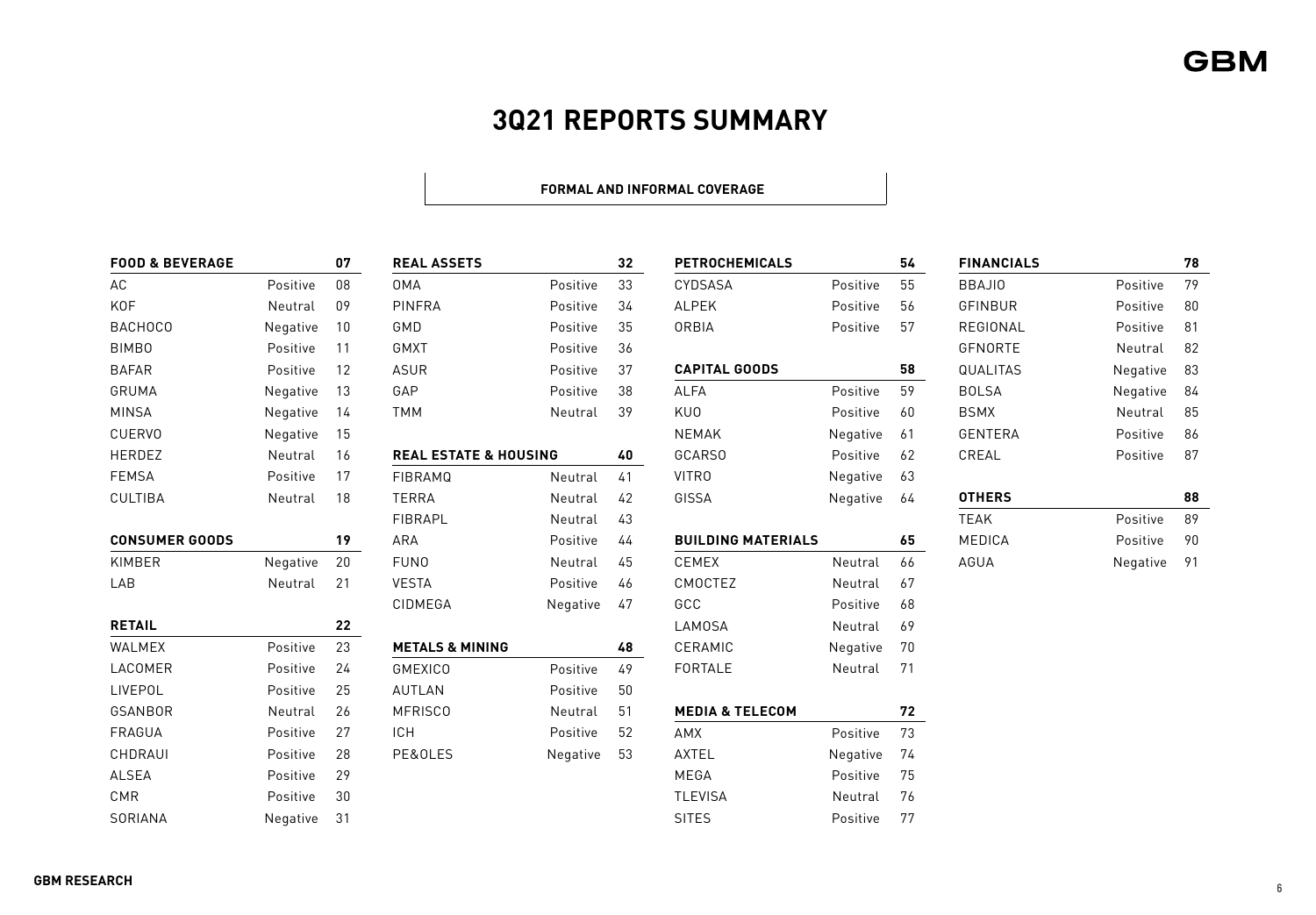# **FOOD & BEVERAGE**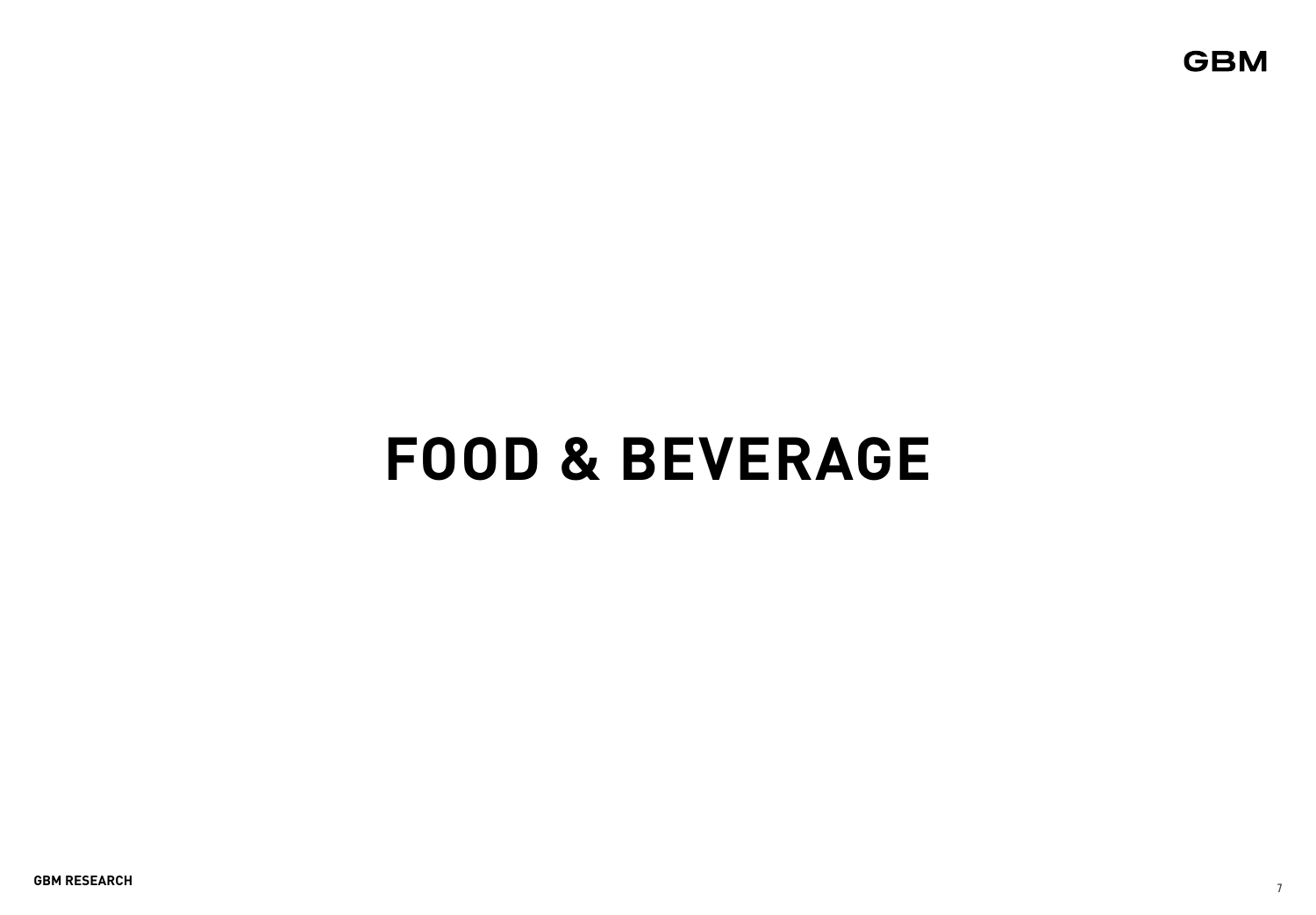**AC 3Q21** POSITIVE | SLIGHTLY ABOVE EXPECTATIONS

**Rating:** Performer **Price Target:** P\$127

**Volumes stood above pre-pandemic levels, while profitability showed a mild contraction.** 

**Revenue:** P\$47,946 (+7.0% vs. +5.6%e) **EBITDA:** P\$9,198 (+6.4% vs. +5.5%e) **Net Income:** P\$3,381 (+23.2% vs. +24.5%e) **FCF:** P\$4,427; P\$12,816 YTD **EV/EBITDA Maj. TTM:** 8.6x **CAPEX:** P\$2,575 (+94.2% YOY); P\$6,618 YTD (+63.5% YOY) **Maj. Net Debt/EBITDA:** 0.6x **Net Debt:** P\$21,897. Maj. Net Debt P\$18,194

Consolidated volumes rose by 7.1% YOY and came in slightly above 3Q19 (+1.2%).

The EBITDA margin showed a mild contraction of 10 bps. YOY, as pressures in the US and South America offset the good performance in Mexico.

Sound FCF generation despite a YOY surge in CAPEX

## **3Q21 Highlights**

- In Mexico, a 2.6% YOY volume increase (-1.7% vs. 3Q19) and sound pricing actions explained a 10% growth in sales.
- In the US, volumes increased by 4.3% YOY, which coupled with pricing above inflation but negative FX translation resulted in flat sales.
- South America had a significant volume recovery (+24% YOY), mainly driven by Argentina and Peru (+15.5% YOY in sales after negative FX translation).
- Despite the tough comparison base, the EBITDA margin in Mexico managed to expand by 60 bps. YOY, aided by pricing actions.
- Margin contractions in the US (-160 bps. YOY) were explained by the tough comps, SG&A normalization, and higher labor costs.
- After the negative contribution from South America (-60 bps. YOY), consolidated EBITDA margin landed at 19.2% (19.3% expected), in line with the company's pledge to preserve margins.

#### **GBM Investment Thesis**

For the rest of the year, we anticipate a positive volume performance, slightly above prepandemic levels, on the back of the rebound in the on-premise channel. Moreover, despite facing a difficult comparison base and a dismal input pricing environment, the company's good hedge positions and pricing strategy has been able to offset those pressures and is set to end the year with margin expansions YOY.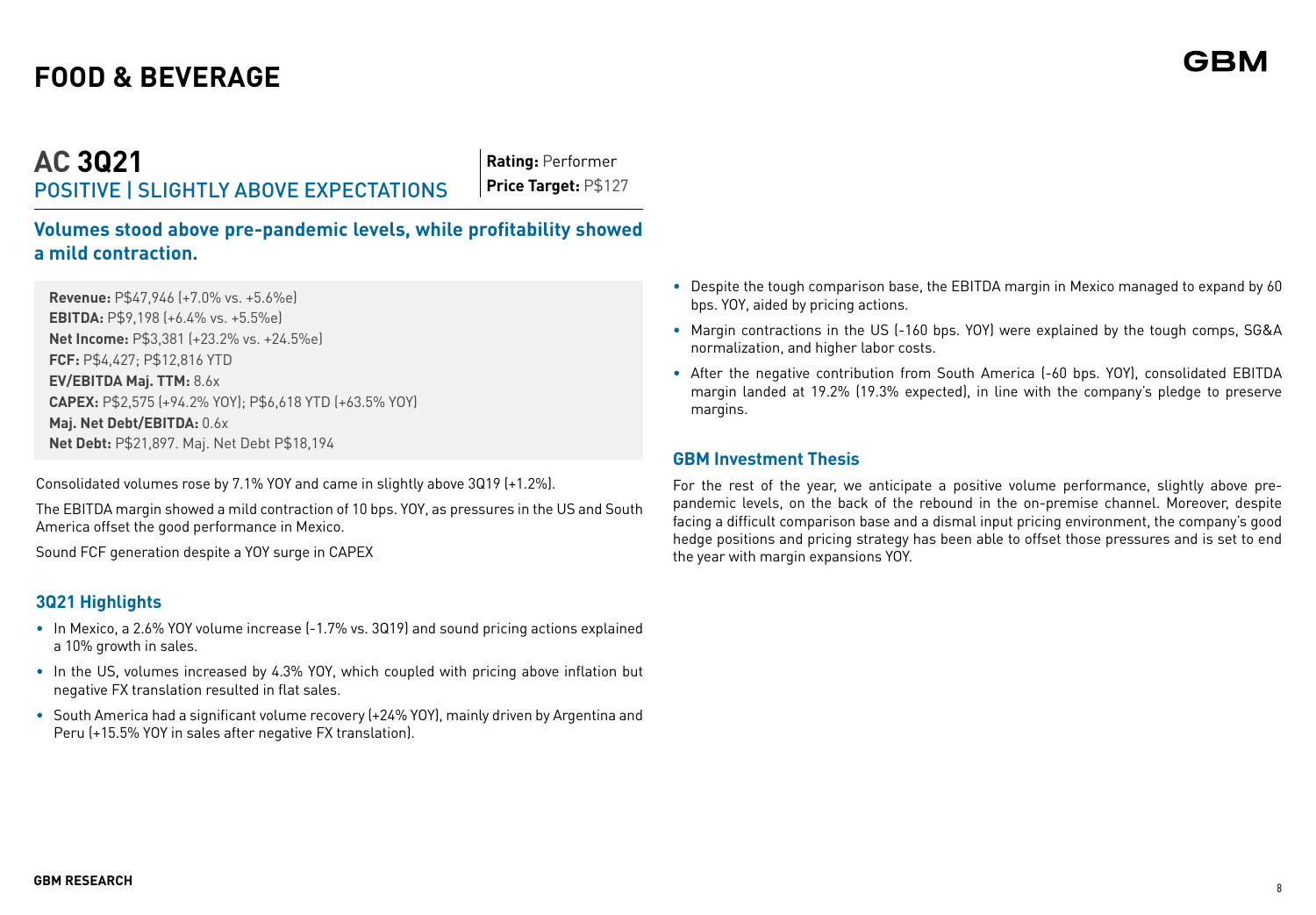## **KOF 3Q21** NEUTRAL | BELOW EXPECTATIONS

**Rating:** Outperformer **Price Target:** P\$120

**Volumes in Mexico disappointed, but South America showed a strong performance.**

**Revenues:** P\$48,316 (+3.4% vs. +5.6%e) **EBITDA:** P\$9,320 (-7.5% vs. -4.3%e) **Net Income:** P\$3,419 (+38.8% vs. +40.1%e) **TTM EV/EBITDA:** 7.7x **FCF:** P\$2,558| P\$13,613 YTD **CAPEX:** P\$3,907 (+63%) | P\$8,224 YTD (+31.3%) **Net Debt:** P\$36,663 **Net Debt/EBITDA:** 1.0x

Consolidated volumes increased by 5.8% YOY (+1.9% vs. 3Q19).

Strong pricing actions were blurred by a negative FX translation.

Profitability setbacks were driven by the normalization of SG&As, higher concentrate costs in Mexico, and a difficult comparison base.

## **3Q21 Highlights**

- In Mexico, sales increased by 7% YOY, thanks to pricing actions, as volumes remained flat YOY (-7% vs. 3Q19). Meanwhile, sales and volumes in Central America had a sound performance.
- Strong volume recovery in South America (+11.7% YOY), with volume growth in all countries YOY and vs. 3Q19. However, despite pricing initiatives, the region's sales declined by 1.9% YOY, due to the negative FX translation, an extraordinary benefit related to reclaimed taxes in Brazil during 3Q20, and the reduction in beer revenues after the transition of the beer portfolio.
- In Mexico, the EBITDA margin landed at 21.1% (-190 bps. YOY), hampered by the increase in concentrate prices and the normalization of SG&As.
- South America suffered a major contraction in profitability, attributed to sugar and freight cost inflation, depreciation of local currencies, the referred reclaimed taxes in 3Q20, and higher SG&As. However, all the latter was partially offset by the resumption of tax credits on concentrate purchases in the Manaus Free Trade Zone.
- Consolidated EBITDA margin eroded by 230 bps. YOY to 19.3%. We estimate that, on a comparable basis, EBITDA margin contracted by 70 bps. YOY.
- The company generated P\$2.7 billion in FCF after working capital losses and a higher CAPEX.

## **GBM Investment Thesis**

We expect KOF to keep posting positive top-line results during the rest of this year. Meanwhile, excluding extraordinary items, YTD margins are slightly below 2020 levels—within the range of the company's guidance, considering a difficult comparison base. Moreover, we still see room for improvements, especially in Brazil, where volumes are regaining momentum and tax credits (IPI) were reintroduced, all of which should start translating into better profitability and cash generation. Meanwhile, the restructure of the contract with Heineken in Brazil seems positive, as the market was already discounting the loss of all beer volumes by 2022.

#### **Conference Call Information**

Thursday, October 28 @ 9:30 AM EST, 8:30 AM CST **Participants in the US:** +1 800 367 2403 **| International:** +1 334 777 6978 **Passcode:** 3331266 **| [WEBCAST](https://webcastlite.mziq.com/cover.html?webcastId=7795169c-b4cb-42fc-a1e4-ab56204d9416)**

GRI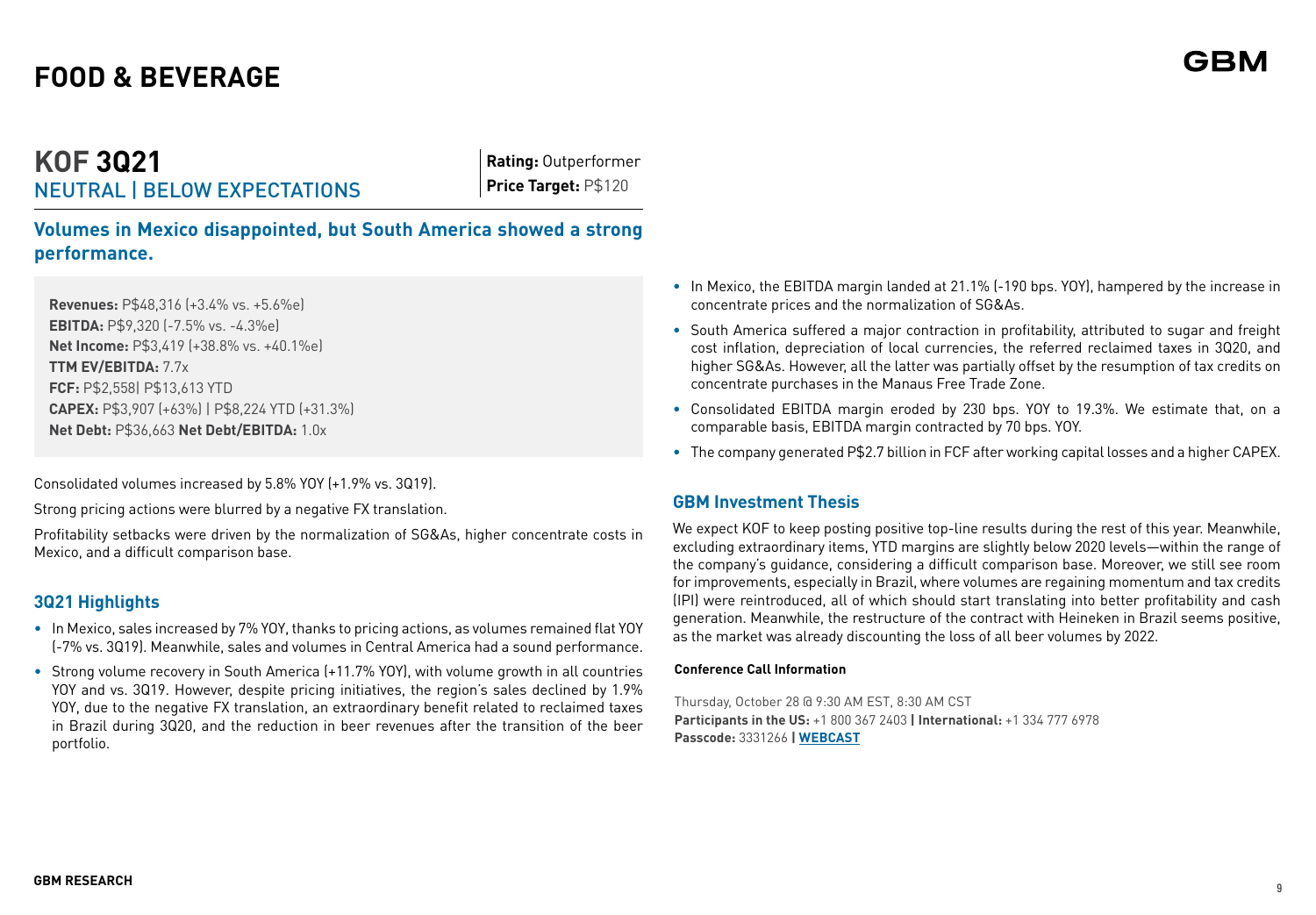## **BACHOCO 3Q21** NEGATIVE | BELOW EXPECTATIONS

**Rating:** Outperformer **Price Target:** P\$127

**A sequential fall in chicken prices harmed profitability.** 

**Revenues:** P\$20,229 (10.6%% vs. 9.6%e) **EBITDA:** P\$1,127.4 (-38.3% vs. -25.4%e) **Net Income:** P\$843.8 (1.9% vs 29.8%e) **FCF:** -P\$1,618, P\$1,357 YTD **CAPEX:** P\$930 (+41.9%); P\$2,234 YTD (+34.1%) **EV/EBITDA TTM**: 3.1x **Net Debt:** -P\$17,701 (40% of mkt cap); **Net Debt/EBITDA** -2.0x

Chicken prices in Mexico remained up YOY but had a significant decrease QOQ.

Grain price inflation put significant pressure on profitability.

Net cash stood at P\$17.7 billion (40% of market cap) after FCF burn.

## **3Q21 Highlights**

- **•** Chicken prices in Mexico have returned to a more normalized seasonality cycle.
- **•** In Mexico, the Chicken division posted a 13.1% YOY revenue increase attributed to a 3.7% YOY volume growth and higher prices. Meanwhile, the Others division contributed with a 19.2% YOY hike in sales.
- **•** In the US, better chicken prices were slightly offset by a 3.9% decrease in volumes, prompting sales to climb by 11% YOY in USD terms.
- **•** COGS rose by 16.6% YOY due to higher raw material prices, which induced an EBITDA margin contraction of 440 bps. YOY to 5.6% (9M21 EBITDA Mg. of 10.7%)
- **•** The company burned P\$1.6 billion in FCF due to the weak operating results, WK losses, and higher CAPEX.

## **GBM Investment Thesis**

We still expect profitability pressures for 4Q21, on account of the tough comparison base and grain price inflation. That said, the FY2021 EBITDA margin could land slightly below our 10.7% estimate (+250 bps. YOY), due to the disappointing 3Q21 results. Moreover, as uncertainty around 2022 prevails, we project flat sales YOY and a normalized EBITDA margin.

We still believe BACHOCO is a cash-generating asset with an enviable financial position and a strong pricing power due to its dominance in the Mexican chicken market. What's more, it is trading at valuations that imply overly pessimistic scenarios in perpetuity, difficult to materialize.

#### **Conference Call Information**

Monday, October 25 @ 4:00 PM EST, 3:00 CST. **Participants in the US:** 1 (888) 771-4371; **Mexico:** 001 866 779 0965 **Confirmation code:** 50236531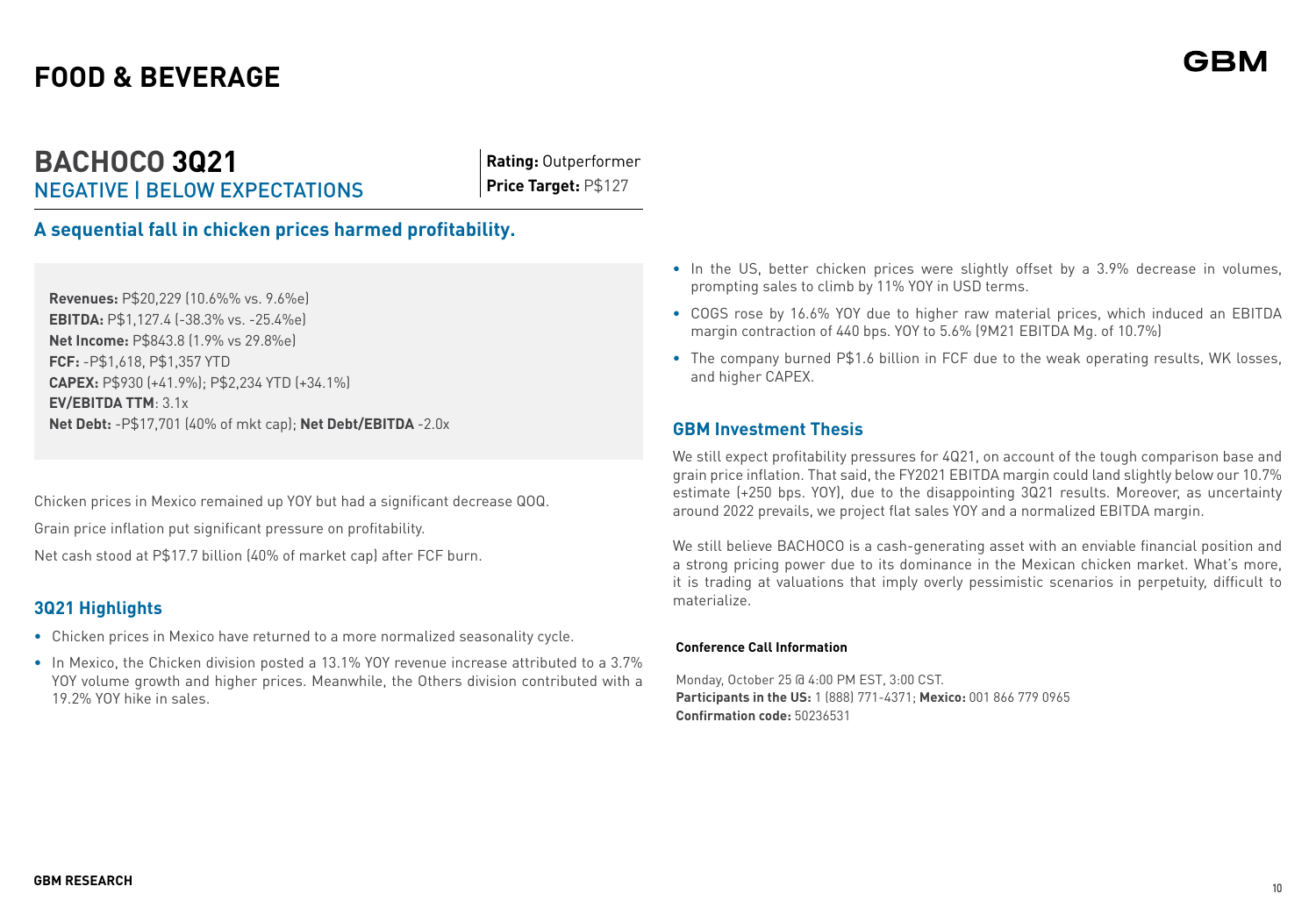## **BIMBO 3Q21** POSITIVE | ABOVE EXPECTATIONS

**Rating:** Outperformer **Price Target:** P\$51

## **Sales and EBITDA hit all-time highs for any third quarter.**

**Revenues:** P\$88,182 (+2.9% vs. +1.1%e) **EBITDA:** P\$12,963 (+6.9% vs. +2.9%e) **Net Income:** P\$4,031 (+11.9 vs. +17.5%e) **FCF:** P\$392; YTD P\$7,866 **CAPEX:** P\$9,068 (+218% YOY); P\$18,930 YTD (+69.1%) **EV/EBITDA TTM**: 7.4x **Net Debt:** P\$108,976; **Net Debt/EBITDA:** 2.2x

Top line advanced by 2.9%, driven by sound volume growth and pricing actions across all regions (Sales +9.8% on a currency-neutral basis).

Despite the tough comparison base, the consolidated EBITDA margin managed to expand by 60 bps. to 14.7% (above our 14.4% estimate).

The company generated only P\$400 million in FCF due to the higher CAPEX for acquisitions.

## **3Q21 Highlights**

- **•** In North America, sales declined YOY due to FX pressures (+5.5% in USD).
- **•** Strong top line in Mexico (+16.4% YOY), attributed to volume growth, product mix, and pricing coupled with a recovery in the channels affected by the pandemic.
- **•** EAA and Latin America contributed with YOY sales increases in the mid-teens in local currency.
- **•** The EBITDA margin in North America squeezed by 110 bps. YOY, due to higher raw material and labor costs as well as shortages across its supply chain.
- **•** The EBITDA margin in Mexico presented a sound expansion (+110 bps. YOY), thanks to the strong sales performance and productivity across the distribution network.
- **•** Both EAA and Latin America delivered strong EBITDA margin gains.
- **•** BIMBO completed three acquisitions: Kitty Bread, in India; Aryzta's QSR business in Brazil, and Popcornopolis in the U.S. (none of them are material to consolidated figures).

#### **2022 Guidance**

- **• Sales:** mid-single-digit growth
- **• Adjusted EBITDA:** mid-to-high single-digit growth
- **• CAPEX:** ~ US\$900 million
- **• Tax rate:** mid 30%

### **GBM Investment Thesis**

Another upbeat quarter for the company, as it continues to benefit from pricing actions, sound volumes, and SG&A efficiencies. Moreover, while we might see some pressures coming from commodity prices and labor costs during the next quarter in North America, BIMBO is on track to reach its full-year guidance of low single-digit sales growth and a high single-digit hike in EBITDA. Moreover, BIMBO shared its 2022 guidance, which, to us, is very positive news, given that 2021 has been an outstanding year for the company.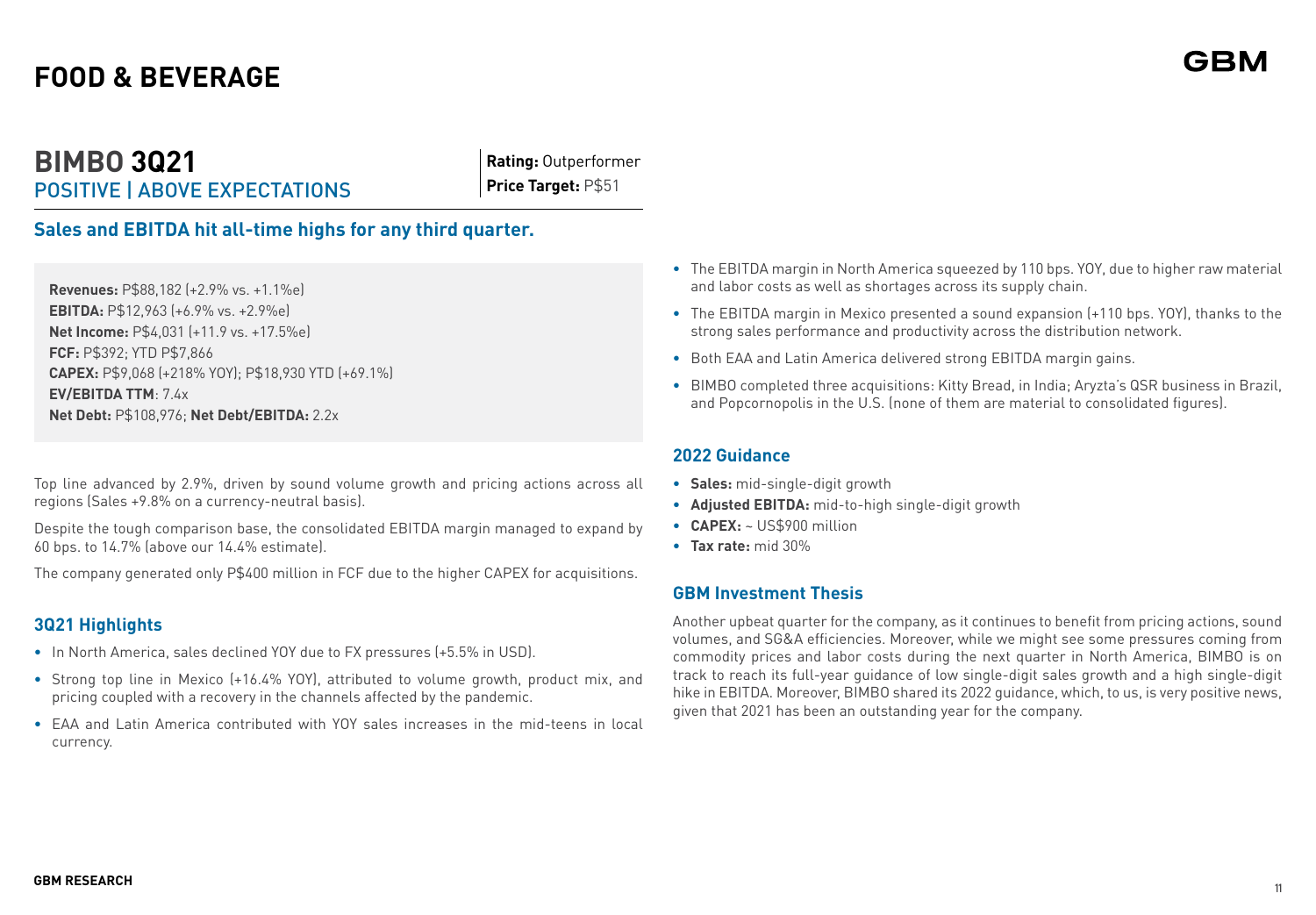## **BAFAR 3Q21** POSITIVE

**Mixed results, with strong top line but profitability setbacks**

**Revenue**: P\$5,027 (+27%) **EBITDA:** P\$619 (+14.5%) **Net income:** P\$131 (-62.6%) **FCF:** -P\$498, -P\$1,365 YTD **CAPEX:** P\$892 (+248% YOY); P\$2,218 (+169%) **EV/EBITDA Maj. TTM:** 9.8x **Net Debt:** P\$9,342; **Net Debt/EBITDA:** 3.1x

## **3Q21 Highlights:**

- Sales growth was explained by a 9.5% YOY volume increase and better price/mix.
- EBITDA margin contracted by 130 bps. to 12.3%, affected by input cost pressures.
- Excluding FNOVA, EBITDA soared by 15.6% YOY (EBITDA mg. ex. FNOVA 9.7%).
- Net income declined due to an uneasy YOY comp (FX gain of P\$133 million in 3Q20) and an FX loss of P\$174 million in 3Q21.
- FCF burn was attributed to higher CAPEX needs.
- On September 17, 2021, a dividend of 6.8 million stock certificates issued by real estate trust FNOVA was paid at an exchange ratio of 0.02 FNOVA certificates per each ordinary BAFAR 'B' Series share held.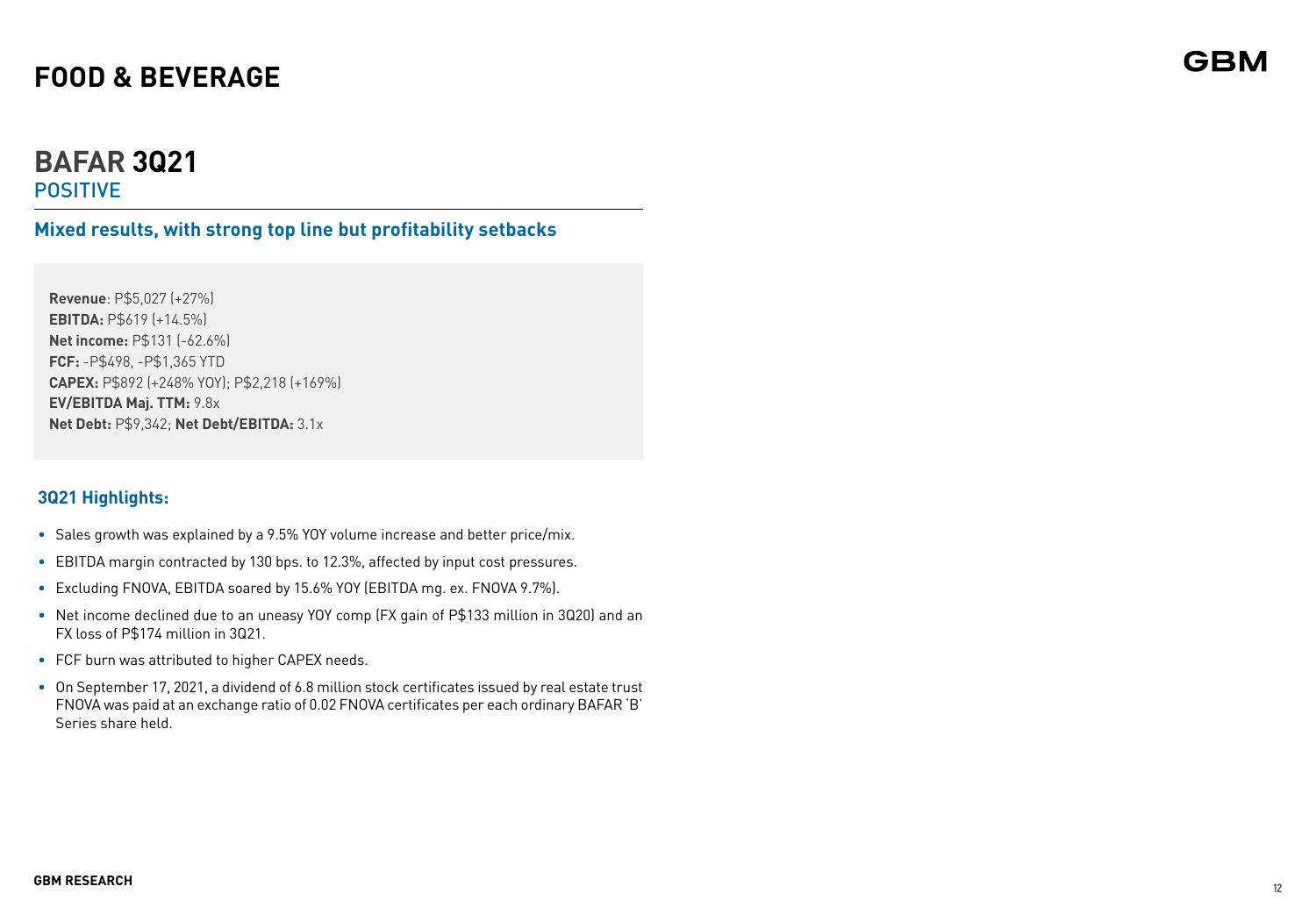## **GRUMA 3Q21** NEGATIVE | BELOW EXPECTATIONS

**Rating:** Outperformer **Price Target:** P\$343

**Despite the strong pricing actions, cost pressures harmed profitability.** 

**Revenues:** P\$23,903 (+1.8% vs. +2.7%e | +19.2% vs. +20.2%e vs. 3Q19) **EBITDA:** P\$3,694 (-6.6% vs. +0.8%e | +12% vs. +20.8%e vs. 3Q19) **Net Income:** P\$1,478 (-10.2% vs. +3.6%e | +13.3% vs. +31.1%e vs. 3Q19) **EV/EBITDA TTM:** 7.4x **FCF:** P\$96; P\$4,886 YTD **CAPEX:** P\$2,224 (+94.3% YOY); P\$4,394 YTD (+87.5% YOY) **Net Debt:** P\$23,071; **Net Debt/EBITDA:** 1.6x

Strong pricing actions in Mexico (+15% YOY)

Profitability pressures overall, due to high grain costs

The company mentioned they introduced pricing actions in the US corn flour business by the middle of the quarter, and also raised US tortilla prices at the beginning of 4Q21.

## **3Q21 Highlights**

- **•** Strong growth in corn flour volumes in the US (+10.3% YOY), as the economy continues to reopen. Meanwhile, tortilla volumes remained flat YOY due to a tough comparison base.
- **•** Volumes in Mexico decreased by 2% YOY, but they are expected to improve in 4Q21 as clients experience an inventory turnover.
- **•** Higher profitability pressures than anticipated in the US were attributed to an increase in grain and other raw material prices as well as labor costs.
- **•** The cost of sales in Mexico soared by 18% YOY, as the strong pricing actions couldn't offset the heavy pressures from grain costs.
- **•** Mild FCF generation due to a surge in CAPEX and weaker operating results.

## **GBM Investment Thesis**

A complicated 3Q21 confirmed that full-year figures will end below the company's guidance and our estimates. However, GRUMA is showing its strong pricing power amid an environment of more expensive commodities, and while price adjustments have not been enough to counter the pressures right away, we believe they will do so in the long run.

#### **Conference Call Information**

Thursday, October 21 @ 11:30 PM EST, 10:30 AM CST **Participants in the US:** +1 (877) 407 0784 | **International:** +1 (201) 689 8560 GRI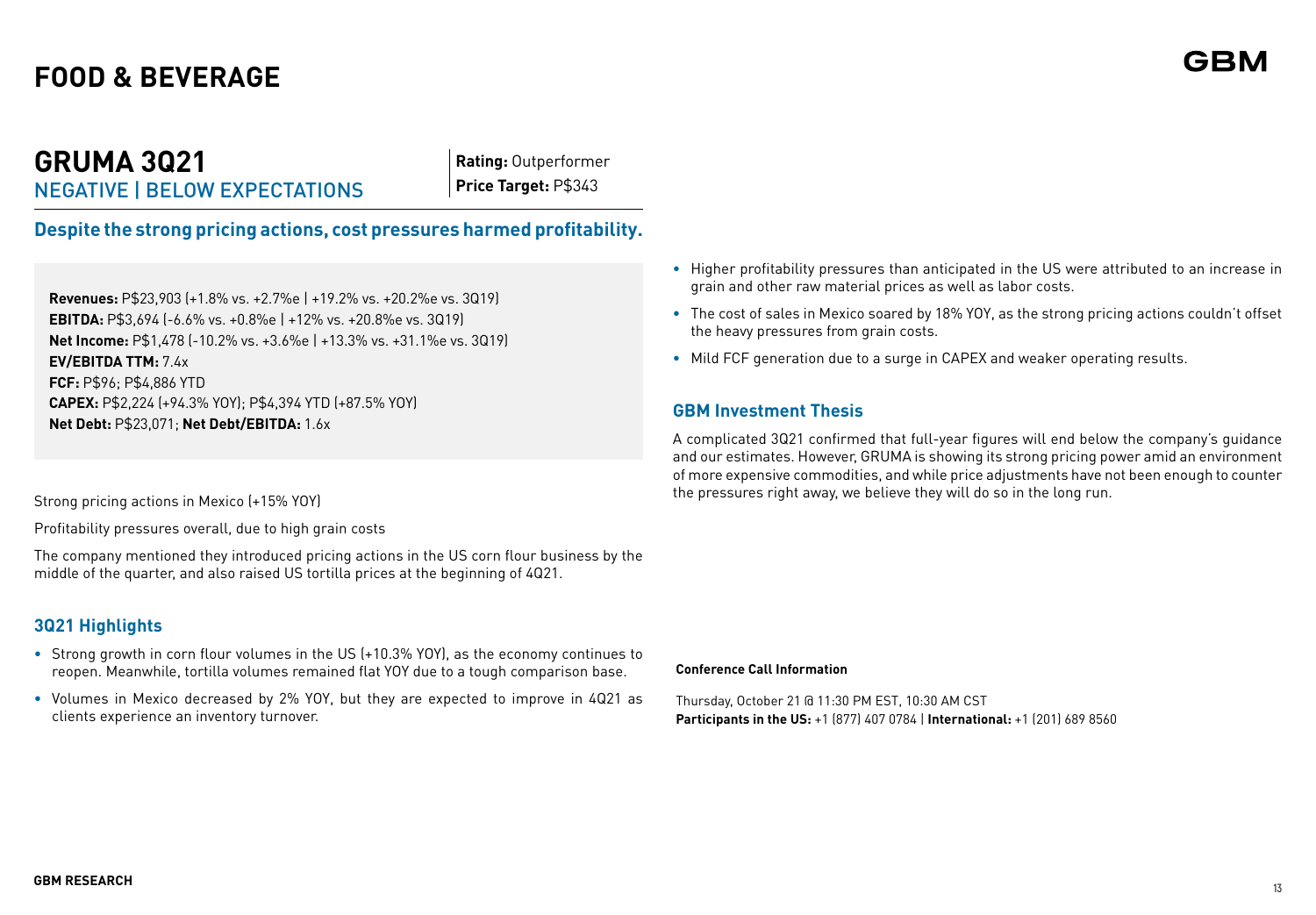# **MINSA 3Q21**

## NEGATIVE

## **Strong pricing was not enough to offset cost pressures.**

**Revenues:** P\$1,462 (+16.9%) **Operating Income:** P\$16 (-70.7% YOY); **Op. Margin:** 1.1% (-330 bps. YOY) **EBITDA:** P\$84 (-9.5%) **Net Income:** P\$39 (+7.4%) **EV/EBITDA TTM:** 10.8x **FCF:** -P\$159; -P\$55 YTD **Net Debt:** P\$666; **Net Debt/EBITDA:** 1.8x

- Top line reported sound growth, on account of pricing actions and a mild volume increase (+0.7% YOY).
- Important pressures on COGS came from grain prices.
- EBITDA Mg.: 5.7% (-170 bps. YOY).
- EBITDA was aided by higher depreciation and amortization.
- Net income soared, driven by a P\$27 million benefit from discontinued operations.

## **MASECA vs. MINSA**

- Volumes -2% vs. +0.7%
- Revenues +12.6% vs. +16.9%
- COGS as % of sales 74.3% (+320 bps.) vs. 79.2% (+340 bps.)
- SG&As as % of sales 16.5% (-140 bps.) vs. 19.7% (+30 bps.)
- EBITDA Mg. 15.6% (-70 bps.) vs. 5.7% (-170 bps.)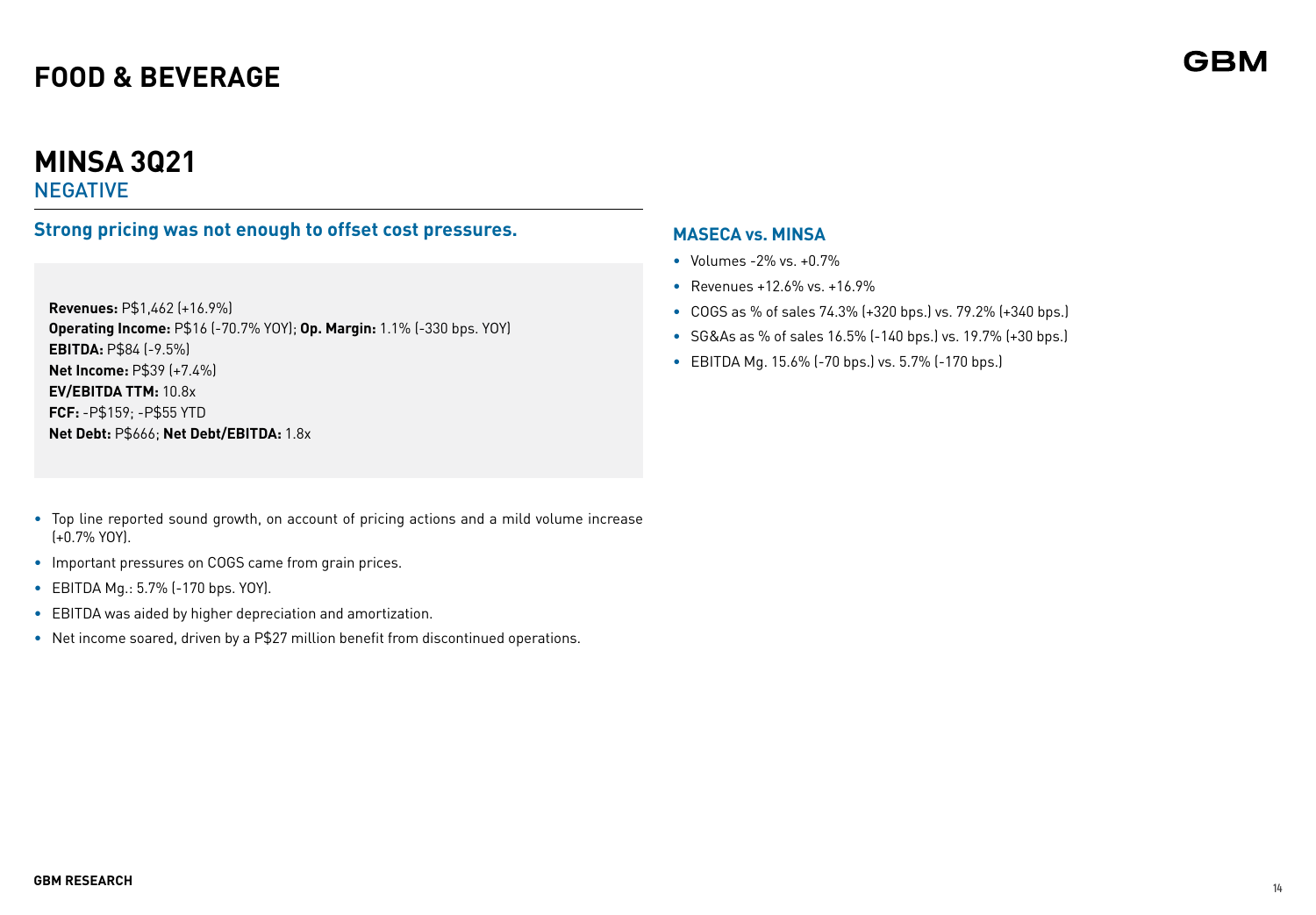## **CUERVO 3Q21** NEGATIVE | IN LINE WITH EXPECTATIONS

**Rating:** Performer **Price target:** P\$48

## **Tough comps in the US shadowed Mexico and RoW results.**

**Revenues:** P\$9,592 (-7.9% vs. -6.3%e) **EBITDA:** P\$2,111 (-35% vs. -34.3%e) **Net Income:** P\$1,324 (-36.5% vs. -30.6%e) **EV/EBITDA TTM**: 23.5x **CAPEX:** P\$557 (-40.4%); P\$4,605 YTD (+10.4%) **FCF:** -P\$119; -P\$1,826 YTD **Net Debt:** P\$8,444; **Net Debt/EBITDA:** 1.2x

Consolidated volumes fell by 2% YOY.

EBITDA margin contracted due to the normalization of AMP and SG&A expenses.

The solid performance in Mexico and RoW was offset by the US results.

## **3Q21 Highlights**

- Tough comps and supply chain disruptions led pushed U.S. volumes down by 18.6% YOY. The latter, coupled with negative FX translation, led sales to contract by 24.6% YOY in this region.
- A sharp revenue increase of 33.3% YOY in Mexico was boosted by a 23.2% YOY volume growth aided by the reopening of the on-premise channel and the good performance of premium tequila brands.
- In RoW, sales rose by 39.5% YOY, driven by a 49.8% YOY expansion in volumes, driven by the recovery of the on-premise channel in various countries.
- EBITDA margin eroded by 920 bps. to 22%, on the back of more normalized advertising, marketing, and promotion (AMP) outlays, higher distribution expenses, and FX headwinds.
- Net income fell on a YOY basis, hampered by the weakness in operating results.
- The quarter's FCF burn was explained by higher WK needs.

#### **GBM Investment Thesis**

Volume growth is starting to normalize in the United States; however, a good portion of the volumes gained due to the pandemic seems to be here to stay. For 4Q21, while the on-premise channel may keep improving, tougher comps will be seen because of the remarkable figures posted last year. Furthermore, while the stabilization in agave prices is great news and should give a respite to gross margin, the catch-up in AMPs for the rest of the year may hamper profitability in the short run. That said, we reiterate our Market Performer rating and 2021 price target of P\$48, as we believe that growth prospects and long-term fundamentals are already priced in at current levels.

#### **Conference Call Information**

Friday, October 29 @ 10:00 AM EST, 9:00 CST. **Participants in the US:** 1-877-407-0792**; Mexico:** 01 800 522 0034; **International:** 1-201-689-8263 **Passcode:** 13724131 **[WEBCAST](https://78449.themediaframe.com/dataconf/productusers/becl/mediaframe/46998/indexl.html)**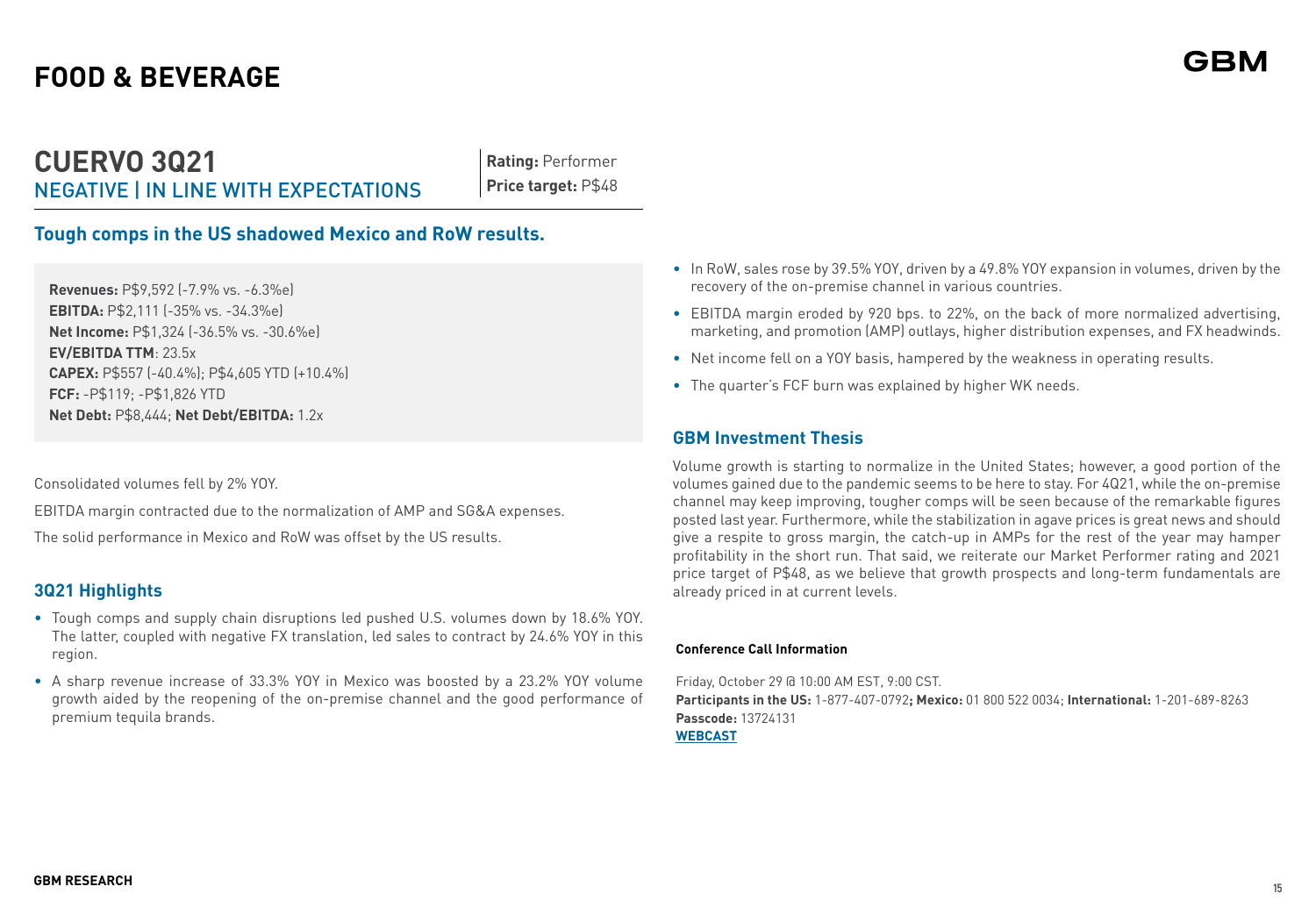## **HERDEZ 3Q21** NEUTRAL | ABOVE EXPECTATIONS

**Rating:** Outperformer **Price Target:** P\$55

**A strong sales growth was not enough to preserve margins.** 

**Revenues:** P\$6,767 (+16.3% vs. +9.7%e); Maj. P\$4,715 (+12.6%) **EBITDA:** P\$886 (+1.6% vs. -3.2%e); **Maj. EBITDA:** P\$542 (+13.4%) **Net Income:** P\$146 (+143.5% vs. +17.8%e) **FCF:** P\$350; P\$1,066 YTD **CAPEX:** P\$136 (+112.5% YOY); P\$395 YTD (+70%) **EV/EBITDA TTM Maj. Adj.:** 9.8x **Net Debt:** P\$7,724; Maj.: P\$8,523; **Net Debt/EBITDA: 2.1x; Maj.:** 3.9x

Strong pricing actions boosted top line.

The turnaround in the profitability of the Impulse division (previously Frozen) is taking longer than anticipated, as the EBITDA margin decreased sequentially.

Megamex delivered positive results.

## **3Q21 Highlights:**

- On a comparable basis, (which excludes Nair tuna, fresh tuna, and Ocean Spray in 3Q20 figures and includes the new distribution agreement with General Mills), consolidated sales would have increased by 15.1%.
- Despite facing tough comps due to a higher at-home consumption, the sales of Preserves climbed by 15.6% YOY on strong pricing actions.
- Impulse segment revenues were slightly higher than in 3Q19.
- Export sales stayed flat, on account of a negative FX translation.
- Megamex's sales in local currency rose by 2.7%, bolstered by the modern and institutional channels, while EBITDA margin showed good improvement.
- Consolidated EBITDA margin landed at 13.1% (-190 bps.), mainly hampered by higher input costs and a tough comparison base in the Preserves segment.
- Majority net income soared by 143%, boosted by a combination of better operating results, lower NFCs, a lower tax rate, and a better performance in Megamex.

## **GBM Investment Thesis**

While sales in the Impulse division are back to pre-pandemic levels, the recovery in profitability is still way behind and taking longer than expected. Meanwhile, uneasy comps in Preserves and raw material cost pressures may give way to a challenging 4Q21. Yet, it may prove resilient thanks to pricing actions.

We believe it is worth monitoring the stock at the current levels (9.8x EV/EBITDA Maj.), given that Impulse is contributing with negative EBITDA, which we deem unsustainable, as the division could show more normalized profitability levels by 2H22.

#### **Conference Call Information**

October 22, 2021. 11:00 am (CT) | 12:00 am (ET) **Dial-in US:** +1 (855) 327 6837 **International:** +1 (631) 891 4304 **Confirmation Code:** 10016583 **Webcast: [LINK](https://viavid.webcasts.com/starthere.jsp?ei=1499957&tp_key=80db689ce8)**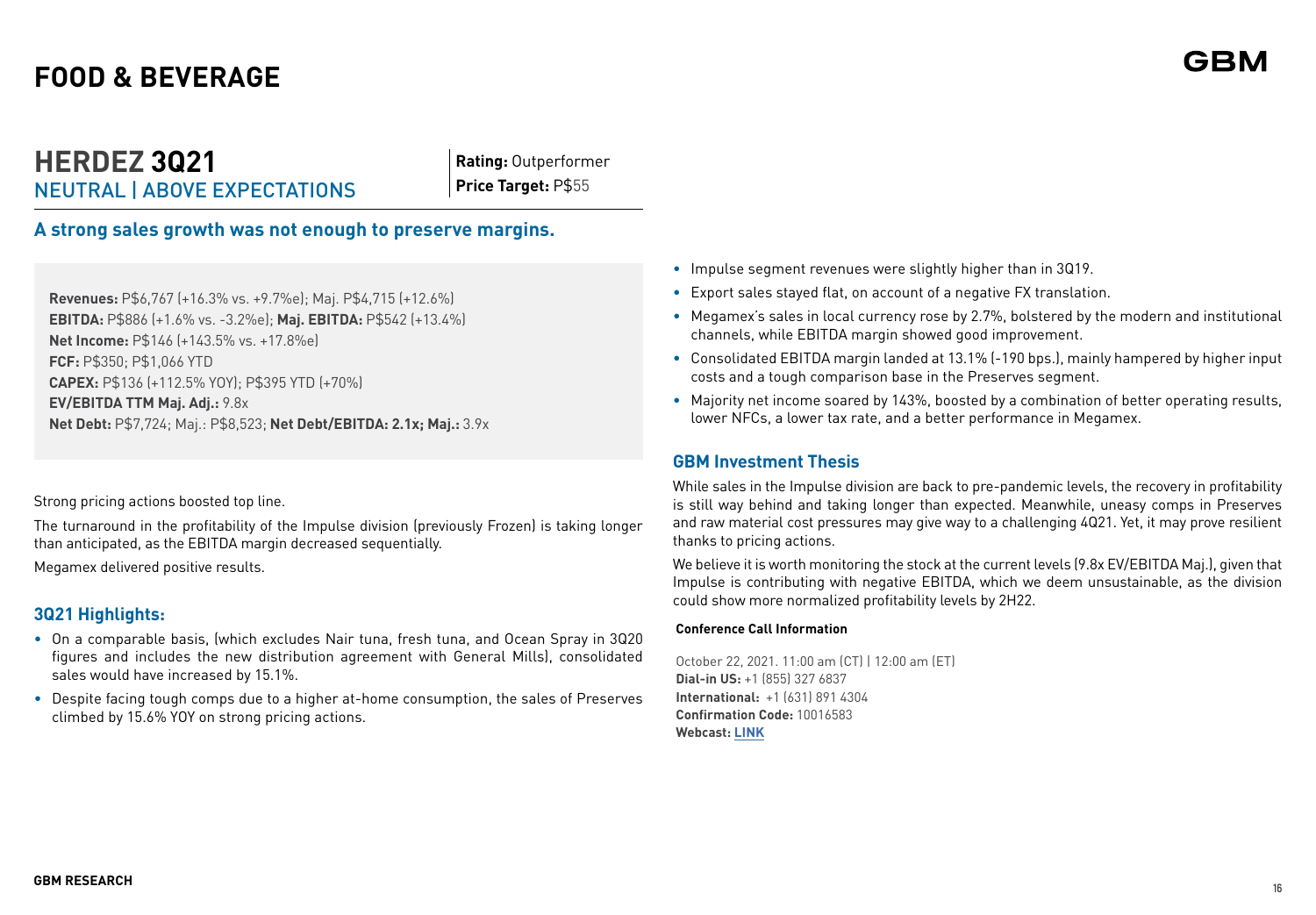## **FEMSA 3Q21** POSITIVE | ABOVE EXPECTATIONS

**Rating:** Outperformer **Price Target:** P\$310

## **The Proximity division is still on a path of sustained recovery.**

**Revenues:** P\$142,443 (+12.6% vs. +11%e), Organic (+11.1% vs. +11.4%e)

**EBITDA:** P\$20,572 (+9.4% vs. +7.3%e). **Adj. EBITDA:** P\$21,350 (+13.5%)

**Net Income:** P\$14,114 (4.4x vs. +89.7%).

**Maj. EV/EBITDA:** 9x

**Net Debt:** P\$123,582; **Net Debt/EBITDA:** 1.6x; **Maj. Net Debt:** P\$104,224; **Maj. Net Debt/ EBITDA:** 1.8x

**FCF:** P\$8,643; **YTD:** P\$27,940

**CAPEX:** P\$6,713 (38% YOY); **YTD:** P\$15,254 (+4.9%)

Sales: OXXO +12% (SSS +9.7%); Health +8.2% (SSS +4.2%); Gas +20.5% (SSS +16.7%); KOF +3.4%

Consolidated EBITDA Mg: 14.4% (-50 bps.).

EBITDA Mg: OXXO 14.8% (+320 bps.); Health 10.2% (-70 bps.); Gas 6.3% (+10 bps.); KOF 19.3% (-230 bps.); KOF Pro forma 20.9% (-70 bps); Logistics 10.7%.

## **3Q21 Highlights**

- The recovery of OXXO's same-store sales (SSS) eased sequentially—albeit store traffic continued to improve. YTD openings reached 431 (163 in the quarter).
- Proximity's EBITDA soared by 42% YOY, above our call, driven by a 180-bp. gross margin expansion, signaling a recovery of services.
- The Health division's positive figures were attributed to the good performance in Mexico, Chile, and Colombia, which more than offset the negative FX effect.
- KOF's 230-bp. EBITDA margin erosion (explained by tax credit spreads in Brazil) hurt FEMSA's consolidated EBITDA.
- Pro forma EBITDA, however, grew 13.5% to P\$21.4 billion, mirroring Proximity's sharp EBITDA uptick.
- A FCF generation of P\$8.7 billion bested our P\$2.3 billion call. CAPEX has started to reignite and is up 4.9% YTD.
- As previously announced, Eduardo Padilla, current CEO of FEMSA, will retire in January 2022. Daniel Rodríguez, current CEO of FEMCO, will succeed him.

## **GBM Investment Thesis**

Figures bested our estimates, supported by a better-than-expected recovery. FEMSA showed a better performance on a sequential basis after facing a difficult environment in the first months of the year due to mobility restrictions. We recently published an extensive document on FEMSA, where we introduced our 2022 price target of P\$310 per share (80% upside) and reiterated our Market Outperformer rating, as we believe the market is overlooking the company's ability to execute, grow and compound above-average return.

#### **Conference Call Information**

Friday, October 29 @ 10:00 AM EST, 9:00 CST. **Participants in the US:** (800) 263 0877; **International:** +1 (646) 828 8143 **Passcode:** 1173151 **[WEBCAST](https://femsa.gcs-web.com/)**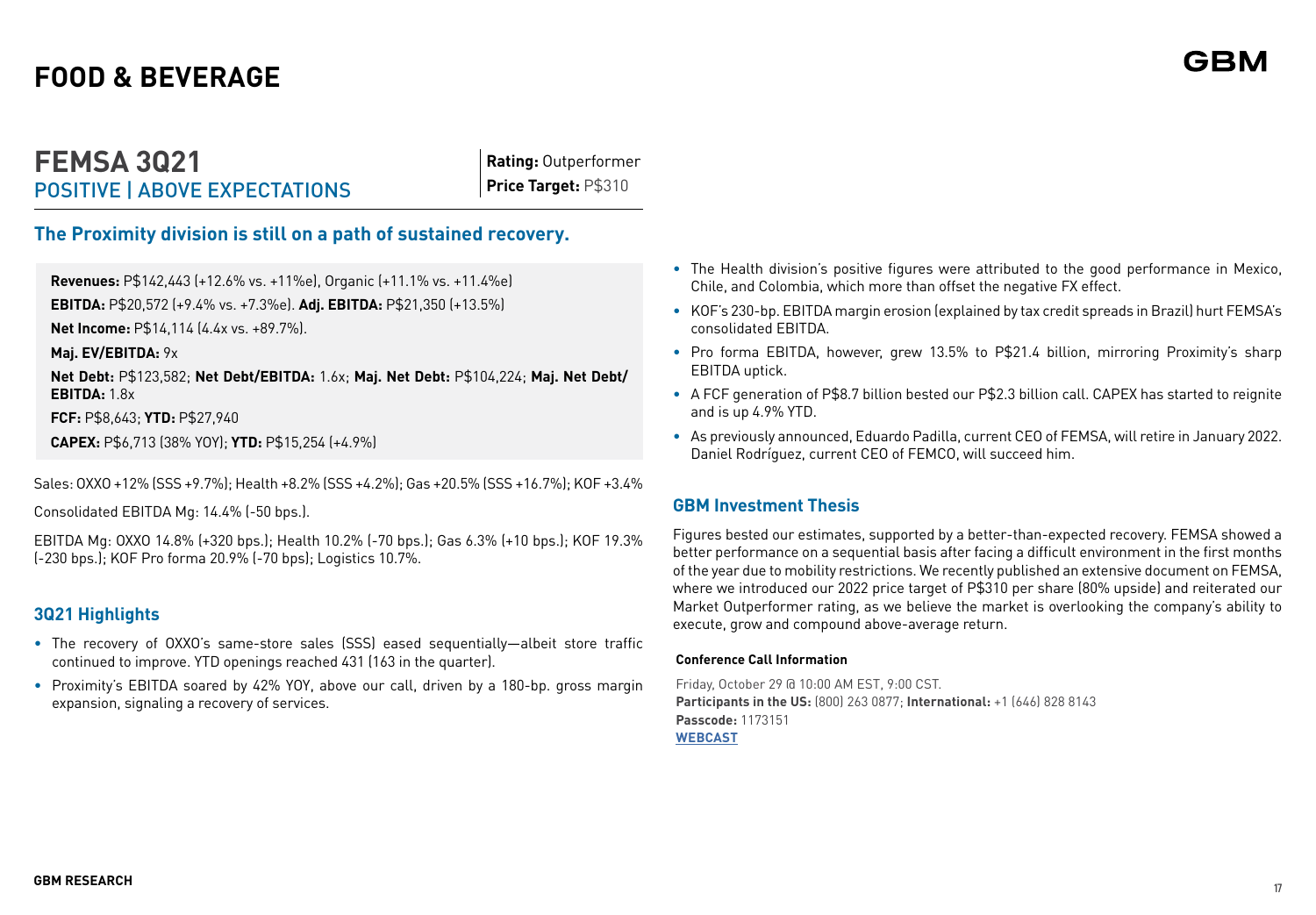## **CULTIBA 3Q21** NEUTRAL

**Maj Sales:** P\$6,394 (+7.9%) **Maj. EBITDA:** P\$571 (-31.1%) | Maj. EBITDA Mg. 8.9% (-510 bps) **GEPP Sales:** +11.2%; Vols. -0.4%; EBITDA +6.1% (Mg: 13.8%, -60 bps.). **GAM+Holding+Benito Juarez:** Sales -2.8%, EBITDA –P\$126 **Net Income:** P\$70 (-78.9%) **FCF Generation and FX Impact •** GEPP: P\$1,288M (FX: -P\$69M) **•** GAM: P\$148M (FX: -P\$48M) **•** Benito Juarez: P\$252M (FX: -P\$24M) **•** Holding -P\$152M (FX: +P\$14M)

**•** Proforma: P\$634M (FX: -P\$73M)

**Maj. EV/EBITDA:** 2.7x **Net Debt Maj.:** P\$1,526; **Maj. Net Debt/EBITDA:** 0.5x

- Volumes remained flattish due to weather conditions and mobility restrictions. (AC MX: +2.6%; KOF MX: +0.3%; GEPP: -0.4%).
- Strong pricing in the Beverage business to mitigate cost pressures.
- Weak profitability performance in the Sugar business.
- Net income decreased on weaker operating results and FX losses.
- Sound FCF generation.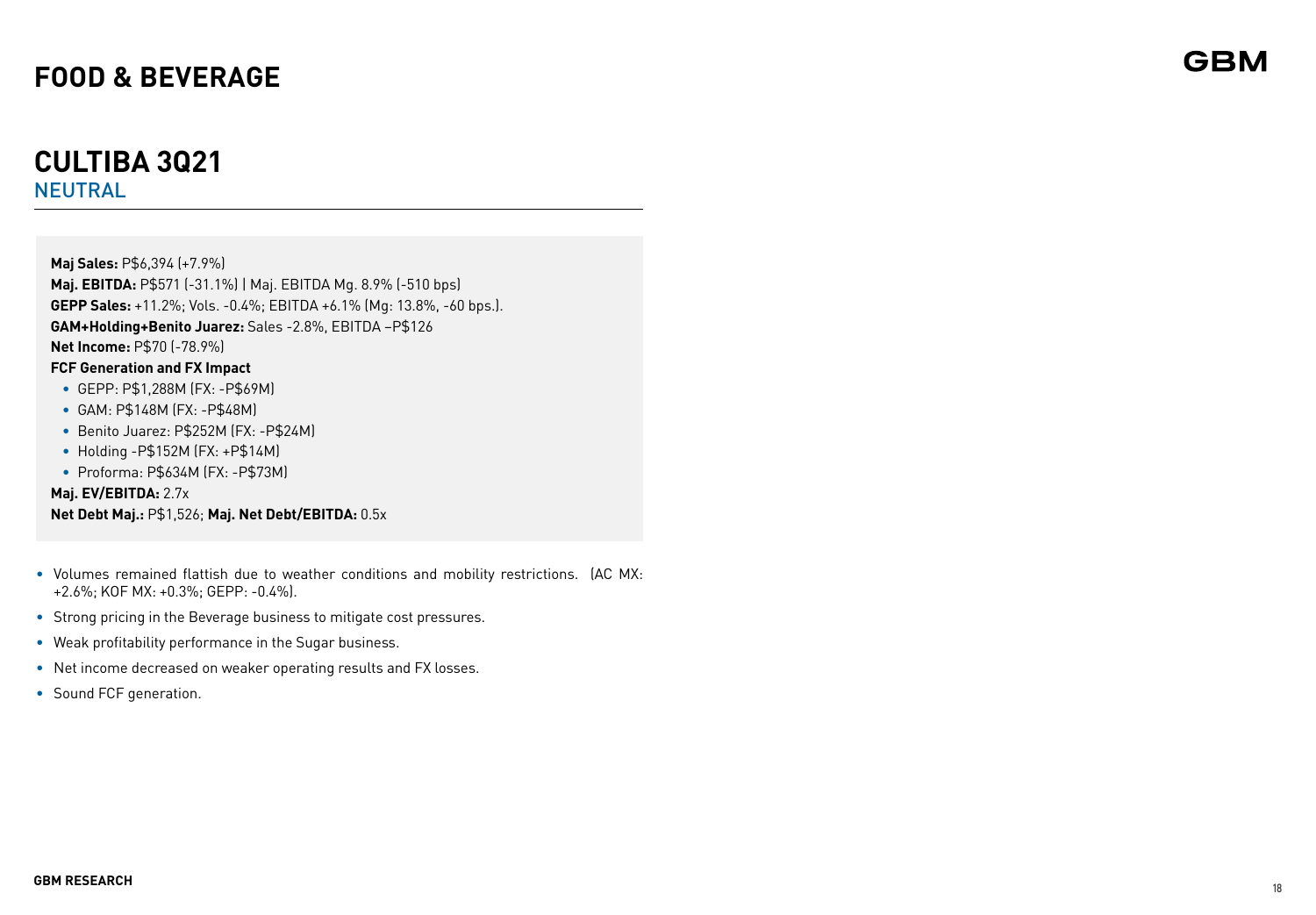# **CONSUMER GOODS**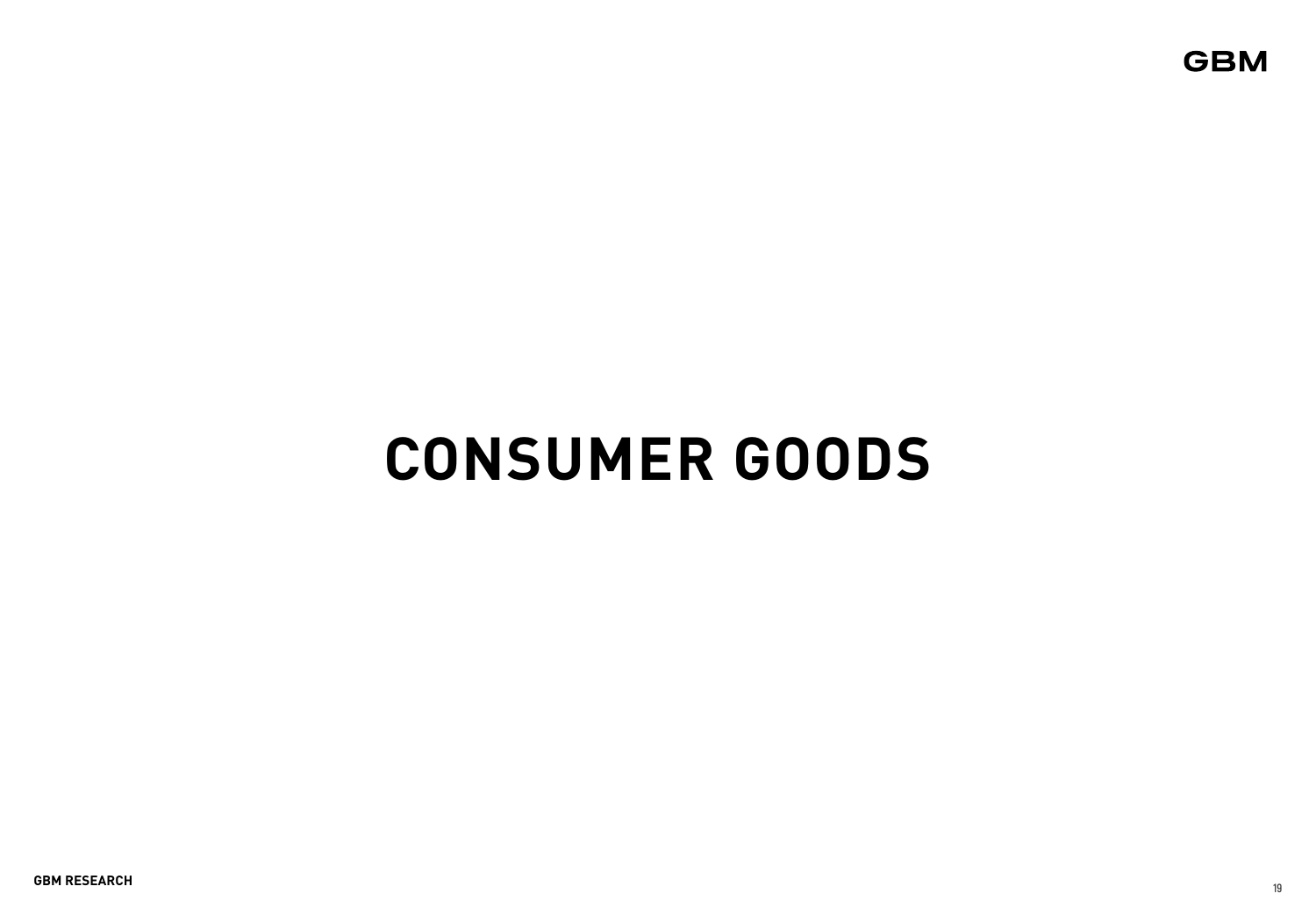## **CONSUMER GOODS**

# **KIMBER 3Q21**

NEGATIVE | IN LINE WITH EXPECTATIONS

**Rating:** Outperformer **Price Target:** P\$43.1

**Input cost inflation and lag in pricing took EBITDA margin to record lows**

**Revenues:** P\$11,343 (+2.2% vs. +1.7%e) **EBITDA:** P\$2,235 (-21.4% vs. -19.6%e) **Net Income:** P\$879 (-34.8% vs. -33.2%e) **TTM EV/EBITDA:** 10x **FCF:** P\$1,871; YTD P\$3,463 **CAPEX:** P\$701 (+734% YOY); P\$1,514 YTD (243% YOY) **Net Debt:** P\$12,214 | **Net Debt excl. IFRS 16:** P\$10,850 **Net Debt/EBITDA:** 1.0x

Despite KIMBER increased prices by 4% at the beginning of the quarter, only around 2% kicked in, which was not enough to offset the massive cost pressures.

Consumption in KIMBER's categories was tepid, as flat YOY volumes showed.

The high prices of pulp and other inputs explained a sharp hit in profitability (all-time low EBITDA margin).

On the bright side, FCF shined despite the large YOY increase in CAPEX.

## **3Q21 Highlights:**

- Sales rose by 2.2% YOY on price/mix, as volumes remained flat YOY.
- Revenues from Consumer Products fell by 1% YOY, whereas Away from Home and Exports surged by 38 and 20% YOY, respectively. The latter was boosted by a twofold increase in Finished Products.
- Despite saving P\$350 million from the cost reduction program in place, gross margin contracted by 620 bps. YOY to 31.7%, due to the spike in all their input costs.
- Pulp prices were up by 20-30% YOY, while recycled fibers experienced a high-single-digit increase.
- EBITDA margin eroded to 19.7%. (-590 bps YOY).
- Despite an increment in CAPEX and the weaker operating results, the company managed to generate P\$1.9 billion in FCF.

### **GBM Investment Thesis**

Even though inflation in all input prices may continue to pressure profitability in the short term, we believe the recent pricing actions may help partially offset such pressures in the coming quarters. Moreover, its cost savings program continues to pay off and, despite profitability pressures, the company's trademark FCF generation stays put.

#### **Conference Call Information**

October 22, 2021. 8:30 am (CT) | 9:30 am (ET) **Dial-in US:** +1 (877) 271 1828 **International:** +1 (334) 323-9871 **Confirmation Code:** 30265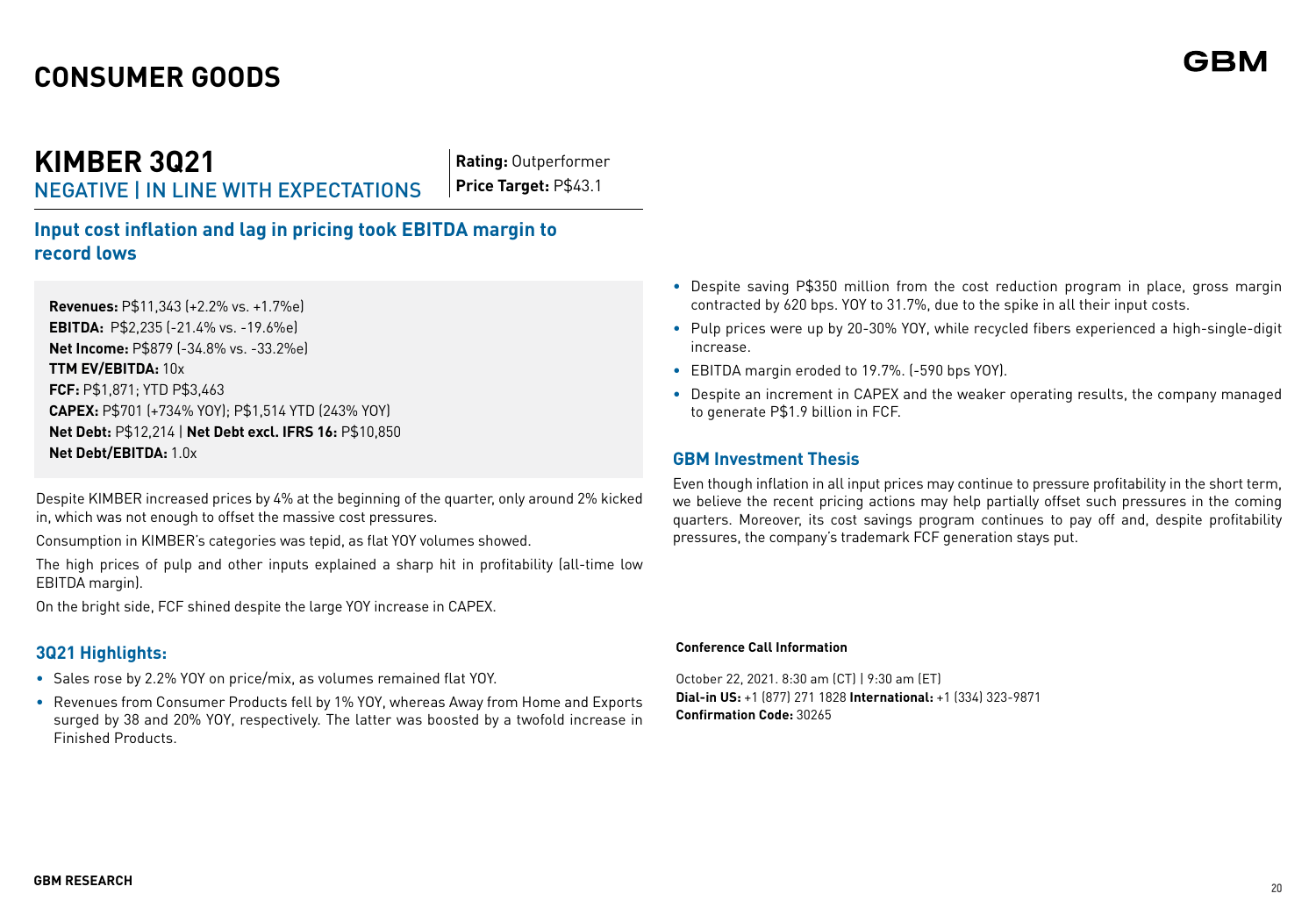# **CONSUMER GOODS**

**LAB 3Q21** NEUTRAL | IN LINE WITH EXPECTATIONS

**Rating:** Performer **Price Target:** P\$24.3

**Mixed results, with a strong top-line performance but profitability pressures**

**Revenues:** P\$3,984 (16.2% vs. 5.5%e) **EBITDA:** P\$819 (6.5% vs. 7.7%e) **Net Income:** P\$393 (-3.9% vs. 12.6%e) **EV/EBITDA TTM:** 8.1x **FCF:** P\$285; P\$49 YTD **CAPEX:** P\$170 (3.1%); P\$502 YTD (+8.3%) **Net Debt:** P\$4,531 **Net Debt/EBITDA:** 1.5x

Sound top-line performance in Mexico and LatAm

Record EBITDA in absolute terms

EBITDA margin erosion, explained by COGS and SG&A pressures

## **3Q21 Highlights**

- Sales rose by 16.2% YOY, driven by a remarkable performance in Mexico and LatAm, albeit partially offset by an uneasy comparison base in the United States (11.6% decrease in sales) and FX headwinds.
- Adjusting for a non-recurring effect related to the sales of hand sanitizers in 3Q20, consolidated net sales would have grown in the double digits.
- The gross margin contracted by 230 bps to 12.1%, primarily due to COGS inflation across all markets and a negative FX impact.
- The company posted record EBITDA in absolute terms, although the margin landed at 20.6% (-180 bps.), on the back of FX headwinds, raw material and packaging cost inflation, and higher marketing expenses.
- The net margin narrowed by 200 bps. to 9.9%, harmed by an increase in income tax expenses due to the tax effects of cash dividend repatriation from international subsidiaries.
- Despite the higher CAPEX, LAB generated P\$285 million in FCF.

## **GBM Investment Thesis**

Despite witnessing sequential top-line improvements, we expect further margin pressures from the expenses incurred for the company's new cluster. Besides, there is still no visibility on when the OTC production line will become operational. Hence, we are keeping our 2021 price target of P\$24.3 unchanged, with a Market Performer rating on the stock.

#### **Conference Call Information**

Thursday, October 28 @ 10:00 AM EST, 11:00 CST. **Participants in the US:** +1 877-407-0784; **International:** +1 201-689-8560 **WEBCAST**

GRI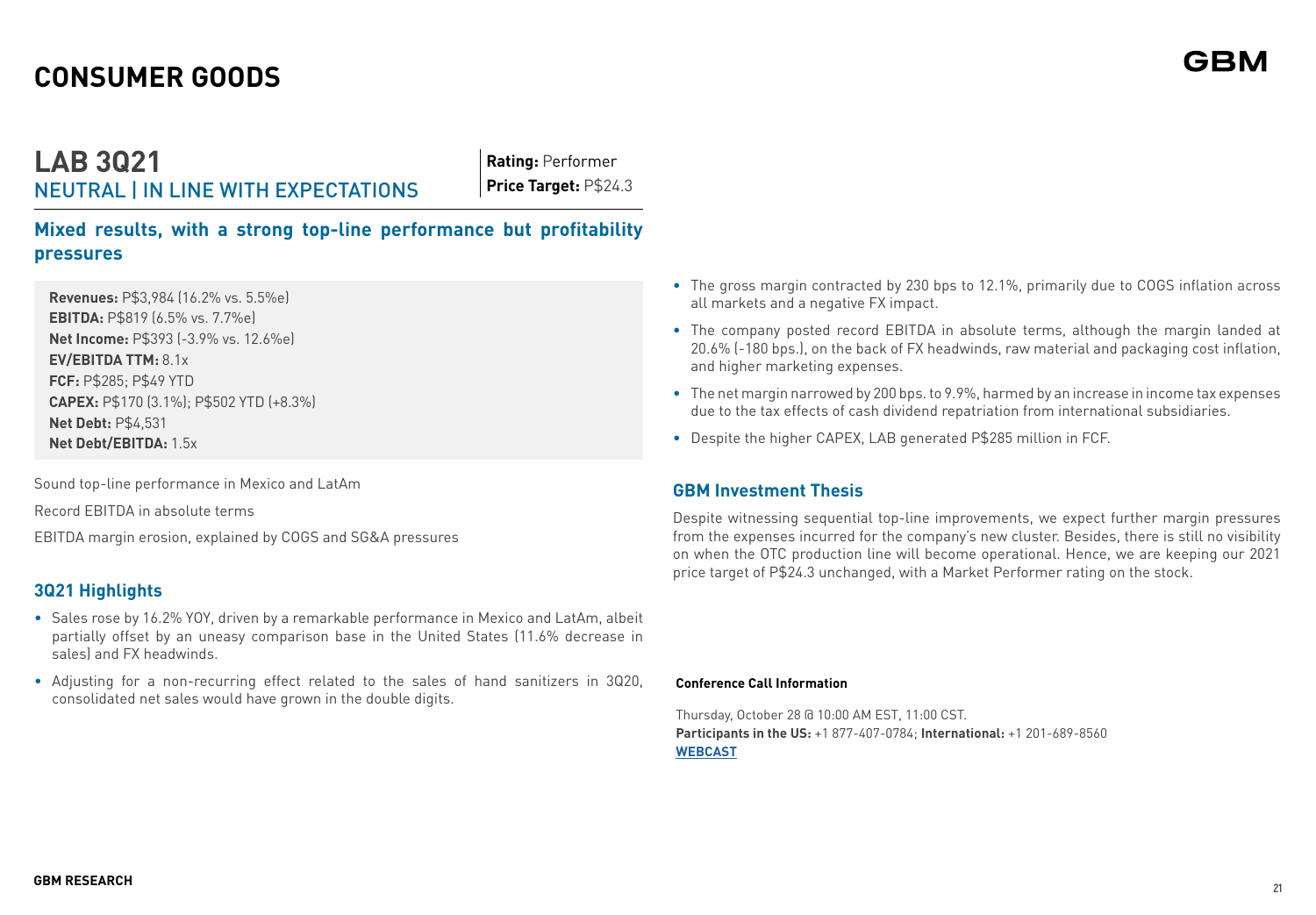# **RETAIL**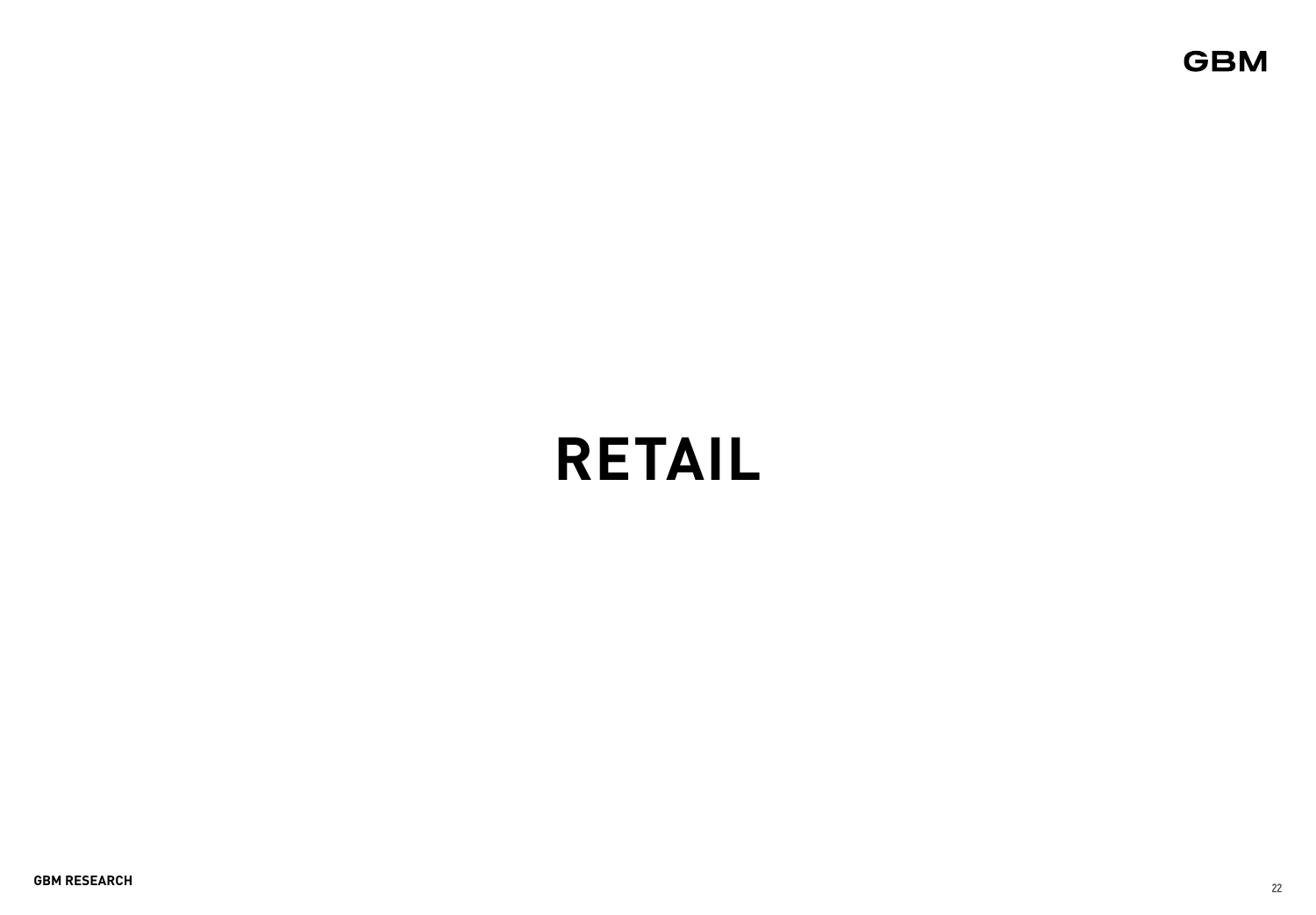## **WALMEX 3Q21** POSITIVE | SLIGHTLY ABOVE EXPECTATIONS

**Rating:** Performer **Price Target:** P\$65.3

**WALMEX keeps executing seamlessly despite the eCommerce ramp-up.**

**Revenues:** P\$176,033 (+6.4% vs. +5.8%e)

**EBITDA:** P\$20,039 (+9.8% vs. +7.1%e). **EBITDA pro forma:** P\$19,541 (+7% vs. +7.1%e). **Net Income:** P\$11,049 (+20.5% vs. +15.6%e)

**TTM EV/EBITDA:** 16.8x.

**FCF:** P\$6,319; **YTD:** P\$12,661

**CAPEX:** P\$5,901 (+29%) | **YTD:** P\$12,625 (+26%)

**Net Debt (excl. IFRS 16):** -P\$48,287

**Net Debt/EBITDA (excl. IFRS 16):** -0.7x

WALMEX's flywheel continues to spin without much trouble.

Some degree of margin pressure in Mexico (-10 bps. pro forma) coming from eCommerce growth.

FCF generation remains healthy and steady.

## **3Q21 Highlights:**

- Same-store sales in MX +6% (vs. +6.5%e), driven by ongoing price investments in Bodega and execution in Sam's.
- Superama saw negative SSS because of remodeling and conversions. Same-store sales should normalize ahead.
- Mexico benefited from a better mix (apparel and general merchandise are regaining share), expanding the gross margin by 20 bps.
- Mexico's EBITDA margin shrank by 10 bps. on faster SG&A growth due to eCommerce rollout.
- WALMEX registered an extraordinary income of P\$500 million, which aided EBITDA. Excluding this effect, EBITDA would have grown by 7%, posting a 10-bp. expansion over sales.
- FCF generation of P\$6.3 billion slightly trailed our estimate (vs. P\$8.5 billion). CAPEX was up by 30% on an easy comparison base.

## **eCommerce update:**

- **•** Express service (<90 min. delivery) offered in 120 Walmart stores.
- **•** Walmart Express conversions have reached 60% of total Superama units. This hurt sales in this format.
- On-demand service is offered in 120 cities and 750 stores (28% of MX footprint).
- Walmart Fulfillment Services launched its first phase.
- eCommerce (+27% YOY) is now 4.5% of total sales.
- Bait & Cashi continue to grow significantly.

## **GBM Investment Thesis**

WALMEX continues to deliver positive results that are a reflection of a superior execution and a seamless strategy. eCommerce continues to show steady growth and is now 4.5% of sales. We applaud WALMEX's efforts to keep accelerating its online & logistics capabilities while managing to preserve, or even expand, margins.

Nonetheless, we will be revisiting our '21-'22 estimates, as the retailer is poised to fall behind our sales & EBITDA numbers despite the positive results. We have a P\$65.3 per share price target and a Market Performer rating on the stock.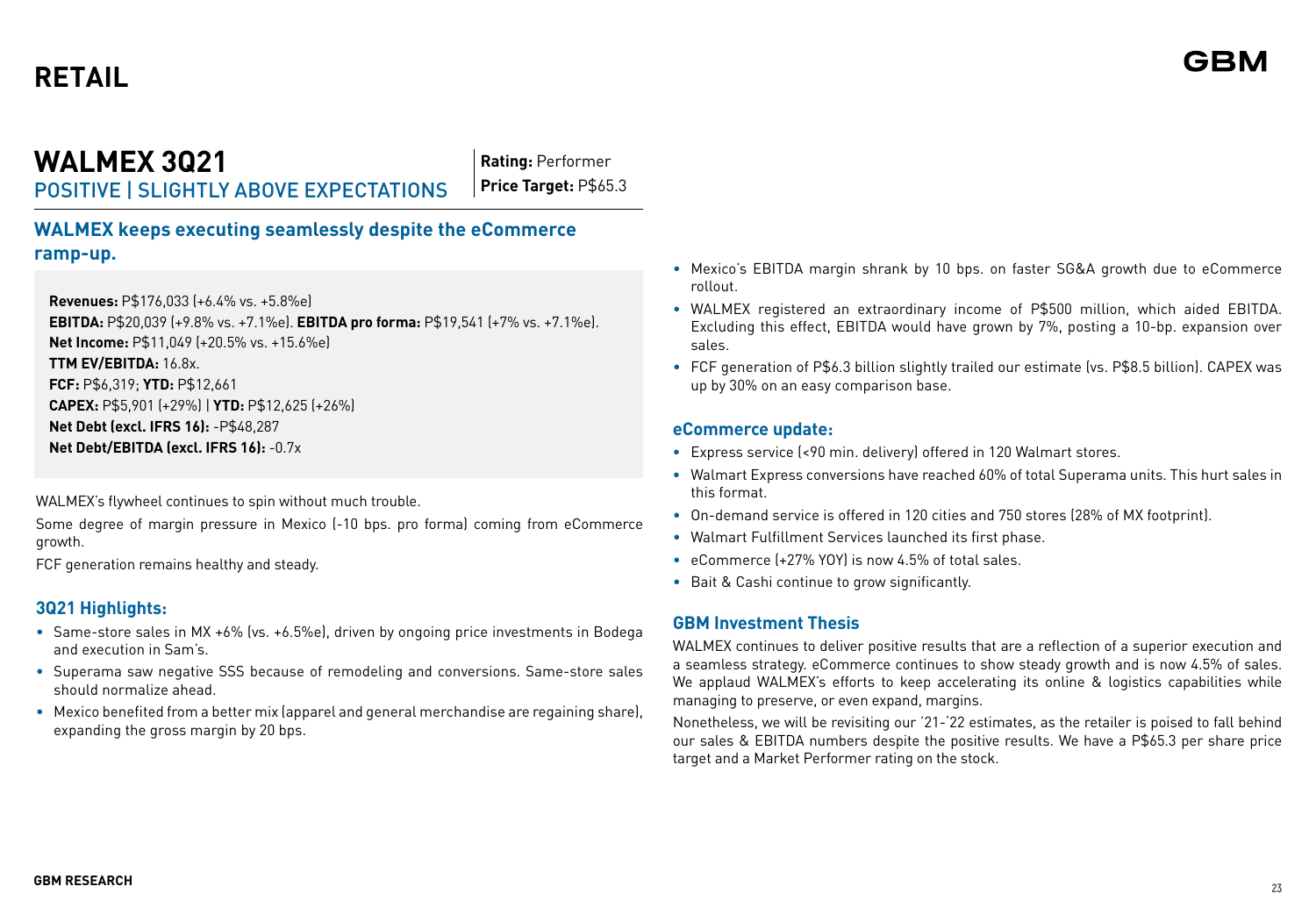## **LACOMER 3Q21** POSITIVE | ABOVE EXPECTATIONS

**Rating:** Outperformer **Price Target:** P\$55

## **A double-digit EBITDA growth on top of an already high comp base**

**Revenues:** P\$7,339 (+6.6 vs. +4.5%e) **EBITDA:** P\$758 (+13.5% vs. +8%e) **Net Income:** P\$390 (+11.1% vs. -6.1%e) **FCF:** -P\$56 | **YTD:** P\$340 **CAPEX:** P\$742 | **YTD:** P\$1,525 **TTM EV/EBITDA:** 13.3x **Net Debt (excl. IFRS 16):** -P\$2,956; **Net Debt/EBITDA (excl. IFRS 16):** -1.1x **Net Debt (incl. IFRS 16):** -P\$1,544; **Net Debt/EBITDA (incl. IFRS 16):** -0.5x

Same-store sales (SSS) outpaced estimates (+3.7% vs. +2.5%e) and 3Q20's +19.1%. Once again, EBITDA grew in the double digits, expanding margins by 60 bps. Two openings in 3Q21 and three YTD.

## **3Q21 Highlights**

- SSS (+3.7% vs. +2.5%e) continued to benefiting from mix, strong average ticket (inflation and more robust baskets), and a healthy maturity level of new stores.
- The Temporada Naranja campaign was fully rolled out (as opposed to a "lighter" version last year) and helped boost sales.
- Gross margin expanded by 54 bps. (ahead of our projection of +10 bps.) despite promotions and on account of mix.
- EBITDA margin stood at 10.3%, above our call.
- Mild FCF burn generation in line with estimates (P\$56 million vs. estimate of -P\$100 million).

## **GBM Investment Thesis**

LACOMER has built a niche-focused operation that continues to outperform its peers. Based on its superior execution, LACOMER has the potential to increase sales by 3-5x by rolling out stores and expanding its already relevant eCommerce operation. This is a story of growth potential. We recently upgraded the stock to Market Outperformer, setting a 2022 price per share of P\$55 per share (+56% upside).

#### **Conference Call Information**

Thursday, October 28 @ 11:00 AM EST, 12:00 CST. **Webcast: [Link](https://lacomer.zoom.us/j/85379634847?pwd=MzZVMzlMVzdWQnpwUzFMZW10U2VEUT09#success) ID:** 853 7963 4847 **Access code:** 874419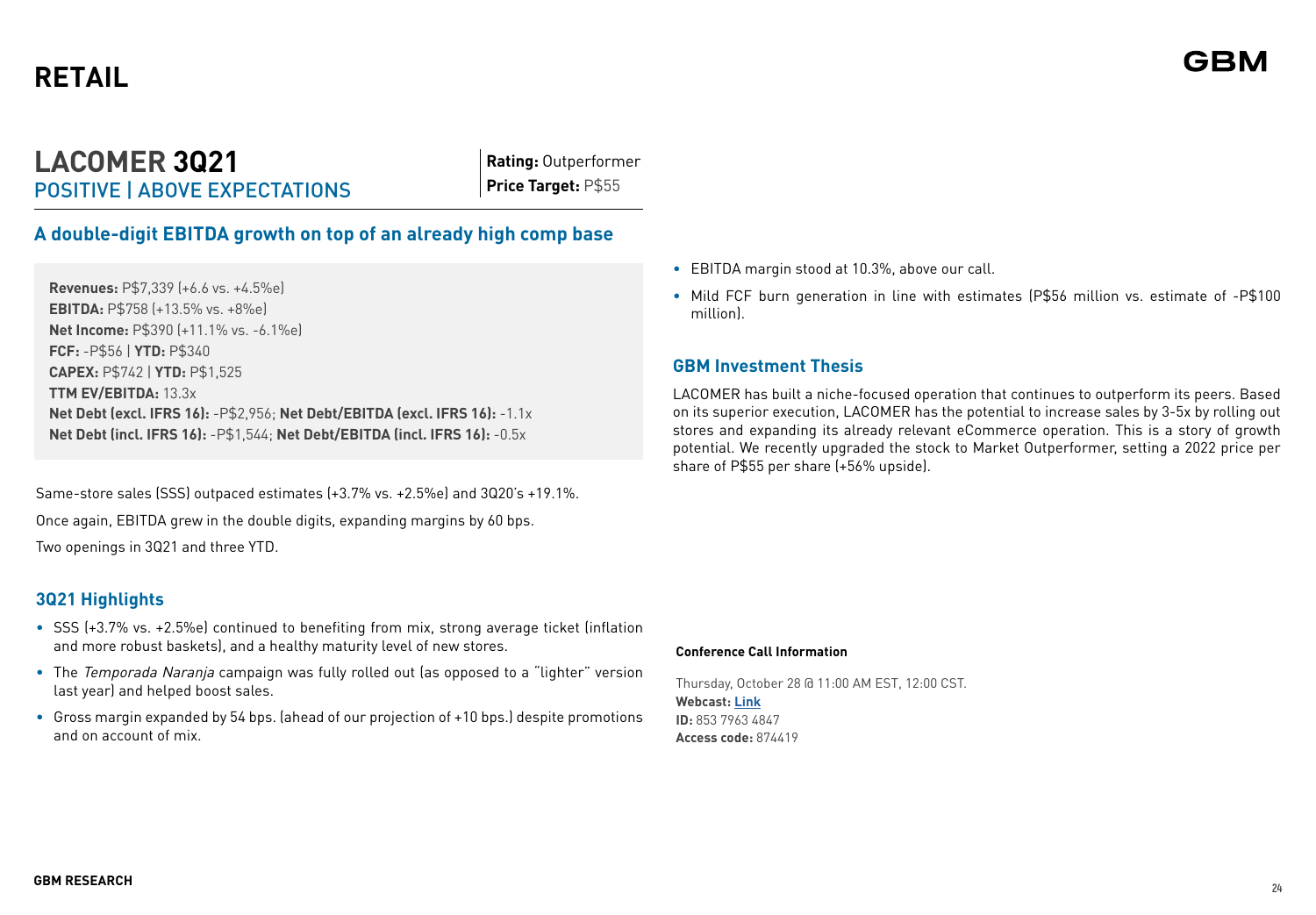## **LIVEPOL 3Q21** POSITIVE | ABOVE EXPECTATIONS

**Rating:** Outperformer **Price Target:** P\$107.2

**LIVEPOL beat strongly on ongoing fast recovery.**

**Revenues:** P\$31,829 (+18.3% vs +18.3%e & +5.6% vs +5.6%e vs 3Q19) **EBITDA:** P\$5,232 (+526.5% vs +354.8%e & +23.3% vs +6.5%e vs 3Q19) **Net Income:** P\$2,272 (NA & +20.6% vs +1%e vs 3Q19) **EV/EBITDA Maj. TTM:** 6.3x **FCF:** -P\$202; YTD P\$519 **CAPEX:** P\$1,209 (+26.2%); YTD P\$3,386 (+5.4%) **Net Debt (excl. IFRS):** 10,690 **Net Debt/EBITDA:** 0.5x

Digital sales continued with sound growth (21% of retail sales). Healthy NPL levels of 2.9%.

On the flip side, the company had a slight FCF burn due to WK losses.

## **3Q21 Highlights:**

- **•** Same-store sales (SSS) in Liverpool were up by 9.2% vs. 2019 (vs +7%e), on the back of the recovery in softlines and a solid eCommerce execution. Suburbia's SSS are still below 2019 by 12.5% (below our -6% call), which could be attributed to a less developed digital channel.
- **•** Digital sales reached a 21% penetration, (-5% QOQ), in line with store reopenings.
- **•** Interest income declined by 13.3% YOY, showing the effects of prioritizing risk management.
- **•** NPLs reached 2.9%, as a result of a strong collection and a 19.4% YOY portfolio growth.
- **•** Retail gross margin landed at 32.7% (+190 bps. vs. 3Q19), bolstered by higher full-price sales and an improved performance in softline products.
- **•** Lower provisions, a strict OPEX management, and a favorable mix drove EBITDA up to P\$5.2 billion (+23% vs. 3Q19), taking the margin to 16.4% (+ 230 bps. vs. 2019).
- **•** LIVEPOL confirmed it will pay a P\$0.75 dividend (approved on March 18, 2021) in two instalments—October 29, 2021 and January 28, 2022.

## **eCommerce Highlights:**

- **•** In early October, the company started to offer Click & Collect delivery in less than two hours and same-day home delivery for purchases before 1 pm.
- **•** The share of Click & Collect delivery participation reached 26% in September, while direct delivery from the store to the customer's home grew by 2.5x vs. 3Q20.
- **•** Liverpool Live launched a live video streaming platform with real-time purchases, in which product experts interact with customers while offering the ability for single-click purchases.

#### **Conference Call Information**

October 20, 2021. 10:00 am (CT) | 11:00 am (ET) **Dial-in US:** +1 346 248 7799 | **Mexico:** +52 558 659 6002 **Webinar: [link](https://us02web.zoom.us/j/86926787421)** | **Webinar ID:** 869 2678 7421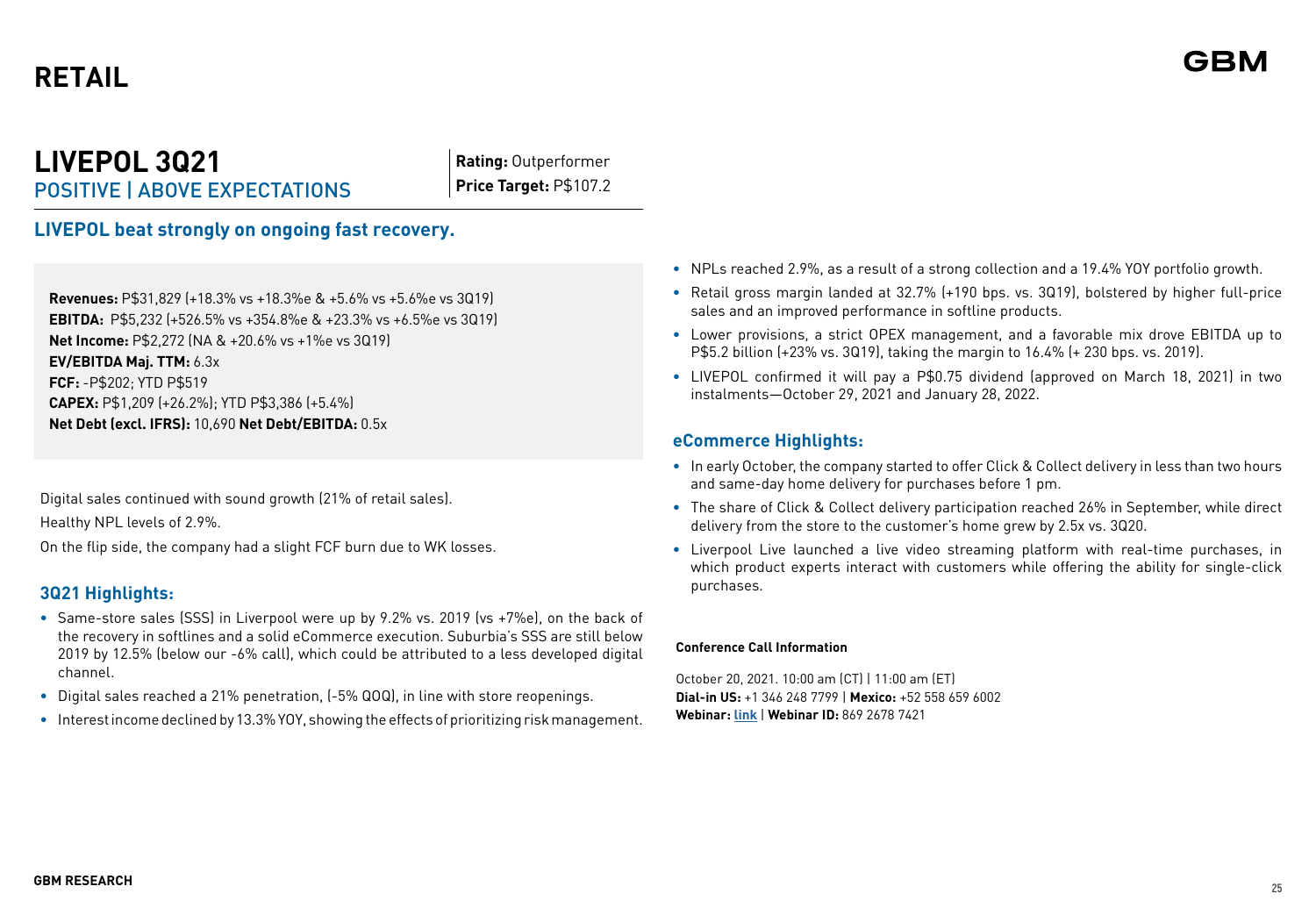## **GSANBOR** NEUTRAL | ABOVE EXPECTATIONS

**Rating:** Underperformer **Price Target:** P\$11.9

## **Profitability improvements on higher operating leverage and better mix**

**Revenues:** P\$11,994 (29.9% vs. 31.8%e | flat vs. +1.5%e vs. 3Q19) **EBITDA:** P\$898 (135.4% vs. 62%e | -37.6% vs. -57%e vs. 3Q19) **Net Income:** P\$319 (-67.3% vs. -98.8%e | -42.6% vs. -98%e vs. 3Q19) **EV/EBITDA TTM**: 14.5x **FCF:** P\$1,250; P\$659 YTD **CAPEX:** P\$226 (-36%); P\$411 (-55.6%) **Net Debt (IFRS 16):** P\$502; **Net Debt/EBITDA:** 0.2x

With all stores reopened, GSANBOR's sales continued to revive as traffic normalized.

Higher operating leverage and favorable mix boosted profitability. Yet, EBITDA remained below 2019 levels.

Robust FCF generation attributed to WK gains and lower CAPEX.

## **3Q21 Highlights**

- **•** Sales were flat vs. 3Q19, as all stores are now open.
- **•** Regarding the Credit business, company-owned cards reached 4.6 million (+3.4% YOY), while NPLs landed at 4.2% (vs. 5.6% in 3Q20).
- **•** Gross margin expanded by 110 bps. to 34.1%, on account of higher sales of big-ticket items and a gradual recovery in fashion and F&B.
- **•** Operating leverage boosted profitability, taking the EBITDA margin to 7.5% (+340 bps.) still, it remains below 2019 levels.
- **•** Strong FCF generation of P\$1.3 billion, attributed to WK gains and lower CAPEX (-36% YOY).

## **GBM Investment Thesis**

GSANBOR's sales continue to show a sequential recovery, aided by increased footfall and store reopenings. However, sales and EBITDA are still lagging pre-pandemic levels. In our view, the latter shows the company still needs to upgrade its store network and product offering. That said, we reaffirm our Market Underperformer rating on the stock.

#### **Conference Call Information**

Tuesday, October 26 @ 12:00 (ET), 11:00 (CT) **Participants in the US:** 1 (888) 771-4371; **Mexico:** 52 (55) 6722-5257; **International:** 1 (847) 585-4405 **Confirmation code:** 5024 3911#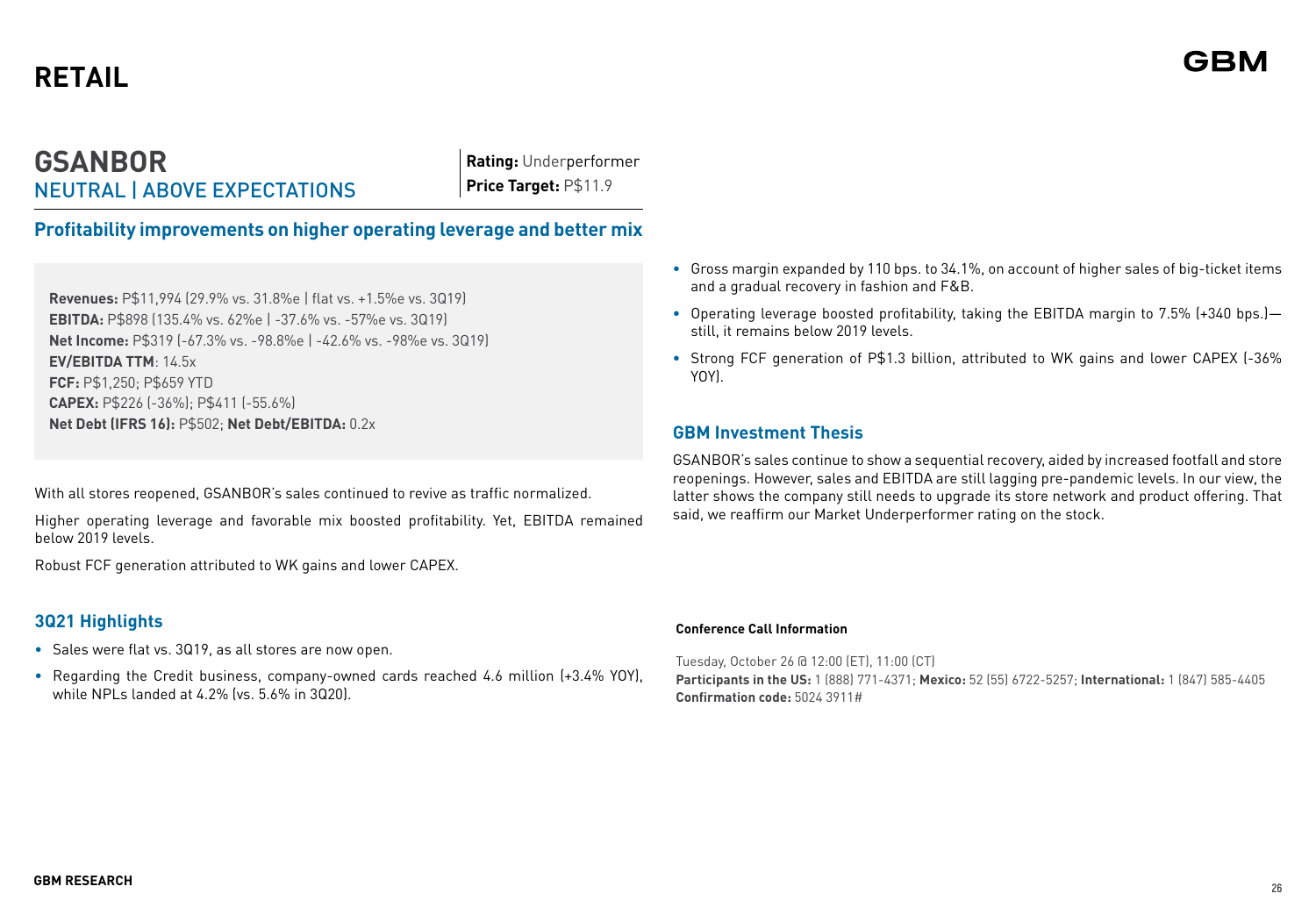## **FRAGUA 3Q21** POSITIVE | ABOVE EXPECTATIONS

**Rating:** Outperformer **Price Target:** P\$440

## **FRAGUA continues to deliver strong results far ahead of estimates.**

**Revenues:** P\$22,253 (16.6% vs. +4%e) **Adj. EBITDA** P\$1,686 (+35.7% vs. -3.4%e) **Net Profit:** P\$681 (+34.2% vs. -0.6%e) **TTM EV/EBITDA:** 5.5x. **FCF:** P\$1,417 | **YTD:** - P\$103 **CAPEX:** P\$379 (-11%) | **YTD:** -P\$1,177 (+14%). **Net Debt:** -P\$1,352 Net Debt/EBITDA -0.2x

Strong SSS (12.1% vs. -2%e), on top of last year's 18.5%

Blowout down the P&L, on account of same-store sales and a 50-bp. gross margin expansion.

The new DC in Hidalgo completed the migration plan in 3Q21.

Record cash at hand position of P\$4.2 billion (13% of market cap).

## **3Q21 Highlights**

- Same-store sales (SSS) continued to benefit from both foot traffic (+3.3%e) and average ticket (+9%), strongly beating last year's +18.5% print.
- An easy comp and a solid average ticket growth explained a 50-bp. gross margin expansion (+10 bps. GBMe).
- Adj. EBITDA strongly blew our estimate, aided by OPEX dilution and a 17% increment in Other Income.
- FCF generation of P\$1.5 billion, with an 11.2% YOY reduction in CAPEX, on account of the completion of the new DC last year.
- FRAGUA is back to net cash, at P\$1.4 billion.

## **GBM Investment Thesis**

We will be reviewing our short and long-term estimates on FRAGUA, given the ongoing strong momentum. Even if growth rates normalize ahead (as we were expecting this quarter), we believe the company still has clear growth avenues, while the full benefits of the new DC in Hidalgo are yet to be seen. Hence, for the time being, we reiterate our Market Outperformer rating on the stock.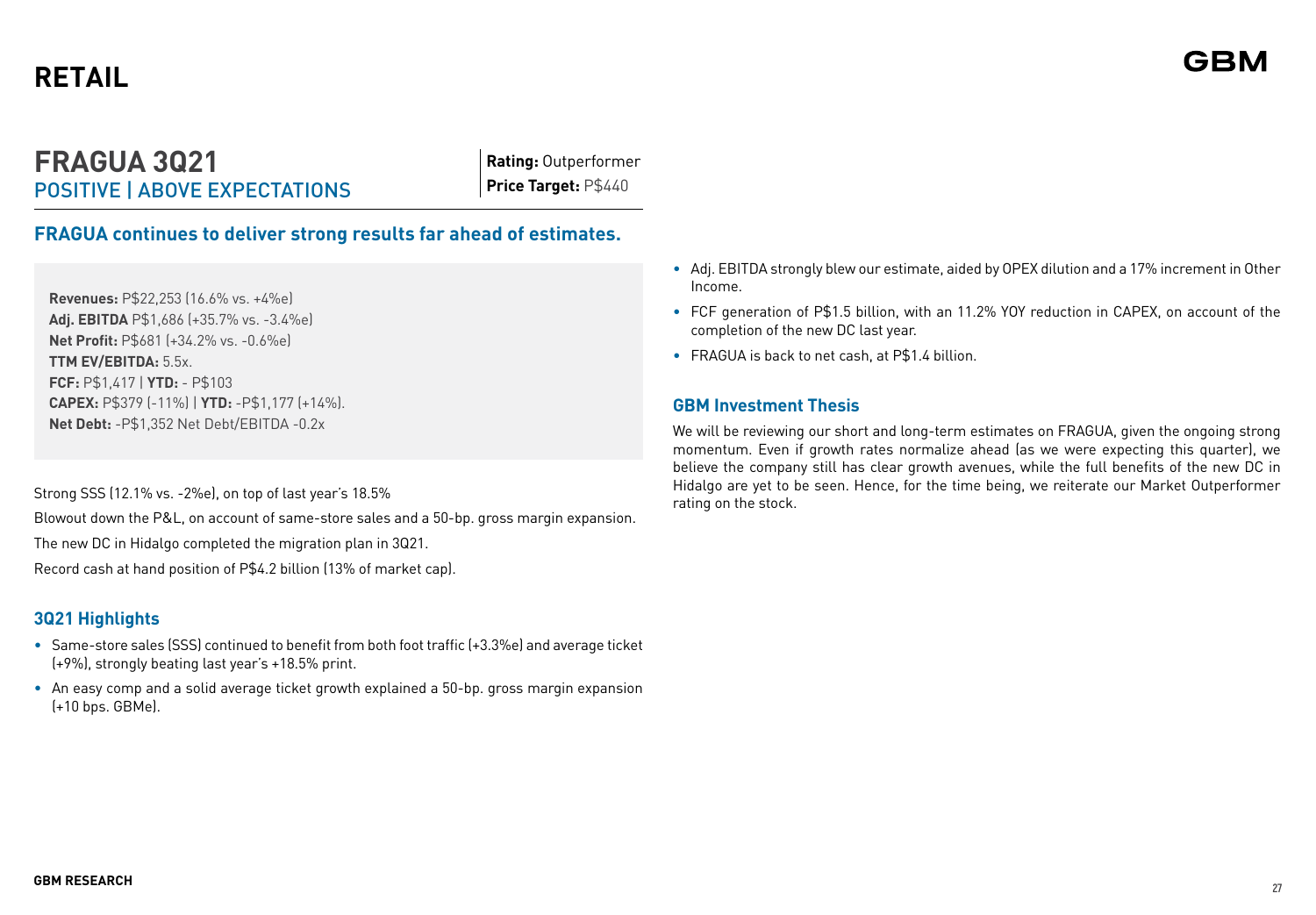## **CHDRAUI 3Q21** POSITIVE | ABOVE EXPECTATIONS

**Rating:** Outperformer **Price Target:** P\$50

## **CHDRAUI shows off a solid execution in Mexico and the US.**

**Revenues:** P\$52,473 (+48.2% vs. +41.1%e). **Organic Revenues:** P\$36,799 (+3.8% vs. 1.5%e) **Adj. EBITDA Pro forma:** P\$3,835 (+56% vs. +45.3%e); **Organic Adj. EBITDA Pro forma:** P\$2,808 (+14.8% vs. +15.8%e) **Net Profit:** P\$968 (53.4%e) **EV/Adj. EBITDA Maj. 12M**: 4.6x **FCF:** P\$957; **YTD:** P\$2,854 **CAPEX:** P\$1,856 (+265%); **YTD:** P\$2,978 (76% YOY). **Net Debt Maj. (excl. IFRS):** P\$13,747; **Net Debt Maj./Adj. Maj. EBITDA:** 1.4x

An overall positive quarter, with strong organic figures (especially in Mexico) and higher contribution from Smart & Final.

S&F added P\$15.7 billion in sales and P\$1.2 billion in EBITDA (excl. P\$282 million of one-off transaction-related expenses).

Pro forma Net Debt/EBITDA post-transaction: 1.4x

## **3Q21 Highlights**

- Strong same-store sales (SSS) in Mexico (+9.1% vs. +9.2%e), driven by a recovery in the southeast and tourist areas. eCommerce accounted for 4% of sales (1P & 3P) this quarter. Total MX sales were up by 12.5% YOY.
- Organic growth in the US proved resilient, as SSS grew by 2.7% (vs. flat GBMe), explaining the better top line vs. estimates.
- Organic EBITDA outstripped sales's growth (+14.8% vs. +15.8%e), on account of a margin expansion of 70 bps. in the US (organic) and 20 bps. in Mexico.
- Smart & Final contributed P\$15.7 billion in sales (P\$14 billion GBMe) and P\$1.2 billion in EBITDA (vs. P\$1.1 billion GBMe)—both exclude P\$282 million in transaction-related expenses.
- Organic FCF reached P\$957 million, far better than our P\$211 million burn.

## **GBM Investment Thesis**

After including S&F and brushing our estimates, we recently set a 2022 price target of P\$50, with a Market Outperformer rating on the stock. In our view, the impacts of the S&F acquisition are positive and, at current prices, the market is giving away half of the business for free: valuing only the US operation (at 7x 2019/normalized EBITDA), which results in P\$33 per share. Conversely, if we were to value Mexico's 2019/normalized EBITDA at 8x, we would get the US for free, plus a 15% upside.

#### **Conference Call Information**

Thursday, October 28 @ 9:00 AM EST, 10:00 CST. **Participants in the US:** +1 877 353 7089; **Mexico:** +52 55 4742 9159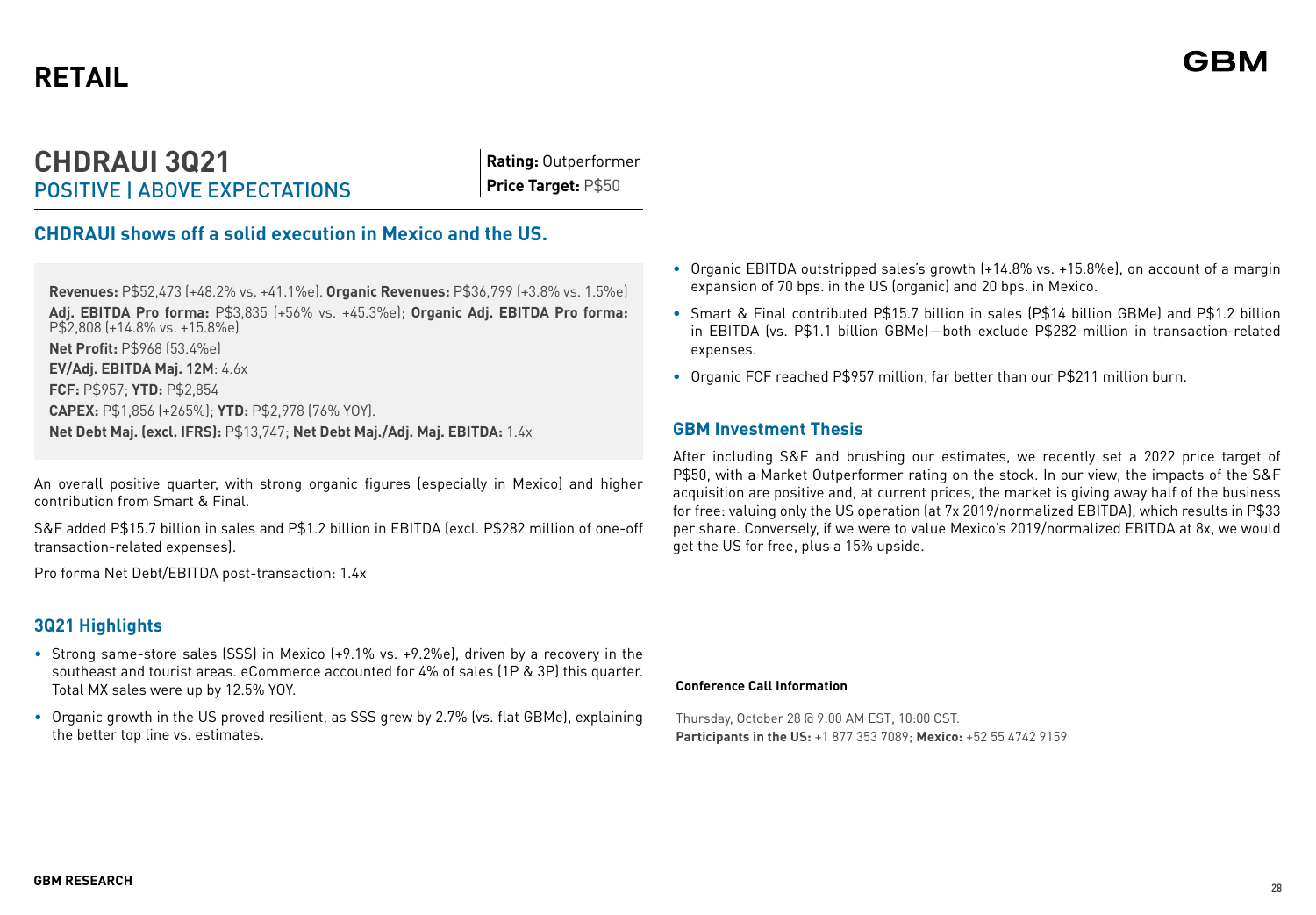## **ALSEA 3Q21** POSITIVE | ABOVE EXPECTATIONS

**Rating:** Performer **Price Target:** P\$34.4

## **ALSEA's road to recovery continues.**

**Revenues:** P\$13,840 (+40.7% vs. +34.6%e & -3.5% vs. -8.1% in 3Q19) **EBITDA:** P\$3,144 (+49.2% vs. +40.4%e & -9.4% vs. -14.7%e in 3Q19) **Net Income:** P\$272 (N.A. vs. -P\$290 in 3Q20 & vs. +42% vs. 3Q19) **EV/EBITDA TTM**: 11x **FCF:** P\$109 | **YTD:** P\$179 **CAPEX:** P\$1,749 (+7x) | **YTD:** P\$2,565 (+97%) **Net Debt Maj.:** P\$32,155; **Maj. Net Debt/EBITDA:** 5.1x

Mexico sales are up vs. 2019, driven by core brands—mainly Domino's and Starbucks, which are sharply above 2019 levels.

Online sales kept growing steadily and reached 20% of sales. The WOW+ loyalty program has 850 thousand active users.

ALSEA registered the P\$1.3 billion payment related to the increase in its stake in Alsea Europe.

## **3Q21 Highlights**

#### **Mexico**

- Sales +0.4% vs. 2019, driven by Domino's and Starbucks (both +25% vs. 2019)
- Casual Dining is still down vs. 2019 (20-25%).
- Due to mix, EBITDA in Mexico fell by 10% vs. 2019—albeit sequentially improving.

#### **Europe**

- Sales 8% vs. 2019 (in EUR), but also showing progress.
- EBITDA 14% up vs. 2019, still aided by government aid and rationalization of expenses.

#### **LatAm**

- Sales -5% vs. 2019 (in MXN), also recovering.
- EBITDA +1.3% above 2019.

#### **Consolidated Highlights:**

- Total sales were only 3.5% shy of 2019, while EBITDA was 9% below—both, ahead of our expectations.
- Net income of P\$292 million vs. our net loss estimate.
- FCF generation of P\$109 million, which reflects the P\$1.3 billion disbursement of the increase in Europe participation.
- ALSEA now consolidates 76.8% of its European business.

### **GBM Investment Thesis**

Our FY21 estimates fell short of the company's positive performance, as the recovery in sales has been faster than anticipated. We will publish a follow-up document on ALSEA in the coming days, revisiting our thesis and the long-term potential of the business now that the pandemic appears to be settling down.

#### **Conference Call Information**

Friday, October 29 @ 10:00 AM EST, 9:00 CST. **[WEBCAST](https://alseareportederesultados.com/)**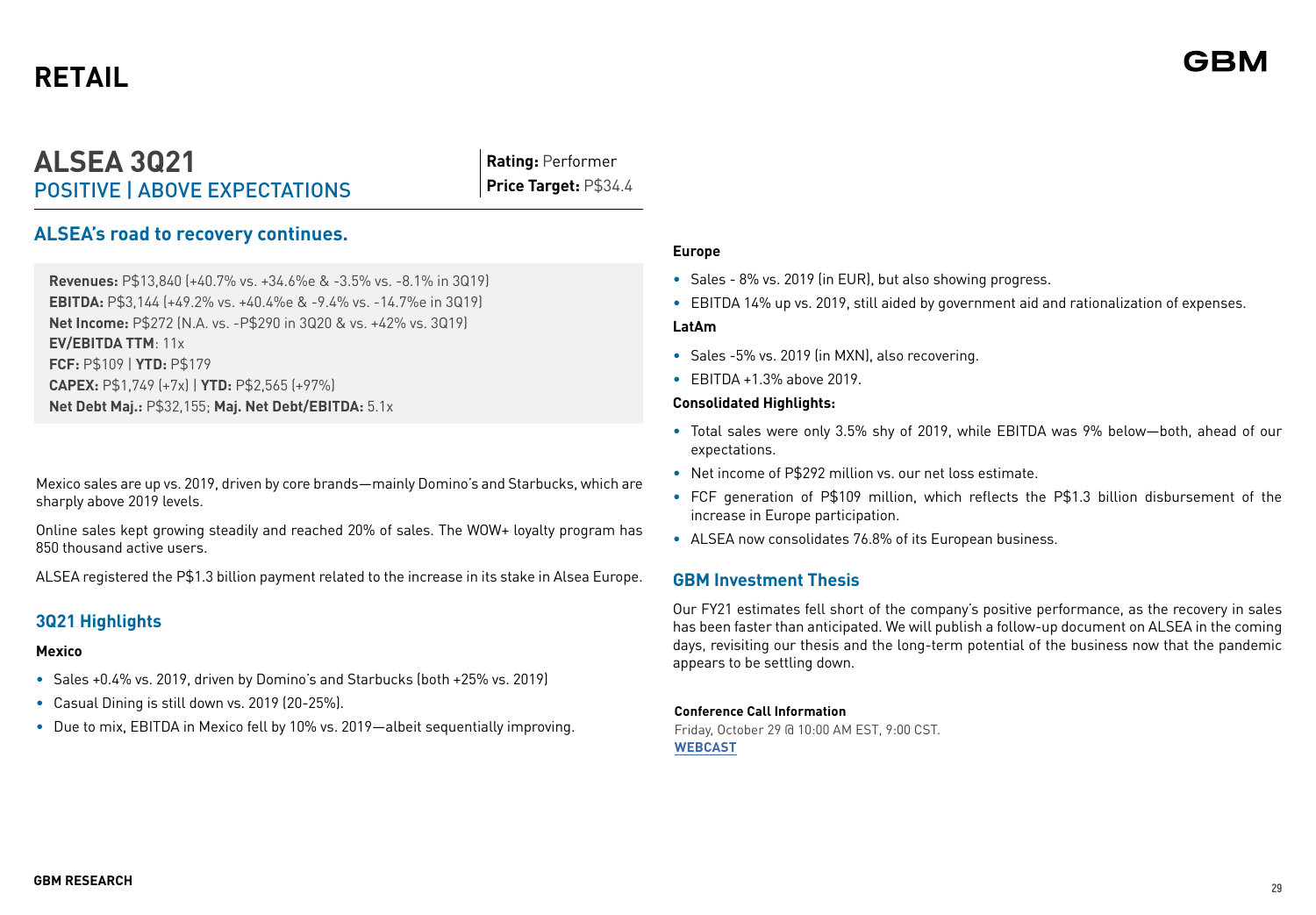## **CMR 3Q21** POSITIVE

## **Recovery continues as mobility overall improves.**

**Revenue:** P\$684 (+60% and -1.3% vs. 3Q19) **EBITDA:** P\$119 (vs. -P\$4 in 3Q20 and +129% vs. 3Q19) **Net Loss:** -P\$41 (N.A.) **FCF:** -P\$18 **CAPEX:** P\$10 (-58% YOY) **EV/EBITDA TTM**: 7.1x **Net Debt:** P\$1,337; **Net Debt/EBITDA:** 4.2x

- CMR's top line is virtually at 2019 levels, as mobility improved and both Chili's and Wings delivered positive results.
- The former's sales were 18% below 2019, as guests looked for social gathering places in lieu of bars.
- Recently launched virtual brands keep consolidating and this quarter they accounted for 2.3% of total sales and 13.7% of "off-premise" sales.
- EBITDA jumped back into the black, boosted by the recovery in sales.
- The improvement in EBITDA drove net debt to 4.2x (over 9x in 3Q20).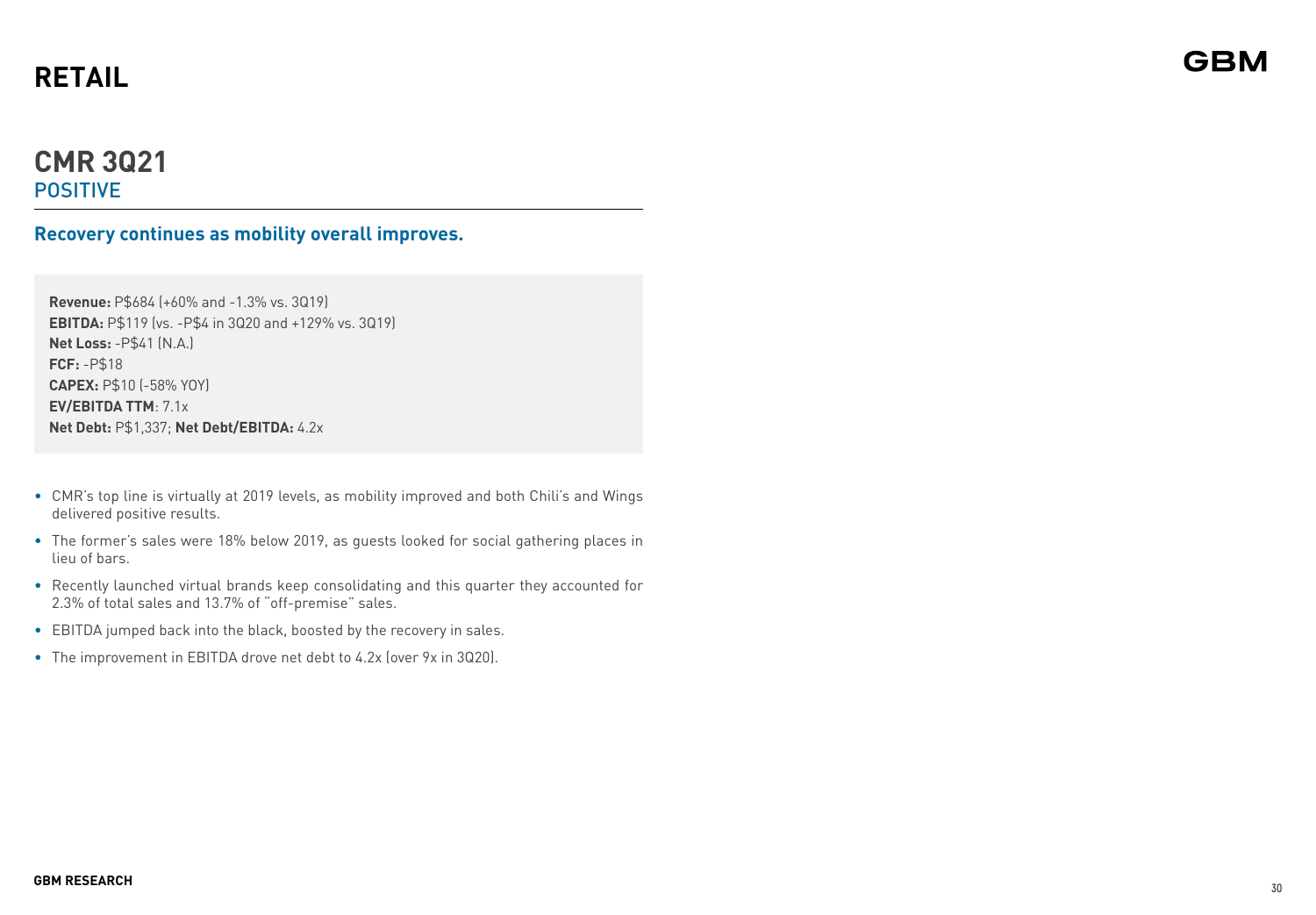## **SORIANA 3Q21 NEGATIVE**

**Rating:** Performer **Price Target:** P\$20.6

**SORIANA underperformed despite easy comps but showed sequential improvements.**

**Revenues:** P\$38,550 (2.3% vs. 4.5%e | -2.3% vs. -0.2%e vs. 3Q19) **EBITDA:** P\$2,635 (0.7% vs. 8.3%e | -3.2% vs. +19.5%e vs. 3Q19) **Net Income:** P\$782 (37.8% vs. 64.1%e | 45.4% vs. +136.4%e vs. 3Q19) **TTM EV/EBITDA:** 5.3x. **FCF:** -P\$4,183 | -P\$1,415 YTD **CAPEX:** P\$853 (+126%) | P\$1,805 (+36%) YTD **Net Debt (incl. IFRS 16):** P\$25,208 **Net Debt/EBITDA (incl. IFRS 16):** 2.1x

Same-store sales (SSS) jumped back into the black (+2.4%) but continued to lose share vs. ANTAD.

Profitability was tainted by promotional efforts.

CAPEX rose on both organic growth and asset transfers to the Sodimac JV.

## **3Q21 Highlights**

- SORIANA's SSS (+2.4% vs. 5%e) continued to disappoint and trail ANTAD (+5.5%).
- The *Julio Regalado* campaign failed to ignite top line and ended up hurting the gross margin by 50 bps.
- Real Estate income was up by 40% vs. 2020 but remains 17% below 2019. This cushioned further margin erosion down the P&L.
- EBITDA remained flat YOY (vs. +8.3%e), with a 10-bp. margin attrition.
- FCF burn of P\$4.1 billion, explained by a negative WK outflow of P\$5.5 billion.
- CAPEX soared by 126% YOY, as SORIANA opened two new venues. Store remodeling continued and more assets were transferred to the Sodimac JV.
- SORIANA's Earnings Call, scheduled for earlier today, was canceled due to technical problems. Still, we managed to talk with the company after and learned the following:
	- In physical sales, the company stopped losing market share to WALMEX since May particularly in the Mercado formats. All this was driven by pricing and City Club.
	- City Club is growing above Sam's and at double-digit rates.
	- SORIANA will remain focused on pricing and competitiveness. They will continue to "use" gross margin to spur sales. They reckon that creating the low-price perception will take time, but they are willing to make those investments to regain share.
	- In 3Q21, both the grocery and general merchandise sites merged. The app's second version is on air. 3P still grows faster than 1P.

## **GBM Investment Thesis**

SORIANA's sales recovery keeps delaying, and the company continues to lose share due to an overall weak performance. Management continues to implement strategies to drum up sales, but the share loss vs. ANTAD and WALMEX remains. That said, we are maintaining our Market Performer rating on the stock, along with our price target of P\$20.6.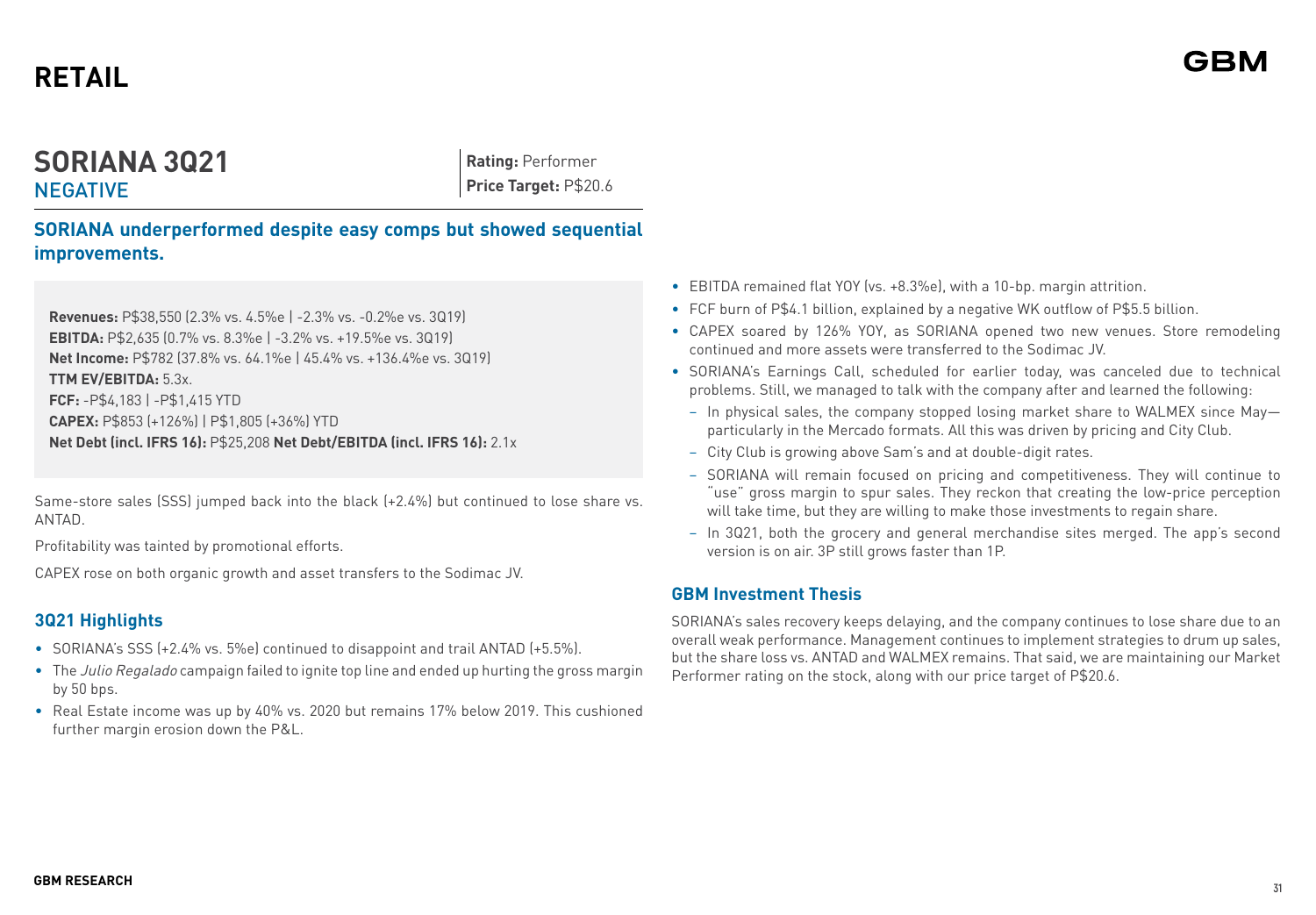# **REAL ASSET**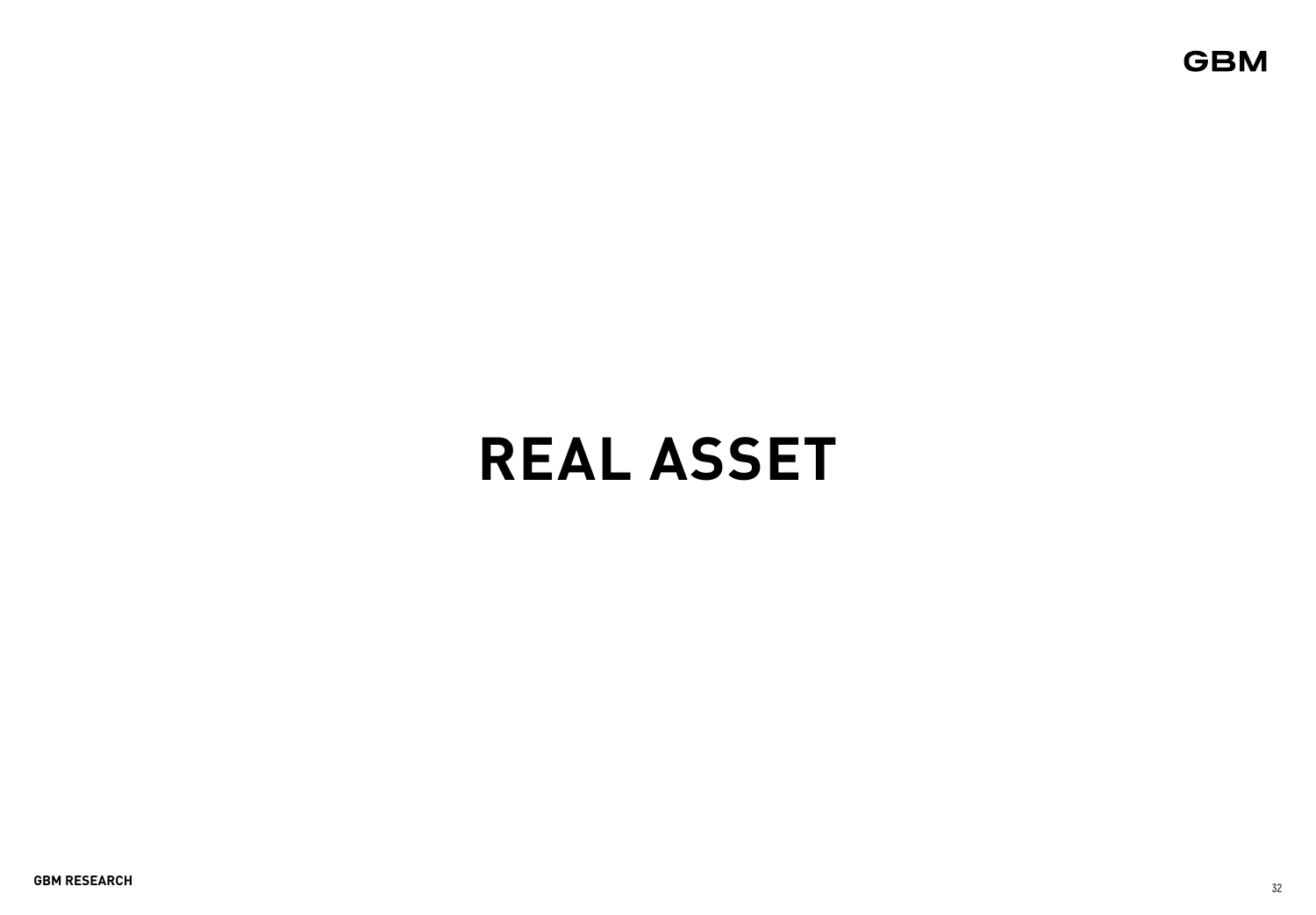## **OMA 3Q21** POSITIVE | IN LINE WITH EXPECTATIONS

**Rating:** Outperforme **Price Target:** P\$156.2

## **Record high EBITDA margin and revenue recovery to pre-pandemic levels.**

**Revenues excl. Construction:** P\$1,960 (0.2% vs. -0.2%e vs. 2019) **EBITDA:** P\$1,473 (1.6% vs. 1.2%e vs. 2019) **Net Income:** P\$812 (-5.4% vs. -17.2%e vs. 2019) **EV/EBITDA:** 10.9x **FCF:** P\$941 ; **YTD:** P\$1,719 **CAPEX:** P\$524 ; **YTD:** P\$1,366 **Net Debt:** P\$524 ; **Net Debt/EBITDA:** 0.12x

Revenues finally bounced back to pre-pandemic levels despite business travel remains underwater. Higher tariffs and cost efficiencies led to a record-high EBITDA margin.

## **3Q21 Highlights**

- **•** Although PAX traffic fell by 16.9% vs. 2019, the tariff increments allowed revenues to stay flat vs. pre-pandemic levels.
- **•** Diversification activities are returning to pre-pandemic levels due to an inorganic effect from the incorporation of three industrial properties and the rebound in the hotel's occupancy rate (60.3% average occupancy).
- **•** As we had anticipated, OMA delivered a record-high EBITDA margin of 75.1%, thanks to higher tariffs and sustained cost containment efforts.
- **•** YTD, the company has deployed only P\$1.4 billion in CAPEX—57.3% of its total commitments for the year—which allowed for a higher-than-expected FCF generation of P\$941 million in the quarter.
- **•** The company spent P\$474.9 million to repurchase 1% of its outstanding shares during the quarter.

## **GBM Investment Thesis**

Despite lagging in traffic recovery, OMA has delivered solid performance across the board, boosted by a favorable MDP renegotiation. The latter, coupled with the possible upside from a potential corporate action, leads us to reiterate our Market Outperformer rating on the name.

#### **Conference Call Information**

October 27, 2021. 10:00 AM (CT) | 11:00 AM (ET) **Dial-in: US:** +1 (877) 407-9208 | **Mexico:** +1 (201) 493-6784 | **International:** +1 (201) 493-6784 **Conference ID:** 13723634 **[WEBCAST](https://ir.oma.aero/events-and-presentations/events)**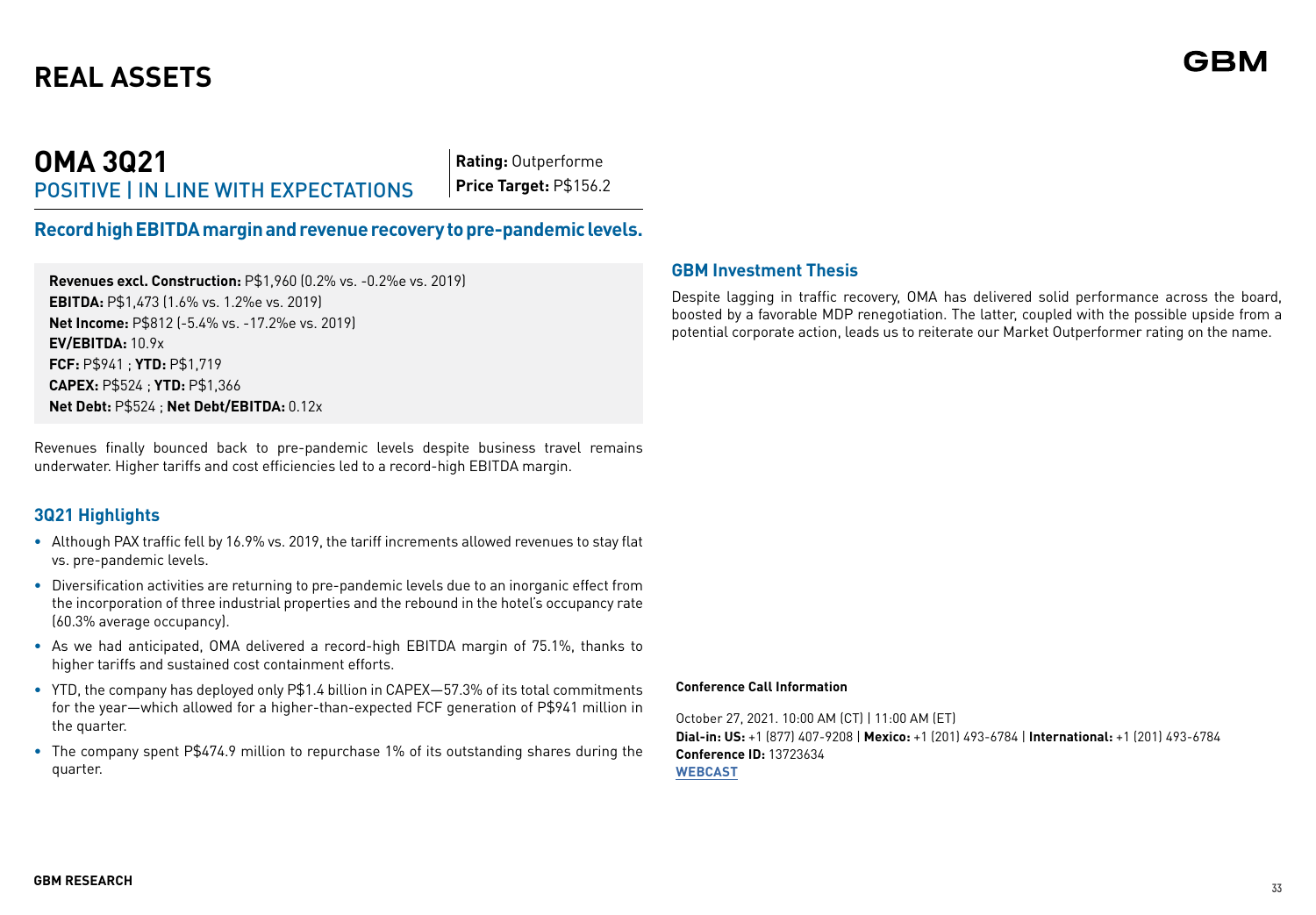## **PINFRA 3Q21** POSITIVE | IN LINE WITH OUR EXPECTATIONS

**Rating:** Outperformer **Price Target:** P\$271

**Strong cash generation, as most highways performed at prepandemic levels.**

**Revenues:** P\$3,189.7 (31.6% vs. 28.3%e) **EBITDA:** P\$2,101.7 (51.3% vs. 48.8%e) **Net Income:** P\$1,617.8 (180.8% vs. 78.7%e) **TTM EV/EBITDA:** PINFRA "\*" 8.1x; PINFRA "L" 4.4x **FCF:** P\$1,329; P\$4,456 YTD **Maj. Net Debt:** -P\$11,248; **Maj. Net Debt/EBITDA:** -1.8x

Most of the company's highways are already performing at pre-pandemic levels, except for the Mexico-Toluca highway.

Profitability recouped its benchmark position, as the maintenance expenses incurred during the pandemic in anticipation of future works continue to yield results.

Cash flow generation is still PINFRA's hallmark.

## **3Q21 Highlights**

- **•** Traffic posted a 23.3% YOY increase due to an easy comp and the recovery to 2019 levels of most highways, except for Mexico-Toluca, which is still ~22% below pre-pandemic levels.
- **•** In line with our expectations, EBITDA grew by an astounding 51.3% YOY (+15.7% vs. 3Q19), as the company has managed to sustain an 82% margin in its Highways division despite the lagging recovery of the Mexico-Toluca highway.
- **•** Net income bested our estimates, surging by 181% YOY. This was largely attributed to an easy comp and a positive FX effect, as a big portion of the company's cash balance is held in USD.
- **•** We estimate PINFRA generated a strong free cash flow of P\$1.3 billion after accounting for a CAPEX deployment of ~P\$500 million.
- **•** During the quarter, the company disbursed P\$180 million as part of its ~P\$4 billion Armeria-Manzanillo expansion project.
- **•** The company remained very active in buybacks, as it spent ~P\$740 million during the quarter to acquire 1.2% of its outstanding shares.

## **GBM Investment Thesis**

We reiterate our Market Outperformer rating on the stock, as it has managed to maintain an enviable cash generation and bulletproof balance sheet that the market seems to be overlooking, as proven by its current valuations, which allow for an implicit rate of return beyond the 18% mark—the most attractive in the Infra world.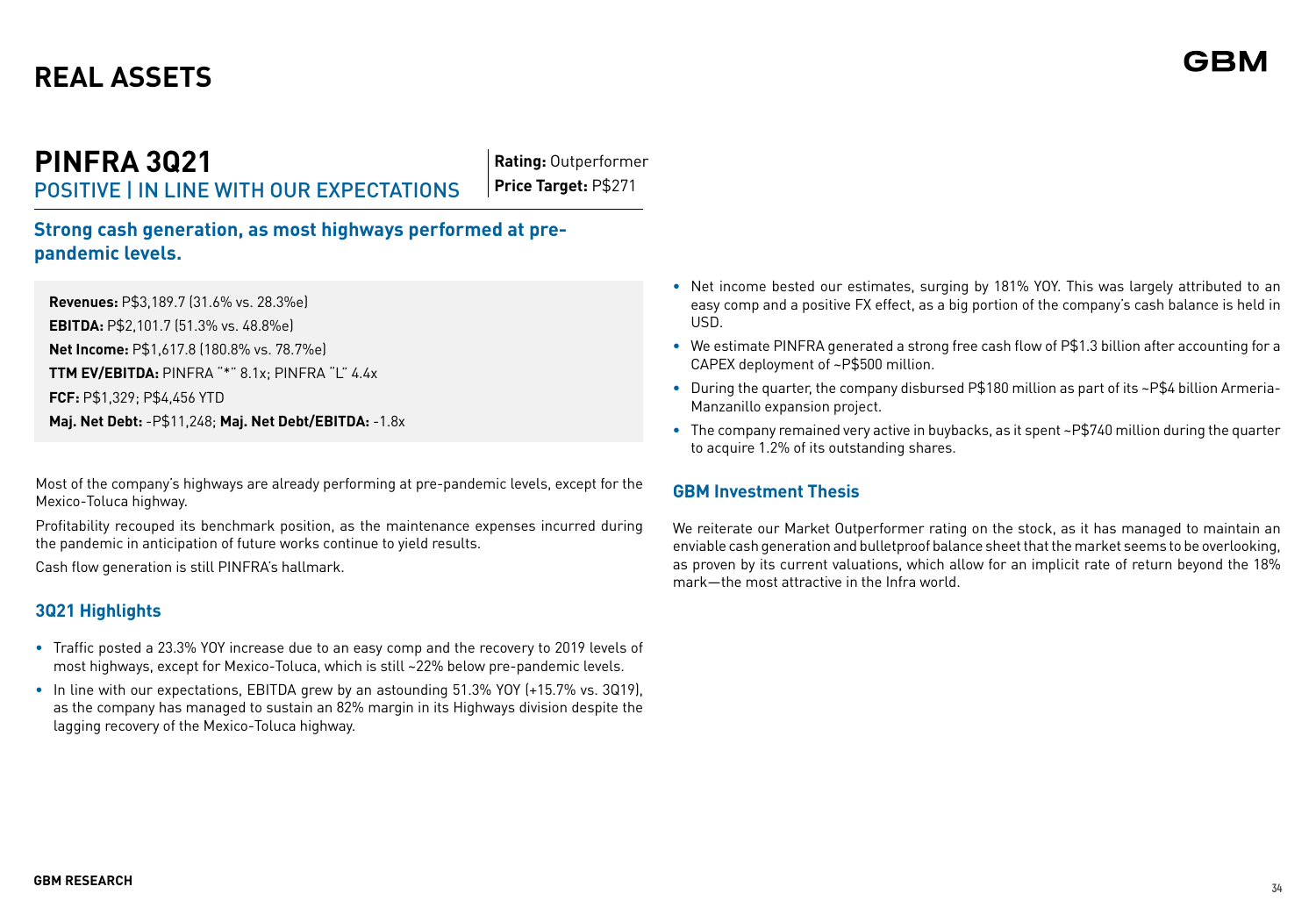## **GMD** POSITIVE

## **Profitability is back to pre-pandemic levels.**

**Revenues:** P\$1,132.1 (17.7% YOY) **EBITDA:** P\$405.6 (89% YOY) **Net Income:** P\$209.4 (210.7% YOY) **Maj. TTM EV/EBITDA:** 3.3x; **Maj. Net Debt/EBITDA:** 0.7x **FCF:** P\$118.8 **CAPEX:** P\$63.8

## **3Q21 Highlights**

- **•** Revenues grew by 17.7% YOY, driven by the Water segment, which soared by 29.5% YOY, as the easing of mobility restrictions allowed for healthier hotel operations in Quintana Roo.
- **•** EBITDA margin bounced back to pre-pandemic levels (36%), driven by the recovery of the Water segment, which posted an 80-bp. margin expansion vs. 2019.
- **•** After the end of the quarter, the company announced the sale of its Isla Mujeres land bank and Marine for a total of P\$550 million.
- **•** After a steady quarter, the company reported a positive cash generation of P\$228.9 million.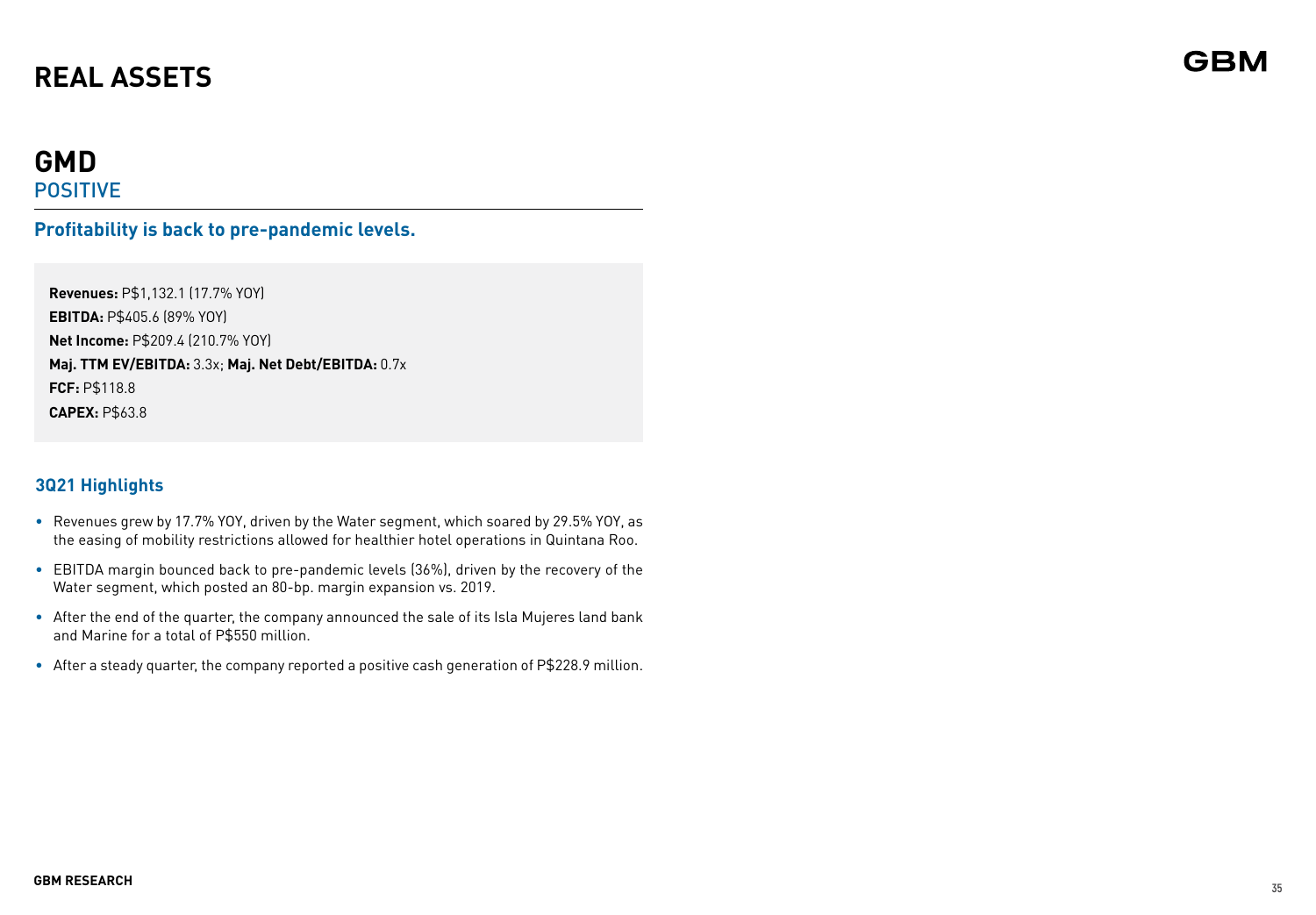## **GMXT 3Q21** POSITIVE | ABOVE EXPECTATIONS

**Rating:** Outperformer **Price Target:** P\$39.1

## **Outstanding performance and sustained efficiencies**

**Revenues:** P\$13,113 (10.4% vs. 3.8%e) **EBITDA:** P\$5,873 (11.5% vs. 4.5%e) **Net Income:** P\$2,479 (28.2% vs. 18.5%e) **Maj. TTM EV/EBITDA:** 8.5x **FCF:** P\$2,728; **YTD:** P\$7,710 **CAPEX:** P\$1,511; **YTD:** P\$4,604 **Maj. Net Debt:** P\$27,449; **Net Debt/EBITDA:** 1.5X

The company increased its dividend, as it managed to offset a poor performance in the automotive division with efficiencies across the rest of its segments. As a result, the company delivered record-high top line and a strong cash generation.

## **3Q21 Highlights:**

- **•** The company now offers the highest yield among our Infra sample after rising its dividend by 43% QOQ to P\$0.50 per share (6.2% annualized yield).
- **•** GMXT has deployed only US\$230 million in CAPEX YTD (61% of its 2021 CAPEX guidance), which has allowed for a US\$385.5 million FCF generation YTD that is 4.3% above last year's.
- Management approved a US\$450 million CAPEX for 2022, slightly above our estimates.
- Revenues hit an all-time high, as the company posted a 14.3% YOY increase in NTK despite data from the Association of American Railroads showed an increase of only 0.8% YOY in carloads, which hints at efficiencies.
- Despite a poor performance in the automotive segment, in line with our estimates, the company exhibited a solid EBITDA margin of 44.8% (+50 bps. YOY).

### **GBM Investment Thesis**

We reiterate our rating on GMXT as Outperformer, given that the company is poised to gain market share from the positive nearshoring dynamics and because it now offers the most attractive yield among our Infra sample after management's decision to increase the dividend.

#### **Conference Call Information**

October 22, 2021. 11:00 AM (CT) | 10:00 AM (ET) **Dial-in: US:** (844) 868-5860 **| Mexico:** (800)-9269157 **| International:** (215) 372-9505 **Conference ID:** 7898923 **[WEBCAST](https://ferromex.webex.com/webappng/sites/ferromex/meeting/download/a8b8a113e7a74700a9c924072b837a18?siteurl=ferromex&MTID=m5d4a6c68cc5fbdfa548f1794d009122a)**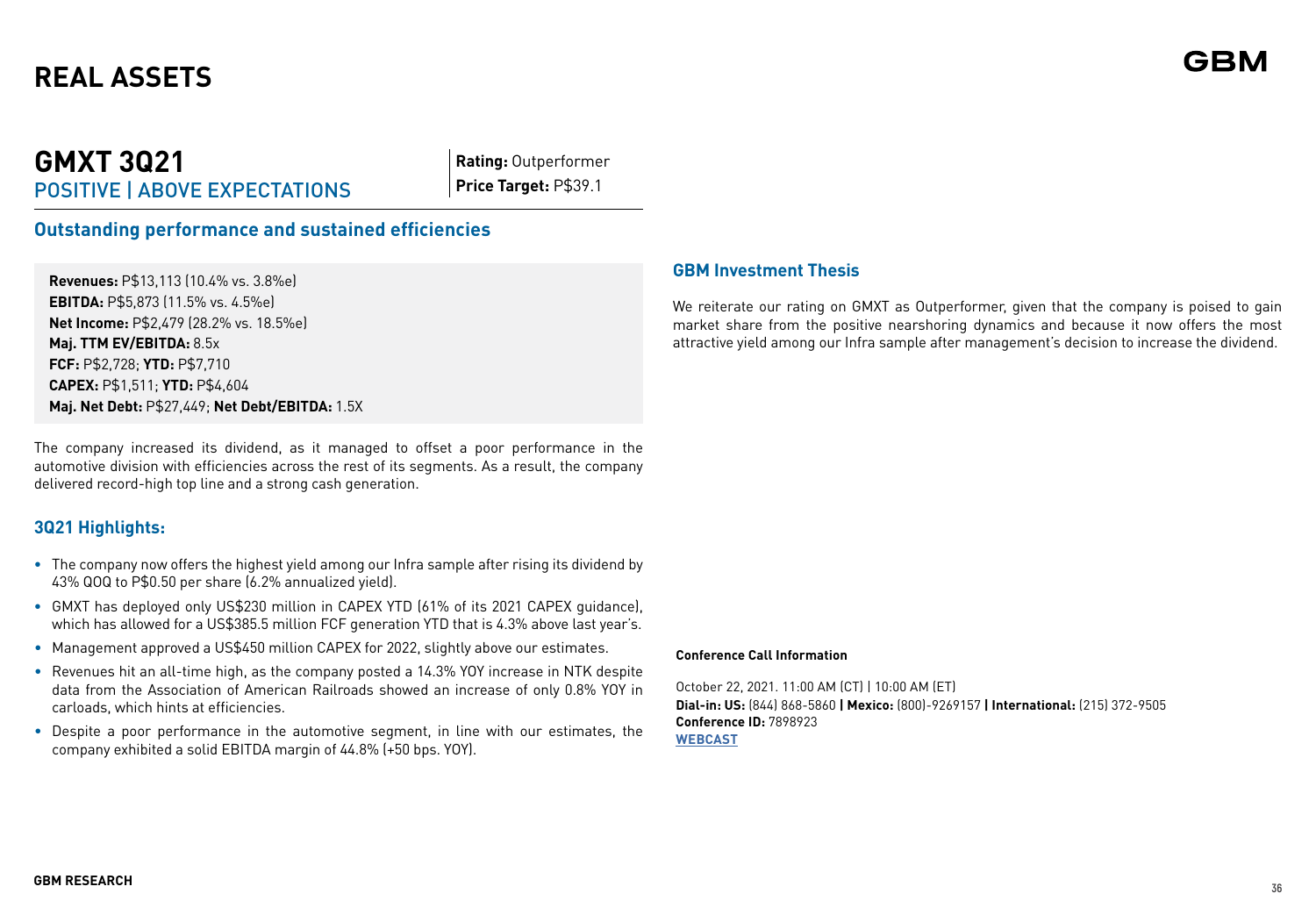# **REAL ASSETS**

## **ASUR 3Q21** POSITIVE | IN LINE WITH EXPECTATIONS

**Rating:** Outperformer **Price Target:** P\$453

## **ASUR emerged from the pandemic with renewed strength.**

**Revenues excl. Construction:** P\$4,304.3 (11.2% vs. 15.2%e vs. 2019) **EBITDA:** P\$2,913 (17.7% vs. 18.9%e vs. 2019) **Net Income:** P\$1,622.3 (36.5% vs. 23.4%e vs. 2019) **Maj. TTM EV/EBITDA:** 15.7x **FCF:** P\$2,782.7; **YTD:** P\$5,688.9 **CAPEX:** P\$601.2; **YTD:** P\$1,418.5 **Maj. Net Debt:** P\$1,026; **Maj. Net Debt/EBITDA:** 0.13x

Double-digit growth in revenues, thanks to tariff increments and traffic recovery.

Strong cash flow generation, driven by WK efficiencies and lower CAPEX.

## **3Q21 Highlights**

- **•** The quarter's traffic remained slightly below pre-pandemic levels, at -1.4% YOY vs. 2019. However, monthly figures are already above the 2019 mark.
- **•** Top line had a double-digit surge vs. pre-pandemic levels, driven by the renegotiated tariff increments and a strong non-aeronautical performance (+17.3 % YOY vs. 2019).
- **•** The tariff increments helped the EBITDA margin expand by 3.7 pp. YOY vs. 2019 to 67.7% (excluding the US\$8 million Cares Act reimbursement).
- **•** The company leveraged on its suppliers and decreased its accounts receivable, which allowed for a higher-than-expected OFCF generation of P\$3.3 billion.
- **•** YTD, the company has deployed only P\$1.4 billion of its P\$3 billion investment commitments for the year, which hints at a hefty cash disbursement in 4Q.

### **GBM Investment Thesis**

We reiterate our Market Outperformer rating on the stock, as the company has excelled at weathering the pandemic storm and is now performing above pre-pandemic levels. Moreover, we think it is in the best position to catalyze growth from its revamped commercial business and the reopening of international borders.

#### **Conference Call Information**

October 26, 2021. 9:00 AM (CT) | 10:00 AM (ET) **Dial-in:** US: 1-866-248-8441 | **Mexico:** 1-323-289-6581 | **International:** 1-323-289-6581 **Conference ID:** 9826046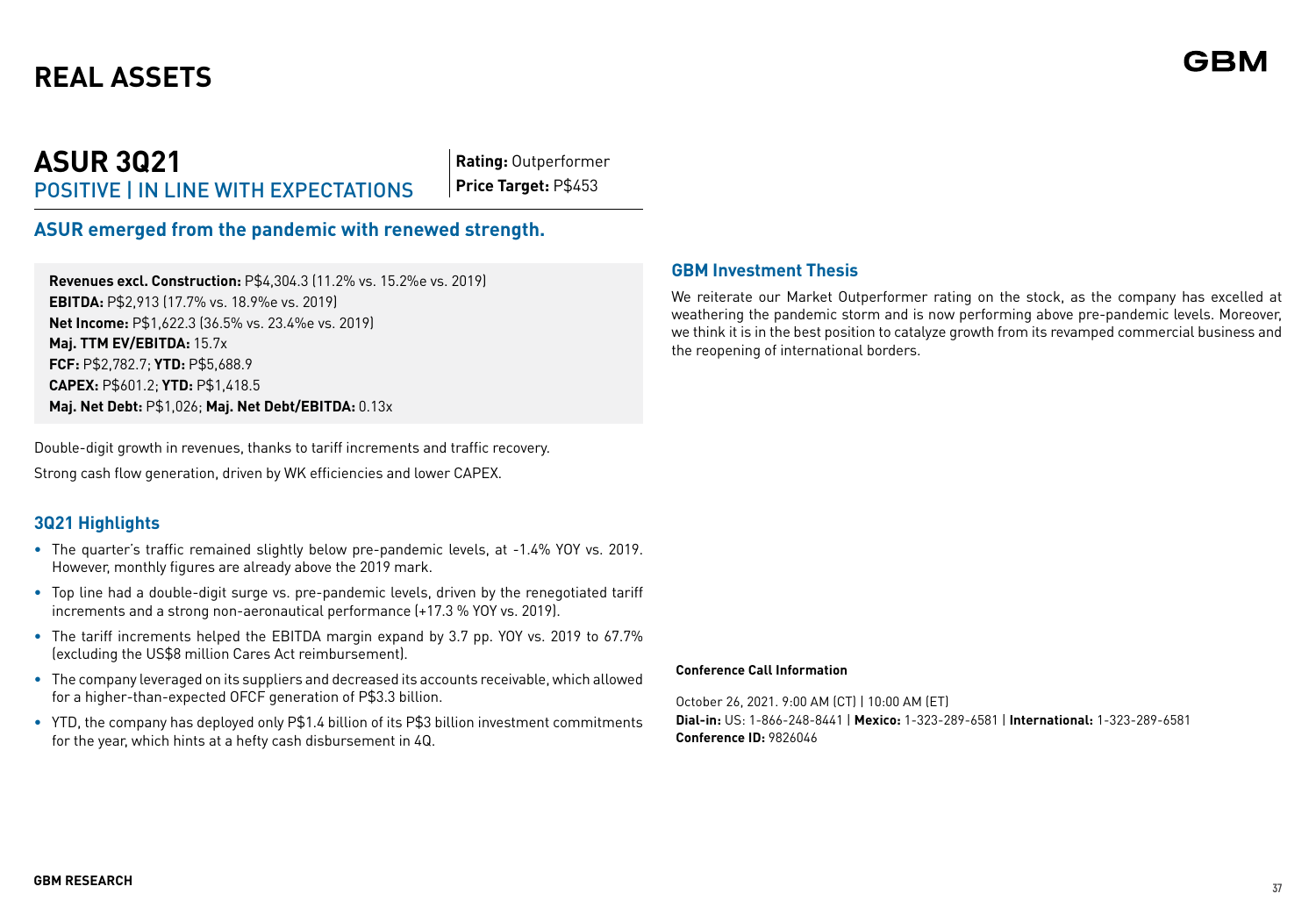# **REAL ASSETS**

## **GAP 3Q21** POSITIVE | IN LINE WITH EXPECTATIONS

**Rating:** Performe **Price Target:** P\$254.4

## **Solid revenues and profitability translated into value for shareholders.**

**Revenues excl. Construction:** P\$4,353.7 (23.8% vs. 18.8%e vs. 2019) **EBITDA:** P\$3,098.2 (26.9% vs. 22.4%e vs. 2019) **Net Income:** P\$1,754 (30.6% vs. 21.4%e vs. 2019) **EV/EBITDA Maj. TTM:** 16.0x **FCF: P**\$1,764.6; P\$3,645.1 YTD **CAPEX:** P\$1,121.2; P\$2,800.5 YTD **Net Debt:** P\$14,719.0; **Maj. Net Debt/EBITDA:** 1.6x

GAP's revenues hit a record high, driven by the recovery in traffic and the renegotiated tariff increments. More importantly, solid profitability allowed for a hefty cash flow generation.

## **3Q21 Highlights:**

- **•** Revenues soared by 23.8% YOY vs. 2019, aided by a V-shape recovery in traffic and higher tariffs, which allowed for record-high aero and non-aero revenues per PAX.
- **•** GAP preserved a solid EBITDA margin of 71.2% (+1.75 pp. vs. 2019) despite its labor and security costs posted a double-digit increase.
- **•** The company exhibited a hefty free cash flow generation of P\$1.8 billion, after deploying P\$1.1 billion in CAPEX—YTD, the company has fulfilled 68% of its investment commitments for the year.
- **•** The airport operator has bought back 2.4% of its outstanding shares YTD and still has P\$3.1 billion available in its buyback fund that could add 2.4% to this year's investment yield if used.
- **•** This quarter, the company approved and paid an extraordinary dividend of P\$7.8 per share, which coupled with its ordinary dividend led to a TTM dividend yield of 4.5%.

## **GBM Investment Thesis**

We reiterate our Market Performer rating on the stock, as the company's excellent performance has borne fruit and it decided to give back to its shareholders via an extraordinary dividend and a hefty buyback program, leading it to offer the highest investment yield among its peers.

#### **Conference Call Information**

October 29, 2021. 10:00 AM (CT) | 11:00 AM (ET) **Dial-in: US:** +1 (866) 952-8559 | **International:** +1 (785) 424-1744 **Conference ID:** GAP **[WEBCAST](https://services.choruscall.com/links/pac211029hLiosFTE.html)**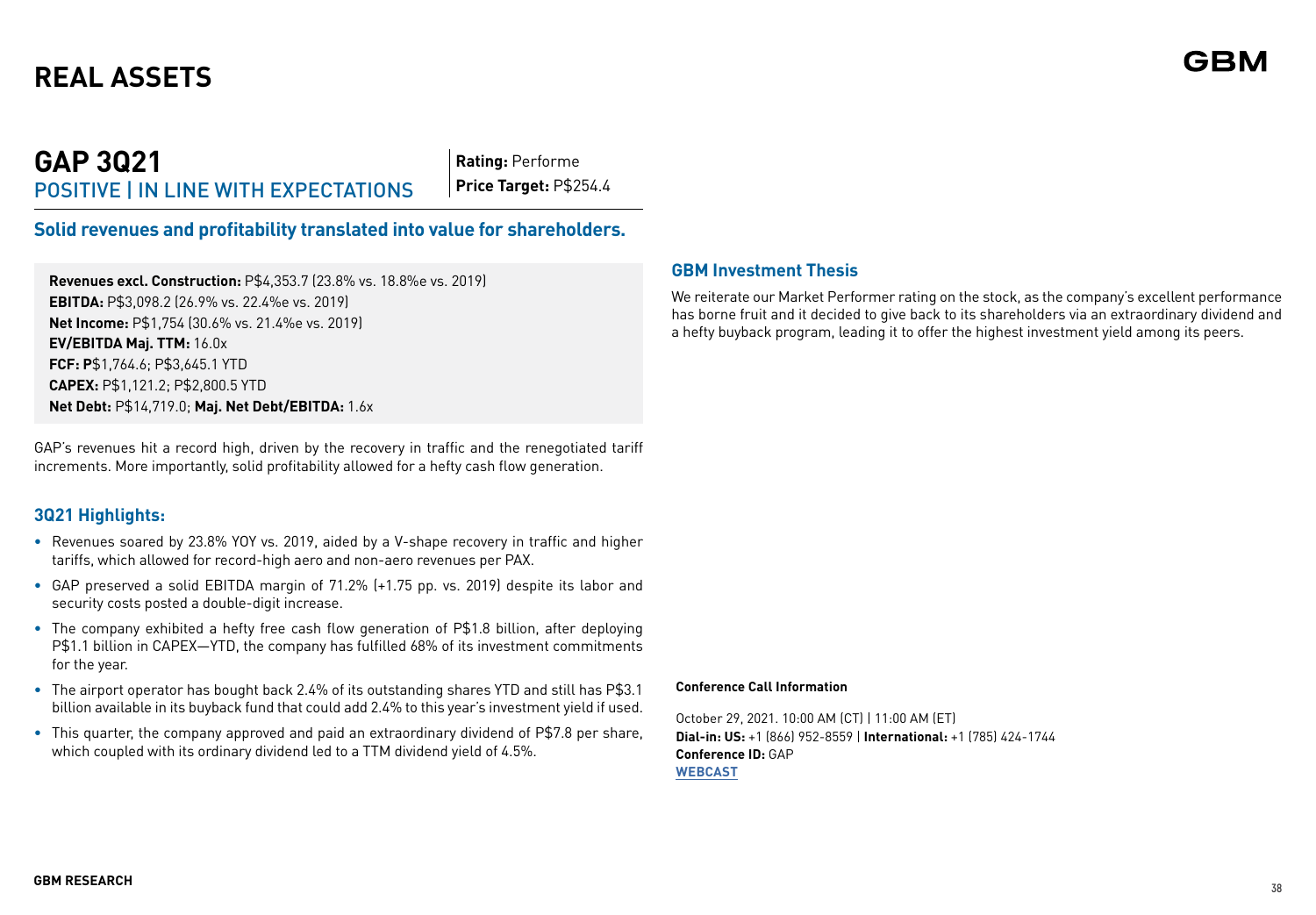# **REAL ASSETS**

# **TMM 3Q21**

NEUTRAL

## **TMM continued on a path of recovery.**

**Revenues:** P\$371 (+37% YOY) **EBITDA:** P\$12.5 (vs. -P\$217 in 3Q20) **Net Income:** -P\$36 (N.A.) **FCF:** -P\$58.8, YTD -P\$137.8 **CAPEX:** P\$29.6, -P\$41.8 YTD\* (due to the sale of the Olmeca vessel in 1Q21) **EV/EBITDA TTM:** -4.7x (EBITDA TTM -P\$96) **Net Debt:** P\$178.4 **Net Debt/EBITDA: -1.9x.** 

Positive performance in the Shipping segment due to the kickoff of operations of the specialized mud vessels.

Upbeat EBITDA performance across all three divisions, leading the company to deliver the highest margins of the year.

The negatives: high corporate expenses, FCF burn, net debt increase.

## **3Q21 Highlights:**

- **• Shipping revenues soared by 67% YOY to P\$287.5 million, boosted by the kickoff of three specialized mud vessels**, mainly due to more sales of bulk carriers and the shipyard, driven by the recovery in the industry.
- **• Port and Terminal sales fell by 26% YOY**, still affected by pandemic-related aftershocks.
- **• Storage sales rose by 6% YOY.**
- **• The three divisions posted EBITDA growth YOY**. Shipping; P\$44 million (+78% YOY), with a 15% margin. Ports and Terminals: P\$1.3 million (vs. -P\$6 million in 3Q20), with a 3% margin. Storage: P\$9 million (vs. –P\$1 million in 3Q20), with a 28% margin.
- **• Corporate expenses totaled P\$31 million** (+9% YOY, -2% QOQ).
- **•** FCF burn of P\$58.8 million, as CAPEX rose to a level not seen since 4Q19 (P\$29.6 million).
- **• Net debt soared by 102% QOQ**, from PS\$88 million in 2Q21 to P\$178 million in 3Q21. In the quarter, the company deployed P\$44 million for temporary investments and increased its bank loans by an additional P\$45 million.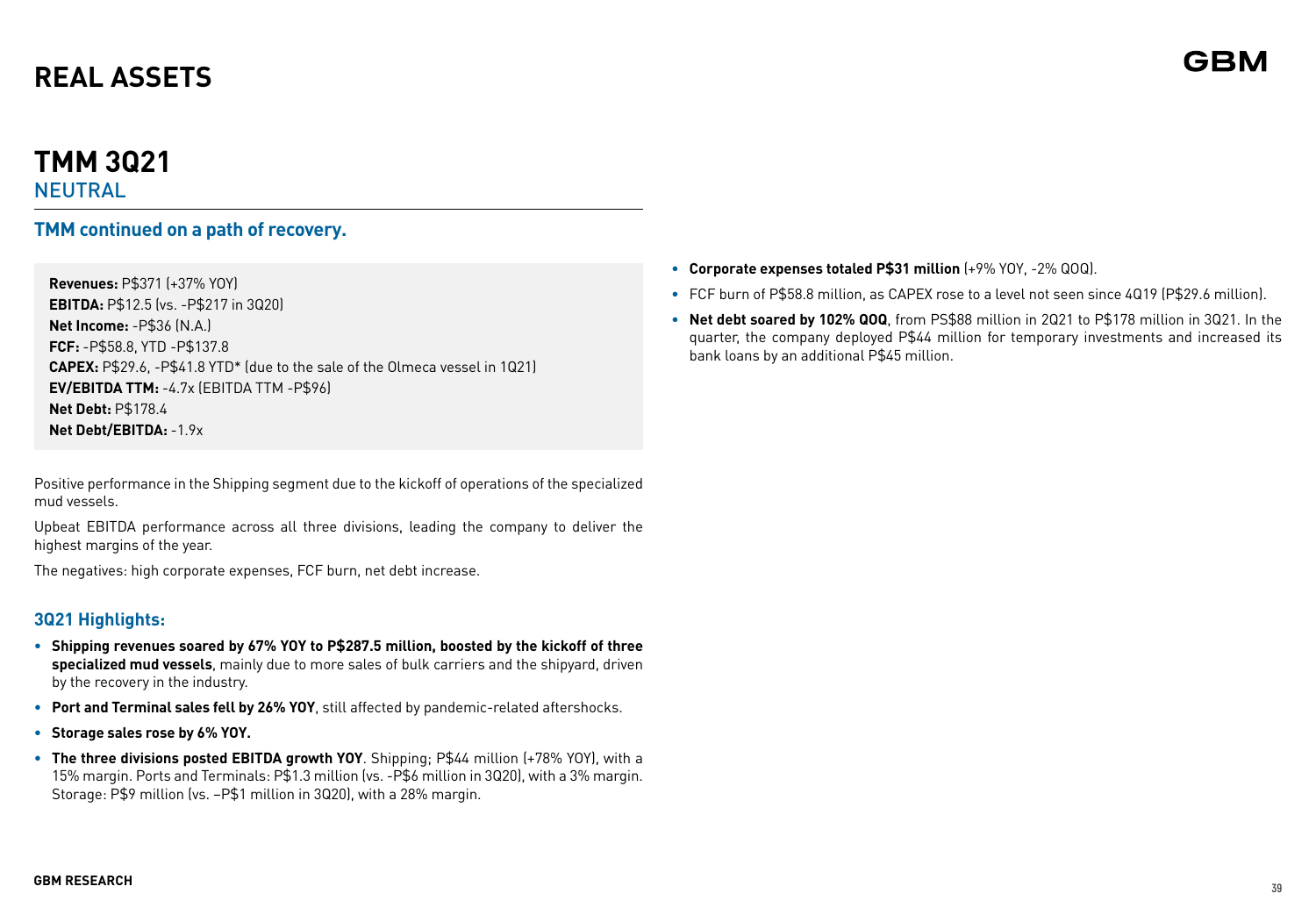**GBM** 

# **REAL ESTATE & HOUSING**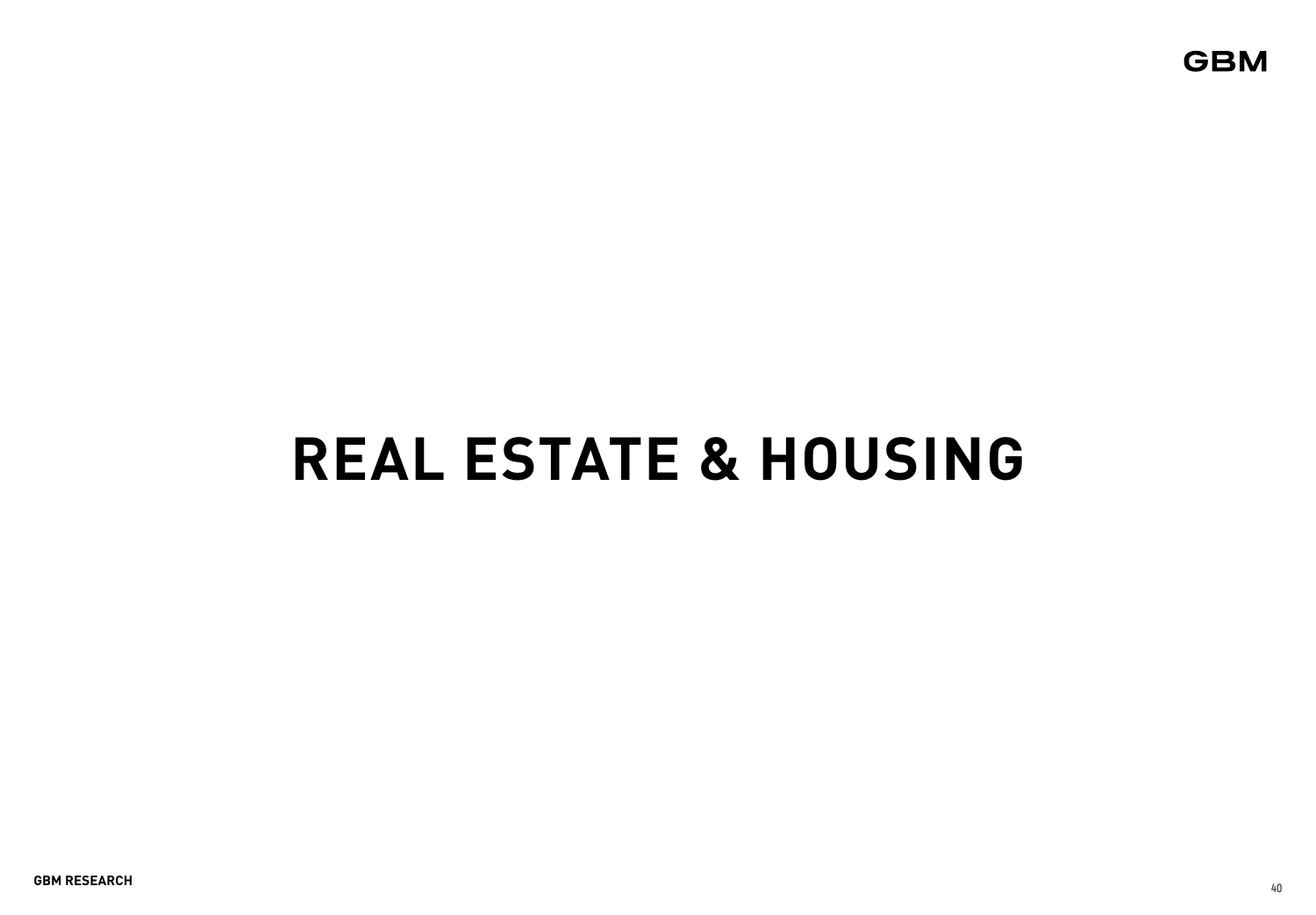**FIBRAMQ 3Q21** NEUTRAL | IN LINE WITH EXPECTATIONS

**Rating:** Performer **Price Target:** P\$26

**The industrial front stayed solid, but the retail segment remained underwater.**

**Revenues:** P\$1,000.6 (-4.2% vs. -5.2%e) **EBITDA:** P\$812.5 (-3.4% vs. -4.7%e) **AFFO:** P\$454.7 (-2.4% vs. -3.1%e) **TTM. EBITDA Cap Rate:** 9.5% **Net Debt:** P\$15,671 **Adj. Loan to Value:** 36.2%

FX took a toll on revenues, but operating metrics excelled. The AFFO margin improved slightly on a lower debt balance. Delivery of developments was pushed back to mid-2022.

## **3Q21 Highlights:**

- Matching our expectations, revenues fell by 4.2% YOY, due to the USD depreciation and a weak performance in the retail segment that was pressured by pandemic-related rent discounts (~9% of retail revenues)
- Occupancy expanded by 160 bps. YOY to 94.3%, on account of a solid performance on the industrial front but offset by a contraction of 210 bps. in the retail segment.
- A double-digit surge in maintenance expenses induced a sequential contraction of 50 bps. in the NOI margin to 87.4%.
- Still in line with our estimates, the company raised its AFFO per certificate guidance by ~2% to P\$2.34 and reiterated its projected distribution of P\$1.90 (7.9% yield).
- FIBRAMQ pushed back the expected delivery of its US\$41.4 million industrial developments in Monterrey and the Mexico City metropolitan area from 4Q21 to 2Q22.

## **GBM Investment Thesis**

FIBRAMQ seems to be a strong dividend play in the Real Estate arena, as it offers the highest dividend yield of our sample (7.9%), which should be comfortably sustained by the steady performance of its industrial portfolio despite the pressure on its retail segment.

#### **Conference Call Information**

October 28, 2021. 7:30 AM (CT) | 8:30 AM (ET)

**Dial-in: US:** +1-877-407-2988 | **Mexico:** 01-800-522-0034 | **International:** +1-201-389-0923 **Conference ID:** FIBRA Macquarie Third Quarter 2021 Earnings Call **[WEBCAST](https://www.fibramacquarie.com/es.html)**

# GRN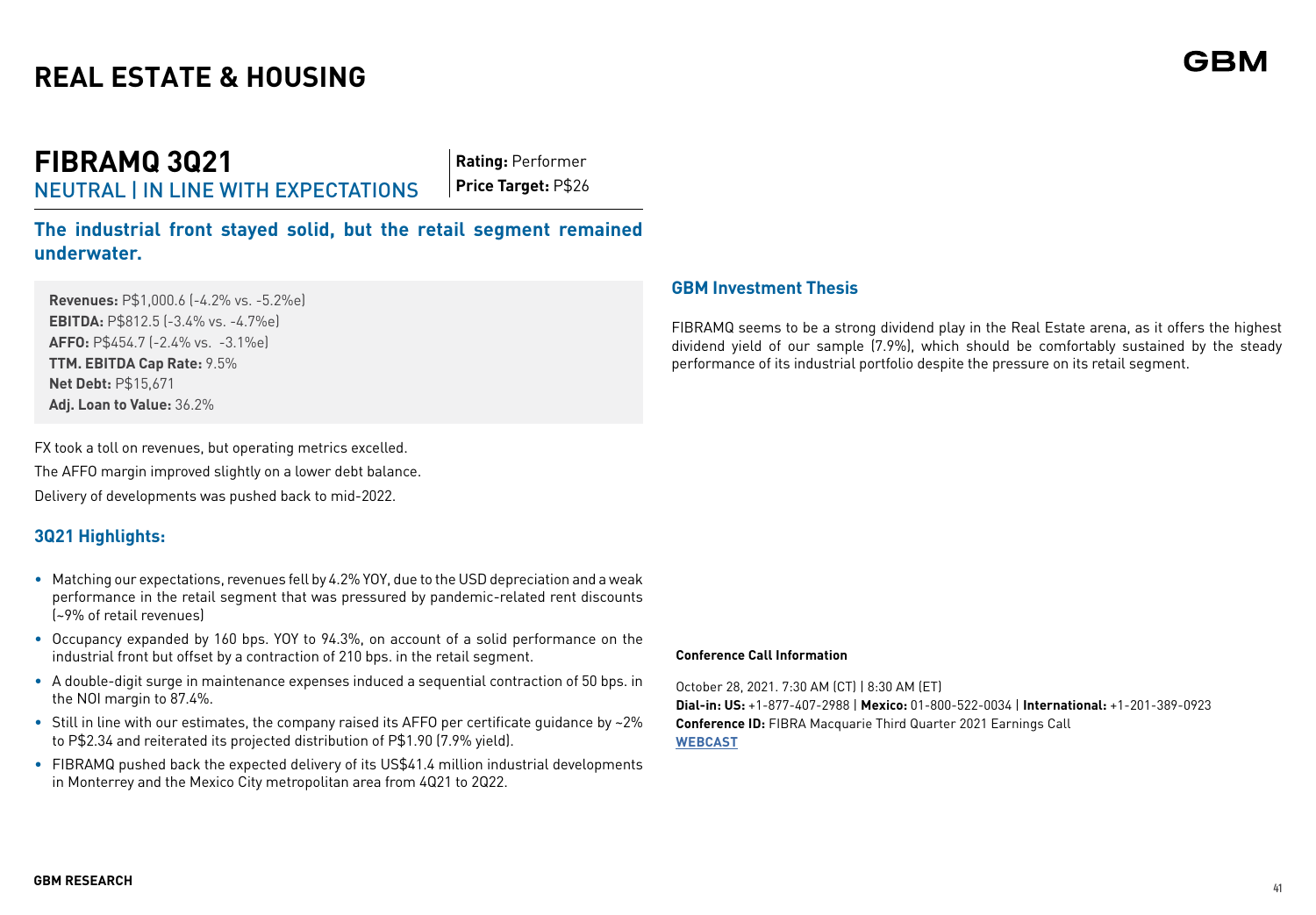**TERRA 3Q21** NEUTRAL | IN LINE WITH EXPECTATIONS **Rating:** Market Performer **Price Target: | P\$31.2** 

**Steady performance and a focus on expansions that has tainted distributions.**

**Revenues:** 1,221.2 (-14.5% vs. -14.9%e) **EBITDA:** 923.8 (-16% vs. -17.4%e) **AFFO:** 579.8 (-16.3% vs. -13.3%e) **TTM. EBITDA Cap Rate:** 7.8% **Net Debt:** P\$19,140 **Adj. Loan to Value:** 38.7%

FX and a lower GLA were behind a lackluster top-line performance. Solid margins, on account of lower property taxes and maintenance expenses. AFFO was pressured by higher tenant improvement expenses.

## **3Q21 Highlights:**

- Top-line performance (-14.5% YOY) was driven by USD depreciation and a reduced GLA from an asset disposition made in 4Q20.
- Occupancy contracted by 150 bps. YOY to 94%, mainly due to the loss of a significant tenant from the company's portfolio in Mexico's central region.
- Despite the discouraging top line, the company managed to preserve a steady NOI margin of 93.7%, thanks to a decrease in property taxes and maintenance expenses.
- The company expects to finish its eCommerce development in Tijuana before year's end, as it deployed P\$187 million in development CAPEX during the quarter.

• TERRA's three-year expansion strategy took a toll on distribution, as its 70% payout policy allowed for a distribution of only P\$0.4266 per share(5.8% annualized yield).

## **GBM Investment Thesis**

While we applaud the company's expansion plan, development risk is tangible, as the company is yet to deliver results. In the meantime, investors are left with a restricted distribution policy of only 70% of AFFO that, at current valuations, does not allow for attractive returns, in our view. That said, we reiterate our Market Performer rating on the name.

#### **Conference Call Information**

October 29, 2021. 10:00 AM (CT) | 11:00 AM (ET) **Dial-in: US:** +1-888-506-0062 | **Mexico:** 55-8526-2489 | **International:** +1-973-528-0011 **Conference ID:** 895216 **[WEBCAST](https://www.webcaster4.com/Webcast/Page/2133/43066)**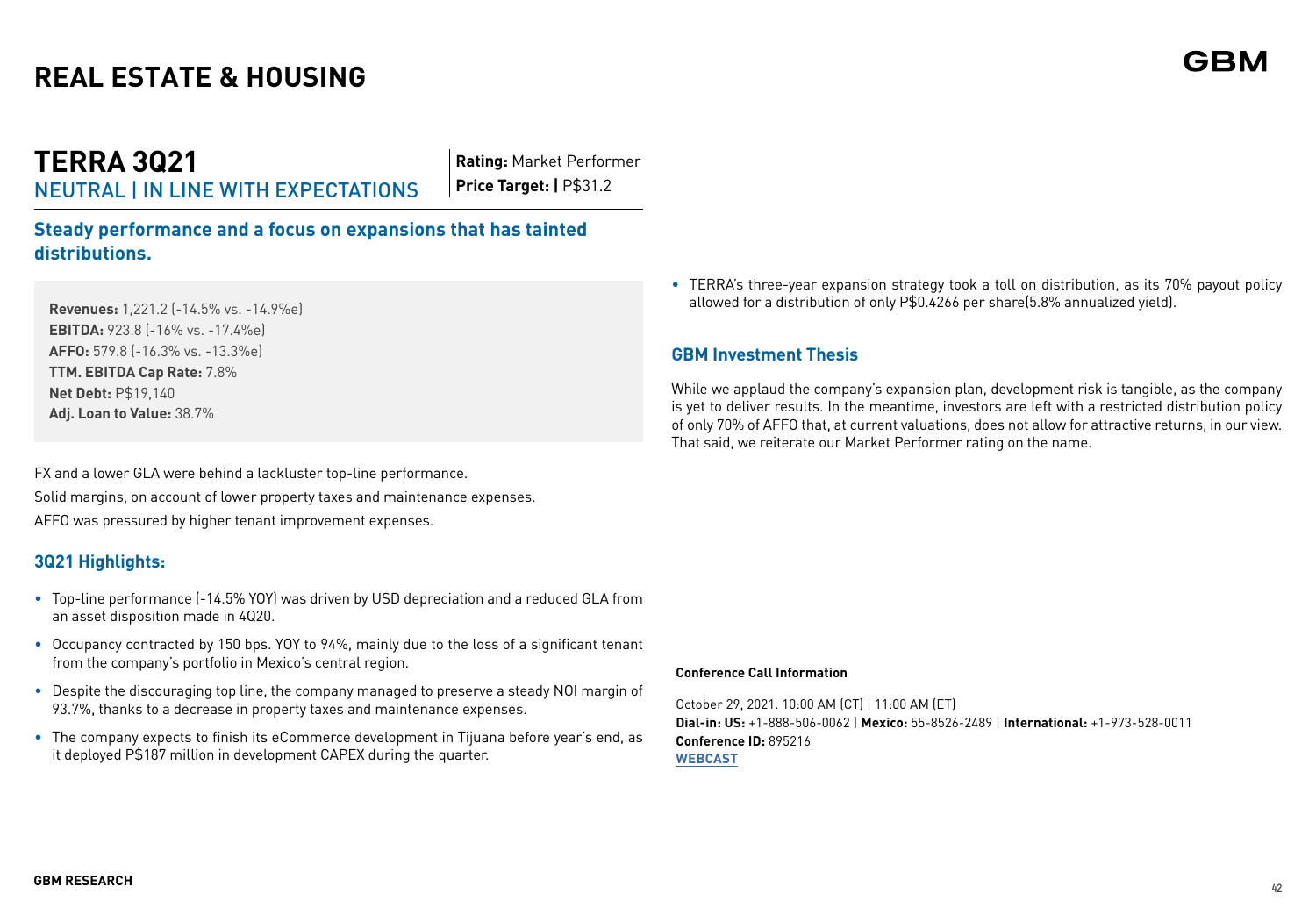# **FIBRAPL 3Q21**

NEUTRAL | IN LINE WITH EXPECTATIONS

**Rating:** Underperformer **Price Target:** P\$38.8

## **Sequential improvements due to inorganic acquisitions**

**Revenues:** 1,221.2 (-1.2% vs. -4.1%e) **EBITDA:** 923.8 (-11.9% vs. -15.9%e) **AFFO:** 579.8 (-8.0% vs. -11.7%e) **TTM. EBITDA Cap Rate:** 6.5% **Net Debt:** P\$17,595 **Adj. Loan to Value:** 27.7%

## **3Q21 Highlights:**

- **• The performance in revenues was driven by FX and inorganic acquisitions.** In line with our expectations, FIBRAPL posted a sequential revenue increase of 1.5% due to a stable FX rate (62.9% of revenues are greenback-denominated) and the incorporation of two properties acquired from its sponsor in Monterrey and Ciudad Juarez (total investment of US\$34.7 million; US\$74.6 per sq.ft.).
- **• Solid margins and operating metrics.** NOI grew slightly above top line, on account of a mild hike in the occupancy rate to 97%. This surge was mostly explained by strong dynamics in Mexico City, Guadalajara, and Monterrey. As a result, the NOI margin **came in line with** the company's historical performance, at 86.6%.
- **Bottom line was pressured by a higher debt balance.** Early in the quarter, the company concluded the private placement of US\$300 million in debt at a 3.65% interest rate, which was used for refinancing and acquisitions. Despite the more favorable interest rate, a **heftier** debt balanced hampered bottom line and induced a slight AFFO margin contraction to 47.5%.

**• Positive market dynamics.** FIBRAPL seems to be benefiting from eCommerce and nearshoring trends, as proven by the rise in occupancy rates in its northern and metropolitan area portfolios. These dynamics prompted the company to upwardly revise its YE2021 occupancy level (from 95-96% to 97-97.5%) and same-store NOI guidance (from a growth of 3-5% to 8-10% YOY). **These guidance improvements, which come in line with our 2021 estimates, come as no surprise to us, since the company's superior execution in the industrial segment is in its DNA.**

#### **Conference Call Information**

October 20, 2021. 9:00 AM (CT) | 10:00 AM (ET) **Dial-in: US:** +1 866 719-1816 **Mexico:** 800 853 0237 **International:** +1 778 560-2714 **Conference ID:** 5283777 **[WEBCAST](https://events.q4inc.com/attendee/816982614)**

## GBN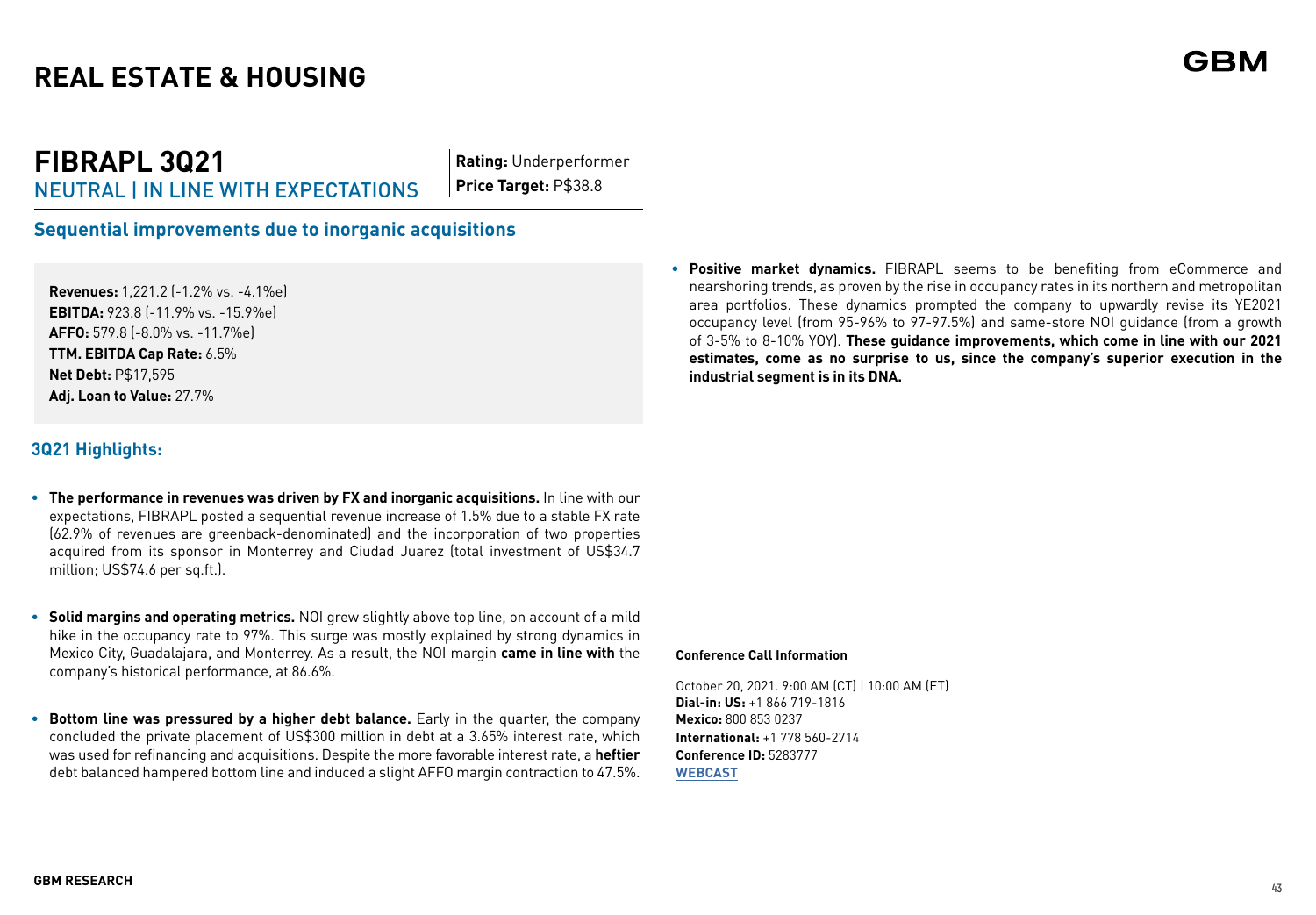## **ARA 3Q21** POSITIVE | ABOVE EXPECTATIONS

**Rating:** Outperformer **Price Target:** P\$11.7

## **Cash generation remains ARA's hallmark.**

**Revenues:** P\$1,553.1 (13.6% vs. 13.4%e) **EBITDA:** P\$247.8 (42.4% vs 20.7%e) **Net Income:** P\$143.3 (28.4% vs. 16.5%e) **TTM EV/EBITDA:** 4.6x **FCF:** P\$91; **YTD:** P\$635 **Net Debt:** -P\$1,256 **Net Debt/EBITDA:** -1.4x

Solid profitability amid an efficient pass-through of cost inflation. The sales mix shifted, as the residential segment continues to gain relevance.

## **3Q21 Highlights:**

- Despite a decrease in units sold, the company managed to boost its revenues by 13.7% YOY, driven by a consolidated increment in the average price per unit caused by higher input costs and a sales mix more inclined toward the residential segment.
- The cash flow was pressured by a sizable investment in inventories and an increase in receivables. Despite this, the company's LTM FCF yield hovers around 19.9%.
- The sales of residential housing gained ground in the company's sales mix, inducing greater reliance on bank loans that could lengthen the receivables cycle.
- Strong pricing dynamics allowed the company to match its record-high EBITDA margin of 16%.
- The company's Shopping Mall division proved its worth and its NOI is already performing 10% above 2019 levels.
- After the end of the quarter, ARA completed the early amortization of its ARA 17 bond for P\$830.8 million and issued its first sustainable debt certificates 'ARA 21X' for P\$1 billion at a rate of TIIE28+1.40% (the lowest in the housing industry) and 'ARA 21-2X' for P\$500 million.

## **GBM Investment Thesis**

ARA continues to boast a solid cash generation and a bulletproof balance sheet that provide ample room for pursuing growth opportunities in what we consider is an under-supplied housing market. Despite this, leaving aside growth opportunities, the market seems to be failing at pricing in ARA's book value, as it is trading at a 0.4x P/BV. Thus, we are reiterating our Market Outperformer rating and P\$11.7 price target on the stock, implying a 165% upside.

#### **Conference Call Information**

October 29, 2021. 10:00 AM (CT) | 11:00 AM (ET) **Dial-in: US:** +1.800.981.3960 **| International:** +1.917.672.7372 Conference ID: 1509 **[WEBCAST](https://consorcioara.transmision.com.mx/)**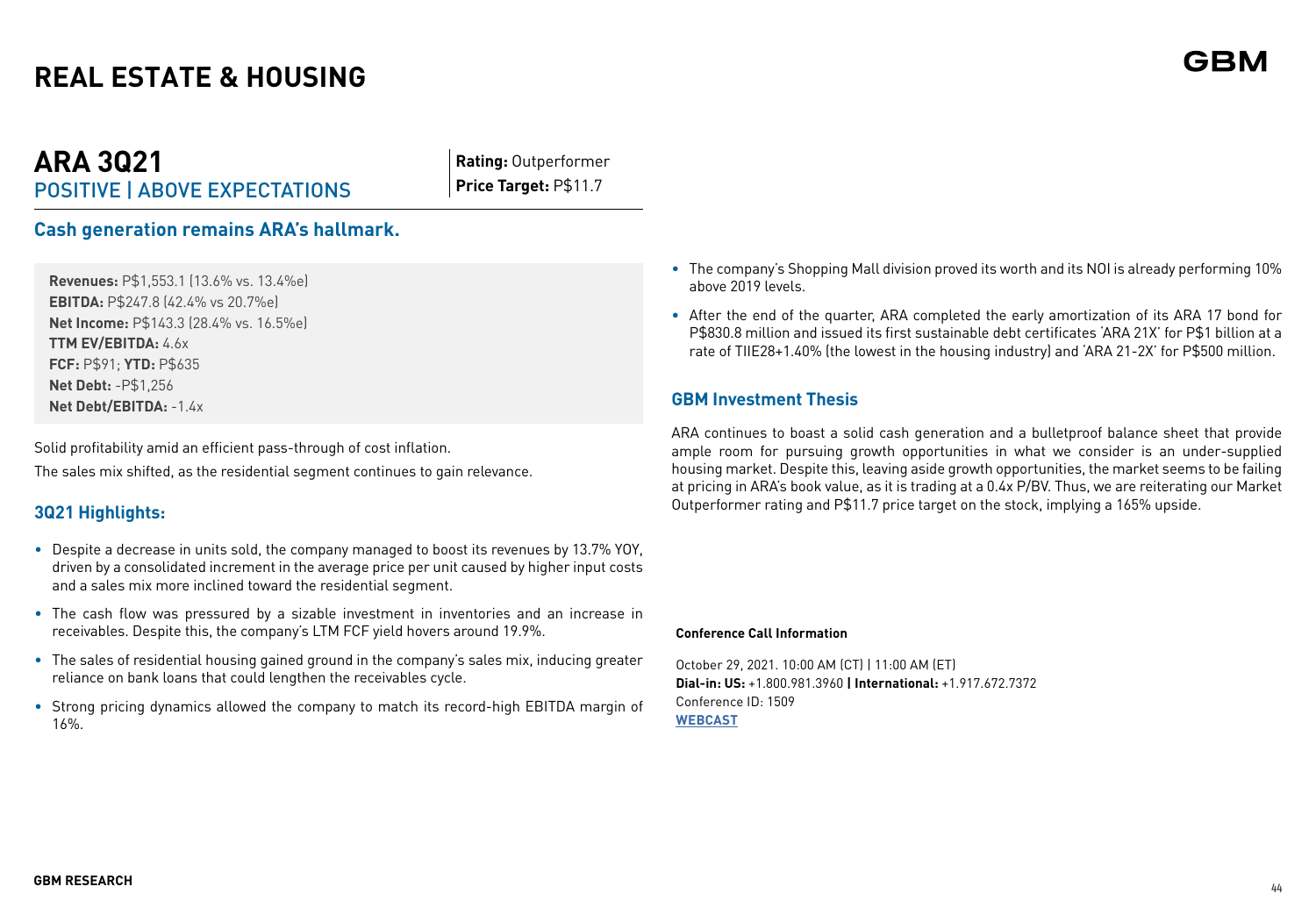**Rating:** Performer **Price Target:** P\$24

**Recovery in top line but with persistent pressures in the office segment.**

**Revenues:** P\$5,395.6 (19.0% vs. 14.8%e) **EBITDA:** P\$4,060.9 (29.1% vs. 25.8%e) **AFFO:** P\$2,221.8 (65.0% vs. 55.8%e) **TTM. EBITDA Cap Rate:** 7.8% **Net Debt:** P\$127,692 **Adj. Loan to Value:** 45.3%

FUNO's top-line increase was mostly explained by an easy comp and inorganic growth while affected by a slow recovery on the commercial front and an office segment that remains under pressure. Distribution continues to be restricted, as the company maintains a low payout policy.

## **3Q21 Highlights:**

- **•** Despite a poor performance in the office segment, revenues came in slightly above our estimates, with a 13.5% YOY growth vs. 2019, driven by a solid industrial segment and the use of pandemic-related reserves to offset reliefs granted during the quarter.
- **•** The overall occupancy rate declined by 1.3 pp. YOY vs. 2019 to 92%, on account of a contraction of 6.6 pp. to 74% in the office segment.
- **•** The FFO margin stood at 45.4%, as the company's operating and interest expenses remained stable QOQ.
- **•** The company stuck to its distribution policy of a 63.3% AFFO payout ratio, which translated into a dividend of P\$0.37 per share (7.4% annualized dividend yield).
- **•** Since 4Q20, the company hasn't allocated any CAPEX to its Tepozpark, Tapachula, and Satelite developments. Yet, it should be able to complete the mixed expansion of its Galerias Valle Oriente asset before year-end, as scheduled.
- **•** The company slowed down its buyback activity during the quarter, acquiring less than 0.1% of its shares outstanding, which means a significant backward step from the previous quarter's 0.5%.

## **GBM Investment Thesis**

We are reiterating our Market Performer rating on the stock, as it has not been able to show the full potential of the inorganic acquisitions made in recent years. Besides, its performance remains hindered by a troubled office segment and an unclear capital allocation strategy.

#### **Conference Call Information**

October 27, 2021. 12:00 PM (CT) | 1:00 PM (ET) **Dial-in: US:** +1 718 866 4614 **Mexico:** +52 55 1168 9973 **Conference ID:** 121095 **[WEBCAST](https://mm.closir.com/slides?id=121095)**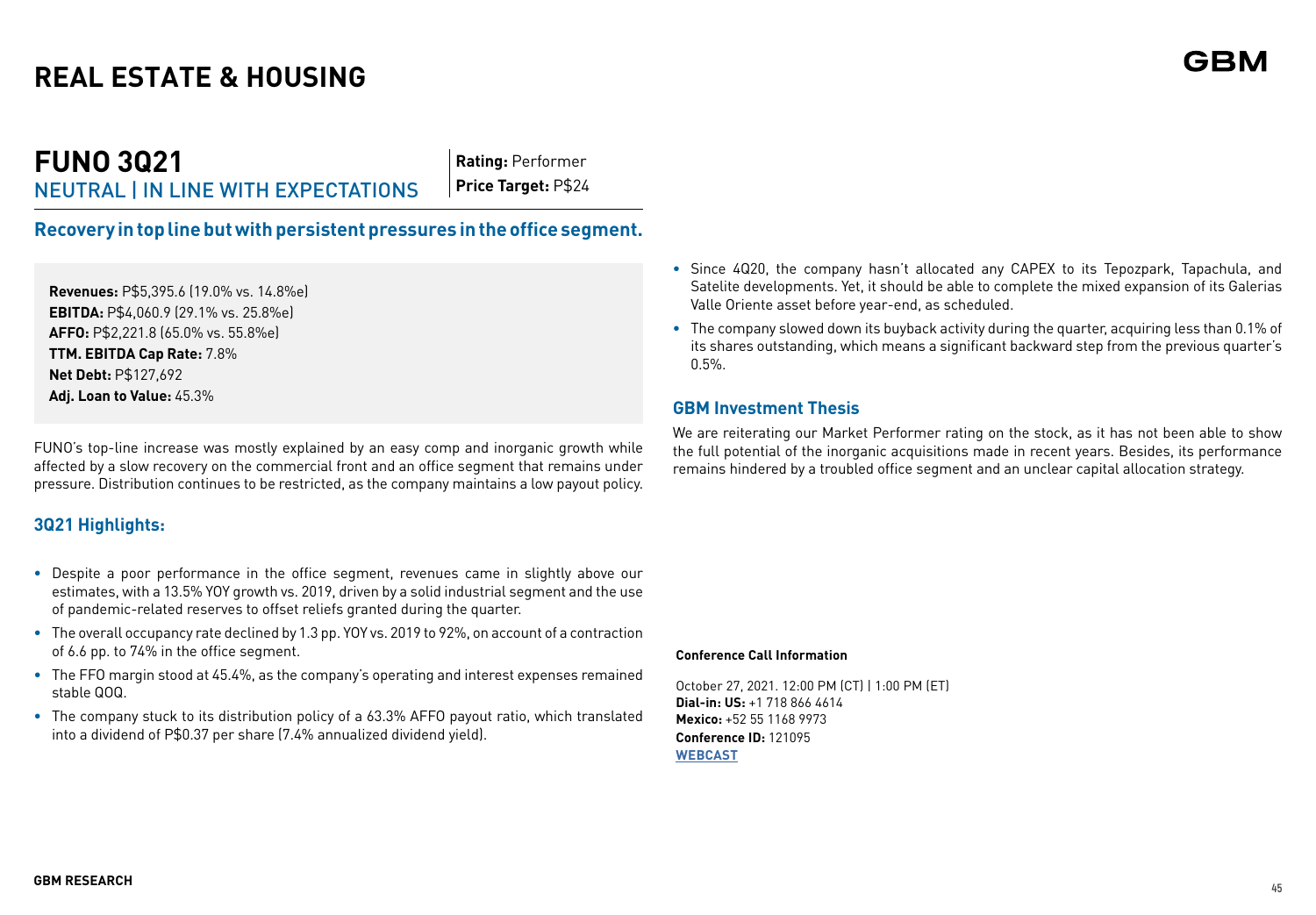**VESTA 3Q21** POSITIVE | IN LINE WITH EXPECTATIONS

**Rating:** Performer **Price Target:** P\$39.7

**Solid performance amid a hefty development strategy**

**Revenues:** US\$41.0 (9.4% vs. 7.3%e) **EBITDA:** US\$34.4 (7.1% vs. 5.8%e) **Pre-tax FFO:** US\$22.7 (2.6% vs. 3.4%e) **EBITDA Cap Rate:** 7.4% **Net Debt:** US\$560.6 **Adj. LTV:** 24.5%

## **3Q21 Highlights:**

- **•** VESTA reported record-high revenues with a 9.4% YOY increase, driven by strong eCommerce and nearshoring dynamics that allowed for a 3.8% YOY expansion in GLA.
- **•** Occupancy rose to 92.8% in the quarter (+230 bps. YOY), thanks to the increased demand for industrial space, especially from the logistics and manufacturing industries.
- **•** A rise in administration costs led to a slight compression in the EBITDA margin (83.8%).
- **•** Pre-tax FFO margin was pressured by higher interest expenses from a heftier debt balance following the US\$350 million debt issuance launched in 2Q21.
- **•** VESTA upgraded its YE21 guidance:
	- Revenues (from 4.5-5.5% to 6-6.5% YOY)—above our estimates.
	- NOI margin (from 93% to 94%) and EBITDA margin (from 83% to 84%)—in line with our estimates.
- **•** During the quarter, the company acquired 3.9 million sq. ft. of land next to its VESTA Park Guadalajara.
- **•** As a result of its follow-on and its development strategy, the distribution per share fell by 18% YOY to US\$0.42 (4.4% TTM distribution yield).

#### **GBM Investment Thesis:**

We continue to favor VESTA as the way to participate in the Industrial Real Estate space. We find that even tough distribution stands below peers, the favorable tailwinds from nearshoring and eCommerce should fuel growth.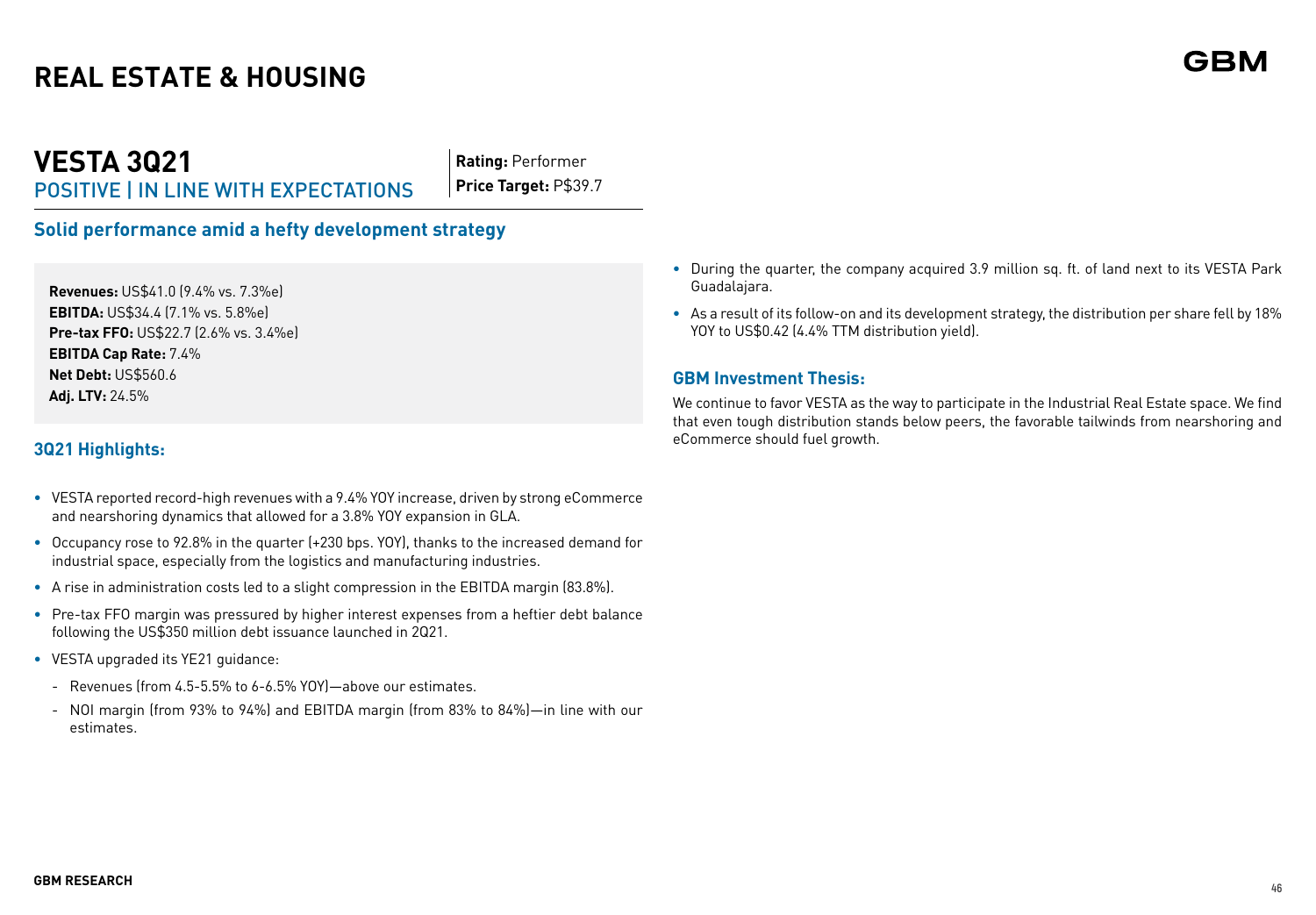## **CIDMEGA 3Q21 NEGATIVE**

## **Cost increases hampered performance.**

**Revenues:** P\$661.1 (0.2% vs. 2019) **EBITDA:** P\$137.8 (-28.2% vs. 2019) **Net Income:** -P\$23.6 (N.A.) **TTM EV/EBITDA:** 8.6x; **Net Debt/EBITDA:** 4x **FCF:** -P\$34.7; P\$153.2 YTD **CAPEX:** P\$66.3; P\$207.8 YTD

## **3Q21 Highlights**

- **• Mixed results in revenues**. A substantial revenue increase in the Real Estate segment (138.2% vs. 2019) coupled with higher hotel tariffs led the company's **consolidated** revenues to stay flat compared to 3Q19 (0.2% YOY vs. 2019), as the Timeshare business posted a double-digit contraction.
- **• Margins were hit by a hike in costs**. A double-digit surge in energy costs and administrative expenses vs. 2019 pressured profitability, taking the EBITDA margin to contract by 8.3 pp. vs. 2019 to 20.8%.
- **• Occupancy continued to recover**. Occupancy rates in Mazatlan remained below 2019 levels (-17 pp. vs. 2019), while Riviera Maya presented a 73% occupancy rate (+5 pp. vs. 2019).
- **• The company struggled to generate positive FCF**. A sequential increase in receivables, inventories, and CAPEX commitments led to mild a cash burn of P\$34.7 million.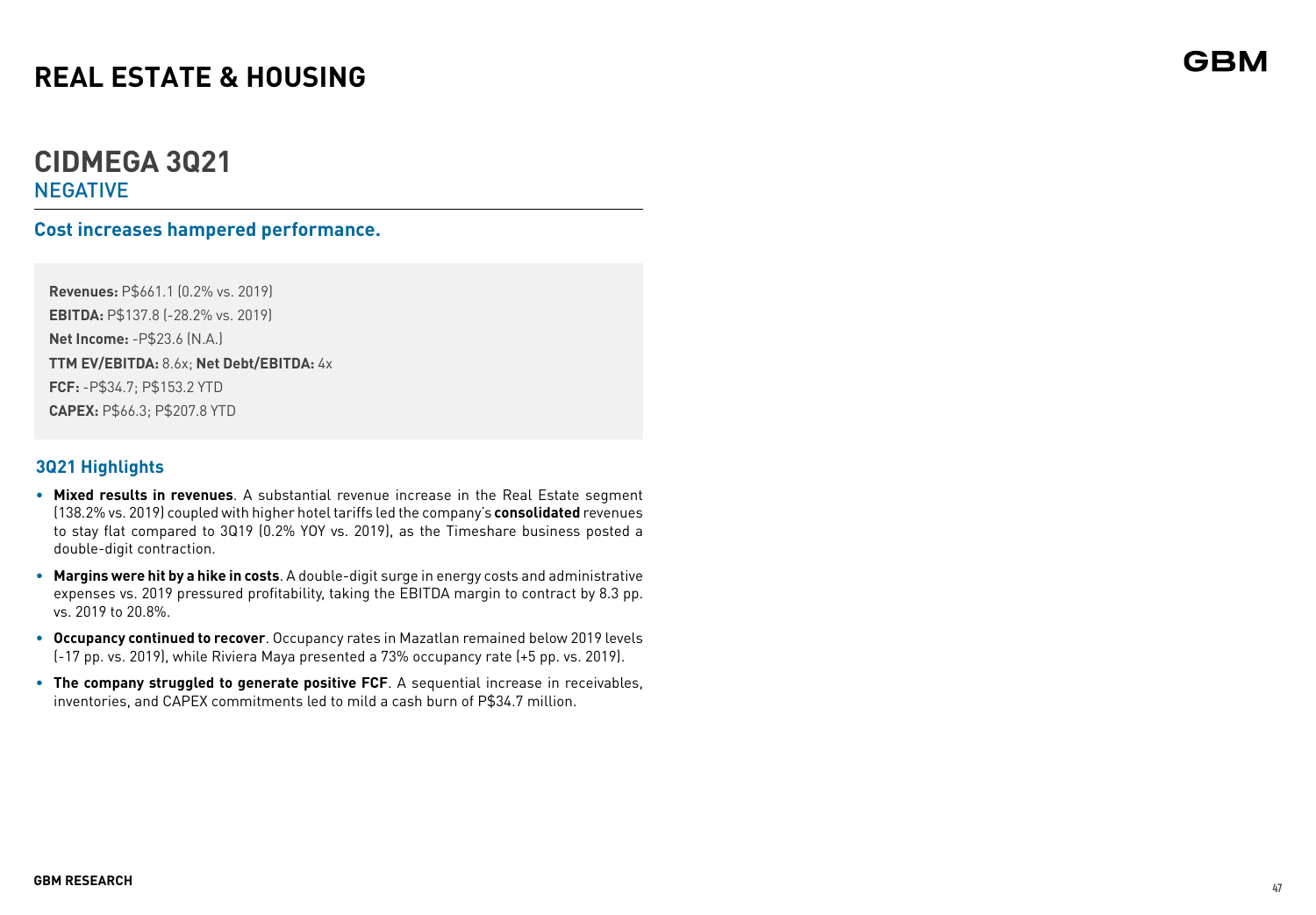**GBM** 

# **METALS & MINING**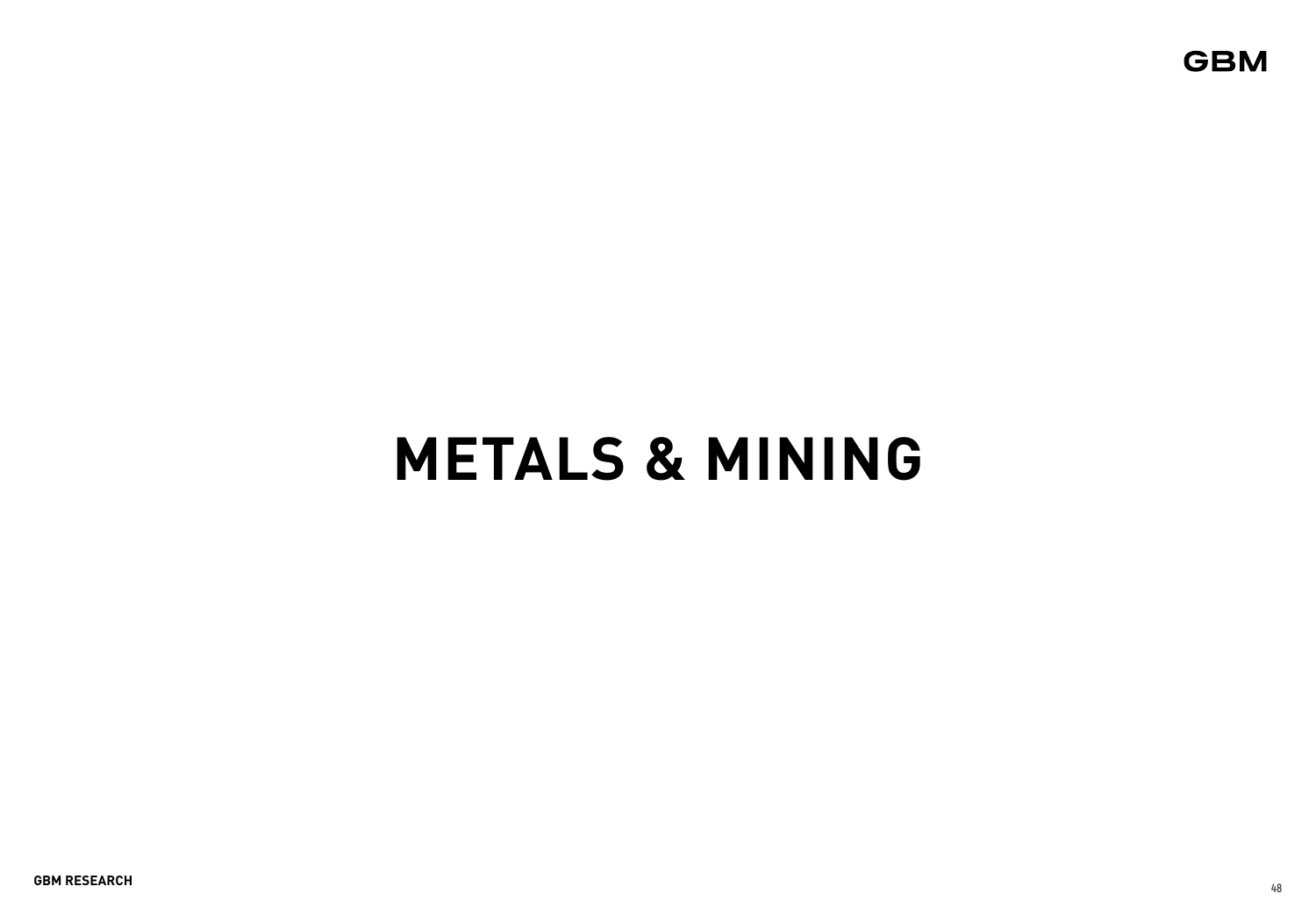## **GMEXICO 3Q21** POSITIVE | BELOW EXPECTATIONS

**Rating:** Outperformer **Price Target:** P\$137

**Yet another great quarter for GMEXICO. Cash cost, FCF, and Net Debt were the stars of the report.**

**Revenues:** US\$3,652 (28.9% vs. 39.7%e) **EBITDA:** US\$2,181 (46.1% vs. 56.1%e) **Net Income:** US\$818 (13.9% vs. 34.0%e) **FCF:** US\$1,272; US\$3,164 YTD **CAPEX:** US\$339 (45.5% YOY); US\$1,018 YTD (43.0% YOY) **EV/EBITDA Maj. TTM:** 4.0x **Net Debt Maj.:** US\$2,039 **Net Debt/EBITDA Maj.:** 0.3x

GMEXICO posted outstanding results, albeit slightly below our estimates.

The biggest positive surprises were an enhanced cash cost and an exceptional FCF generation.

In consequence, the company's net debt position looks better than ever, at an implied 0.3x majority multiple.

## **3Q21 Highlights:**

- **• Copper production of 274 Ktons matched our estimates**. On the flip side, copper sales underperformed our forecasts, which explains why revenues missed our call.
- **• Operating cash cost was better than anticipated**, at US\$1.74.
- **• Cash cost after by-product credits looks significantly enhanced** at US\$0.84 (vs. US\$0.94e).
- **• A sound EBITDA margin of 60% is just what we had expected**. This led to a very strong EBITDA figure of US\$2.2 billion that represented a 46% YOY increase (albeit slightly below our US\$2.3 billion call).
- **• The largest and most positive surprise came from a FCF generation of US\$1.3 billion**. This figure implies a 58% conversion ratio to EBITDA.
- **• The outstanding cash flow led to an important reduction of net debt (-19% QOQ)**. What is more, majority net debt stands at US\$2.0 billion, which leaves us with a Net Debt/EBITDA Maj. multiple of 0.3x.
- **• The quarterly dividend remains at P\$1.75 per share**, which translated into a sound 7.5% annualized yield.

## **GBM Investment Thesis**

- As we have done in the past, we reiterate our conviction that GMEXICO is trading at attractive valuations and is poised to deliver great results ahead. A recent conversation that we held with the miner's top management also reinforced our confidence on a very promising outlook for the company, especially considering that: the political outlook in Peru looks brighter going forward; copper demand should post sound growth in the coming years, and the company feels very comfortable with their medium-term production targets.
- We will incorporate all these factors into our estimates to introduce a fresh 2022 price target shortly.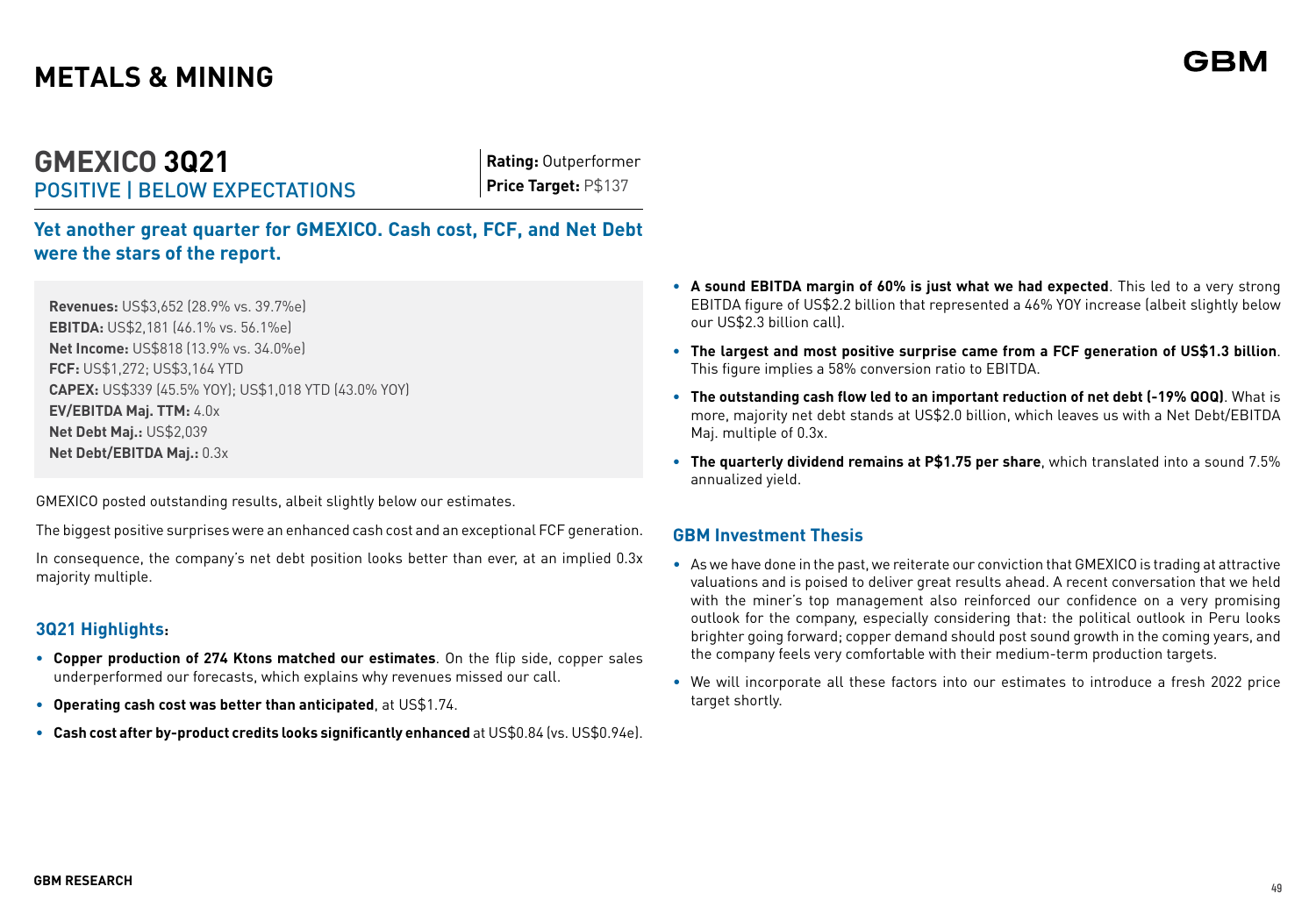## **AUTLAN 3Q21** POSITIVE | ABOVE EXPECTATIONS

**Rating:** Outperformer **Price Target:** P\$21

**Revenues and EBITDA above and beyond pre-pandemic levels and our estimates**

**Revenues:** US\$125 (57% vs. 39%e) **EBITDA:** US\$38 (109% vs. 41%e) **Net Income:** US\$13 (N.A vs. N.A.) **FCF:** -US\$5; US\$20 YTD **CAPEX:** US\$2 (-80.2% YOY); US\$6 YTD (-85% YOY) **EV/EBITDA TTM**: 4.4x **Net Debt:** US\$157 **Net Debt/EBITDA:** 1.8x

AUTLAN delivered the highest revenues and EBITDA in over a decade.

The expansion came from improved demand and prices in the Ferroalloy division.

The gold mine posted a record-low output, as it halted production to redo the mine plan.

## **3Q21 Highlights:**

- **• Ferroalloy volumes and prices exhibited the heftiest YOY increases**, growing by 22 and 62%, respectively.
- **• Gold mine output came at 700 tons, a record low for the division**. This figure represents an 87% YOY plunge.
- **• An EBITDA margin of 30% was the biggest surprise**, as it bested our 23% margin estimate. This led to an EBITDA figure of US\$38 million, which implied a 109% YOY increase.
- **• The only negative would be a FCF burn**. The company burned US\$5 million, on account of significantly higher working capital needs. The CAPEX deployment was relatively small, at US\$2 million.
- **• Despite a 9.3% surge in net debt, the Net Debt/EBTIDA multiple showed an improvement**. Due to the upbeat EBITDA results, the multiple now stands at 1.8x (from 2.2x in 2Q21).

## **GBM Investment Thesis**

- **•** We believe AUTLAN's prospects look considerably better than a year ago, as demand perspectives in the Ferroalloy division seem notably stronger than we had anticipated. Also, ferroalloy prices have had a significant upsurge in recent months when compared to the rally in the steel sector.
- **•** The only downside that we foresee is the temporary halt in the gold mine operations, from which we should expect virtually no volumes for the next couple of quarters.
- **•** We will incorporate these two factors into our estimates to introduce a fresh 2022 price target shortly.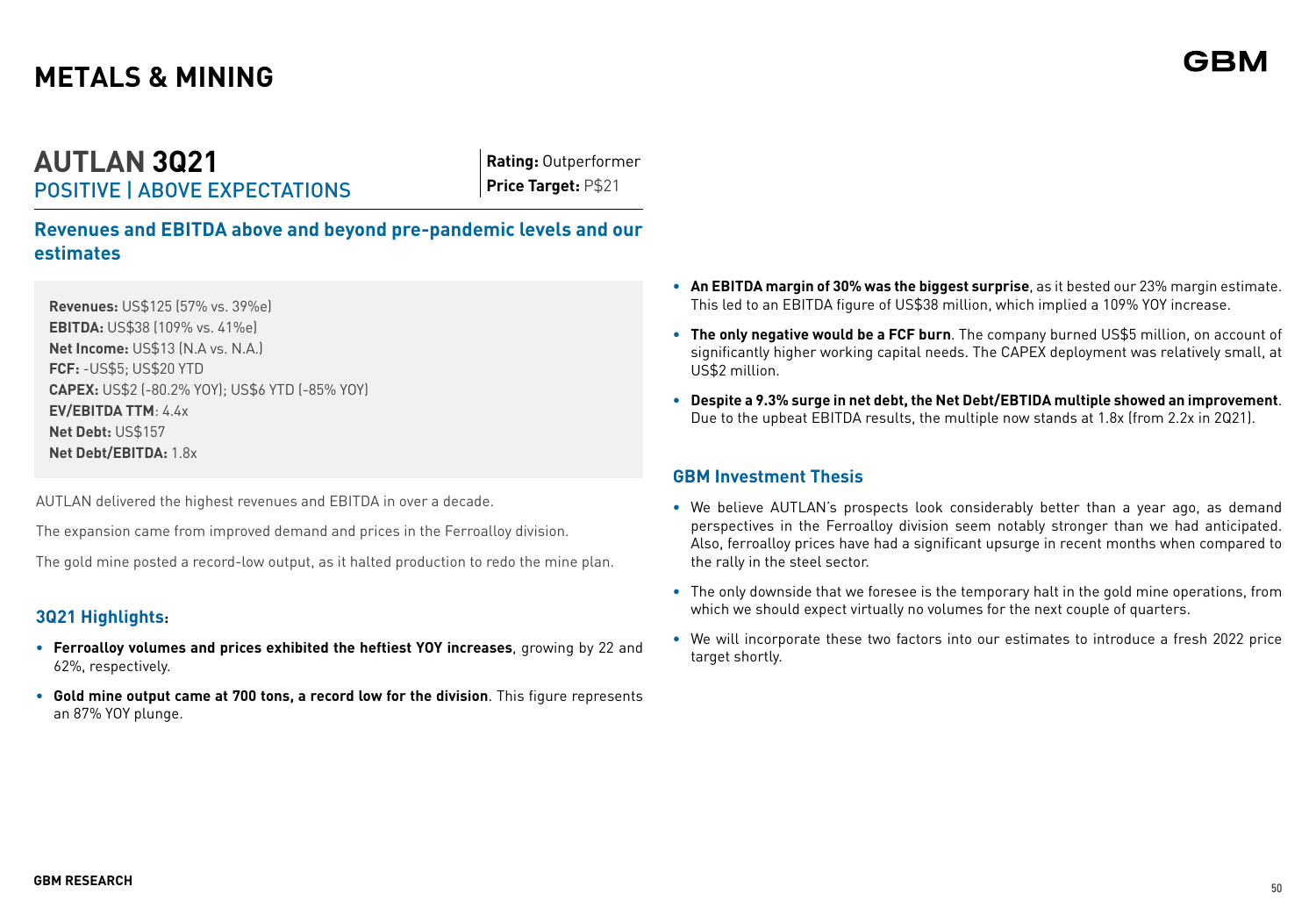## **MFRISCO 3Q21**  NEUTRAL

**Revenues:** P\$3,162 (9.7% YOY) **EBITDA:** P\$782 (144.0% YOY) **Net Income:** -P\$742 (-9.4%) **FCF:** P\$508; P\$1,578 YTD **CAPEX:** P\$60 (-61.1% YOY); P\$132 YTD (480.6% YOY) **EV/EBITDA TTM**: 19.4x **Net Debt:** P\$23,196 **Net Debt/EBITDA:** 9.2

## **3Q21 Highlights:**

- Gold output hiked by 5% YOY to 24 Koz, due to greater processed tonnage.
- Silver and copper production saw a decrease of 2 and 8% YOY,respectively.
- Exploration activities at the Peñasquito mine continue.
- Sales grew by 9.7% YOY, due to the rise in commodity prices and higher gold and lead production.
- EBITDA soared by 144% YOY, allowing margins to expand from 11.1% in 3Q20 to 21.4% in 3Q21.
- A net loss of P\$742 million was mainly attributed to losses in the hedging strategy.
- The company generated a total of P\$508 million in FCFF and reduced its debt by 7% YOY to P\$24.7 billion.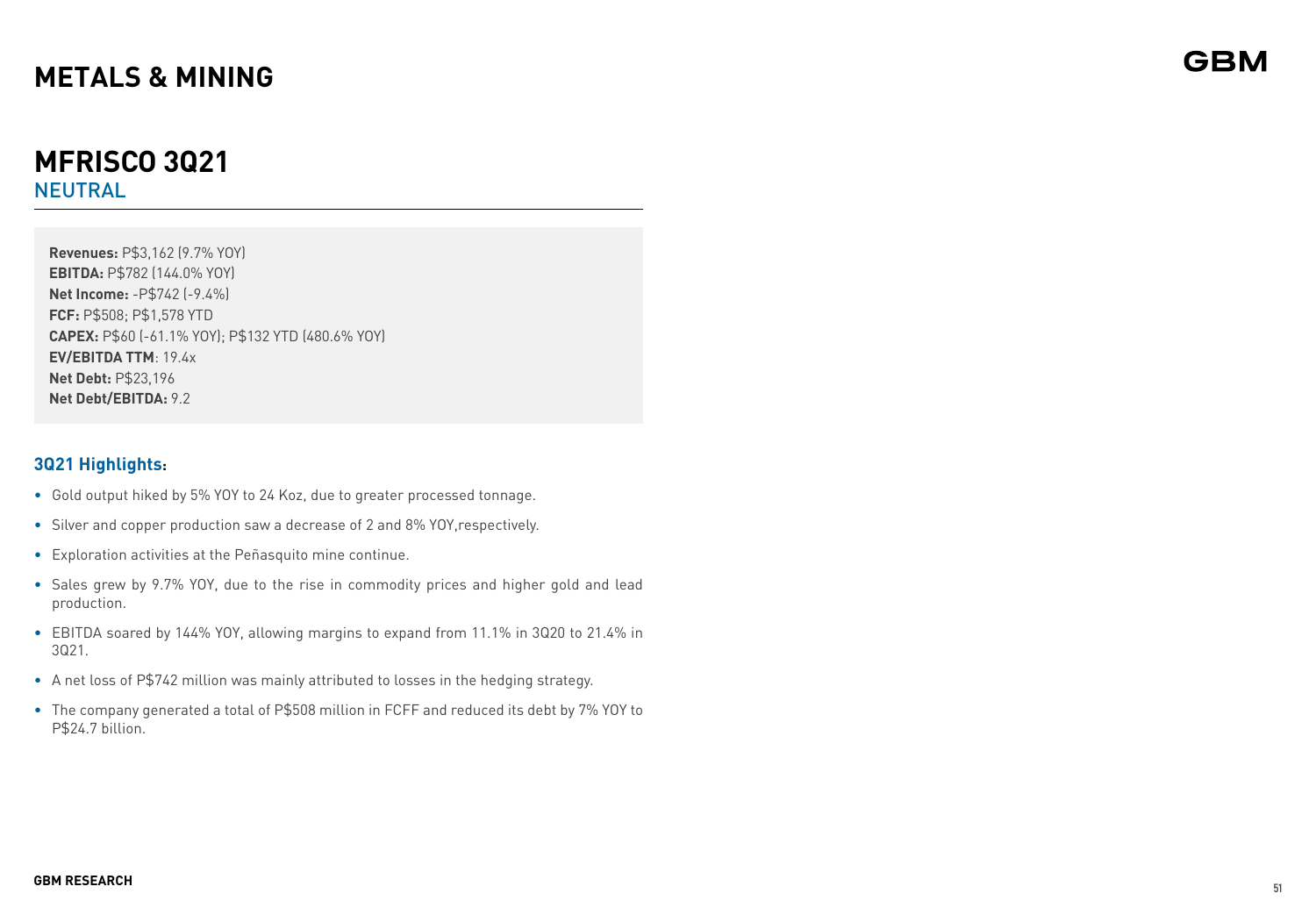## **ICH 3Q21** POSITIVE | BELOW EXPECTATIONS

**Rating:** Underperformer **Price Target: P\$134** 

**Rally in steel prices offset volume drops. EBITDA per ton and FCF shined.**

**Revenues:** P\$15,916 (51.2% vs. 87.7%e) **EBITDA:** P\$4,575 (127.6% vs. 207.5%e) **Net Income:** P\$3,166 (286.6% vs. 320.9%e) **FCF:** P\$2,702; P\$5,693 YTD **CAPEX:** P\$325 (159.4% YOY); P\$873 YTD (116.9% YOY) **EV/EBITDA TTM**: 5.3x **Net Cash:** P\$14,644 **Net Debt/EBITDA:** -1.0x

ICH missed our upbeat estimates on lower volumes and prices.

Prices were able to counter a YOY and QOQ slowdown in volumes.

FCF bested our expectations, driving the company to keep hoarding cash.

## **3Q21 Highlights:**

- **• Volumes disappointed**. The company posted a YOY fall of 4% and a sequential decrease of 8%, mostly reflecting a deceleration in construction steel volumes in Brazil (-25% YOY,  $-16\%$  QOQ)
- **• Prices soared**. Weighted prices per ton hiked by 73% YOY (vs. 100%e). While this positive rally in steel prices outweighed the volume drop-off, it did not match our closer-to-themarket price estimates.
- **• Solid EBITDA per ton**. The weighted EBITDA per ton surged by 160% YOY, which we think was the highlight of the report.
- **• Sound EBITDA margin**. The company was able to maintain a very healthy margin of 29%, which we deem positive amid an inflationary environment for raw materials.
- **• FCF, the largest positive surprise**. The company reported an outstanding FCF generation of P\$2.7 billion (59% conversion from EBITDA) that helped it increase its net cash position by 24% QOQ to P\$14.6 billion.
- **• Modest CAPEX deployment**. ICH exhibited a hefty increase in CAPEX of 159% YOY, but fell short of last quarter's figure and our estimates.

## **GBM Investment Thesis**

- We recently introduced our 2022 price target of P\$134 for ICH and our Market Underperformer rating, on the back of four main grounds: 1) the lack of a sustainability strategy in a challenged sector; 2) low utilization rates that make them lag its peers; 3) the amount of cash they are hoarding and not putting to use, and 4) the low liquidity of the stock.
- Today's results do not change our view on the name.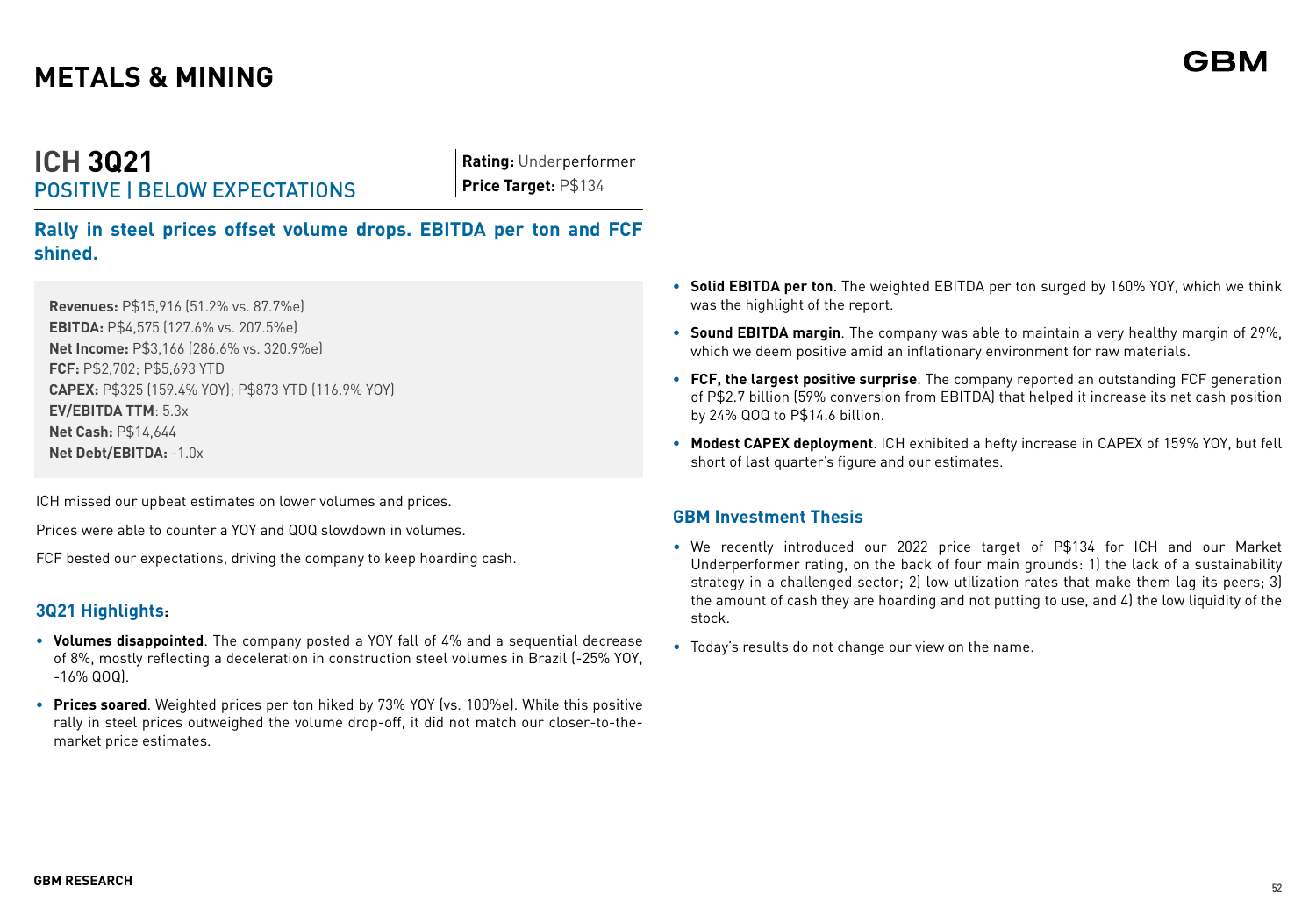## **PE&OLES 3Q21** NEGATIVE | BELOW EXPECTATIONS

**Rating:** Outperformer **Price Target:** P\$395

**EBITDA margin disappoints. The Refinery jumps back into the red.**

**Revenues:** US\$1,431 (16.2% vs. 2.4%e) **EBITDA:** US\$345 (-25.9% vs. -7.1%e) **Net Income:** US\$66 (249.6% vs. N.A.) **FCF:** -US\$9; US\$237 YTD **CAPEX:** US\$169 (48.9% YOY); US\$458 YTD (23.1% YOY) **EV/EBITDA TTM**: 3.6x **Net Debt:** US\$1,298 **Net Debt/EBITDA:** 0.7x

Volumes slightly disappointed our expectations, but sales bested our call.

An overall increase in costs weakened the margin.

The Refinery division presented negative results after four good quarters in a row.

## **3Q21 Highlights:**

- **• Volumes disappointed.** The company posted a YOY fall of 4% in silver production and a smaller YOY drop of 1% in gold output. Production of both metals decreased by 12% QOQ.
- **• Revenues bested our call,** on the back of larger volumes sold and greater metal prices.
- **• EBITDA, the negative surprise.** Due to marked cost inflation, the EBITDA margin narrowed from 38% in 3Q20 to 24% this quarter (vs. 34%e). The costs that increased the most YOY were labor (+27%), maintenance (+22%, energy (+13%), and contractors (+12%).
- **• EBITDA by segment (GBMe).** EBITDA (in USD million), margins, and YOY growth by division should be as follows: Fresnillo US\$225 (34% margin, -24% YOY), Basic Metals US\$99 (29% margin, +111% YOY), Refinery -US\$39 (-3% margin, N/A YOY).
- **• FCF went underwater:** There was a small but negative FCF burn of US\$9 million, attributed to a negative FX effect, working capital needs, and CAPEX deployment.
- **• CAPEX Deployment:** The largest of the year so far, it was funneled into the Juanicipio project that is expected to kick off next quarter.

## **GBM Investment Thesis**

Looking ahead, we believe 2022 should be a positive year for PE&OLES, as the Juanicipio project kicks off in 4Q21 and is poised to boost silver production by 16%. Moreover, the overhaul of the Saucito and Fresnillo mines should keep progressing. The cherry on top is the miner's cash on hand that, in our view, could be put to good use in the coming quarters.

Today's results do not change our view on the name, but we will incorporate the cost inflation into our 2022 estimates.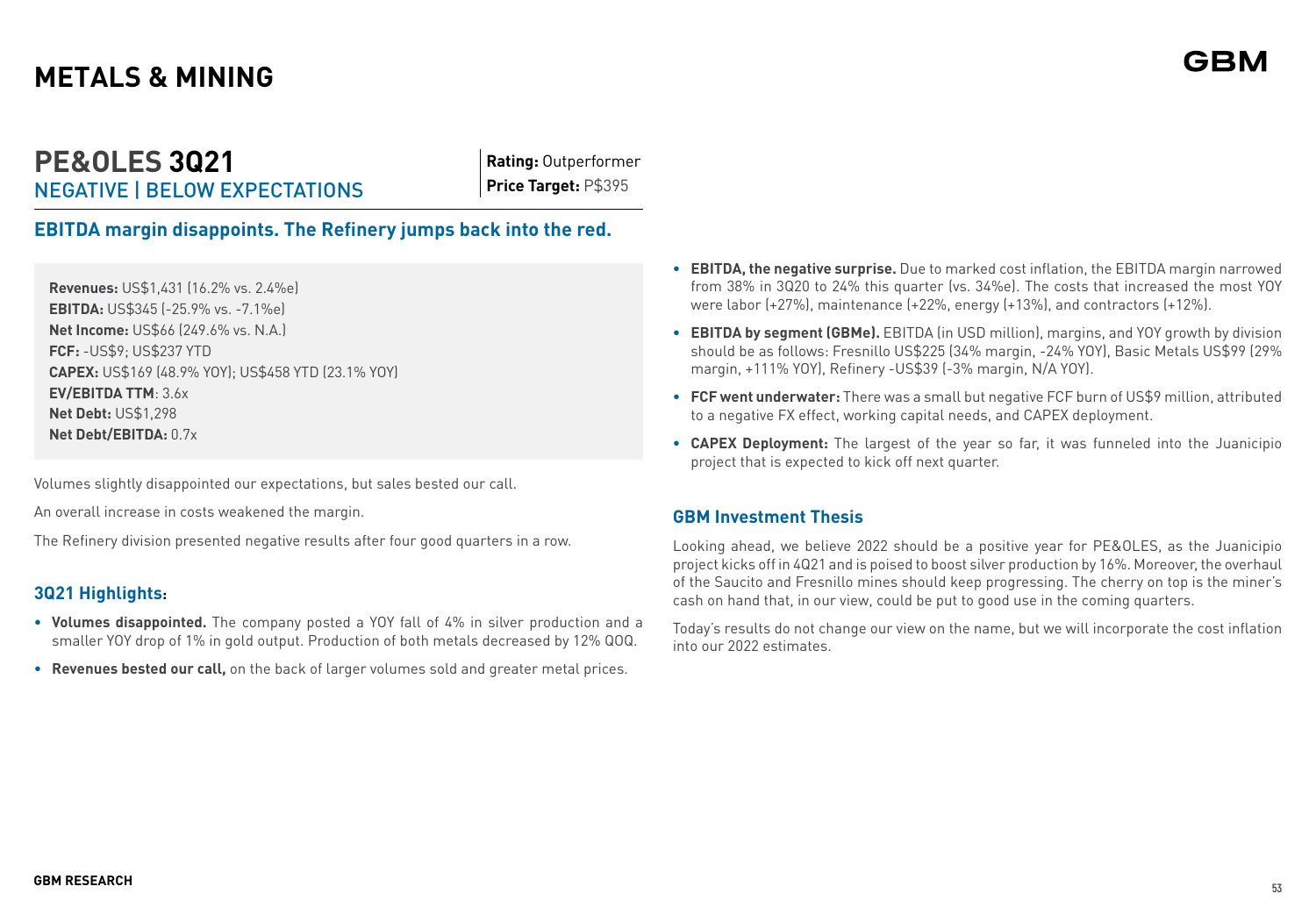**GBM** 

# **PETROCHEMICALS**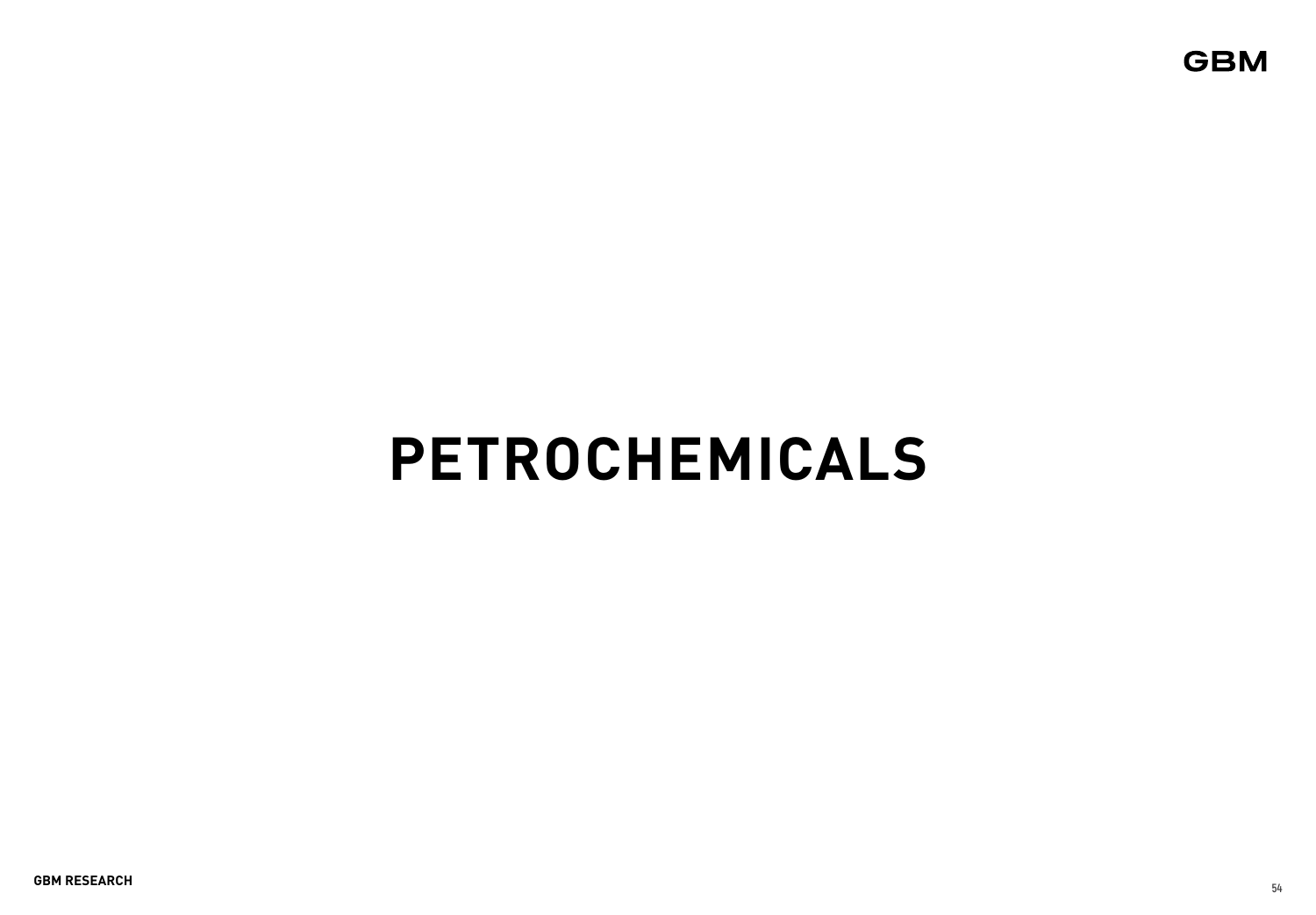# **PETROCHEMICALS**

## **CYDSASA 3Q21** POSITIVE | ABOVE EXPECTATIONS

**Rating:** Outperformer **Price Target:** P\$45

**Revenues:** P\$2,807 (-1.7% vs. 2.2%e) **EBITDA:** P\$717 (7.2% vs. -0.5%e) **Net Income:** P\$113 (N.A vs. N.A.) **FCF:** P\$44; -P\$178 YTD **CAPEX:** -P\$673 (243.4% YOY); -P\$1,627 YTD (128.5% YOY) **EV/EBITDA TTM**: 6.0x **EV/EBITDA TTM Adj.:** 3.2x **Net Debt Adj.:** P\$7,112 **Net Debt/EBITDA Adj.:** 2.4x

Sales were affected by a decline in refrigerant gas sales.

The recovery in caustic soda prices is finally here.

## **3Q21 Highlights:**

- **•** By division, Chemicals, Salt & Refrigerant Gases posted a 2.4% YOY decline in revenues, mostly affected by weak refrigerant gas sales due to the disruptions in the automotive market. Meanwhile, Cogeneration & Storage exhibited a 6.5% YOY sales increase.
- **•** Consolidated EBITDA surged by 7.2% YOY, missing our contraction estimate, as the rebound in caustic soda prices offset incremental COGS, including energy.
- **•** Net income reached P\$112 million (vs. a net loss of P\$65 million in 3Q20), boosted by strong operating results and a lower net financial cost (-52% YOY).
- **•** The company generated PS\$44 million in FCF, as the reduction in working capital needs (-98% YOY) compensated for the rise in CAPEX for the Coatzacoalcos reconversion project.

## **GBM Investment Thesis**

**•** Our conviction in the name remains strong because of its appealing valuation and growth fundamentals in an industry as promising as hydrocarbon storage. Moreover, at the operating level, caustic soda prices have started to rebound, and they are set to keep improving sequentially over the coming quarters.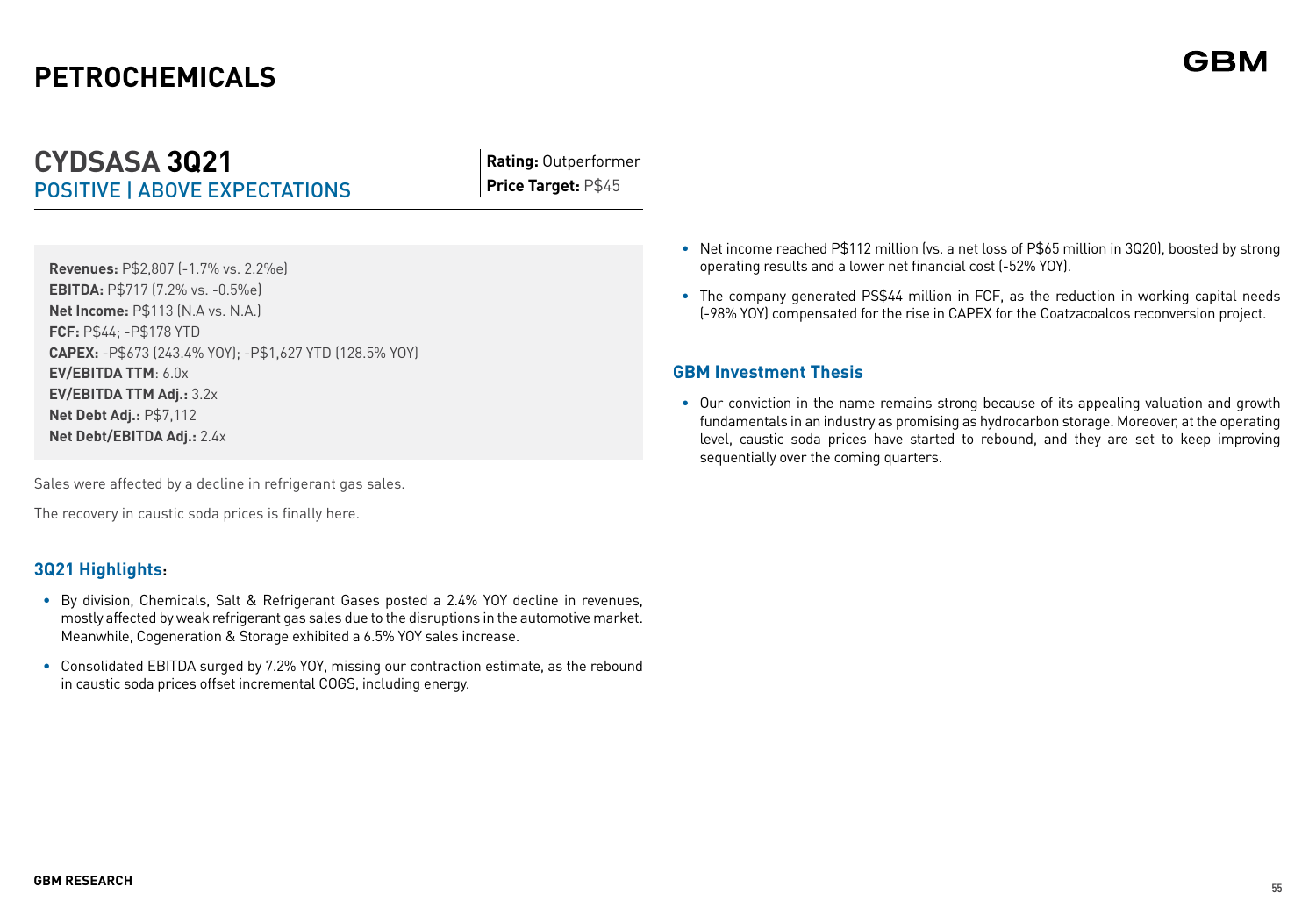# **PETROCHEMICALS**

## **ALPEK 3Q21** POSITIVE | ABOVE EXPECTATIONS

**Rating:** Performer **Price Target:** P\$26

## **Record volumes and guidance revision**

**Revenues:** P\$41,652 (42.1% vs. 25.4%e); **EBITDA:** P\$5,575 (40.9% vs. 34.1%e); **Net Income:** P\$2,219 (54.4% vs. 51.5%e). **FCF:** -P\$540; P\$1,060 YTD **CAPEX:** P\$640 (-39%YOY) P\$3,900 YTD (200% YOY) **EV/EBITDA TTM:** 4.0x **Net Debt:** P\$26,608 **Net Debt/EBITDA:** 1.2x

Record volumes in the Plastics & Chemicals division

EBITDA guidance was raised 11% to US\$850 million (US\$840 million GBMe).

ALPEK is targeting a Scope 1 and 2 emissions reduction of 27.5% by 2030 (2019 base), planning to reach carbon neutrality by 2050. Also, it will begin to measure its Scope 3 emissions.

## **3Q21 Highlights:**

**•** Although Polyester volumes faced temporary disruptions due to Hurricane Ida, ALPEK's revenues were boosted by record volumes in the Plastics & Chemicals division (+16% YOY and +6% QOQ).

- **•** The Plastics & Chemicals division was boosted by strong demand in the construction and eCommerce segments, while a tight supply/demand balance was behind record polypropylene margins.
- **•** Despite the decline in volumes (-10% YOY, -2% QOQ), Polyester's EBITDA rose by 12% YOY, aided by more robust Asian integrated polyester margins.
- **•** Since the company's quarterly results and its outlook are better than anticipated, the EBITDA guidance was raised to US\$850 million (US\$840 million GBMe).
- **•** ALPEK burned US\$27 million in FCF, due to higher working capital needs (US\$245 million) after an increase in inventories.

## **GBM Investment Thesis**

**•** The high cycle results are set to continue in the short term. However, we foresee a normalization in prices and margins going forward, mainly in polypropylene markets. Therefore, we think the upside potential is reduced after a 40% YTD rally and trading at 5.7x 2022e EV/EBITDA.

#### **Conference Call Information**

October 21, 2021. 9:30 am (CT) | 10:30 am (ET) **Dial-in US:** +1 301 715 8592 | **Mexico:** +52 558 659 6002 **Webinar: [LINK](https://alpekpolyester.zoom.us/webinar/register/1516243970168/WN_Y50poLokR1O9tok1d7D6xQ) | Webinar ID:** 950 5148 9351 **Password:** 481438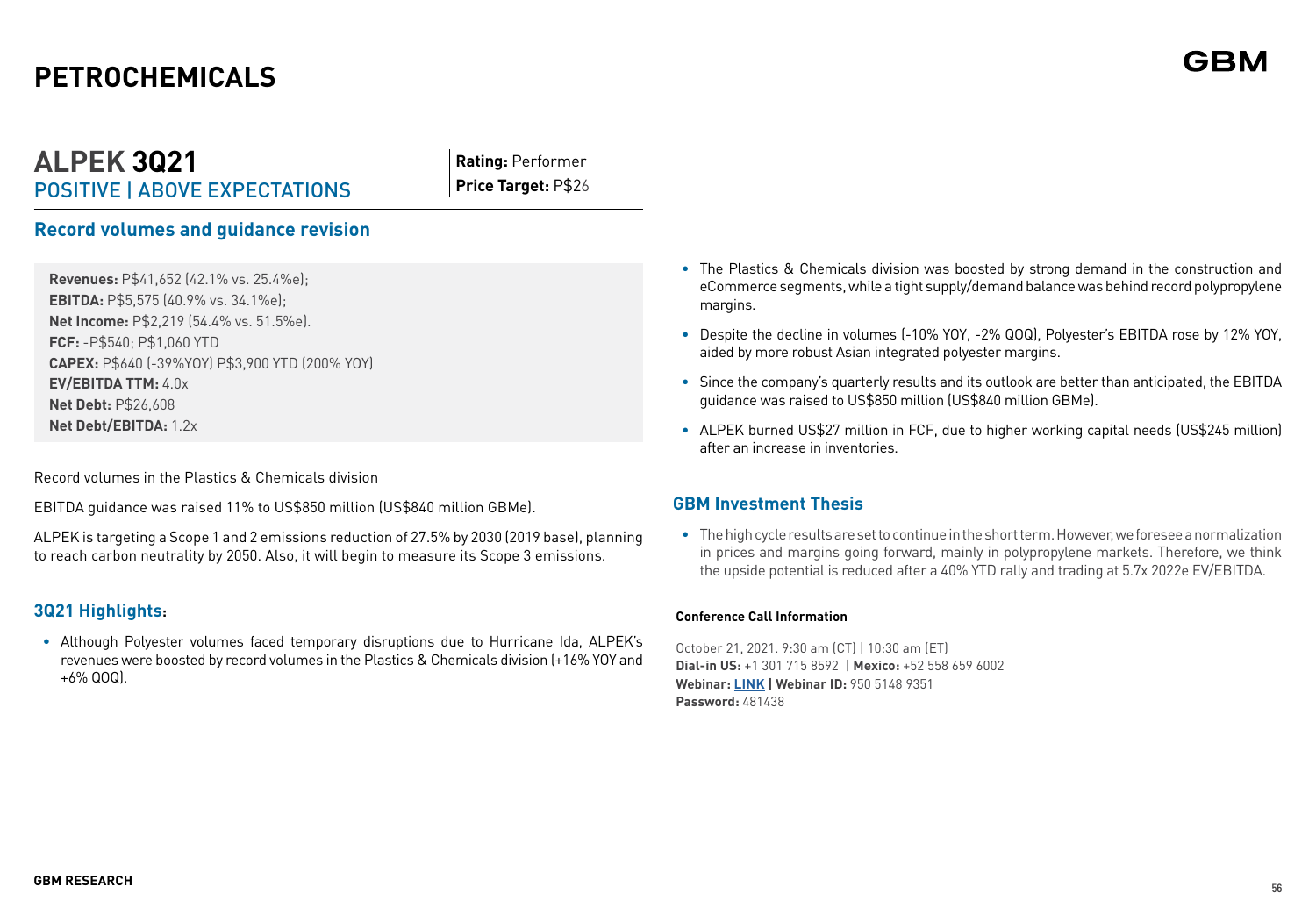# **PETROCHEMICALS**

## **ORBIA 3Q21** POSITIVE | ABOVE EXPECTATIONS

**Rating:** Outperformer **Price Target:** P\$73

**As expected, higher resin costs hampered the EBITDA of Netafim and DuraLine, but the pressures were more than offset by the Vestolit division.**

**Revenues:** US\$2,287 (39.5% vs. 37.9%e) **EBITDA:** US\$532 (47.0% vs. 34.6%e) **Net Income:** US\$197 (166.2% vs. 93.5%) **FCF:** US\$90; US\$269 YTD **CAPEX:** US\$73 (69.8% YOY); US\$189 YTD (20.4% YOY) **EV/EBITDA TTM:** 5.3x **Net Debt:** US\$2,847 **Net Debt/EBITDA:** 1.9x

Record quarter in sales and EBITDA growth.

Third upward guidance revision of the year.

## **3Q21 Highlights:**

- **•** Higher PVC prices and a strong demand induced a 67% YOY increase in Vestolit sales. In terms of EBITDA, the division reached an all-time high margin of 33.4% after posting a surge of 155% YOY.
- **•** Wavin was also boosted by higher PVC prices, presenting a growth of 32% YOY in sales but only 12% in EBITDA.
- **•** Netafim revenues were boosted by strong demand and the incorporation of the Gakon Horticultural Project, acquired this quarter. EBITDA dropped by 16%, affected by an increase in raw material prices and freight costs.
- **•** DuraLine's sales soared by 42% YOY, bolstered by higher prices, new fiber optics projects, and resilient demand. EBITDA was dragged down by higher resin prices, freight costs, and labor disruptions in North America and Europe.
- **•** Koura remained affected by Chinese imports. Sales increased 3%YOY. Yet, EBITDA decreased by 16% YOY, due to lower volumes, and higher transportation costs.
- **•** Despite posting US\$184 million in working capital needs and a surge in CAPEX of 69% YOY, the strong operating results brought a FCF generation of US\$90 million.
- **•** Guidance: ORBIA now expects EBITDA growth for FY2021 to be in the 44-48% YOY ballpark (vs. the original projection of 4-7% YOY). This revised guidance reflects the robust YTD performance observed in Vestolit. CAPEX was slightly adjusted from US\$350-400 million to a range of US\$300-350 million.

## **GBM Investment Thesis**

**•** ORBIA is poised to keep delivering sound operating results, as it is reaping the benefits of the current disruption in the PVC industry. Moreover, its valuation still offers an appealing entry point, while long-term fundamentals remain intact.

#### **Conference Call Information**

October 28, 2021. 10:00 am (CT) | 11:00 am (ET) **Dial-in Mexico:** +001-855 817-7630 | **US:** +1-(888)-339-0721 (US) | **International:** +1-(412)-317-5247 **Webinar: [LINK](https://services.choruscall.com/links/orbia211028.html)**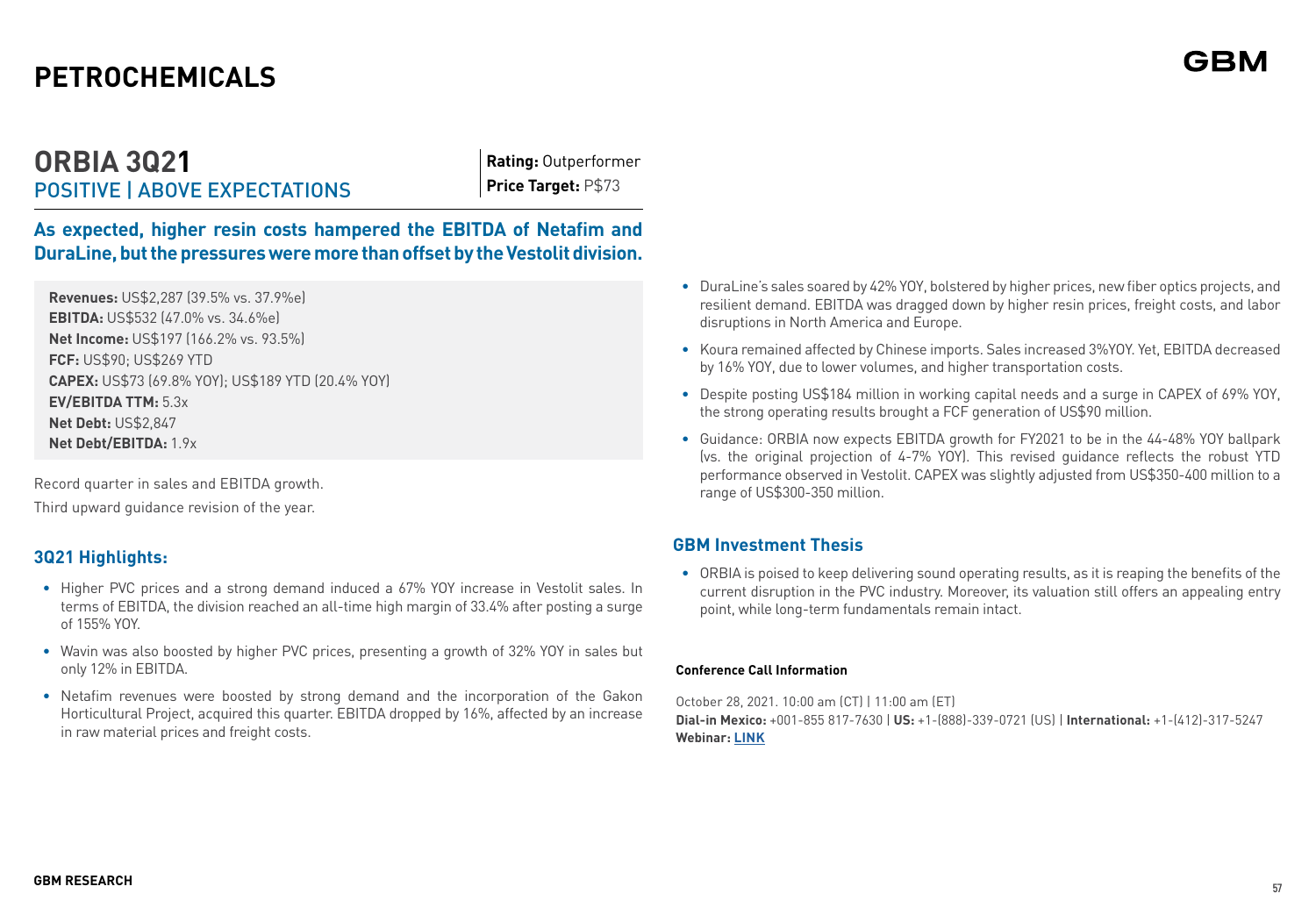**GBM** 

# **CAPITAL GOODS**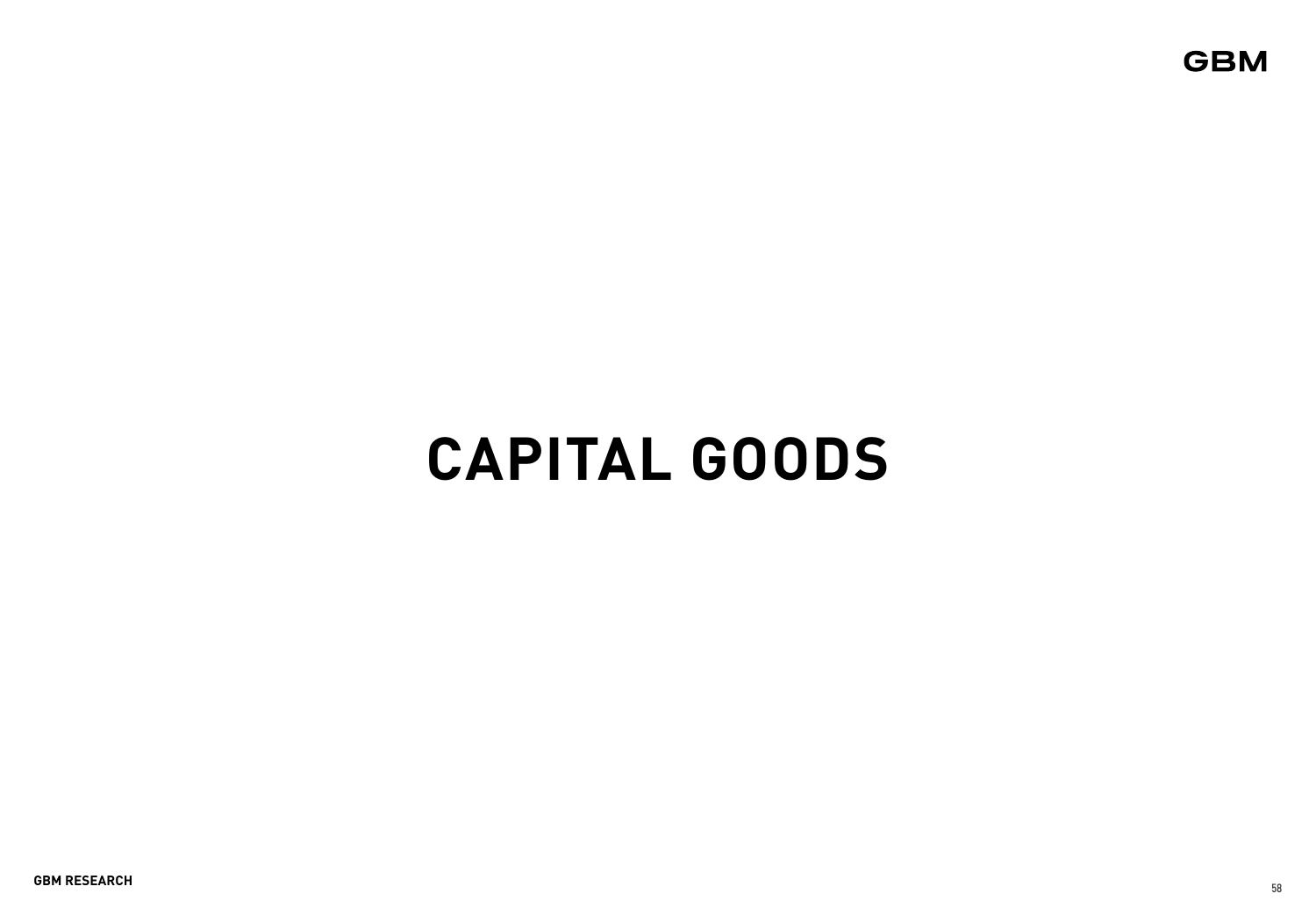## **ALFA 3Q21** POSITIVE | IN LINE WITH EXPECTATIONS

**Rating:** Outperformer **Price Target:** P\$23.5

## **ALPEK's positive streak of results continues to boost ALFA.**

**Revenues:** P\$79,552 (17.7% vs. 12.5%e) **EBITDA:** P\$9,679 (0% vs. 0.1%e) **Adj. EBITDA:** P\$9,679 (12.4% vs. 12.5%e) **Net Income:** P\$2,491 (-33.9% vs. -35.7%e) **TTM EV/EBITDA:** 4.9x **FCF:** -P\$1; 1,811 YTD **CAPEX:** P\$2,091 (+81.9% YOY); P\$7,240 YTD (+59% YOY or +16.5% excl. M&A) **Net Debt:** P\$97,388; **Majority Net Debt/Adj. EBITDA:** 2.7x

## **3Q21 Highlights:**

- **• Sound quarterly figures were completely driven by ALPEK's robust performance**, which offset Sigma's and AXTEL's negative results.
- **• EBITDA guidance was revised up by 10%**, on account of a better margin outlook in ALPEK.
- **•** ALFA's corporate headcount is down by 14% YTD, moving forward with its strategy to dissolve its conglomerate structure.
- **•** ALFA actively engaged with MSCI in anticipation of its upcoming index review (Nov. 11). Foreign investors held ~49% of ALFA in 3Q21 vs. the 75% threshold set in the Nafinsa Trust.
- **• ALFA's revenue growth was entirely attributed to ALPEK.**
	- **• ALPEK (+42% YOY):** Record volumes in the Plastics & Chemicals unit and higher consolidated prices
	- **• Sigma (-1% YOY):** Lower volumes and impact of the yearly MXN appreciation
	- **• AXTEL (-11% YOY):** Revenue decline in the Government segment
- **• EBITDA margin contracted (-220 bps. YOY) on a tough comp**—3Q20 gain on the sale of Newpek assets. On a pro forma basis, margins still narrowed (-60 bps. YOY) due to higher raw material costs in Sigma.
- **•** Nil FCF, as the robust operating performance was erased by higher WK and CAPEX.

#### **GBM Investment Thesis**

**•** ALFA's positive set of results, an attractive valuation, and potential catalysts in the future (MSCI Index inclusion and AXTEL divestment) support our strong conviction on the name.

#### **Conference Call Information**

October 21, 2021. 12:00 pm (CT) | 13:00 pm (ET) **Dial-in US:** +1 (877) 451-6152 | **Mexico:** (800) 522-0034 | **International:** +1 (201) 389-0879 **Access Code:** 13723382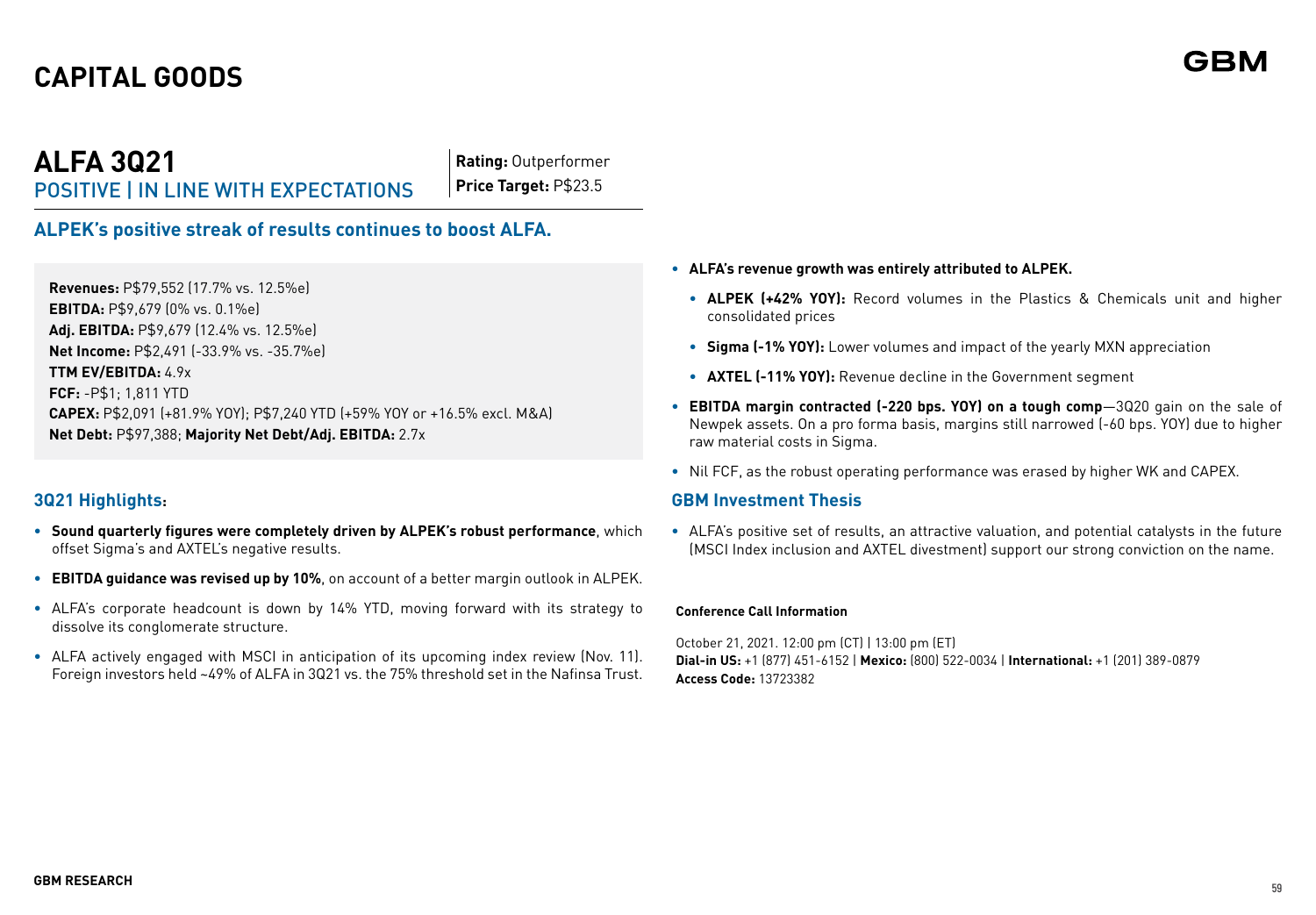## **KUO 3Q21** POSITIVE | ABOVE EXPECTATIONS

**Rating:** Outperformer **Price Target:** P\$75

**KUO Chemical and Consumer strongly surprised on the upside.** 

**Revenues:** P\$15,531 (31.2% vs. 22.5%e) **EBITDA:** P\$2,153 (51.7% vs. 10.6%e) **Net Income:** P\$748 (19.7% vs. -51.7%) **TTM EV/ EBITDA:** 5x **FCF:** P\$432; P\$1,496 YTD **CAPEX:** P\$648 (138.2% YOY); P\$1,711 YTD (91% YOY) **Net Debt:** P\$11,863; **Net Debt/EBITDA:** 1.8x

Robust 3Q21, driven by a stronger dynamism than expected across KUO Consumer and Chemical, mainly on the profitability side.

No new collections on the insurance claim related to the fire incident in the Pork business plant.

Proposal for a P\$0.9 dividend (~2% yield) to be discussed at the Nov. 9 shareholders' meeting.

## **3Q21 Highlights**

- Revenue growth across all divisions:
	- Chemical (68% YOY): Higher volumes and prices
	- Automotive (17% YOY): Increased Dual Clutch Transmission orders (DCT)
	- Consumer (23% YOY): Higher domestic pork prices and the recovery of the foodservice segment in the United States
- EBITDA margin expansions (+190 bps. YOY) despite higher input costs
	- Chemical (+320 bps. YOY): Operating leverage and product mix
	- Automotive (-60 bps YOY): Input cost inflation
	- Consumer (+280 bps. YOY): Higher prices, operating leverage, and product mix
- KUO Chemical experienced an inventory revaluation of P\$111 million—excluding this, EBITDA still jumped by 44% YOY and margins expanded by 120 bps.
- Bottom line surpassed our estimates in consonance with the solid operating performance.
- Sound FCF generation despite the higher CAPEX, mainly for the new pork processing plant.

## **3Q21 Highlights**

Given the sound quarterly beat, our 2021 EBITDA forecast needs to be increased by at least 10%. Meanwhile, at 5x TTM EV/EBITDA, KUO is one of our Capital Goods companies with not only a very attractive valuation but also ongoing growth and leeway for future expansions, as its new pork processing plant should come on line in 4Q21. Reiterating Outperformer rating.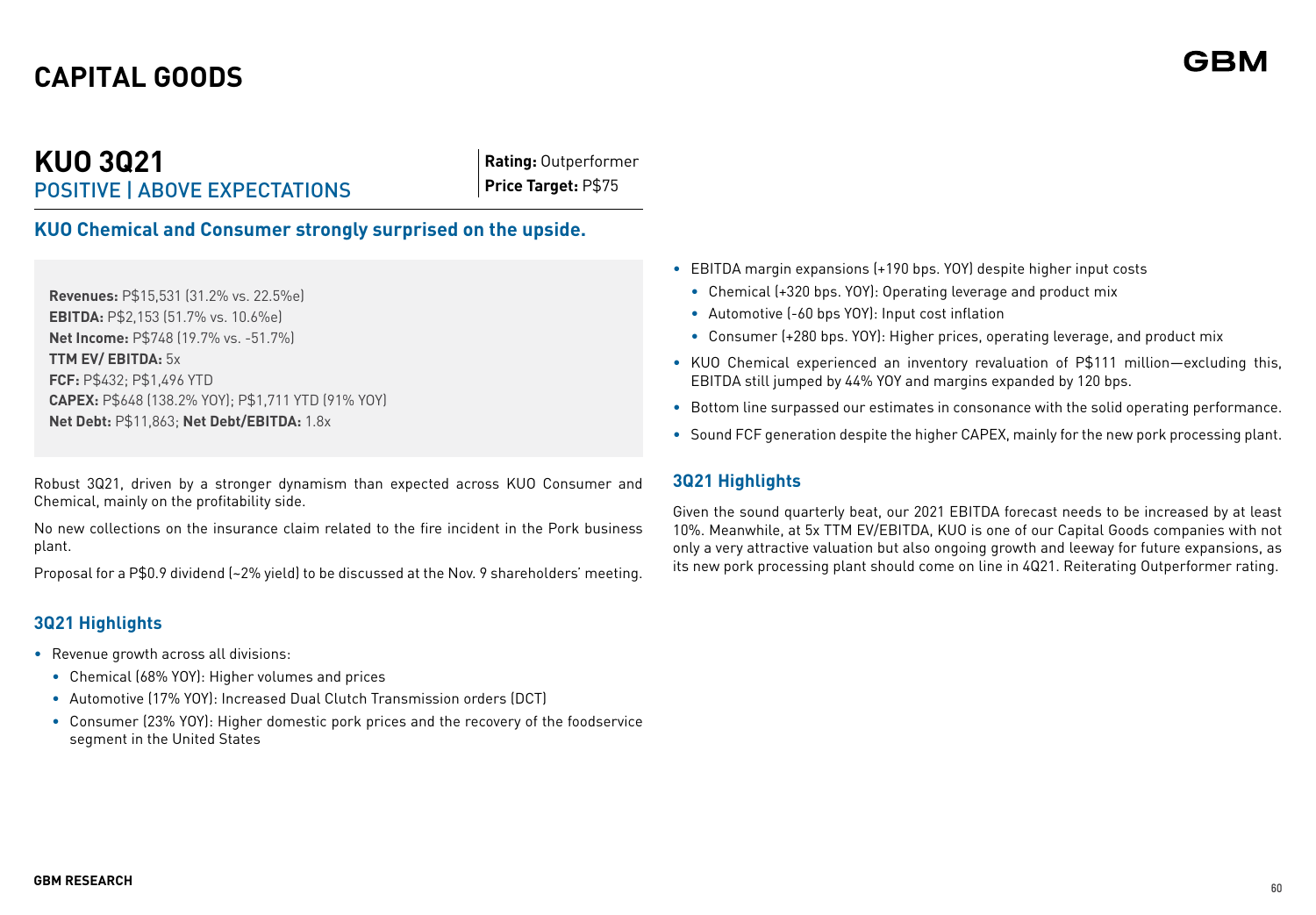## **NEMAK 3Q21** NEGATIVE | BELOW EXPECTATIONS

**Rating:** Outperformer **Price Target:** P\$12.5

**Larger-than-expected impact from the semiconductor shortage**

**Revenues:** P\$17,217 (-12.9% vs. -7.8%e) **EBITDA:** P\$2,231 (-42.9% vs. -34.8%e) **Net Income:** -P\$575 (P\$1,976 vs. P\$180e) **TTM EV/ EBITDA:** 3.8x **FCF:** -P\$2,328; -P\$4,767 YTD **CAPEX:** P\$1,620 (58% YOY); P\$4,331 YTD (9.8% YOY) **Net Debt:** P\$29,244; **Net Debt/EBITDA:** 2.5x

Strong volume contractions brought by the chip shortage crisis resulted in lower revenue, margin pressures, and a substantial free cash burn.

NEMAK won US\$150 million in contracts for the electric vehicle and structural components (EV&SC) business.

EV&SC order book reached US\$1.05 billion in annual revenues—surpassing its US\$1 billion target for 2022, ahead of expectations.

## **3Q21 Highlights**

- Volumes affected by chip shortage. Performance by Region (YOY %):
	- North America: -27.1% YOY
	- Europe: -16.1% YOY
	- Rest of World: -18.2% YOY
- Revenue decline, as lower volumes erased the benefit of higher aluminum prices.
- EBITDA/unit decreased by 16% YOY to US\$14.7, on account of the lower operating leverage.
- Despite 3Q21 volumes are ~26% below 3Q19, profitability per unit is above by 12%, reflecting NEMAK's enhanced cost structure after the pandemic.
- A FCF burn attributed to higher cash interest expenses (bond prepayments) and working capital needs (inventories).

### **GBM Investment Thesis**

Despite the negative results and guidance revision, we uphold our optimistic stance on NEMAK, on account of its attractive valuation, strong FCF generation, and growth story around the EV&SC business. More importantly, as our estimates were on the conservative side, we are still below guidance even after management's downward revision.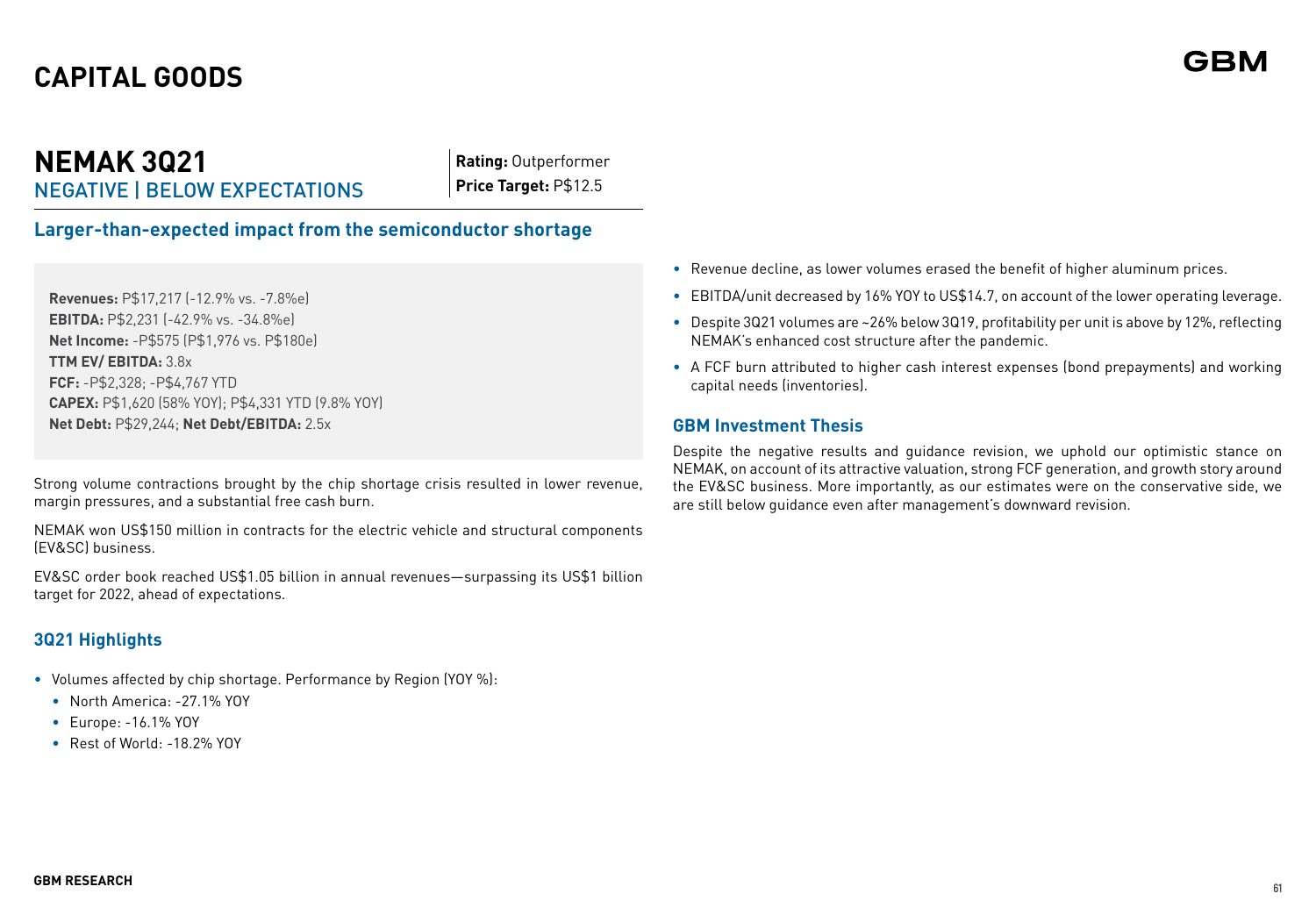## **GCARSO 3Q21** POSITIVE | ABOVE EXPECTATIONS

**Rating:** Performer **Price Target:** P\$57

## **Besting expectations, but tight valuations persist.**

**Revenues:** P\$30,158 (21.9% vs. 20.1%e) **EBITDA:** P\$4,060 (-4.3% vs. -9.8%e) **Adj. EBITDA:** P\$4,060 (33.5% vs. 24.9%e) **Net Income:** P\$2,568 (-5.7% vs. -18%e) **TTM EV/EBITDA:** 10x **FCF:** P\$1,505 (N.A); -P\$1,936 YTD (N.A) **CAPEX:** P\$701 (18.2%); P\$2,139 YTD (-17.9% YOY) **Net Debt:** P\$19,643; **Majority Net Debt/EBITDA:** 2.4x

**GCARSO beat our EBITDA forecast**, on account of higher-than-expected operating leverage in GSanborns.

In 3Q21, the company was awarded turnkey works worth US\$196 million to drill and develop onshore fields for PEMEX.

## **3Q21 Highlights**

- **• Revenue growth across all subsidiaries, except for CICSA.** 
	- **• GSanborns (+30% YOY):** Increased store traffic and big-ticket item sales
	- **• GCondumex (+18% YOY):** Rising demand for Telecom and Construction cables and higher copper prices
	- **• CICSA (-1% YOY):** Fewer pipeline installations and civil construction projects
	- **• Carso Energy (+268% YOY):** Consolidation of the Samalayuca-Sásabe gas pipeline
- **• EBITDA margin contracted (-350 bps. YOY) on a tough comp**—3Q20 gain on restatement of pension plan benefits of GSanborns.
- **• Adj. EBITDA margin expanded (120 bps. YOY)** due to better operating leverage in GSanborns and increased contribution of Carso Energy.
- CICSA's infrastructure backlog reached P\$34.1 billion (-26% YOY and -1% QOQ).
- Sound FCF generation despite higher CAPEX and working capital needs.

#### **GBM Investment Thesis**

**•** Despite the positive set of 3Q results, GCARSO's valuation seems tight, especially when considering the rest of Mexican conglomerates are trading at a steep discount in EV/ EBITDA terms while offering twice GCARSO's FCF yields.

#### **Conference Call Information**

October 26, 2021. 10:00 am (CT) | 11:00 am (ET) **Dial-in US:** +1 (844) 686-3847 | **Mexico:** (55) 8880-8040 | **International:** +1 (412) 317-06384 **Conference ID:** "Grupo Carso"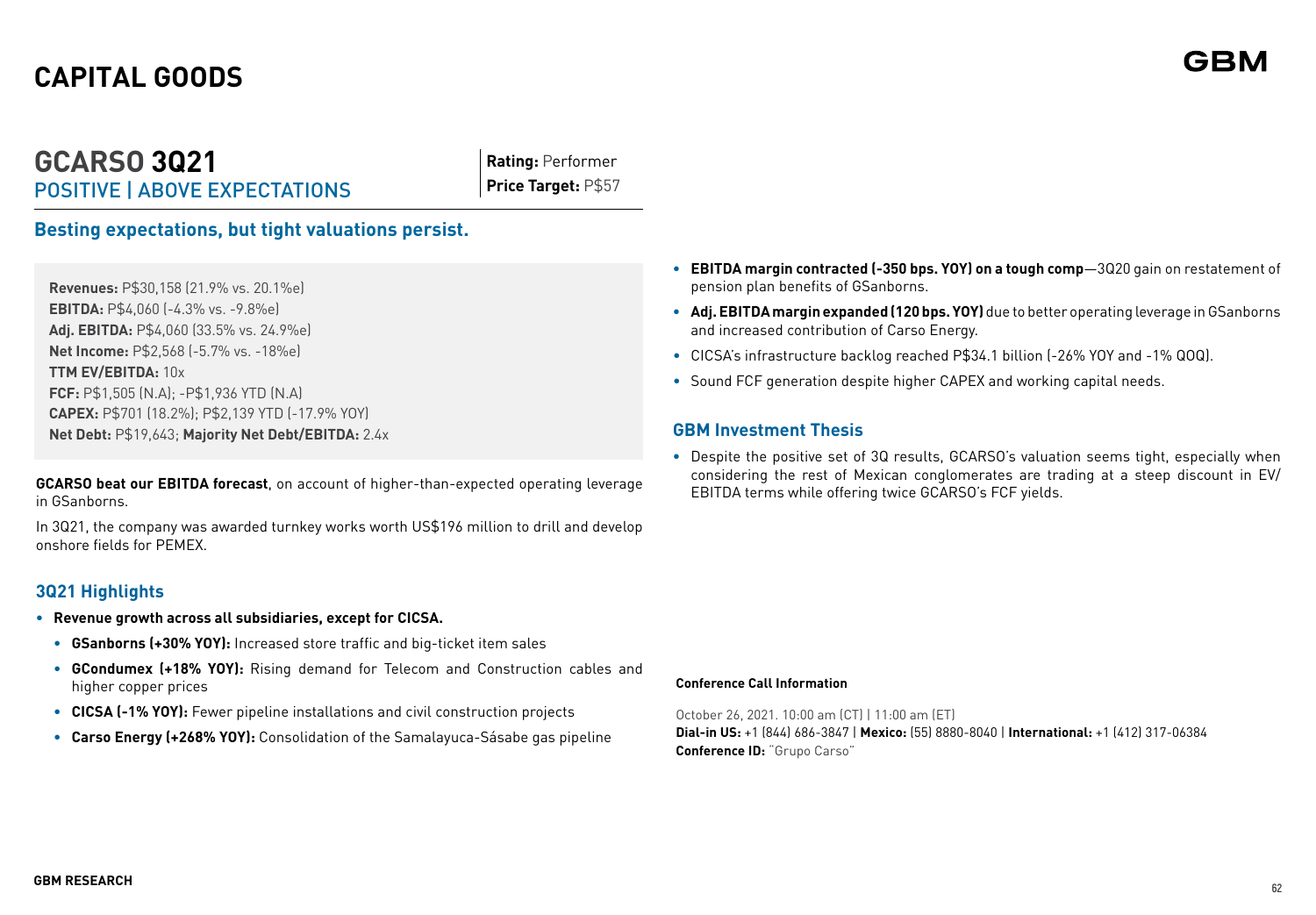## **VITRO 3Q21** NEGATIVE | BELOW EXPECTATIONS

**Rating:** Outperformer **Price Target:** P\$65

**The Automotive segment is to blame for VITRO's negative quarter.**

**Revenues:** US\$491 (3.1% vs. -3.1%e) **EBITDA:** US\$53 (-31.5% vs. -25.3%e) **Net Income:** -US\$5.1 (N.A. vs. US\$11.9e) **TTM EV/EBITDA:** 5.1x **FCF:** -US\$20; -US\$122 YTD **CAPEX:** US\$27 (+35% YOY); US\$69 YTD (-4.5% YOY) **Net Debt:** US\$619; **Net Debt/EBITDA:** 2.7x

Higher energy costs and the impact of supply chain disruptions in the Automotive segment overshadowed the recovery in Architectural and Glass Containers divisions.

Working capital requirements of US\$130 million have hit the company's FCF on a year-to-date basis. Recovery is not expected until 1Q22.

## **3Q21 Highlights**

- Volume Performance by Division (YOY %):
	- Automotive (-24%): Semiconductor shortage impact on OEMs
	- **Construction (2%):** Higher demand in both markets (US and Mexico)
	- **Chemical (11%):** Improved demand in glass, detergent, and pharma industries
	- **Glass Containers (-2%):** Lower volumes in export markets
- Revenue Growth by Segment (YOY %):
	- **Flat Glass (1.7%):** Architectural and Chemical offset Automotive
	- **Glass Containers (13.2%):** higher cosmetics and fragrances sales
- EBITDA margins narrowed by 500 bps. YOY, on account of the following:
	- **Flat Glass (-750 bps.):** Lower operating leverage (Automotive), higher energy, and logistics costs
	- **Glass Containers (+50 bps.):** Better product mix offset higher energy costs
- The quarter's FCF burn was explained by higher working capital needs and CAPEX.

## **GBM Investment Thesis**

Despite this quarter's negative results, we uphold our Market Outperformer rating on the stock and a positive stance overall, given the company's attractive valuation—trading at a ~35% discount to its tangible book value and our target multiple. In addition, with the recovery of its businesses, mainly Automotive, VITRO should regain its healthy financial position and a strong FCF generation.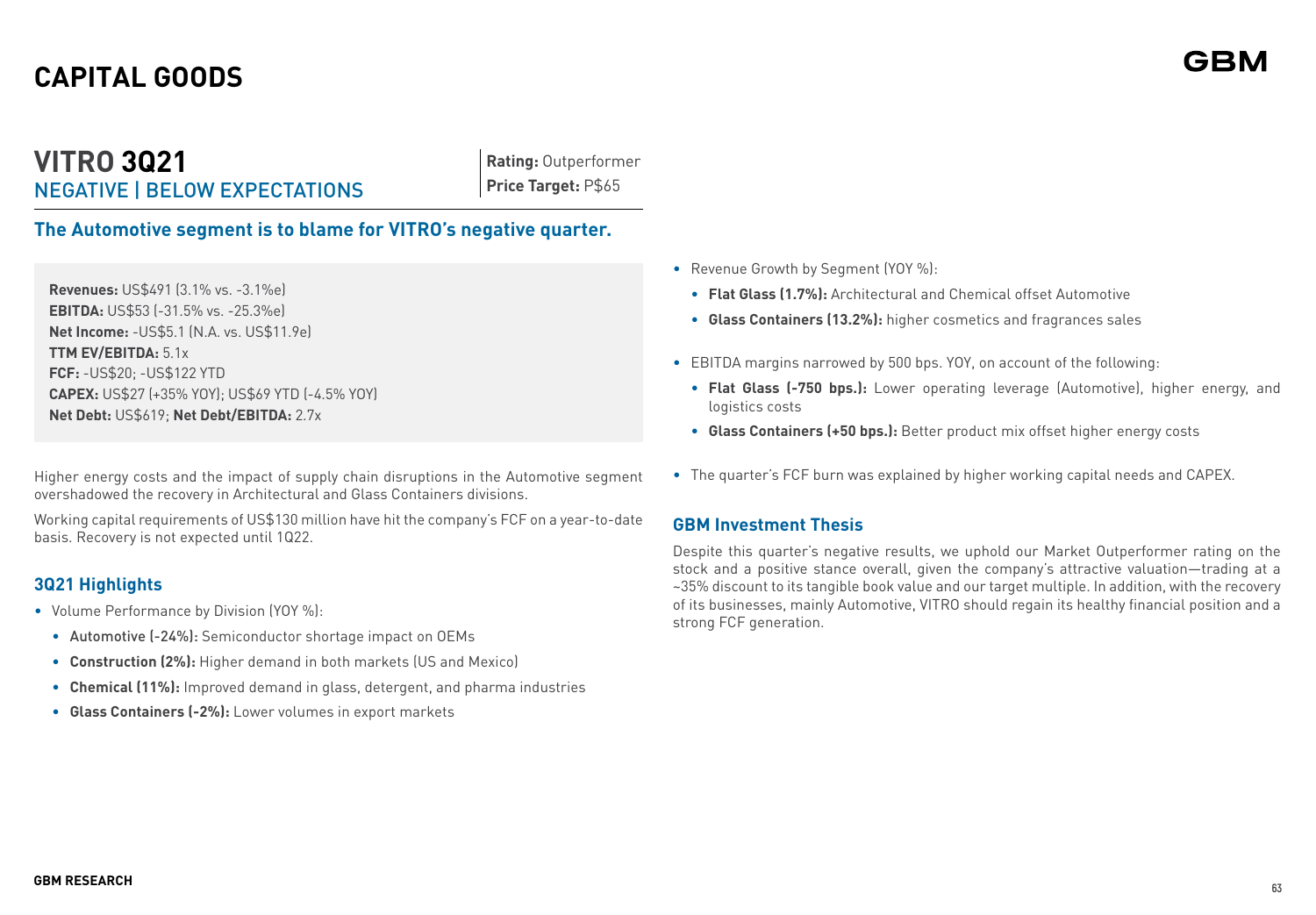**GISSA 3Q21**

## **Rating:** Outperformer **Price Target:** P\$42

## **Raw material costs take a toll on results.**

NEGATIVE | BELOW EXPECTATIONS

**Revenues:** US\$248 (21.1% vs. 21.1%e) **EBITDA:** US\$22.6 (-40% vs. -14.1%e) **Net Income:** -US\$1.2 (US\$11.3 vs. US\$4.9e) **TTM EV/EBITDA:** 5x **FCF:** US\$1 (-98% YOY); US\$45.5 YTD (+329% YOY) **CAPEX:** US\$21.4 (+271% YOY); US\$39.5 YTD (+63% YOY) **Net Debt:** US\$180; **Net Debt/EBITDA:** 1.4x

During the quarter, Draxton won contracts worth 35,000 tons (~5% of capacity), including a program for an electric vehicle. Mulling an expansion on top of the one announced in 2Q21.

**Vitromex will invest US\$11 million to expand capacity by 5% in YE22.** This is on top of the 10% expansion made in 2Q21.

## **3Q21 Highlights:**

- **• Negative 3Q21 results**, as rising costs of raw materials and the semiconductor crisis eroded margins in Draxton and Cinsa.
- **•** Vitromex delivered strong sales growth and EBITDA margin (12%) despite high energy costs.

#### **• Sales by subsidiary:**

- **•** Draxton (19% YOY): Higher volumes in North America and better prices
- **•** Vitromex (19% YOY): Increased volumes and better sales mix
- **•** Cinsa (45% YOY): Higher sales in domestic and export markets
- **• YOY Profitability variation by subsidiary (EBITDA margins):**
	- **•** Draxton (-1,100 bps.): Lower volumes in Europe/Asia, higher energy costs, and metal lag
	- **•** Vitromex (+180 bps.): Better volumes, rightsizing, and efficiency strategy
	- **•** Cinsa (-400 bps.): High raw material and natural gas prices
- **•** Nil FCF generation due to higher CAPEX. GISSA still enjoys a sound balance sheet to pursue strategic opportunities.

#### **GBM Investment Thesis**

Despite the negative 3Q21 results, we still see a strong FCF and attractive valuations in GISSA. Moreover, the turnaround in Vitromex's profitability is reaching levels way above our forecasts, which entails an upside risk.

#### **Conference Call Information**

October 22, 2021. 9:00 am (CT) | 10:00 am (ET) **[WEBCAST](https://us02web.zoom.us/webinar/register/WN_BifwzoRoQbyIDsJ6yTQ_LA)**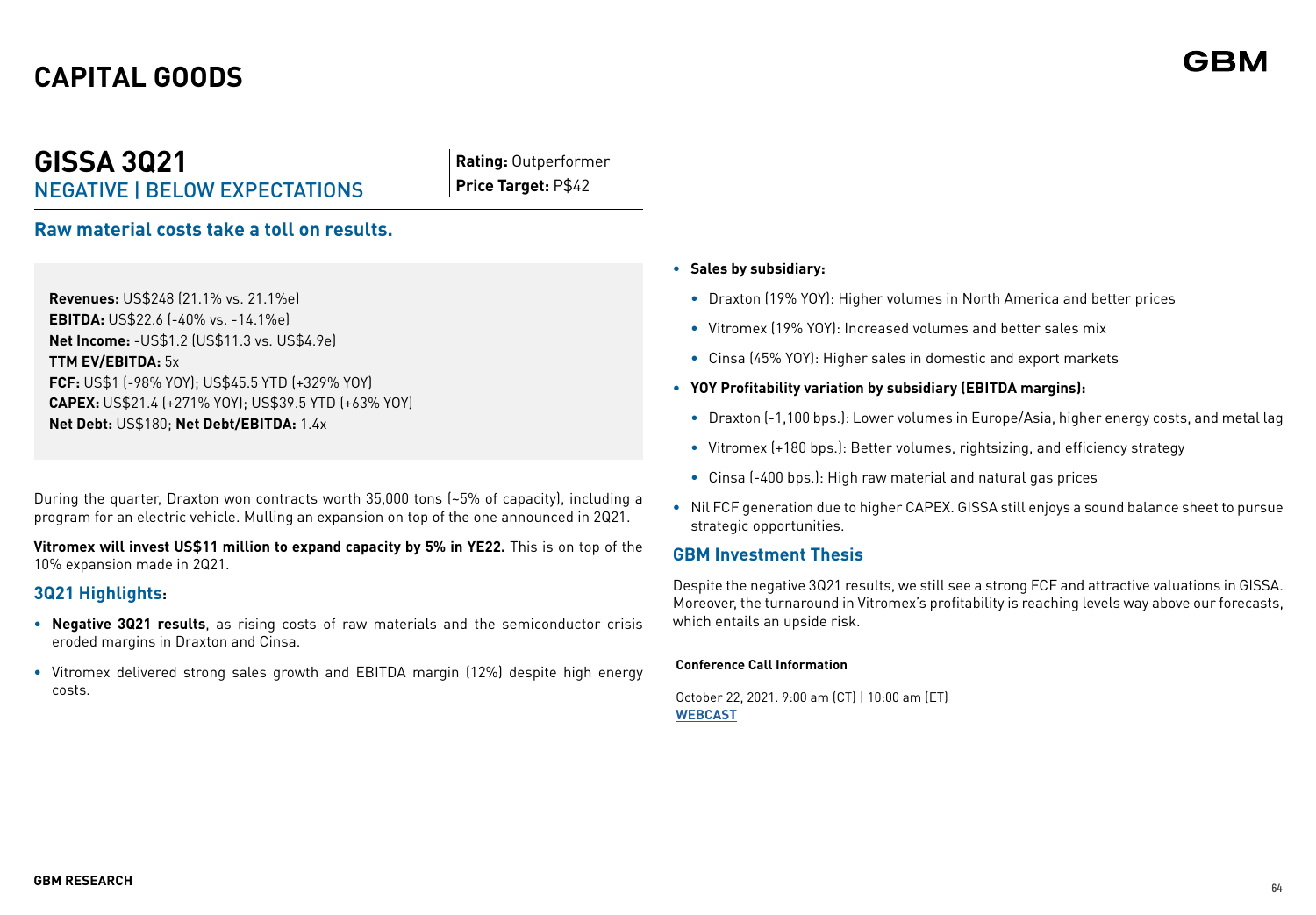**GBM** 

# **BUILDING MATERIALS**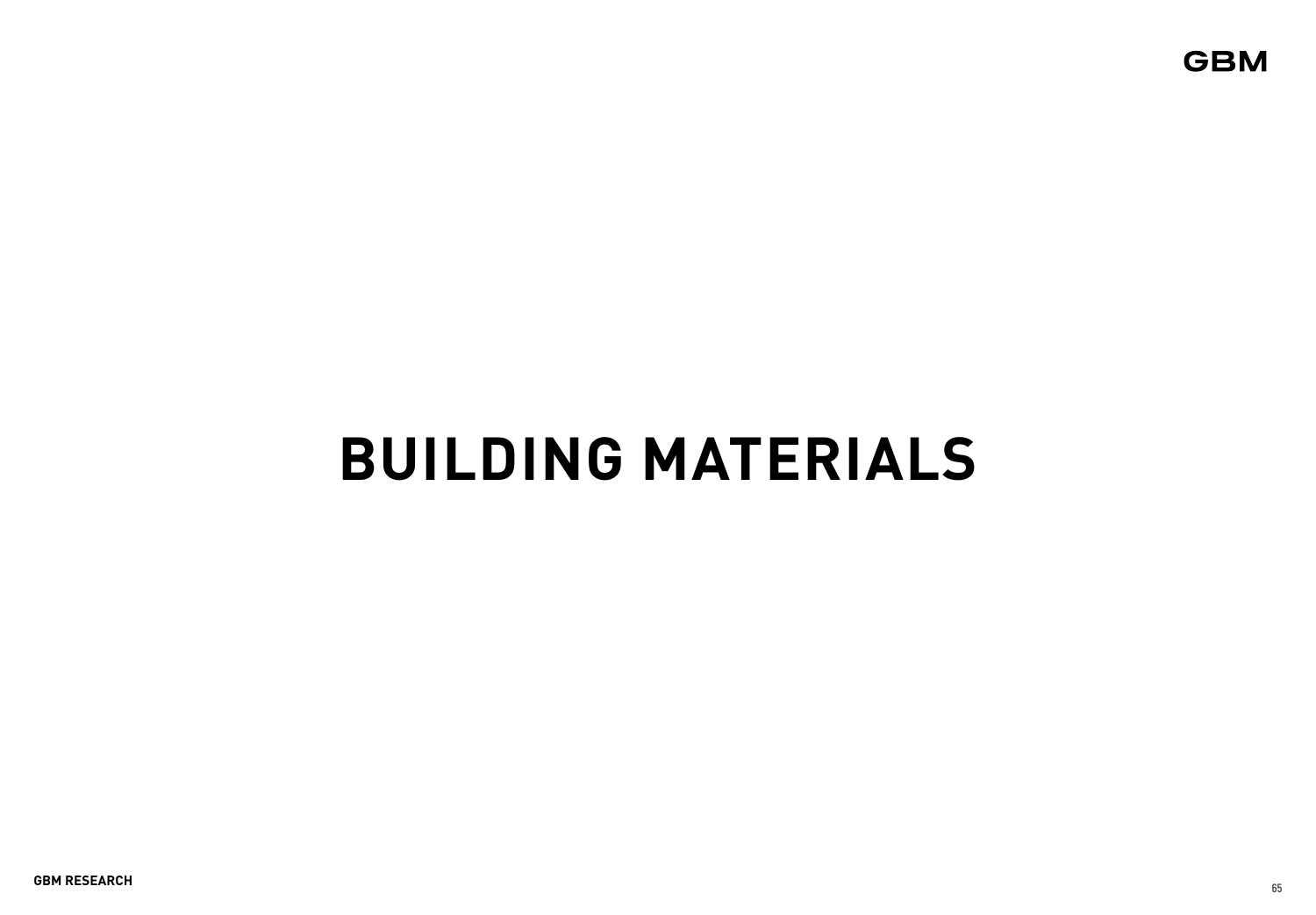## **CEMEX 3Q21**  NEUTRAL | BELOW EXPECTATIONS

**Rating: Outperformer Price Target: US\$10.5**

## **Inflationary pressures offset sound volume and price performance.**

**Revenues:** US\$3,769 (10% vs. 10.3%e) **EBITDA:** US\$740 (1.8% vs. 7.9%e) **Net Income:** -US\$376 (-US\$1,535 vs. US\$241e) **TTM EV/ EBITDA:** 7.1x **FCF:** US\$254 (-40% YOY); US\$494 YTD (109% YOY) **CAPEX:** US\$283 (110% YOY); US\$652 YTD (40% YOY) **Net Debt:** US\$8,178; **Net Debt/EBITDA:** 2.7x (3.2x excl. 100% equity credit from hybrid security)

Volume and price dynamics in line with expectations, but energy cost inflation had a greater than expected impact.

CEMEX revised its 2021 EBITDA guidance down by 3-5% to US\$2.95-3 billion (vs. US\$3.1 billion previously).

Pricing across all markets (except for SCA&C) gained traction (+1/2% QOQ in cement prices). It is in the process of refinancing its credit agreement with improved terms and conditions.

## **3Q21 Highlights:**

- Cement Volume & Price Performance in Local Currency by Region (YOY %):
	- **Mexico**: Volumes (-3%); Prices (9%)
	- **United States:** Volumes (5%); Prices (3%)
	- **SCA&C:** Volumes (5%); Prices (3%)
	- **EMEA:** Volumes (0%); Prices (5%)
- Revenue & EBITDA by Region (YOY %):
	- **Mexico:** Revenue (20%); EBITDA (17%)
	- **United States:** Revenue (10%); EBITDA (-10%)
	- **SCA&C:** Revenue (9%); EBITDA (3%)
	- **EMEA:** Revenue (2%); EBITDA (-8%)
- EBITDA margin contracted by 160 bps. YOY, on higher energy, distribution, and raw material costs.
- Unexpected net loss attributed to a ~US\$500 million impairment in Spain and other regions.
- FCF generation doubled our forecast, thanks to lower CAPEX.

## **GBM Investment Thesis:**

• We reiterate our Outperformer rating on the stock, given the favorable industry fundamentals across its main markets, which should allow the company to counter inflationary pressures with higher prices. Meanwhile, CEMEX maintains a strong FCF generation and attractive valuation, while a US infra plan (if approved) represents an upside risk to our valuation and estimates.

#### **Conference Call Information**

October 28, 2021. 9:00 am (CT) | 10:00 am (ET) **Dial-in Mexico: +1 (866) 675-4929 | International: +1 (412) 317-6061** Access Code: 2276884 **[WEBCAST](https://event.on24.com/wcc/r/3373744/069B5E9D36EBCF74D6C514109A3B69E6)**

#### **66**

GRN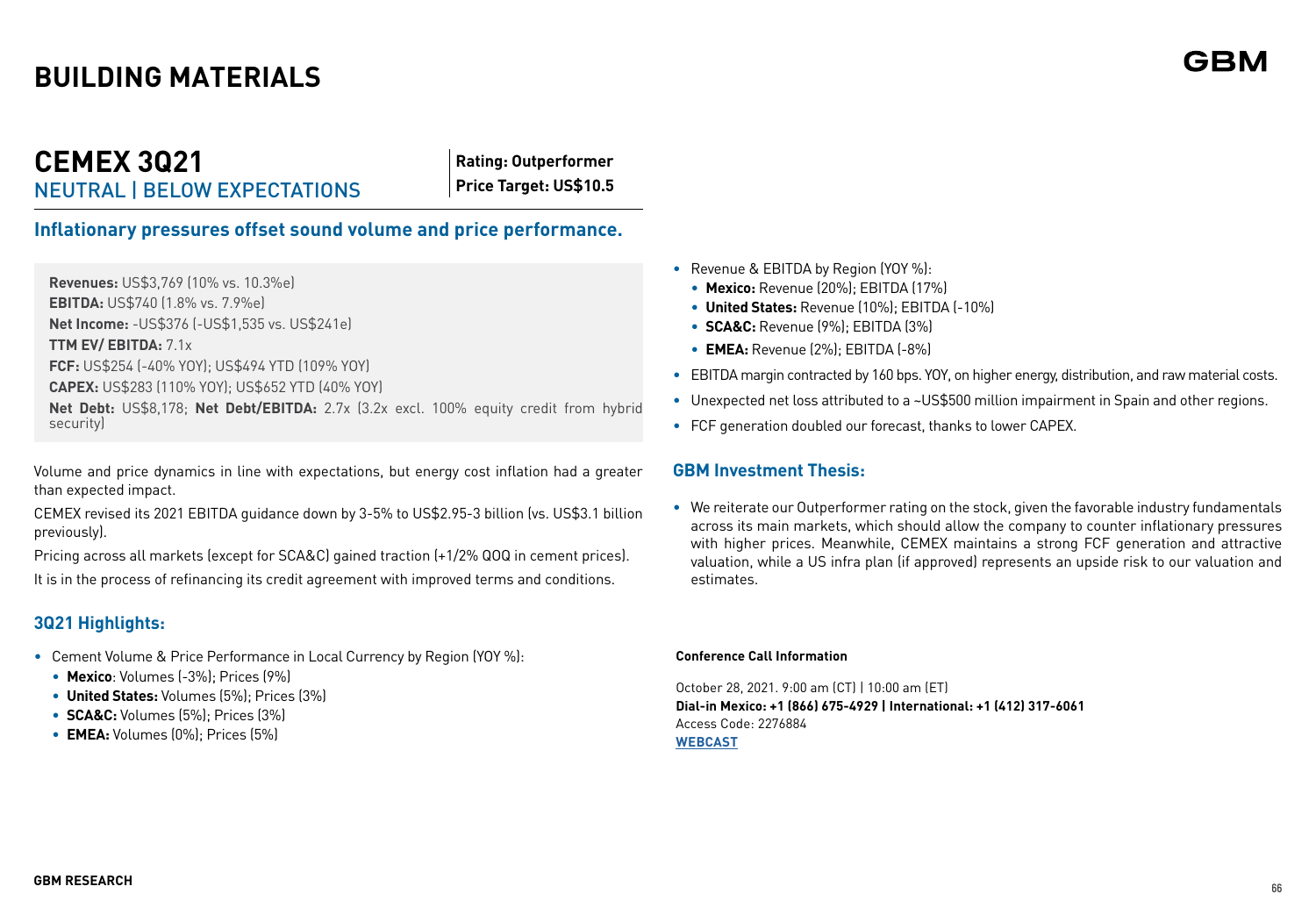## **CMOCTEZ 3Q21** NEUTRAL | BELOW EXPECTATIONS

**Rating:** Performer **Price Target:** P\$66

**The easy comps ended, while energy costs kept pressuring margins.**

**Revenues:** P\$3,850 (2.5% vs. 10%e) **EBITDA:** P\$1,679 (-3.9% vs. 5%e) **Net Income:** P\$1,128 (1% vs. 8%e) **TTM EV/ EBITDA:** 7  $4x$ **FCF:** P\$1,007 (-14% YOY); P\$3,452 YTD (13% YOY) **CAPEX:** P\$96 (-44% YOY); P\$235 YTD (-29% YOY) **Net Debt:** -P\$4,579; **Net Debt/EBITDA:** -0.6x

Although 3Q21 results missed our forecasts, CMOCTEZ is on track to meet our full-year expectations.

## **3Q21 Highlights:**

- Soft revenue growth due to uneasy comps—3Q20 marked the start of increased construction activity.
- EBITDA margin contractions of 290 bps. YOY given the sharp increase in pet coke prices.
- Solid FCF generation, but still ~14% below YOY, given higher working capital needs.
- CMOCTEZ would pay a dividend of P\$2.5/share by YE21, according to our estimates—P\$4.5/ share annual dividend, or ~7% yield.

## **GBM Investment Thesis:**

• While the company continues to be a high-quality asset in an industry with favorable fundamentals and despite it is in an enviable position to keep delivering value to shareholders by expanding its operations or increasing its dividend payments, valuations seem very close to fair levels, in our view.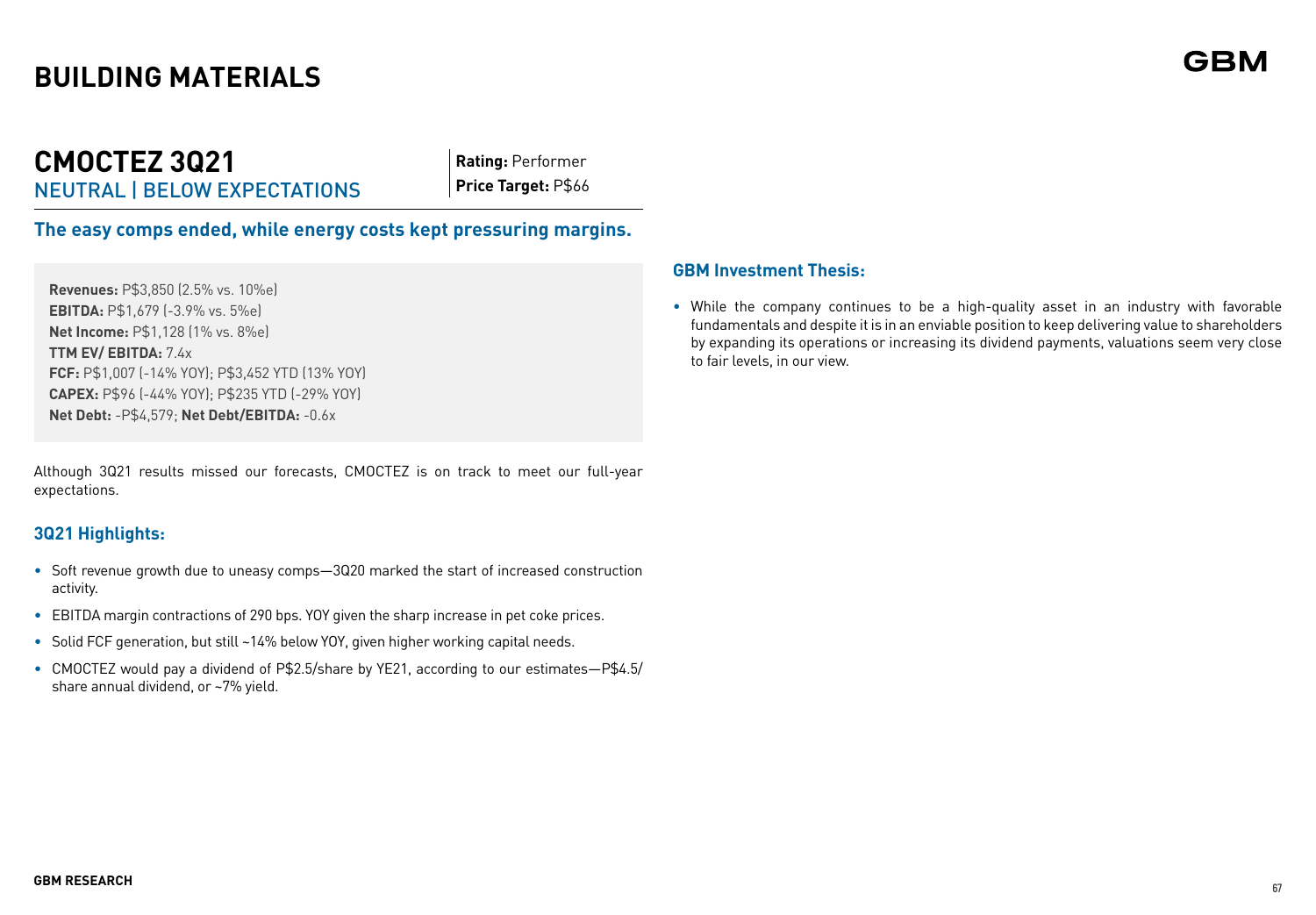## **GCC 3Q21** POSITIVE | ABOVE EXPECTATIONS

**Rating:** Outperformer **Price Target:** P\$190

**Positive industry momentum gets GCC closer to meeting its guidance.**

**Revenues:** US\$315 (12.2% vs. 7.2%e) **EBITDA:** US\$110 (10.2% vs. 7.1%e) **Net Income:** US\$59 (11.7% vs. 19.1%e) **TTM EV/ EBITDA:** 7.4x **FCF:** US\$95 (-8.4% YOY); US\$153 YTD (2.6% YOY) **CAPEX:** US\$13 (59% YOY); US\$32 YTD (36% YOY) **Net Debt:** -US\$37; **Net Debt/EBITDA:** -0.2x

Encouraging results with strong volume and pricing dynamics across the US and Mexico. Pricing in the US gains traction (+4% QOQ in cement prices). GCC is on track to meet its 2021 EBITDA guidance.

## **3Q21 Highlights:**

- **•** 3Q21 Volume & Price Performance (YOY%):
	- **• Cement US:** Volumes (9.7%); Prices (10%)
	- **• Ready-mix US:** Volumes (-23%); Prices (5%)
	- **• Cement Mexico:** Volumes (1%); Prices (4%)
	- **• Ready-mix Mexico:** Volumes (18%); Prices (7.6%)
- **•** Infrastructure and oil sectors were the main propeller of demand in the US.
- **•** Rising demand in Mexico related to industrial maquila plants, warehouse construction, mining projects, and middle-income housing.
- **•** Profitability margins contracted by 60 bps. YOY due to higher SG&As—the latter rose, as nonrecurring savings stemming from pandemic-related efforts that started 2Q20 were no longer present in 3Q21.
- **•** Strong FCF generation (~90% conversion rate) despite higher CAPEX.

## **GBM Investment Thesis:**

• We reiterate our Outperformer rating on GCC, given its favorable industry fundamentals, strong FCF generation, financial position, and attractive valuation. What's more, a US infra plan (if approved) still represents an upside risk to our valuation and estimates.

#### **Conference Call Information**

October 27, 2021. 10:00 am (CT) | 11:00 am (ET) **Dial-in US:** +1 (877) 407-0789 | **International:** +1 (201) 689-8562 **Access Code:** 13714205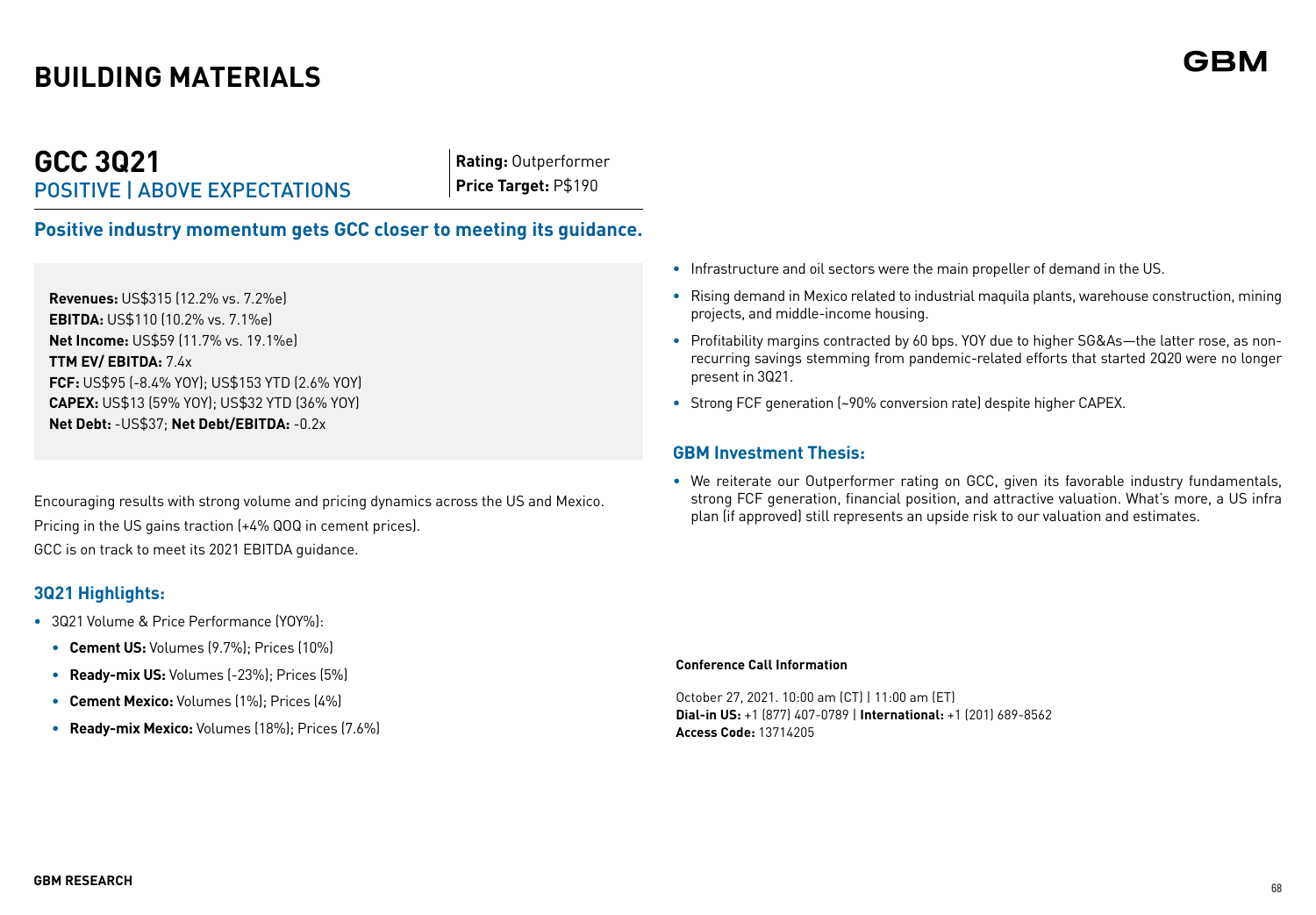## **LAMOSA 3Q21** POSITIVE | ABOVE EXPECTATIONS

**Rating:** Outperformer **Price Target:** P\$130

**Encouraging 3Q21 results, with strong revenue growth and margin expansions.**

**Revenues:** P\$6,933 (22.8% vs. 15.9%e) **EBITDA:** P\$1,899 (36.2% vs. 28.7%e) **Net Income:** P\$645 (-27.3% vs. -1%e) **TTM EV/EBITDA:** 4.9x | 4.4x incl. EBITDA of LTM acquisitions **FCF:** -P\$2,946; -P\$2,010 YTD **CAPEX:** P\$4,732; P\$5,273 YTD **CAPEX excl. M&A:** P\$112 (75% YOY); P\$307 YTD (27% YOY) **Net Debt:** P\$8,443; **Net Debt/EBITDA:** 1.2x; Pro forma 1.1x

Sound volume growth and pricing initiatives outweighed energy cost inflation. LAMOSA began consolidating Grupo Roca's ceramic tiles business in September.

## **3Q21 Highlights:**

- **•** Revenue by segment:
	- **•** Ceramic Tiles (27% YOY): Domestic growth and consolidation of Euroceramica and Grupo Roca's ceramic tiles business
	- **•** Adhesives (8.9% YOY): Higher revenues in domestic and foreign markets
- **•** EBITDA margin expansion (270 bps. YOY), driven by higher operating leverage and pricing.
- **•** EBITDA margins contracted by 210 bps. QOQ, which we attribute to the hike in natural gas prices and the consolidation of Grupo Roca, which carries lower margins.
- **•** Net income underperformed expectations, on account of a higher effective tax rate.
- **•** Excluding M&A, LAMOSA generated a robust FCF of P\$1.5 billion (6% of market cap).

## **GBM Investment Thesis:**

• A sound growth profile and a healthy financial position enabled by its strong FCF generation, on top of an attractive valuation have positioned LAMOSA as our favorite asset in the Building Materials industry. For more on LAMOSA's value creation story, please refer to our ["Ceramic](https://gbmenlinea.gbm.com.mx/Documentosanalisis/LAMOSA_CERAMIC_IC.pdf)  [Tiles Initiating Coverage"](https://gbmenlinea.gbm.com.mx/Documentosanalisis/LAMOSA_CERAMIC_IC.pdf) paper.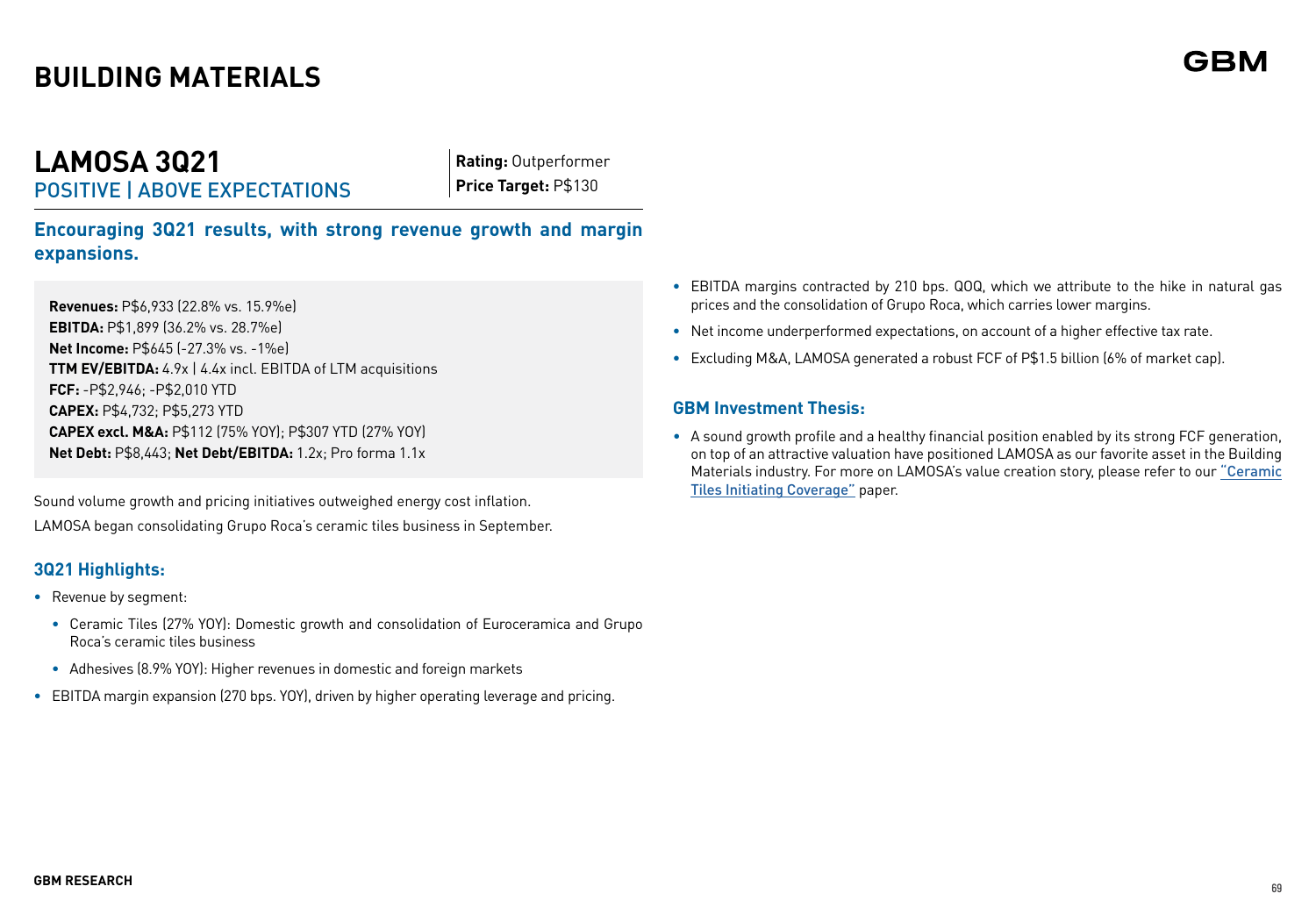## **CERAMIC 3Q21** NEGATIVE | IN LINE WITH EXPECTATIONS

**Rating:** Outperformer **Price Target:** P\$75

**The operations began to feel the pressure of higher energy costs.** 

**Revenues:** P\$3,126 (7.7% vs. 5.3%e) **EBITDA:** P\$503 (-6.3% vs. -7.7%e) **Net Income:** P\$28 (-90.4% vs. -72.7%e) **TTM EV/ EBITDA:** 6.1x **FCF:** -P\$277; -P\$811 YTD **CAPEX:** P\$306 (441% YOY); P\$453 YTD (147% YOY) **Net Debt:** P\$3,961; **Net Debt/EBITDA:** 2x, or 1.5x excluding IFRS 16.

Energy costs started to taint profitability, while inventory restocking and higher CAPEX provoked an unexpected FCF burn.

We recently initiated coverage on the name. For more information, take a look at our note "[LAMOSA/CERAMIC: The road to growth is paved with tiles.](https://gbmenlinea.gbm.com.mx/Documentosanalisis/LAMOSA_CERAMIC_IC.pdf)"

## **3Q21 Highlights**

- Top line was supported by growth in all regions, due to better volumes and prices.
	- Mexico (12.2% YOY)
	- United States (6.2% YOY in USD terms)
- Higher energy costs (mainly natural gas) tainted profitability, with EBITDA margin contracting by 240 bps. YOY.
- Net income was hampered by a higher effective tax rate than anticipated (67% vs. 28%e).
- Strong FCF burn, chiefly explained by higher-than-expected CAPEX related to investments in plants and retail stores.

#### **GBM Investment Thesis**

Results were negative, but in line with expectations. Nevertheless, CERAMIC remains an attractive asset with a distinctive value proposition around its retail distribution, not only in Mexico but also in the US, where the company has vast growth prospects. More importantly, it maintains a strong FCF generation, a healthy financial position, and an attractive valuation.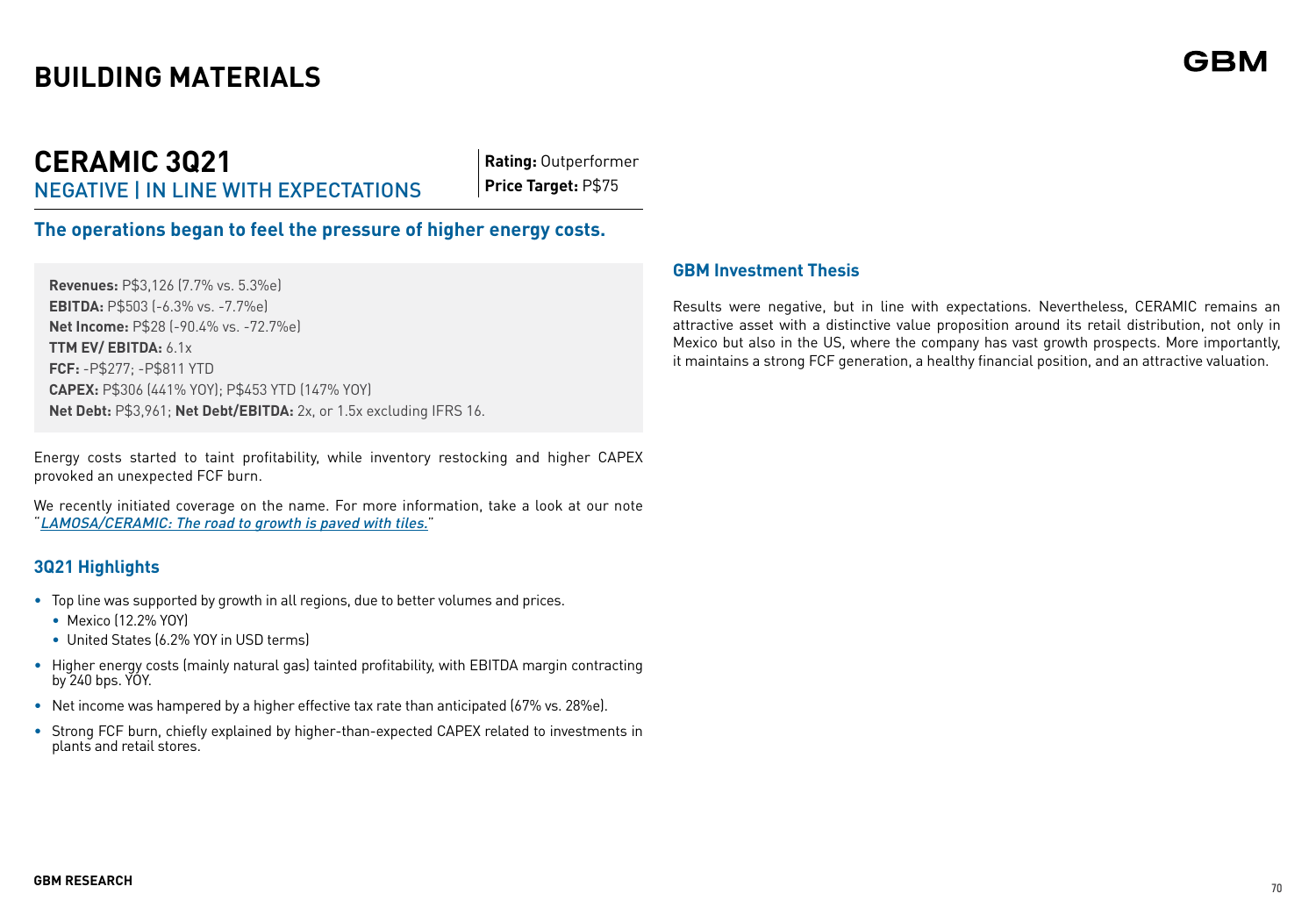# **FORTALE 3Q21**

## **NEUTRAL**

**Uninspiring quarter for FORTALE's first report as an independent company**

**Revenues:** P\$3,242 (-3%) **EBITDA:** P\$990 (-3%) **Net Income:** P\$886 (201%) **TTM EV/EBITDA:** 6.1x **FCF:** P\$689 YTD (-32% YOY) **CAPEX:** P\$458 YTD (27% YOY) **Net Debt:** P\$8,630; **Net Debt/EBITDA:** 2.5x

In 3Q21, ELEMENT changed its name to FORTALE as a result of a corporate reorganization, given the spin-off of its Building Systems and Metals businesses (ELEMAT).

This is the first time that FORTALE reports. Hence, with no information for previous quarters, it is impossible for us to calculate some figures on a quarterly basis.

## **3Q21 Highlights:**

- **•** Revenue dropped, affected by lower volumes in Mexico and pricing pressures in the United States and Central America.
- **•** 3Q21 Volume and Pricing Performance (YOY %):
	- Mexico: Volumes (-8%); Prices (4%)
	- United States: Volumes (6%); Prices (-7%)
	- Central America: Volumes (9%); Prices (-9%)
- **•** EBITDA margins remained flat, as the US and Central America offset Mexico.
	- Mexico (-150 bps. YOY%): Lower operating leverage and higher energy costs
	- United States: (+70 bps. YOY%): Higher volumes and efficiencies
	- Central America: (+130 bps. YOY%): Operating leverage and efficiencies

#### **Conference Call Information**

October 29, 2021. 9:00 am (CT) | 10:00 am (ET) **[WEBCAST](https://irstrat.clickmeeting.com/fortaleza-conference-call/register) Passcode:** FORTALEZA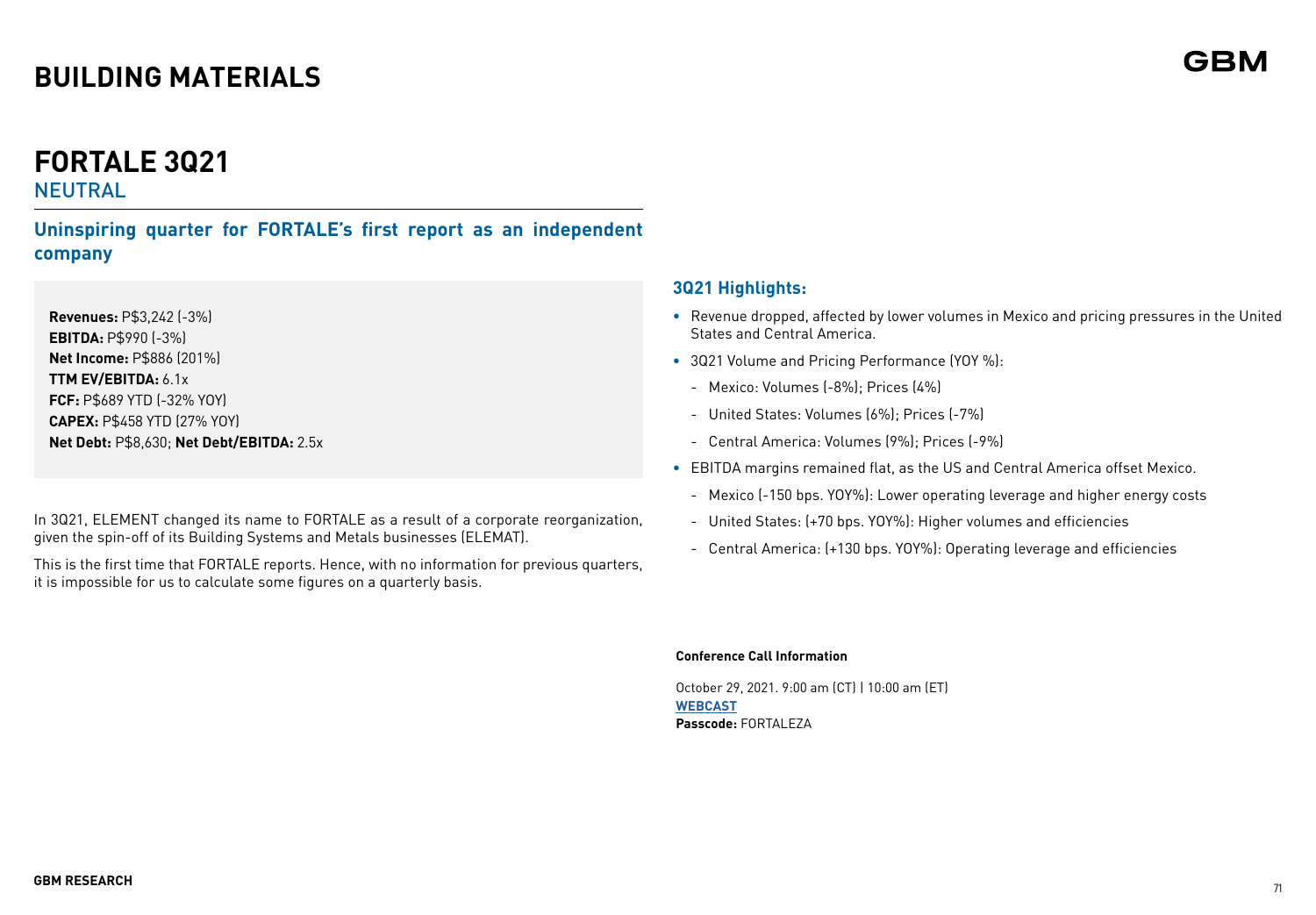**GBM** 

# **MEDIA & TELECOM**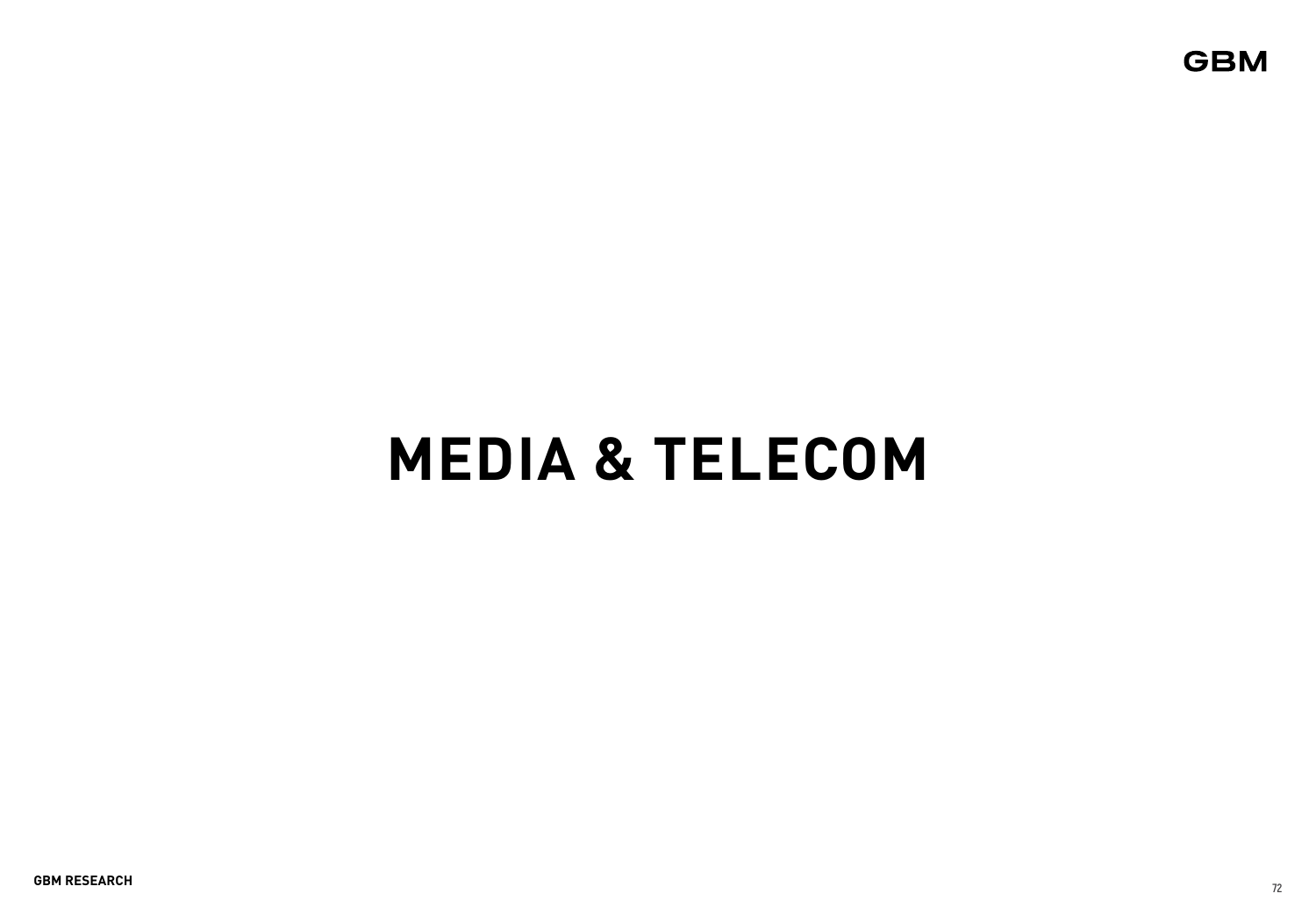# **AMX 3Q21** POSITIVE | ABOVE EXPECTATIONS

**Rating:** Performer **Price Target:** P\$20 | US\$20 per ADR

### **Profitability beat thanks to Mexico, the US, and TKA**

**Revenues:** P\$253,375 (-2.6% vs. -3.0%e) **EBITDA:** P\$87,590 (+1.3% vs. -1.4%e) **Net Income:** P\$15,811 (-16.4% vs. +12.0%e) Maj. TTM EV/EBITDA: 5.5x **FCF:** P\$24,084; P\$71,532 YTD **CAPEX:** P\$32,924 (+22.4% YOY); P\$90,217 YTD (-0.3% YOY) **Maj. Net Debt:** P\$548,908; **Maj. Net Debt/EBITDA:** 1.73x

#### **3Q21 Highlights:**

- **• Consolidated revenues came in line with our forecast.** In local currency, the main driver was the Colombia unit (+9.4% YOY), on account of solid additions in both the mobile and fixed segments, which offset the pressure on wireless ARPU (-4.7% YOY).
- **Telekom Austria bested our expectations** (6.7% vs. 3.1% YOYe), thanks to its 5G packages.
- **Revenues of Mexico and Brazil trailed our expectations** due to an unexpected decrease in handset sales.
- **ARPU in Mexico reached P\$159**, the highest figure since 3Q14.
- **EBITDA topped our estimate and the Street's.** Mexico surpassed our projection (8.9% YOY vs. 4.1%e), likely benefiting from the YOY decrease in equipment sales.
- **The US operation improved its margins** by 123 bps. YOY, boosted by an improved subscriber mix.
- Consolidated margin landed at 34.6% (+133 bps.).
- Bottom line was pressured due to a larger-than-expected non-cash FX loss of P\$11.6 billion.
- **FCF generation stood at P\$24 billion**, outshining our estimate, driven by lower-thanexpected CAPEX (YTD CAPEX: US\$4.4 billion vs. US\$8 billion FY guidance). Therefore, CAPEX should considerably increase in 4Q21, driven by upcoming spectrum auctions.
- **AMX spent P\$24.4 billion on dividends and buybacks** and another P\$13 billion on debt amortization.

#### **GBM Investment Thesis:**

• Our thesis continues to hinge on the strong FCF generation capabilities of AMX and the fact that, thanks to the upcoming corporate events—largely, the US unit sale and the LatAm tower portfolio, AMX will have more leeway to ramp up shareholder return. For more details, refer to our recent note where we [reassessed our rating to Market Performer](https://gbmenlinea.gbm.com.mx/Documentosanalisis/AMXDowngradingtoMktPerformerSep21.pdf) on the name.

#### **Conference Call Information**

10:00 am ET / 9:00 am Mexico City **Dial-in: US Callers:** (844) 200 6205 **International Callers:** (929) 526 1599 **Conference ID:** 65 28 17 **[WEBCAST](https://event.on24.com/wcc/r/3406097/3B9AE8A56BA5A5895B5112005810E498)**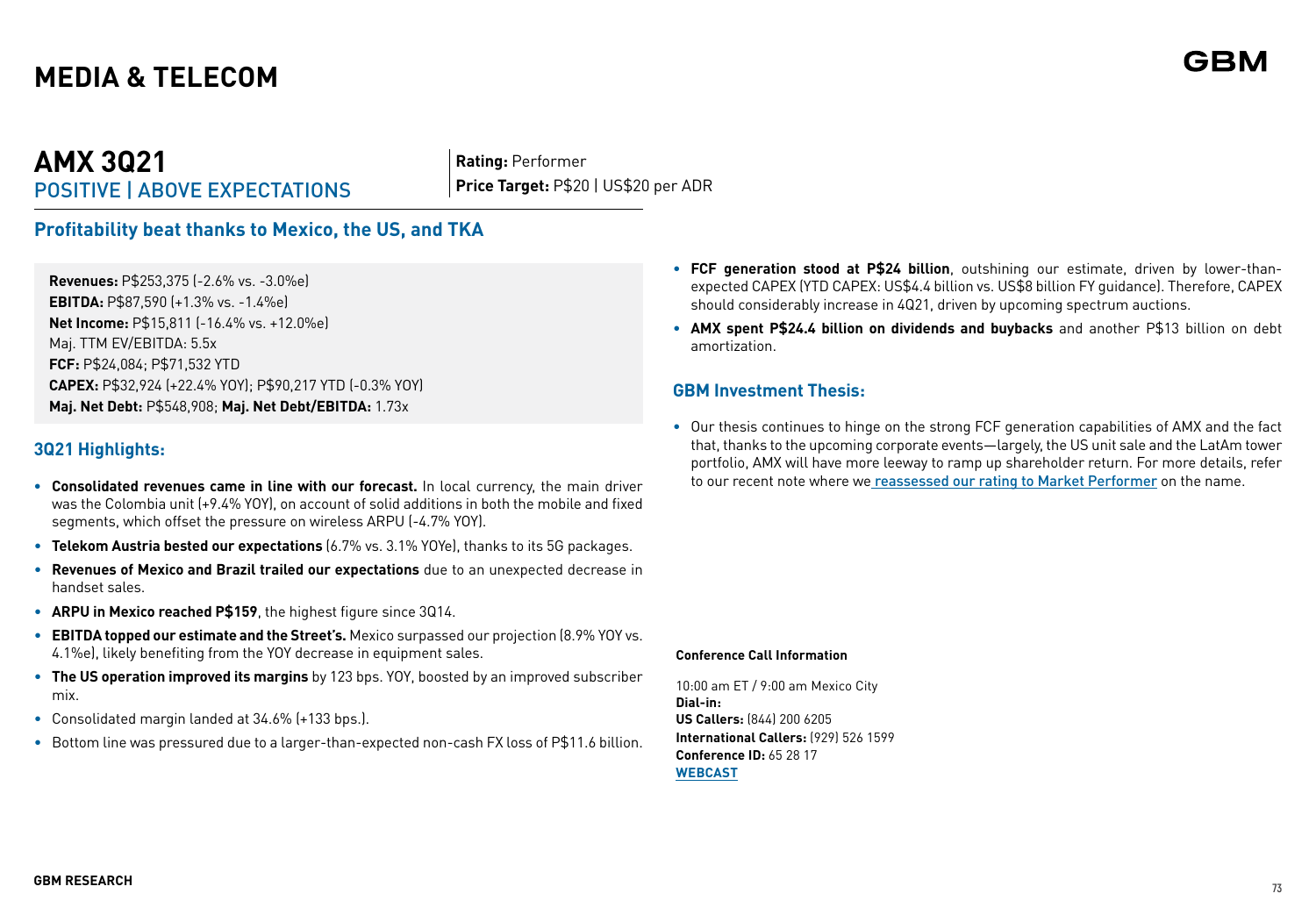# **AXTEL 3Q21** NEGATIVE | BELOW EXPECTATIONS

**Rating:** Outperformer **Price Target:** P\$9

### **Underwhelming results across the board**

**Revenues:** P\$2,759 (-10.8% vs -6.8%e) **EBITDA:** P\$912 (-15.4% vs. -9.1%e) **Net Income:** -P\$302 (N.A.) **EV/EBITDA Maj. TTM:** 6.4x **FCF:** P\$197; YTD -P\$326 **CAPEX:** P\$486 (+32.2%); P\$1,108 YTD (-25.5%) **Net Debt:** 12,102; **Net Debt/EBITDA:** 3.0x

Continued conversations with potential investors; no further information was disclosed.

### **3Q21 Highlights**

- **• Services segment contracted by 10.2% YOY**, impacted by a drop in voice services among the clients of the Enterprise and Government segments.
- **• Infrastructure unit revenue (-6.7% YOY)** affected by a reduction in upfront connectivity contracts.
- **•** The **semiconductor shortage** could have an impact of more than P\$50 million on 2H21 sales.
- **• EBITDA margin diluted by 179 bps.**, due to the slump in sales, especially upfront contracts.
- **•** Net loss driven by a P\$245 million FX loss.
- **• FCF generation of P\$197 million**, aided by lower cash tax payments.

#### **GBM Investment Thesis**

- **•** We continue to see value in AXTEL's Infrastructure business, but we think the window of opportunity narrows further as (more) time passes.
- **•** We will update our figures to account for lackluster results in the Alestra unit.

#### **Conference Call Information**

9:30 am ET/8:30 CT **Dial-in: U.S. Toll-free:** +1 (877) 705-6003 **International:** +1 (201) 493-6725 **Mexico:** (800) 522-0034 **Conference ID:** 1372-3631 **[WEBCAST](https://78449.themediaframe.com/dataconf/productusers/vvdb/mediaframe/46760/indexl.html)**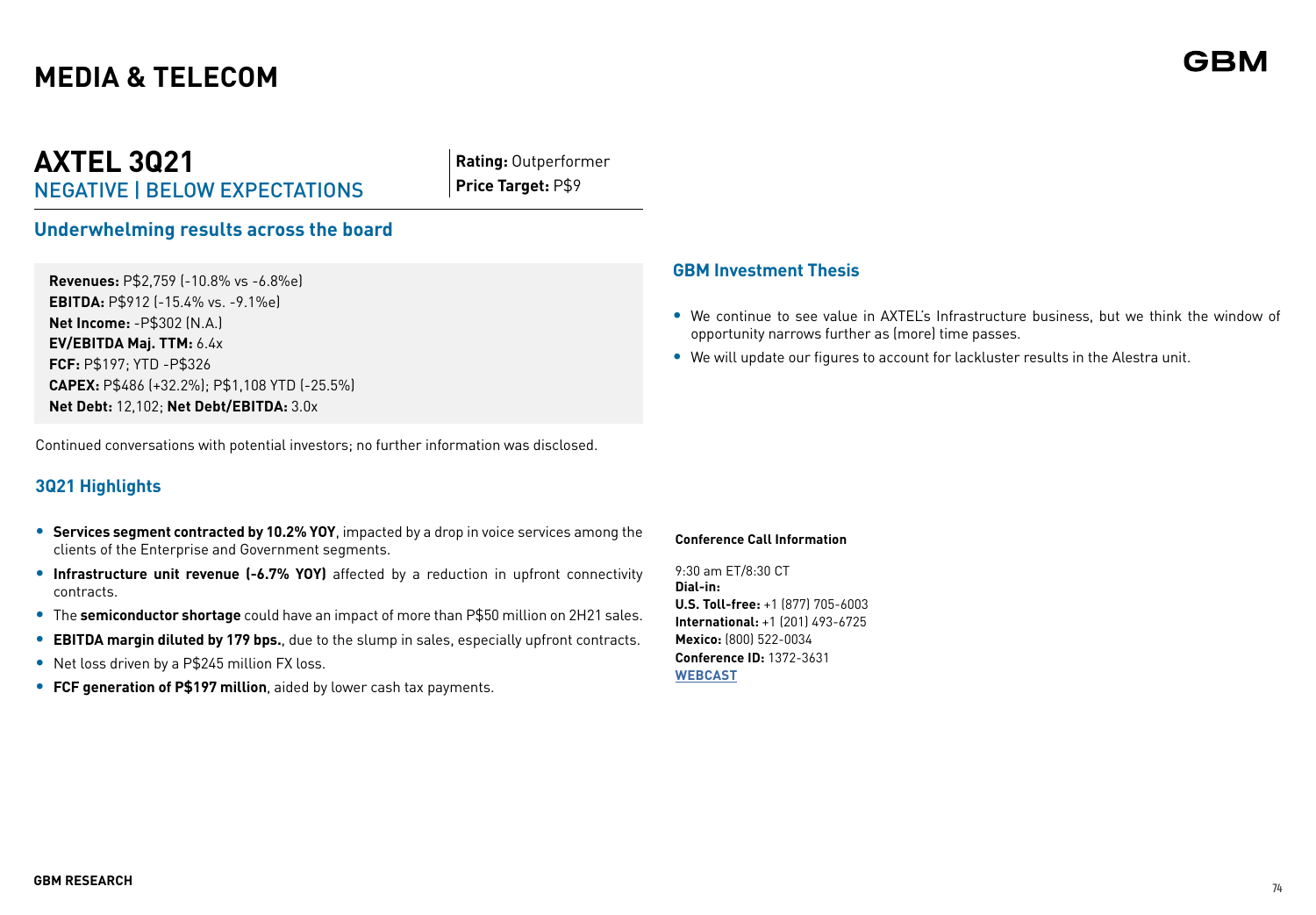# **MEGA 3Q21**

POSITIVE | IN LINE WITH EXPECTATIONS

**Rating:** Performer **Price Target:** P\$78

**Sound subscriber additions, CAPEX surges as part of network upgrade plan**

**Revenues:** P\$6,145 (9.3% vs. 8.9%e) **EBITDA:** P\$3,027 (8% vs. 6.2%e) **Net Income:** P\$927 (-13.4% vs. 0.1%e) **TTM EV/EBITDA:** 5x **FCF:** -P\$187; P\$1,383 YTD **CAPEX:** P\$2,284 (168% YOY); P\$6,312 YTD (82% YOY) **Net Debt:** P\$4,283; Net Debt/EBITDA: 0.36x

CAPEX surged due to network upgrades. We look forward to hearing management's plans on CAPEX going forward.

### **3Q21 Highlights**

- **• Mass Market revenues grew by 10% YOY**, thanks to strong triple-play additions
- **•** Blended ARPU landed at P\$412 (1.7% YOY).
- **•** Net QOQ additions (thou.): 59 Video, 105 Internet, 129 Telephony, 90 MVNO.
- **• The Corporate segment rose by 7% YOY**, thanks to a recovery in connectivity demand and an easy comparison in its Ho1a unit.
- **• EBITDA margin contracted by 58 bps. YOY** (vs. -1.3 pp. expected), reflecting client additions and growth in the Corporate segment.
- **•** Net income fell YOY due to greater D&A related to network upgrade and higher interest expense YOY.
- **• CAPEX surged to 37.2% of revenues**, as the company continues with its fiber upgrade.
- **• A slight FCF burn** was driven by the CAPEX increase and a higher cash tax rate.

#### **GBM Investment Thesis**

**•** Concerns about increased competition have led to a derating on MEGA, which we see as well positioned – due to its competitive pricing and increasing network quality – to capture clients as Internet penetration continues to increase in Mexico. We will soon update our estimates on the name.

#### **Conference Call Information**

October 27, 2021 11:00 am ET | 10:00 am CT **Dial-in: US:** +1 (877) 451-6152 **Others:** +1 (201) 389-0879 **[WEBCAST](https://viavid.webcasts.com/starthere.jsp?ei=1505025&tp_key=f102e30b43)**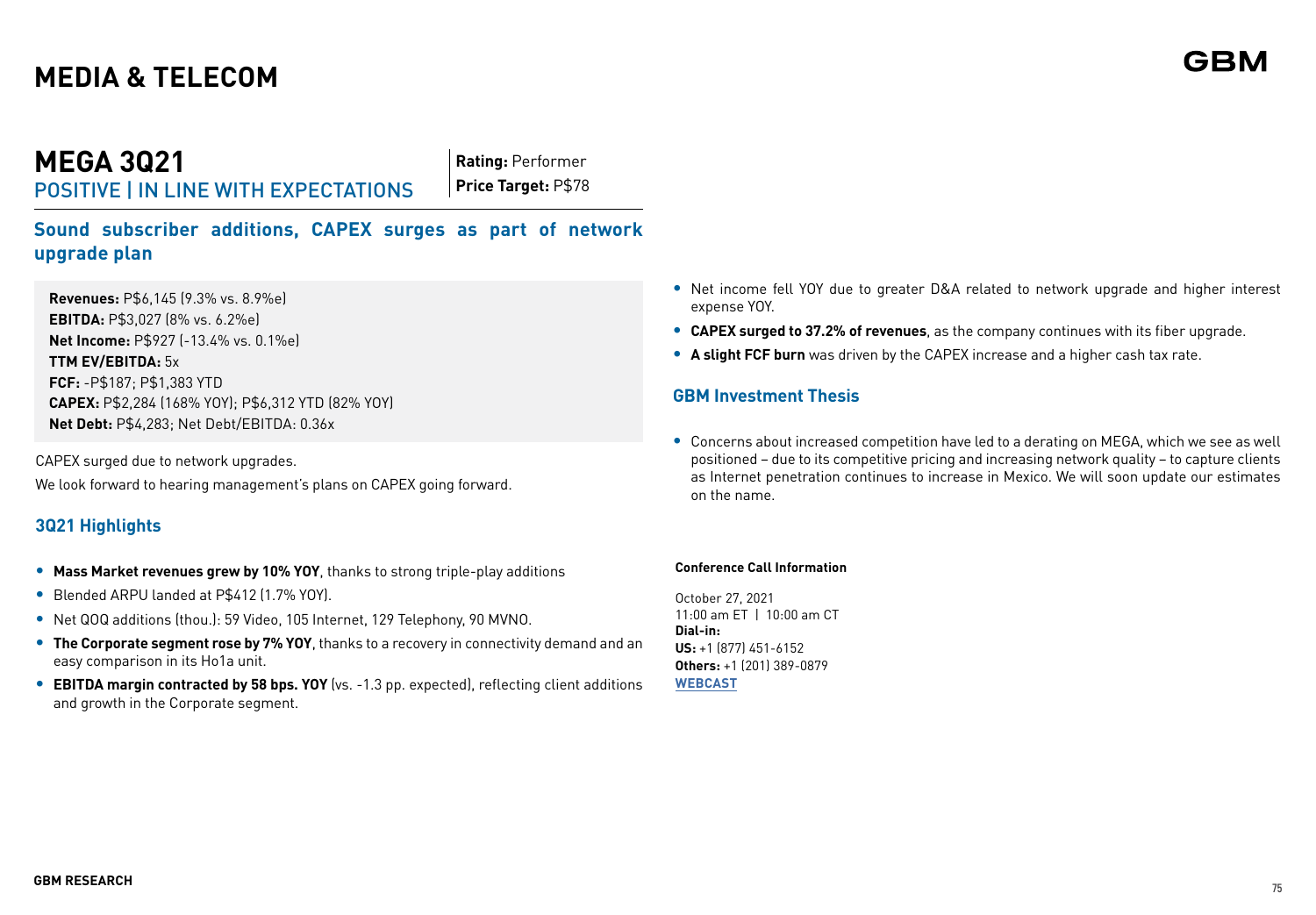# **TLEVISA 3Q21** NEUTRAL | IN LINE WITH EXPECTATIONS

**Rating:** Performer **Price Target:** P\$47

### **Izzi's network expansion leads to surge in CAPEX.**

**Revenues:** P\$26,128 (+9.1% vs. +5.5%e) **EBITDA:** P\$10,179 (+3.1% vs. +2.7%e) **Net Income:** P\$761 (-77.3% vs. N.A.) **TTM EV/EBITDA:** 7.3x **FCF:** -P\$2,819; **YTD:** -P\$4,340 **CAPEX:** P\$7,342 (31.7% YOY); 18,863 YTD (27.9% YOY) **Net Debt:** P\$112,938; **Net Debt/EBITDA:** 3.3x

The project to build two million homes passed in FY21 reached 65% progress.

Profitability comparison excludes a non-recurring gain of P\$934 million related to the sale of the Radio segment in 3Q20.

### **3Q21 Highlights:**

- **• Cable sales came in line with GBMe (5.8% vs. 5%e),** thanks to sound Internet and Voice additions, which compensated for the churn seen in pay-TV.
- Izzi reported 25 thousand broadband additions, reaching 5.6 million subscribers.
- **• Content revenues outperformed our figures by 7.6%,** boosted by Licensing sales (+16.7% vs. -2.5%e), which include the Univision royalty (+20.1% YOY in USD).
- **• Sky's top line (-2.5% vs. -1.5%e)** was affected by a drop in recharges from its prepaid clients.
- **• EBITDA margin contracted by 2.3 pp. YOY to 39%,** on account of margin dilution in content production and the amortization of sports rights in Sky.
- **• CAPEX surge was attributed to Izzi (45% of sales; 59% YOY in USD terms),** reflecting its plan to build two million homes passed in FY21.
- **• Higher-than-expected FCF burn of P\$2.8 billion,** mainly due to the jump in CAPEX.

#### **GBM Investment Thesis**

- **•** With a single transaction, TLEVISA will separate its Content and Cable units. The former will push into streaming, alongside Univision and new partners, which may attract new viewers and advertising revenues. Post-deal, TLEVISA will have ample cash to fuel Izzi's growth either organically or through M&A.
- **•** We will soon update our estimates to account for these changes.

#### **Conference Call Information**

October 22 9:00 am ET/8:00 CT **Dial-in: U.S. Toll-free:** +1 (833) 353 0403 **International:** +1 (630) 652 5765 **Mexico:** (800) 926 9147 **Conference ID:** 7486-362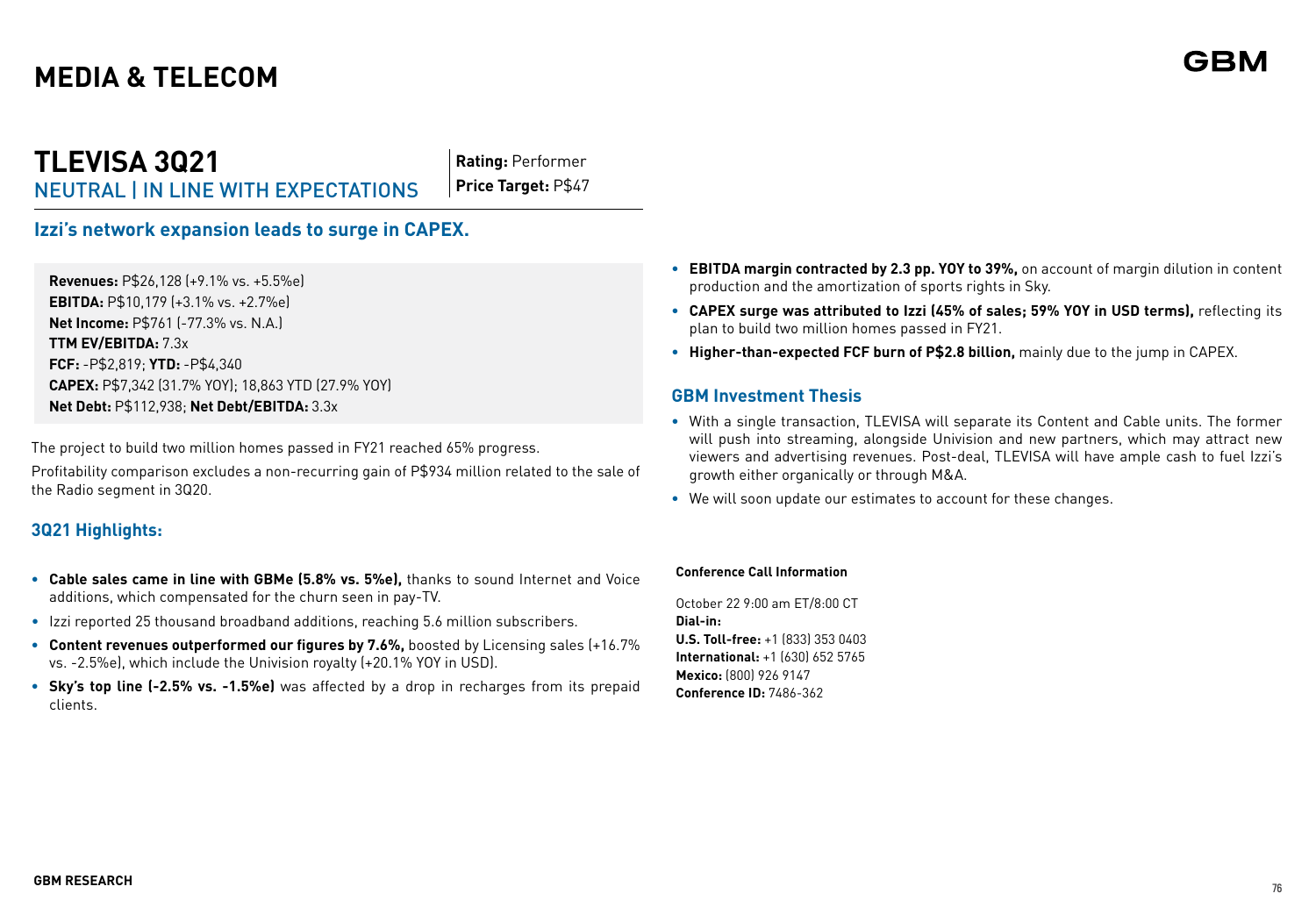# **SITES 3Q21**

POSITIVE

### **Tenancy ratio passed the 1.2x mark.**

**Revenue:** P\$2,164 (6.2%) **EBITDA:** P\$2,051 (5.6%) **Net Income:** P\$66 (-81.7%) **TTM EV/EBITDA:** 12x **FCF:** P\$472; P\$1,824 YTD **CAPEX:** P\$346 (61.7% YOY); P\$922 YTD (-7.1% YOY) **Net Debt:** P\$21,069; **Net Debt/EBITDA:** 3.1x

Third-party co-locations pushed the tenancy ratio above 1.2x. 56% of the tower portfolio is now within FSITES.

### **3Q21 Highlights:**

- **• Top-line growth** was driven by an increased tower count YOY (18,875 vs. 17,964 in 3Q20) and a higher tenancy ratio (1.213x vs. 1.179x in 3Q20).
- **• Tenancy ratio: 1.213x.** Tower portfolio climbed by 264 QOQ. For co-locations, non-AMX clients rose by 336 (second-largest surge in history), while additional-AMX increased by 2.
- **• 3Q21 portfolio: 18,875 towers.** 10,516 already part of FSITES. 8,052 are located in Mexico but not yet in FSITES, and 307 are in Costa Rica.
- **• EBITDA margin came at 94.8%**, matching the 1H21 level (94.7%); both reflect expenses related to FSITES.
- **• FCF generation of P\$472 million**, as the cash tax rate stood at a double digit.

#### **Conference Call Information**

October 28, 2021 11:00 A.M. (EST) / 10:00 A.M. (Mexico City) **Dial-in: U.S. Toll-free:** +1 (844) 802-0960 **International:** +1 (412) 317-6354 **Mexico toll-free:** +52 (55) 8880-8040 **Conference ID:** Telesites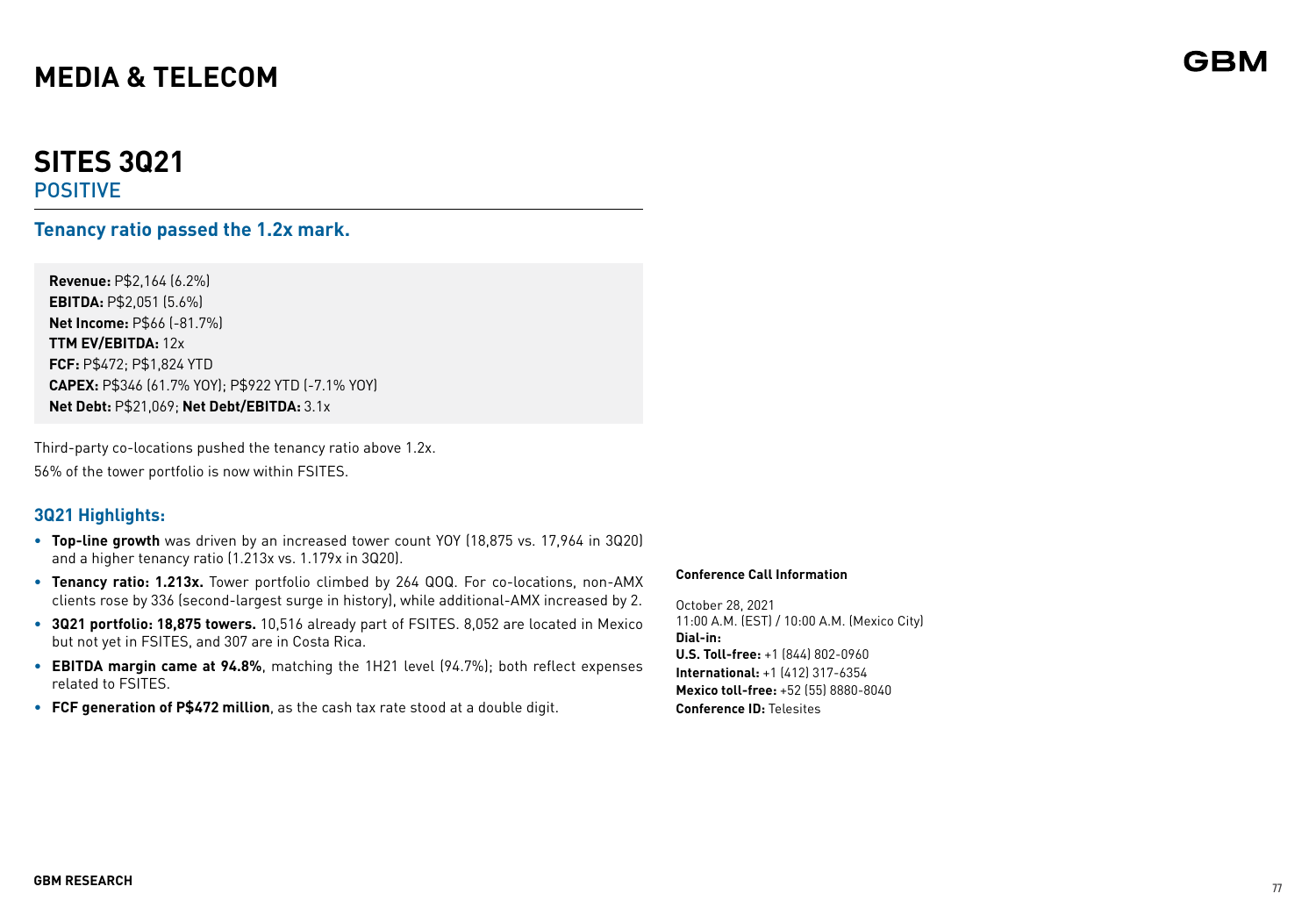**GBM** 

# **FINANCIALS**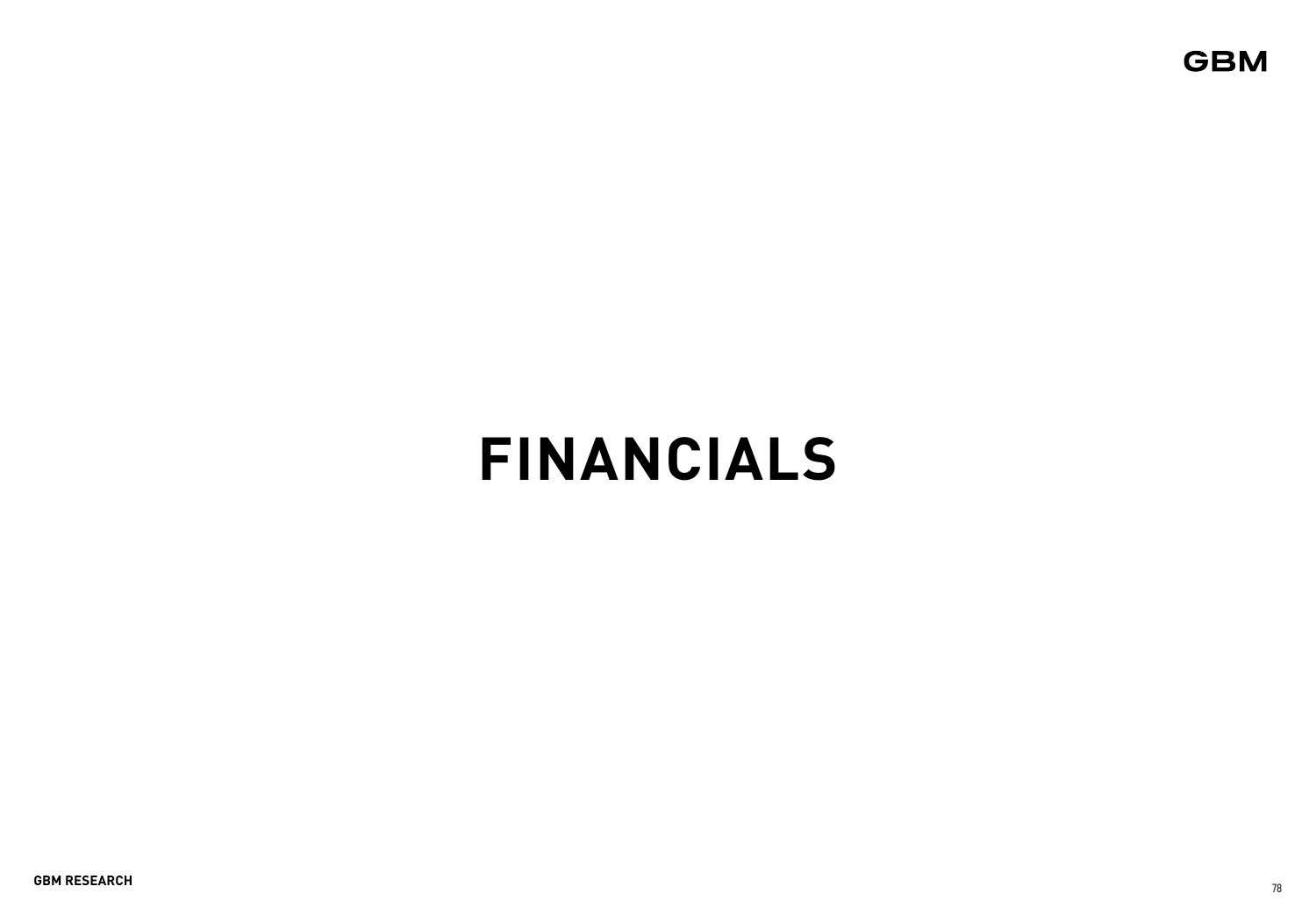# **BBAJIO 3Q21**  POSITIVE | ABOVE EXPECTATIONS

### **Lower provisions and net commissions contributed to bottom-line growth.**

**Portfolio:** P\$195,974 (+2.5% vs. +2.7%e) **Net Interest Income:** P\$2,853 (+8.4% vs. +3.4%e) **Provisions for Loan Losses:** P\$361 (-56.7% vs. -50.9%e) **Net Income:** P\$1,250 (+64.8% vs. +44.6%e) **P/E TTM:** 11.6x; **P/BV:** 1.3x; **ROAE:** 11.2%. **Capitalization:** 18.2%; **NPL:** 1.2%; **Cost of Risk:** 0.8%

Consumer lending continued to grow in the double digits YOY.

### **3Q21 Highlights:**

- **The loan portfolio expansion was driven by the Consumer (13.8% YOY)** and Government (23.5% YOY) segments.
- **NII was aided by a 19% YOY decrease in interest expenses**, explained by a cheaper funding mix.
- **NPL of 1.2%** (+6 bps. QOQ).
- Asset quality improved sequentially, as the cost of risk stood at 0.8% (near the 0.5-0.7% guidance).
- Net income rose, aided by non-lending results (13% YOY), especially trading income and net commissions.
- ROAE landed at 11.2% (+1.2 pp. QOQ), inching closer to the 11.5-12.2% quidance.

#### **Conference Call Information**

October 28, 2021 11:00 am ET/10:00 am Mexico City **[WEBCAST](https://us02web.zoom.us/webinar/register/WN_95ptXblFSVC0aAD7-G1Y7w)**

GBM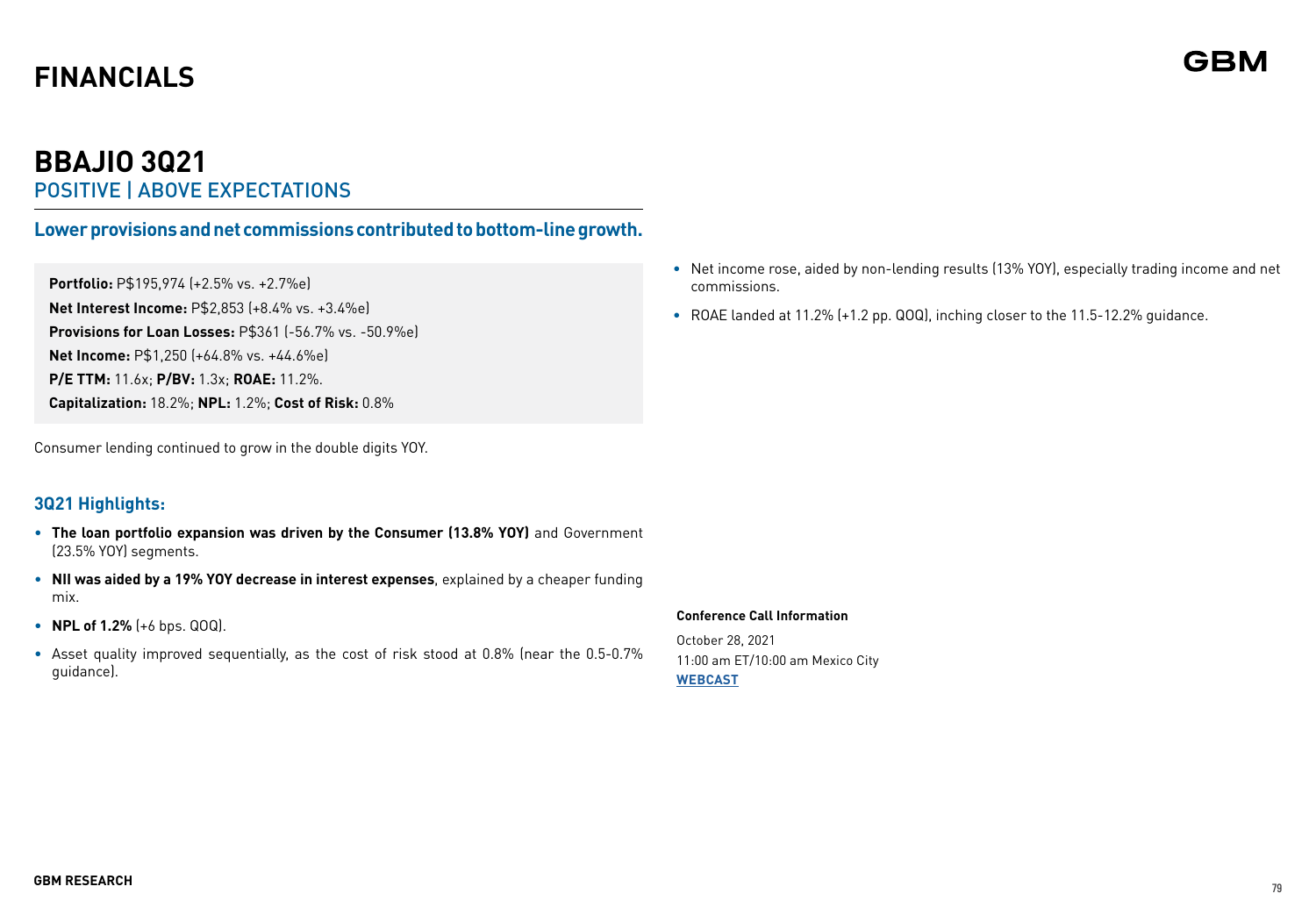# **GFINBUR 3Q21**  POSITIVE | ABOVE EXPECTATIONS

**Trading income soared YOY, driving net income above estimates.**

**Portfolio:** P\$241,838 (3% vs. 2%e) **Net Interest Income:** P\$5,997 (-2.7% vs. -10.7%e) **Provisions for Loan Losses:** P\$939 (-60% vs. -71.5%e) **Net Income:** P\$4,502 (80.2% vs. 6.7%e) **P/E TTM:** 8.1x; **TTM P/BV:** 0.8x; **ROE:** 10.5% **Capitalization:** 19.3%; **NPL:** 1.8%; **Cost of Risk:** 1.3%

Still awaiting regulatory approval for Sinca/Promotora spin-off.

### **3Q21 Highlights:**

- **Sequentially, the portfolio remained flat**, as an increase in the loans granted to financial institutions (+84% QOQ) compensated for a 4.2% drop in consumer & mortgage loans.
- **NII YOY growth was aided by a rise in written premiums** and a cheaper funding mix.
- **Provisions for loan losses sank by 60% YOY,** due to the provisions created in 2020 to face the health crisis.
- **Cost of risk improved to 1.3%** (vs. 4.5% in 3Q20 and 1.9% in 2Q21).
- **The NPL reached 1.8%**, improving both YOY and QOQ.
- **Net income rallied (19% QOQ)**, thanks to improved risk-adjusted NII and a 289% YOY surge in trading income.

**Conference Call Information**

Wednesday, October 27, 2021 **10:00 am (ET) | 9:00 am (CT) [WEBCAST](https://www.directeventreg.com/der/validateConferenceId.action)**

# GBM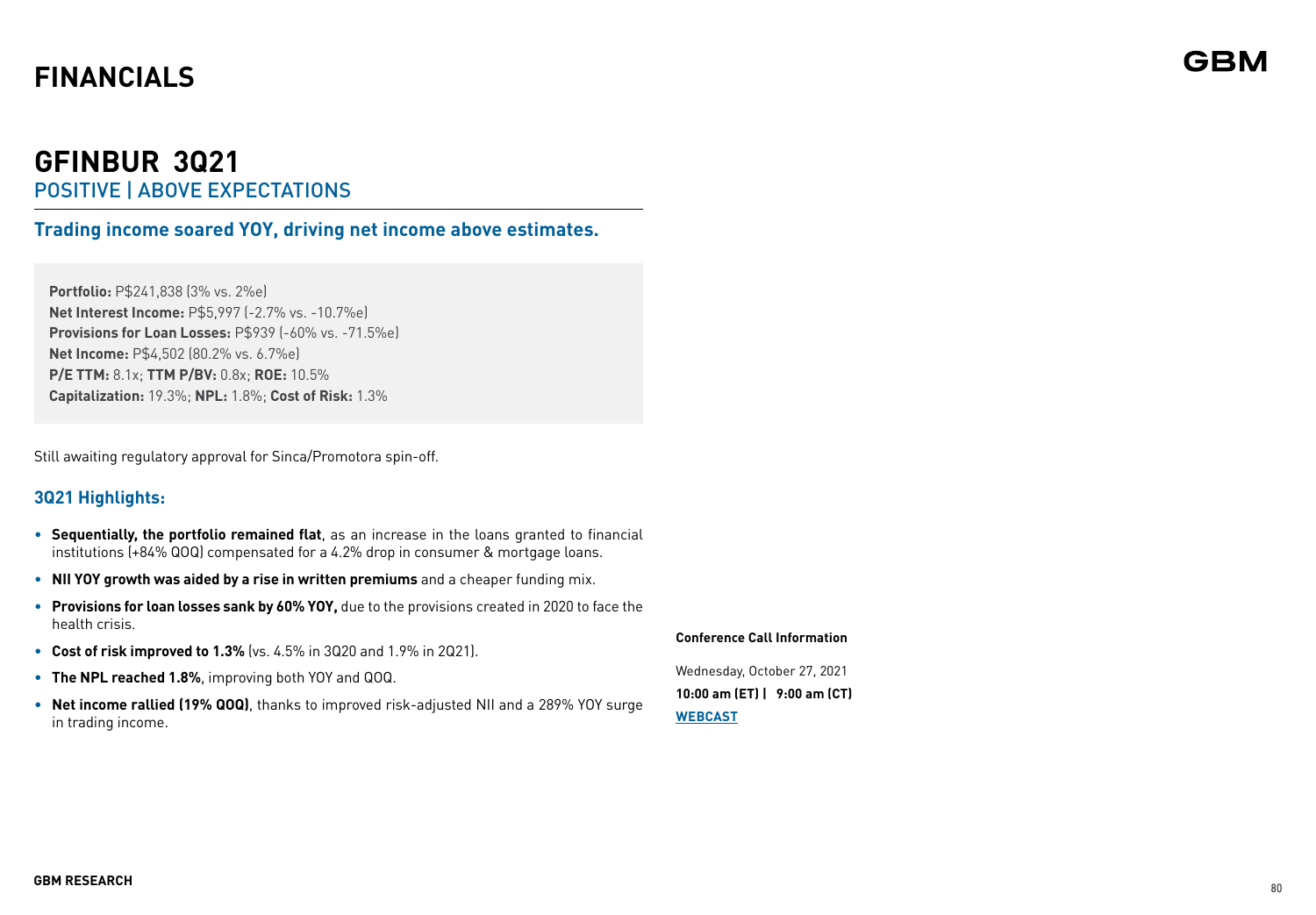# **REGIONAL 3Q21** POSITIVE | IN LINE WITH EXPECTATIONS

### **Loan book boosted by Financial Institutions.**

**Portfolio:** P\$115,265 (3.7% vs. 4.2%e) **Net Interest Income:** P\$1,887 (3.8% vs. 2%e) **Provisions for Loan Losses: P\$238 (-8.5% vs. -3.5%e) Net Income:** P\$968 (12% vs. 9.7%e) **P/E TTM:** 12.2x; **P/BV:** 1.6x; **ROE:** 13.7% **Capitalization:** 15.5%; **NPL:** 1.7%; **Cost of Risk:** 0.9%

Hey banco users reached 290.3 thousand. Consumer lending continued to rise by the double digits.

### **3Q21 Highlights**

- **•** Hey Banco reached 290,301 active users (+27.6% QOQ) and total deposits for P\$5.5 billion.
- **• Loan book growth, in line with expectations**, driven by Financial Institutions (+344% YOY) and Consumer lending (+20% YOY; +6% QOQ).
- **• NII was better than expected due to a surge in demand deposits (+31% YOY).**
- **• Loan loss provisions (+101.7% QOQ)** pressured the risk-adjusted NII on a QOQ basis.
- **• NPL ended the quarter at 1.7% (vs. 1.6%e)**, reflecting the end of the relief programs (vs. 1.2% in 3Q20).
- **• Net income expanded above estimates;** yet, it declined by 10% on a sequential basis.

#### **Conference Call Information**

Tuesday, October 26, 2021 11 am ET / 10 am CT **WEBCAST**

# GBM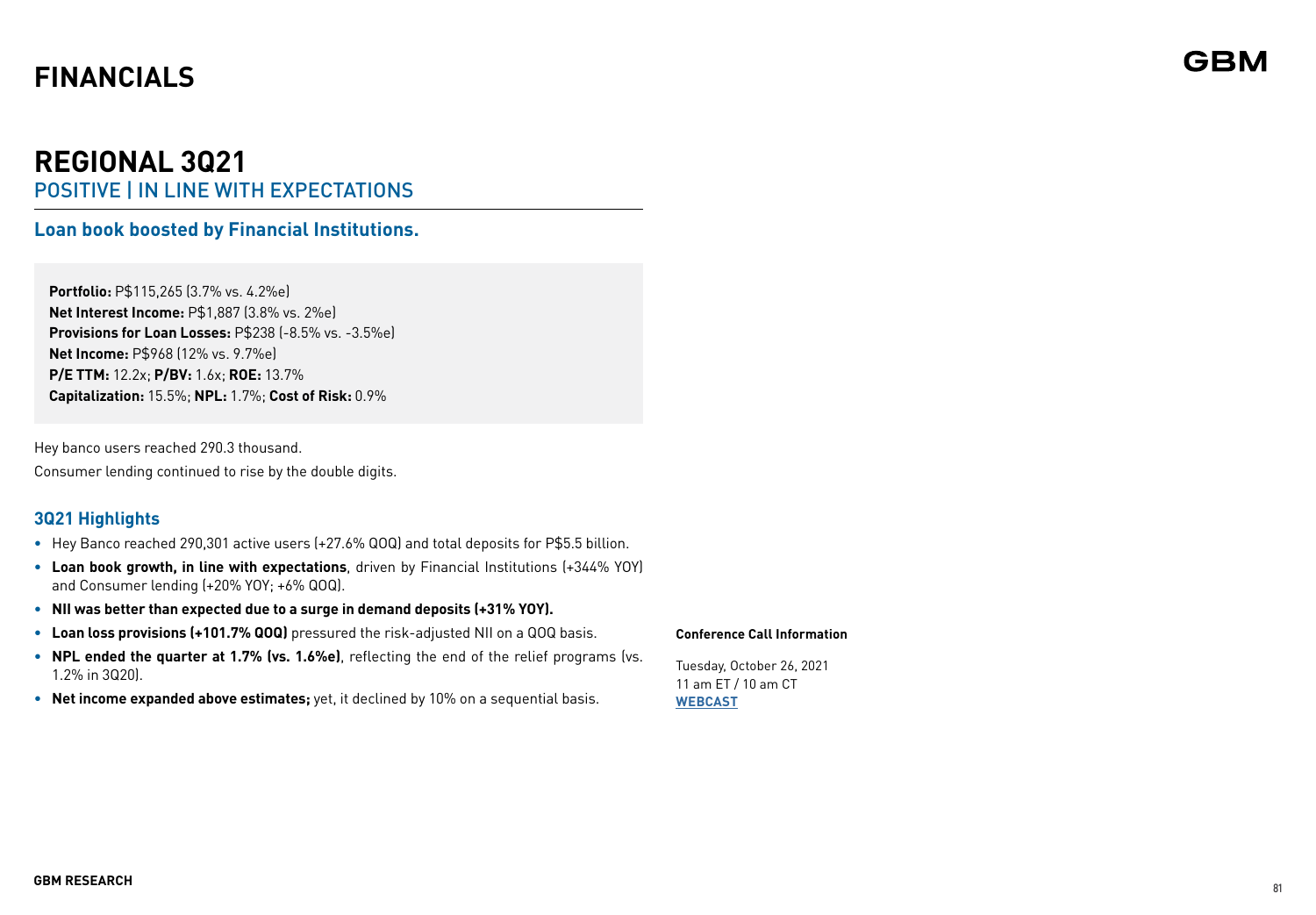# **GFNORTE 3Q21** NEUTRAL | IN LINE WITH EXPECTATIONS

**Net income stayed flattish YOY despite a slight loan book growth and improving asset quality.**

**Portfolio:** P\$823,204 (+2.2% vs. +1.1%e) **Net Interest Income:** P\$20,007 (-2.9% vs. -3.3%e) **Provisions for Loan Losses:** P\$2,653 (-15.5% vs. -12.9%e) **Net Income:** P\$8,874 (-0.4% vs. -0.7%e) **P/E TTM:** 12.6x; **P/BV:** 1.7x; **ROAE:** 14.0%. **Capitalization:** 21.9%; **NPL:** 1.2%; **Cost of Risk:** 1.8%

### **3Q21 Highlights:**

- **• The YOY loan book growth** was driven by Mortgages (+8.3% YOY) and Consumer (+1.7% YOY) but remained hindered by the Financial Entities segment (-17.1% YOY).
- **Loan loss provisions declined YOY, as expected**, and did slightly better in sequential terms (-4.1%).
- **NPL continued to improve, landing this time at 1.2%** (vs. 1.3% in 2Q21). The figure contrasts favorably with 3Q19's 1.9%.
- **NII was hampered not only by the lower interest rates YOY**, but also by the pressures in the Insurance & Annuities business. On a QOQ basis, NII improved by 1.8%.
- **Operating income reached P\$11.4 billion** (-2.3% YOY). On a QOQ basis (+6.3%), it was driven by a better risk-adjusted NII (+2.8%) and a surge in the market-related income (+32.8%).
- **Bottom line stayed flattish in YOY terms and compared to 3Q19**, as anticipated. Sequentially, net income rose by 3.6%.

#### **Conference Call Information**

October 22, 2021 10:00 am ET, 9:00 am Mexico City **[WEBCAST](https://us02web.zoom.us/j/88007363508?pwd=aldlZWRjZ015RXNWNjB0NHlyY2wvZz09#success) Passcode: 935371**

# GBN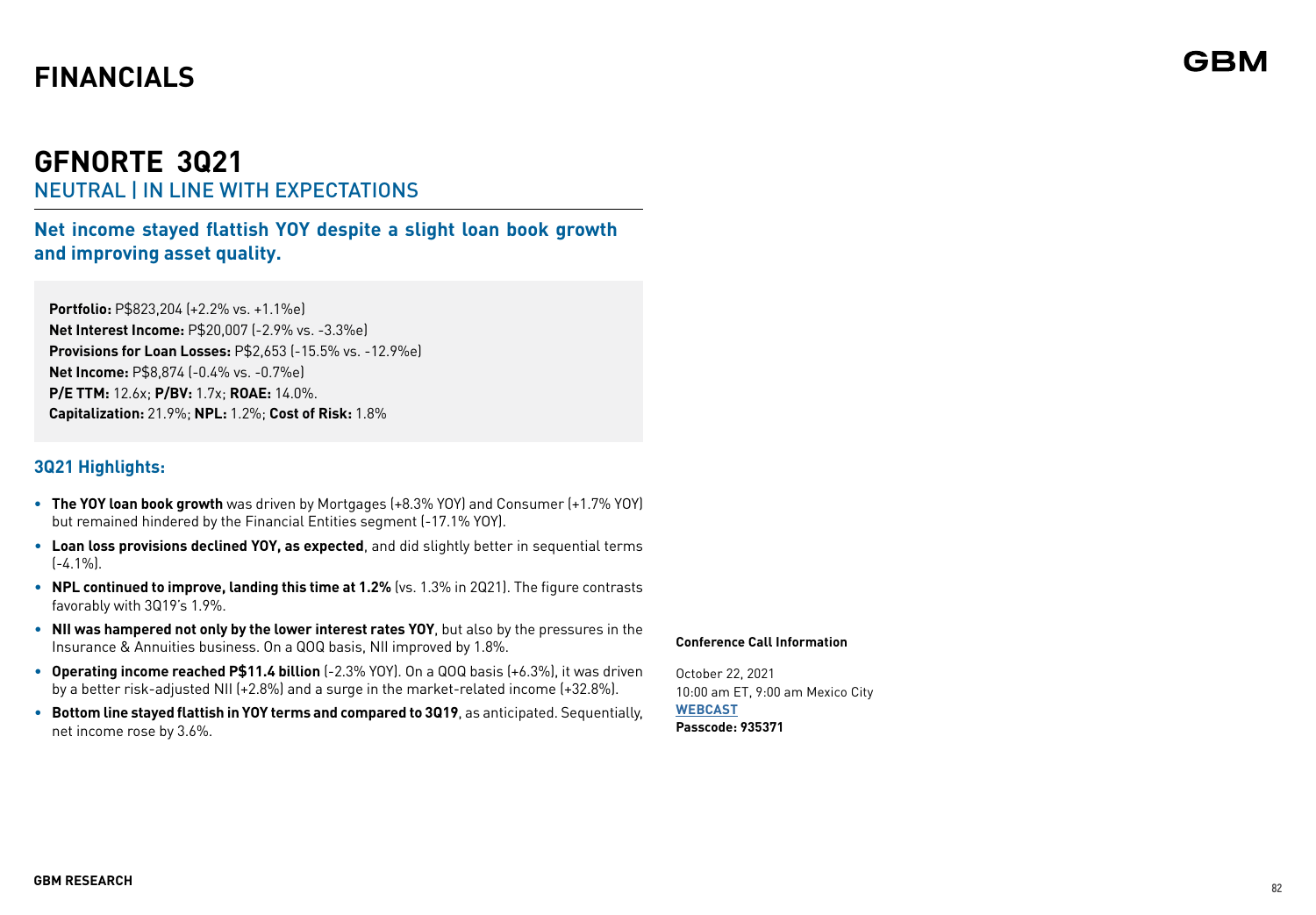# **QUALITAS 3Q21** NEGATIVE | IN LINE WITH EXPECTATIONS

**Rating:** Outperformer **Price Target:** P\$115

**As expected, profitability normalization continued.**

**Written Premiums:** P\$8,840 (+2.7% vs. +5.6%e) **Net Earned Premiums:** P\$9,087 (-0.2% vs. 0%e) **Technical Result:** P\$990 (-57.9% vs. -58.2%e) **Underwriting Result:** P\$569 (-67.8% vs. -67.2%e) **Net Income:** P\$920 (-44.5% vs. -42.6%e) **ROE: 23.0%; Solvency Ratio:** 637%. **P/E TTM:** 9.3x; **P/BV:** 2.1x

Insured units reached 4.49 million (+7.3% YOY and +1.3% QOQ). No update on the kickoff of the health insurance operation.

#### **3Q21 Highlights:**

- **• Written premiums rose by 2.7% YOY**, which along with a higher release than expected of premium reserves drove net earned premiums to stay flattish YOY.
- **• Loss ratio stood at 66.1%**, due to the increased private vehicle mobilization and the severe weather conditions. As a result, the combined ratio landed at 94.7%.
- **• Investment income of P\$446 million**, still hindered by the lower interest rates YOY.
- **• Bottom line remained pressured, due to the higher combined ratio**. However, it was somewhat offset by a lower effective tax rate.
- **• Solvency ratio of 625%**, with regulatory capital of P\$2.96 billion and a solvency margin of P\$15.8 billion.

#### **GBM Investment Thesis**

- We see in QUALITAS an opportunity to capitalize on the underpenetrated Mexican auto insurance market at an undemanding valuation.
- The company had P\$13.5 billion in excess capital, giving it leeway for shareholder distributions and inorganic growth.

#### **Conference Call Information**

October 21, 2021, 10:00 a.m. ET | 9:00 a.m. CT **Dial-In International:** +1-604-638-5340 **US:** 1-800-319-4610 **Mexico:** 1-800-514-8660 **[WEBCAST](https://services.choruscall.com/mediaframe/webcast.html?webcastid=BKSLAzF0)**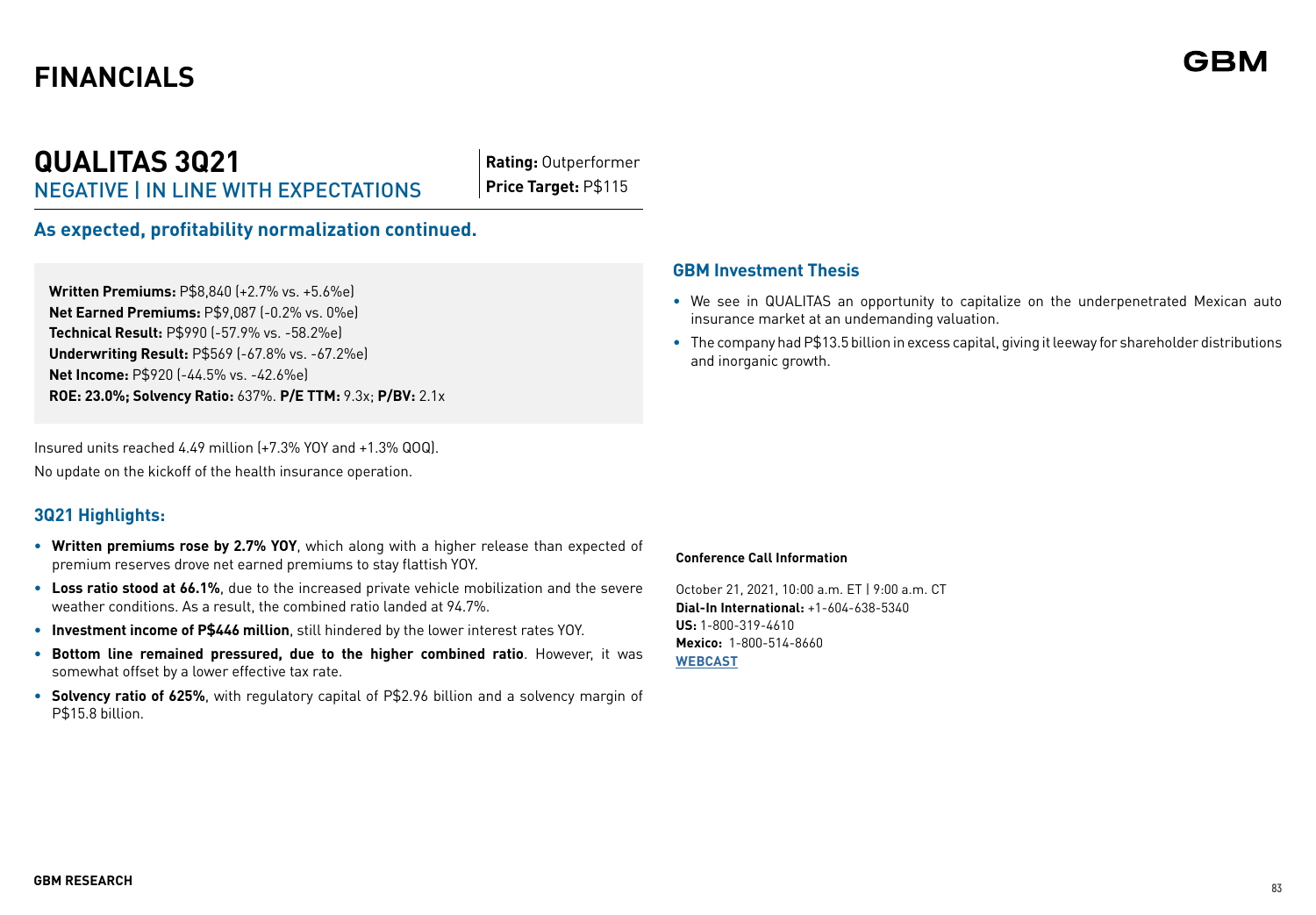# **BOLSA 3Q21**

NEGATIVE

### **Profitability tumbled, on account of a drop in core units.**

**Revenues:** P\$926 (-3.7%) **EBITDA:** P\$542 (-5.8%) **Net Income:** P\$368 (+6.3%) **TTM EV/EBITDA:** 9.9x; P/E: 15.1x **FCF:** P\$336; P\$1,346 YTD **CAPEX:** P\$13 (+18.1% YOY); P\$25 YTD (-10.7% YOY) **Net Debt:** -P\$3,177; **Net Debt/EBITDA:** -1.42x

### **3Q21 Highlights:**

- **• The Average Daily Value Traded (ADVT) rose by 8% YOY**, boosted by an 11% YOY increase in the domestic market.
- **Top line decreased by 3.7% YOY**, as all but one core business segments posted YOY declines. The main culprits behind the drop were Capital Formation and the Central Securities Depository (INDEVAL).
- **EBITDA underperformed**, affected by pressures in top line and software expenses related to infrastructure updates. Thus, the EBITDA margin landed at 58.5% YOY (a 131-bp. contraction).
- **Net income rose by 6.3% YOY**, aided by a non-cash FX gain. As a result, the net margin stood at 39.7%.
- **FCF generation of P\$336 million**, which left the net debt to EBITDA ratio at -1.4x.

#### **Conference Call Information**

9:00 am ET / 8:00 am Mexico City **Dial-in: Toll free:** 1-877-407-0784 **Toll/International** 1-201-689-8560 **Conference ID:** 1372-3379. **[WEBCAST](https://viavid.webcasts.com/starthere.jsp?ei=1498572&tp_key=bc0c314a31)**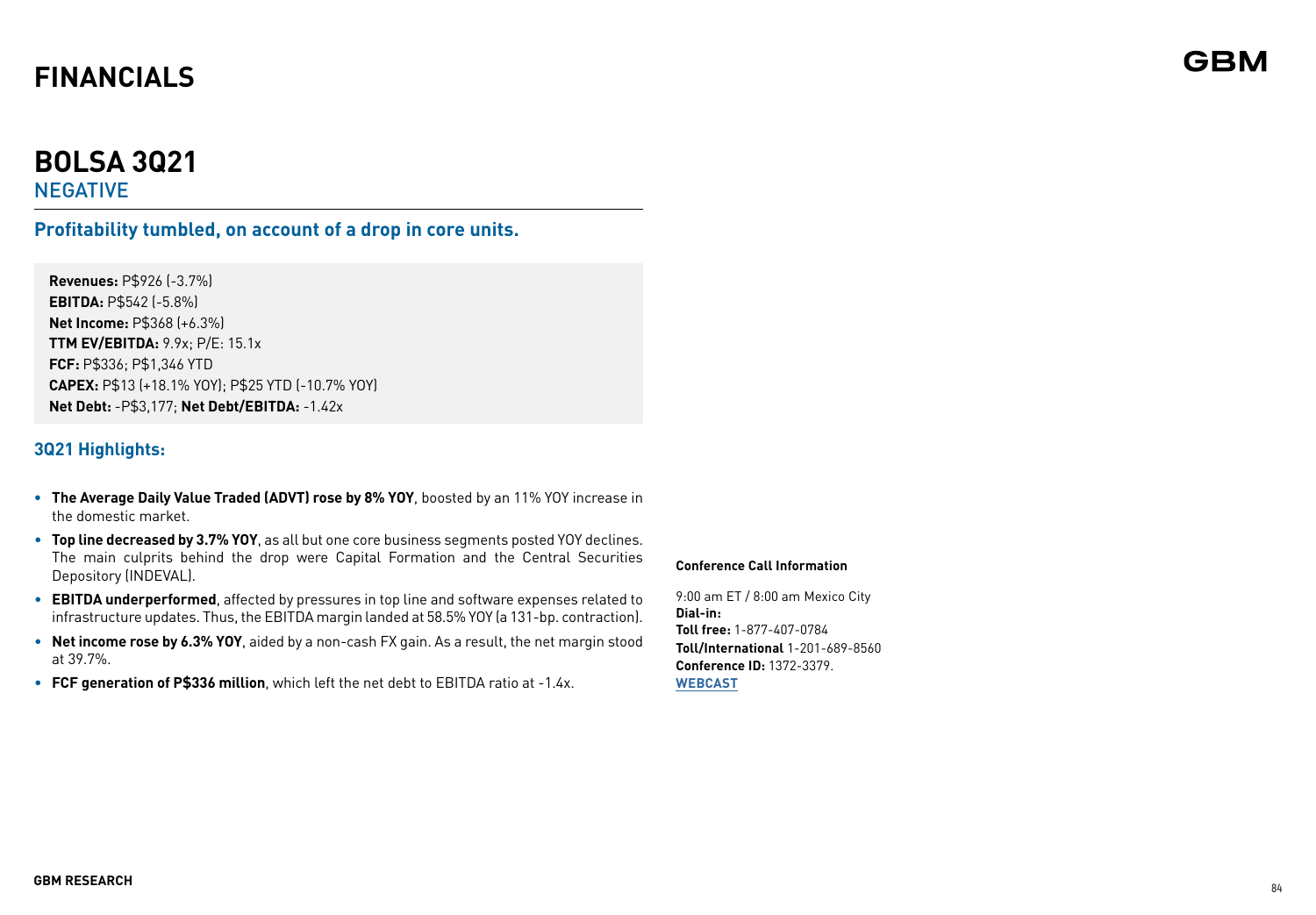# **BSMX 3Q21** NEUTRAL | BELOW EXPECTATIONS

**Net income dipped below our estimates and consensus figures.**

**Portfolio:** P\$715,759 (-2.7% vs. -2.2%e) **Net Interest Income:** P\$15,684 (-2.5% vs. -1.1%e) **Provisions for Loan Losses:** P\$4,385 (-4.6% vs. -6.5%e) **Net Income:** P\$4,843 (-3.7% vs. +7.2%e) **P/E TTM:** 8.7x; **P/BV:** 1.0x; **ROAE:** 11.4% **Capitalization:** 21.5%; **NPL:** 2.8%; **Cost of Risk:** 2.8%

No update on Santander Spain's voluntary tender offer.

### **3Q21 Highlights:**

- **• The loan book faced a tough comp in the Commercial segment (-11.1% YOY)**, countered by double-digit growth in Mortgages (+14.3% YOY).
- **• NII dropped YOY due to lower interest rates**, but the deposit mix (74% demand) left it stable QOQ.
- **•** Loan loss provisions declined both YOY (-4.6%) and QOQ (-13.5%).
- **• NPL was higher YOY (2.8% vs. 2.1% in 3Q20)**. Sequentially, it stayed flat.
- **•** Market-related income stood at P\$1.4 billion (+80.2% QOQ).
- **• Trailing expectations, net income fell YOY**, affected by a double-digit surge in paid fees and OPEX—the - efficiency ratio (51%) was higher both YOY and QOQ.
- **• Coverage ratio ended the quarter at 117.6%.**

#### **Conference Call Information**

Friday, October 29 10:00 AM ET / 9:00 AM CT **Dial-in:** 1 877 407 4018 US & Canada 1 201 689 8471 International & Mexico **[WEBCAST](https://viavid.webcasts.com/starthere.jsp?ei=1504898&tp_key=77ba22d97c)**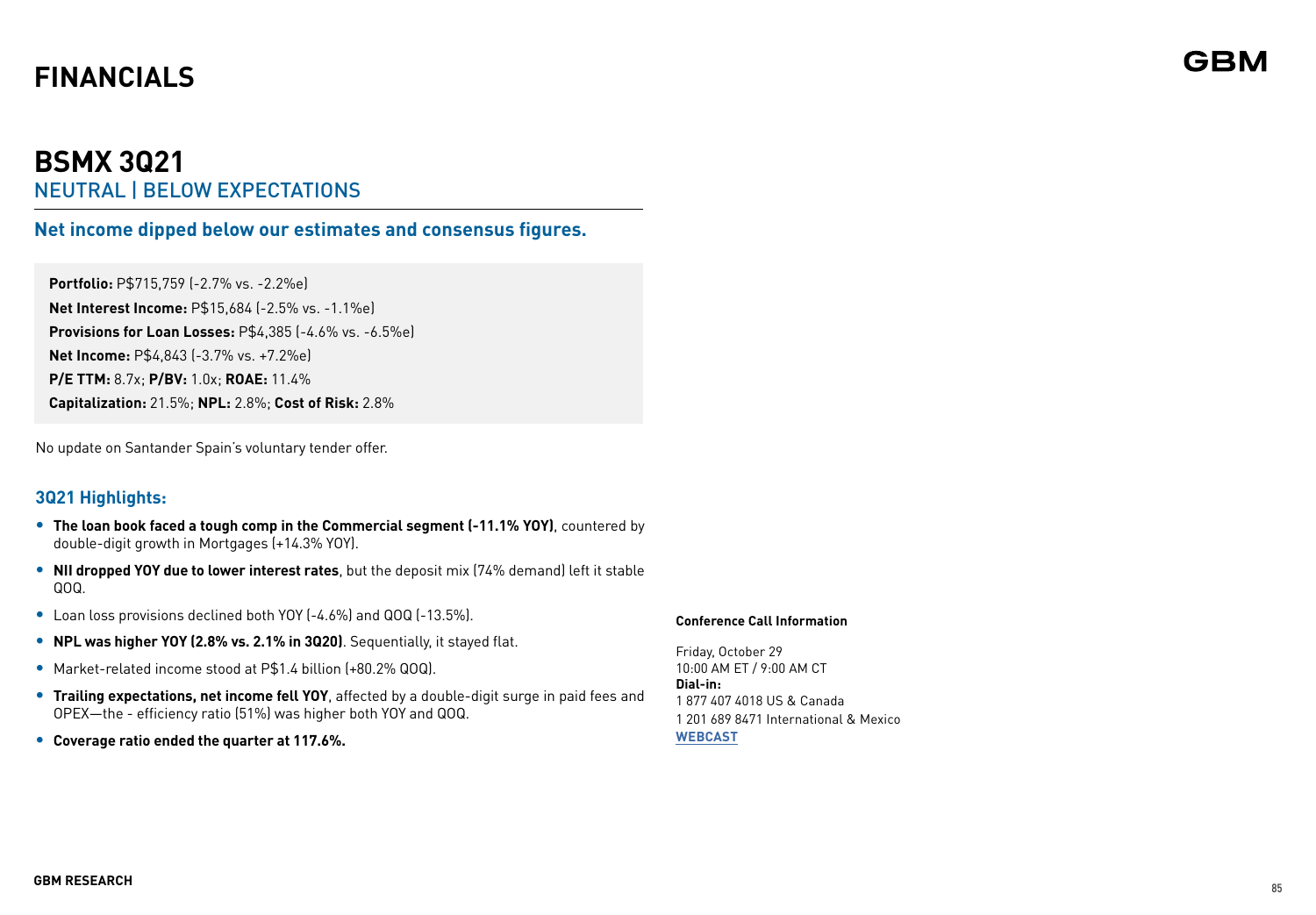# **GENTERA 3Q21**  POSITIVE | ABOVE EXPECTATIONS

## **Strong bottom line, EPS guidance revised upwardly**

**Portfolio (excl. Guatemala in both periods):** P\$40,416 (0.8% vs. -2.3%e) **Net Interest Income:** P\$5,101 (46.5% vs. 42.5%e) **Provisions for Loan Losses: P\$909 (-73.5% vs. -74.2%e) Net Income:** P\$589 (vs. P\$523e) **P/E TTM:** 11.3x; **P/BV:** 1.0x; **ROE:** 9.1%. **Capitalization:** Mexico 34.1%, Peru 18.1%; **NPL:** 3.0%; **Cost of Risk:** 8.4%.

Guided a new increase to the EPS guidance to a range of \$1.15 to \$ 1.25.

NPL expected to stay within 3-4% for the rest of the year.

The Board will propose to pay out at least 10% of FY21 net income in April 22 shareholders' meeting.

### **3Q21 Highlights:**

- **• Portfolio performance YOY: Mexico 9.4%; Peru -12.6%;** ConCrédito 20.8%
- Financial margin surged, thanks to portfolio growth in Compartamos and ConCrédito and a reduction in excess liquidity.
- **Compartamos' NPL stood at 1.61%,** the lowest in over 10 years, although it is expected to normalize going forward.
- **NPL remained flat QOQ**, as improvements in Peru were countered by a 2.7-pp. increase in ConCrédito's.
- **Provisions declined, as expected**, taking the cost of risk to 8.4% (vs. 14.6% in 2Q21 and 17.6% in 3Q20).
- **Net income was aided by a hike in net fees and other income**, which offset a loss in the Guatemalan discontinued operation.
- Coverage ratio ended 3Q21 at 268.7%.

#### **Conference Call Information**

10:00 a.m. Eastern Time/9:00 a.m. Mexico City Time **Dial-in: USA:** +1 (888) 506-0062 **Outside USA:** 001 (973)-528-0011 **Conference ID:** GENTERA **[WEBCAST](https://irstrat.clickmeeting.com/661152153/register)**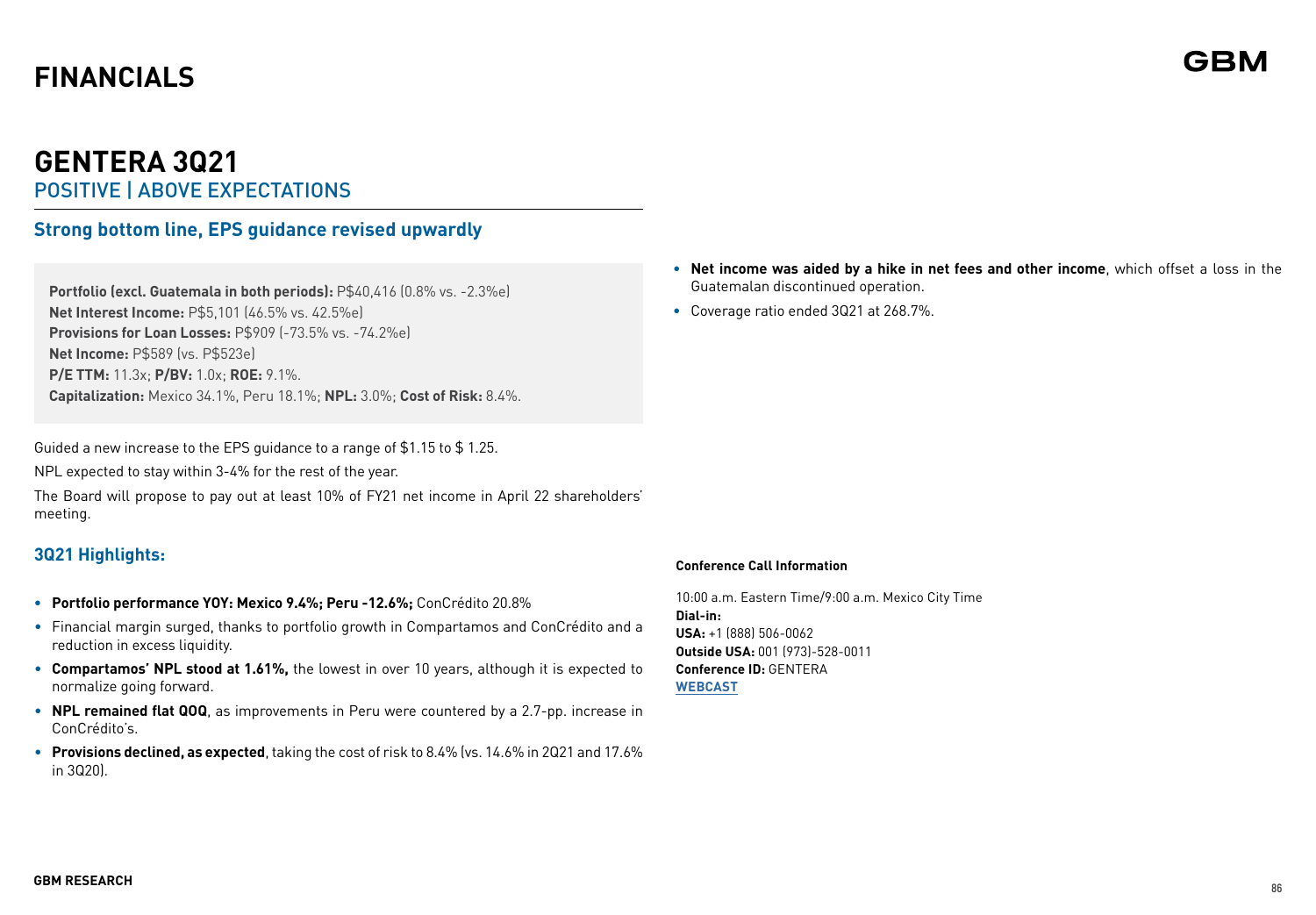# **CREAL 3Q21** POSITIVE | ABOVE EXPECTATIONS

### **Strong origination in Payroll pushed results above estimates.**

**Portfolio:** P\$57,152 (+8.5% vs. +8.2%e) **Net Interest Income:** P\$1,629 (+15.1% vs. 3.7%e) **Provisions for Loan Losses:** P\$550 (+9.0% vs. +19.1%e) **Net Income:** P\$204 (+2.4% vs. -45.7%e) **P/E TTM:** 6.3x; **P/BV:** 0.2x; **ROE:** 3.7% **Capitalization:** 30.6%; **NPL:** 3.8%; **Cost of Risk:** 3.9%

Outstanding results in the Payroll business, driven by the reopening of schools and government offices.

No further information was disclosed on the P\$1.5 billion sale of a part of the Mexico SME portfolio.

### **3Q21 Highlights:**

- **Loan book expansion driven mainly by Payroll** (+10.9% YOY) and Used Cars (+12.2% YOY).
- **Around 0.6% of the total portfolio remains under relief programs.**
- **Strong NII growth, thanks to better interest income**, driven in turn by the surge in Payroll origination.
- **Loan loss provisions increased YOY at a lower-than-expected pace**. Yet, they soared by 72% QOQ.
- **NPL reached 3.8%** (+17 bps. QOQ). Excluding the Radiópolis loan, NPL would stand at 2.6%.
- **Risk-adjusted NII surged by 18.5% YOY** and advanced by 9.1% QOQ
- **Earnings bested our estimates**, mostly thanks to the better-than-expected risk-adjusted margins.

#### **Conference Call Information**

Thursday, October 28, 2021 12:00 pm ET / 11:00 am CT **Dial-in:** 1-888-506-0062 USA 001-973-528-0011 Mexico & International **Passcode:** CREAL **[WEBCAST](https://irstrat.clickmeeting.com/creal-conference-call/register)**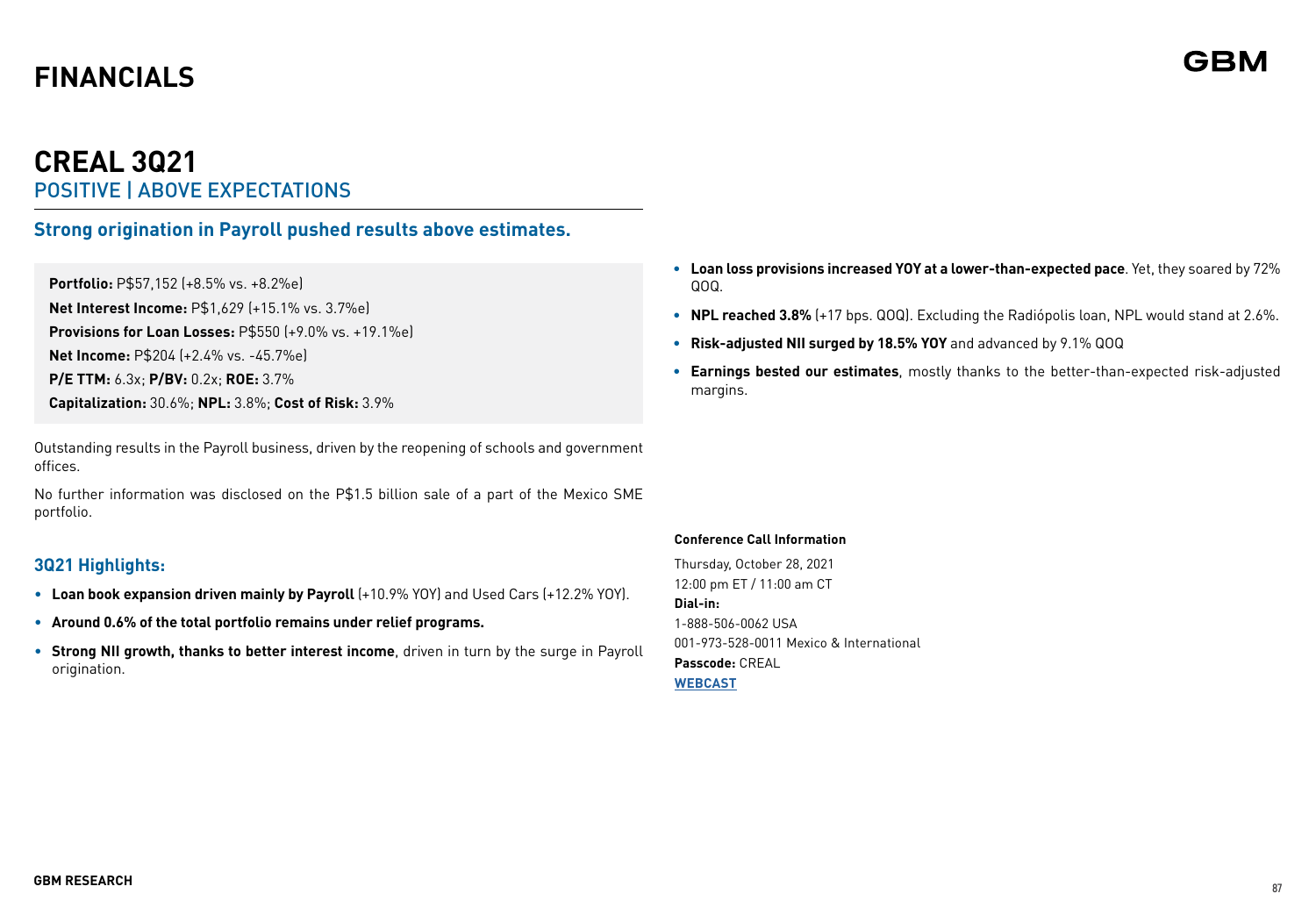**GBM** 

# **OTHERS**

FORESTRY - TEAK HEALTH - MEDICA WATER SOLUTIONS - AGUA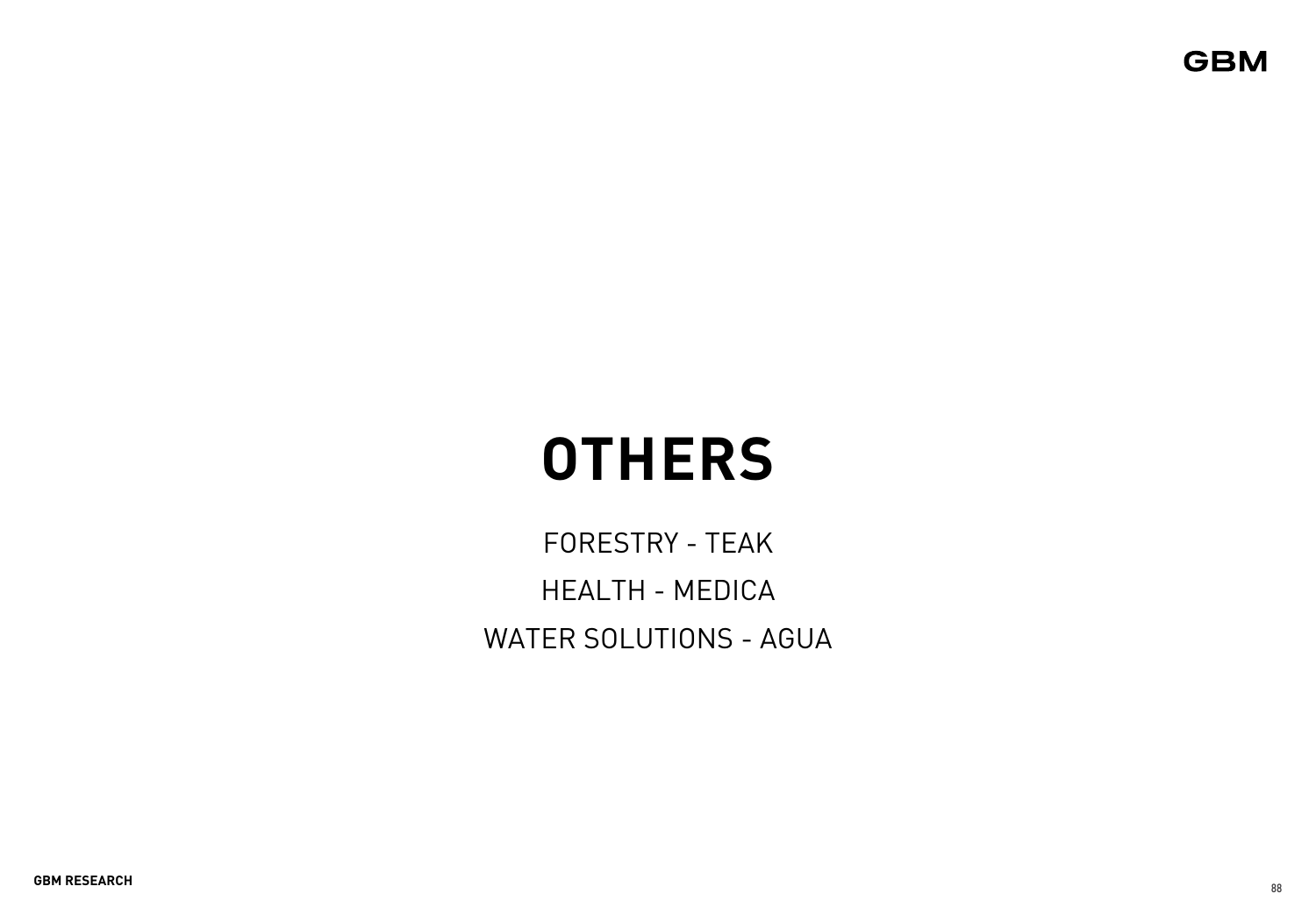# **OTHERS | FORESTRY**

# **TEAK 3Q21** POSITIVE | ABOVE EXPECTATIONS

**Rating:** Outperformer **Price Target:** P\$18.2

## **The MDF Boards unit was the propeller of this quarter's results.**

**Revenues (excl. revaluations): P\$552 (56.3% vs. 39.8%e) Adj. EBITDA: P\$127 (N.A.) Net Income: P\$44 (N.A.) EV/EBITDA TTM: 27x FCF: -P\$21; -P\$41 YTD CAPEX: P\$4.3 (N.A.); P\$8.3 YTD (-9.9% YOY) Net Debt: P\$1,613; Net Debt/EBITDA: 11.2x**

Still assessing the timing and volume of the 2022 teak harvest, as they have seen a surge in prices.

Currently under negotiations to acquire 160 hectares of land for new teak plantations.

### **3Q21 Highlights:**

- **•** The MDF Boards segment (P\$541 million, 47% YOY) benefited from increased prices and volumes.
- **•** Volumes: 65 thousand m3 (13.6% YOY)
- **•** Prices: P\$8,312 per m3 (47% YOY; 2% QOQ). They were aided by market dynamics and a higher share of value-added boards.
- **•** Improved top line translated into an adj. EBTIDA margin of 23% (vs. 18.7% in 2Q21).
- **•** FCF burn driven by working capital requirements.

**• TTM EBITDA multiple is still tainted by 4Q20 results, which had below-average MDF production and slightly higher OPEX. If we annualized 9M EBITDA, we would come up with an 8.7x multiple.** 

#### **GBM Investment Thesis**

• Proteak (TEAK) seems to be reaching a turning point: The recent improvement in market dynamics have stabilized MDF prices, while the intrinsic value of the Teak unit keeps rising as plantations near harvest ages.

**Conference Call Information**

November 3, 2021 11:00 am ET/10:00 am Mexico City **Dial-in: Mexico:** 55 4624 0133 **US:** +1 (646) 459-2134 **[WEBCAST](https://www.anywhereconference.com/) Code:** 9943-20902

GBN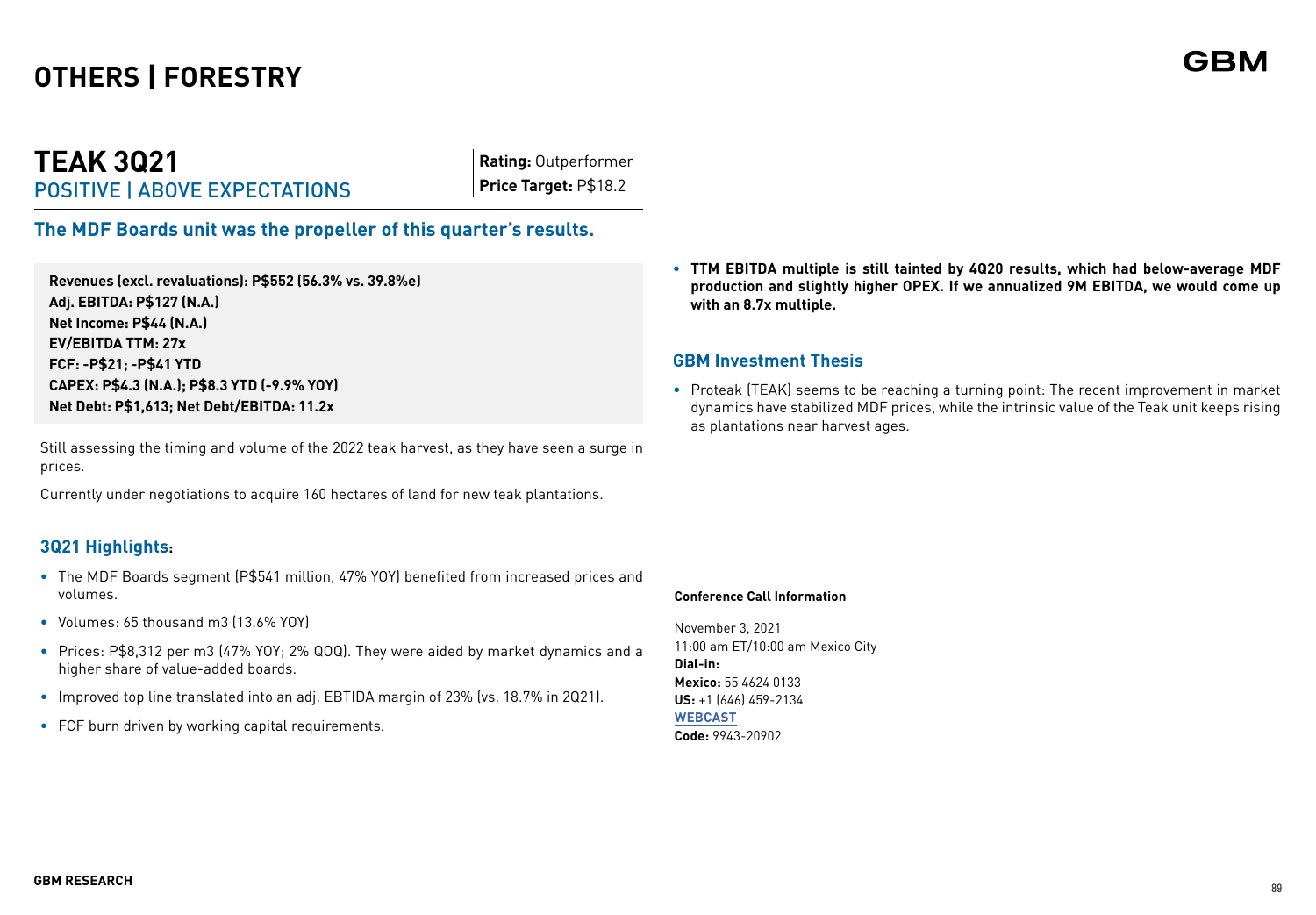# **OTHERS | HEALTH**

# **MEDICA 3Q21** POSITIVE

### **MEDICA's non-COVID activity continues to recover.**

**Revenue:** P\$1,494 (+21%) **EBITDA:** P\$427 (+13%). Pro forma: P\$486.8 (+29%) **Net Profit:** P\$237 (+31%) **FCF:** P\$434; P\$1,014 YTD **CAPEX:** P\$60 (+3.3%); **YTD:** P\$116 (+25%) **Adj. EV/EBITDA TTM**: 0.3x (Land Bank @ Mkt Value) | **Adj. EV/EBITDA TTM**: 1.9x (Land Bank @ Book Value)

**Net Debt:** -P\$316; **Net Debt/EBITDA:** -0.2x

MEDICA posting again strong double-digit growth in top line, supported by 1) still high COVIDrelated treatments (especially critical care, which posted a 17% increment in average stays), and 2) recovery in non-COVID-related operations. The company has been able to treat COVIDrelated patients and regain its normal volume of non-COVID patients.

MEDICA registered a yearly employee profit-sharing (PTU) charge of P\$60 million (not included in 3Q20) resulting from the implementation of the Labor Law reform. Even when excluding this effect, MEDICA's EBITDA still grew ahead of sales (+30%).

As expected, given the strong EBITDA generation, MEDICA now has a net cash position of P\$315 million.

On October 14, Mexico's antitrust authority (COFECE) cleared the previously announced divestment of Laboratorio Medico Polanco. The company expects to close the transaction in 4Q21